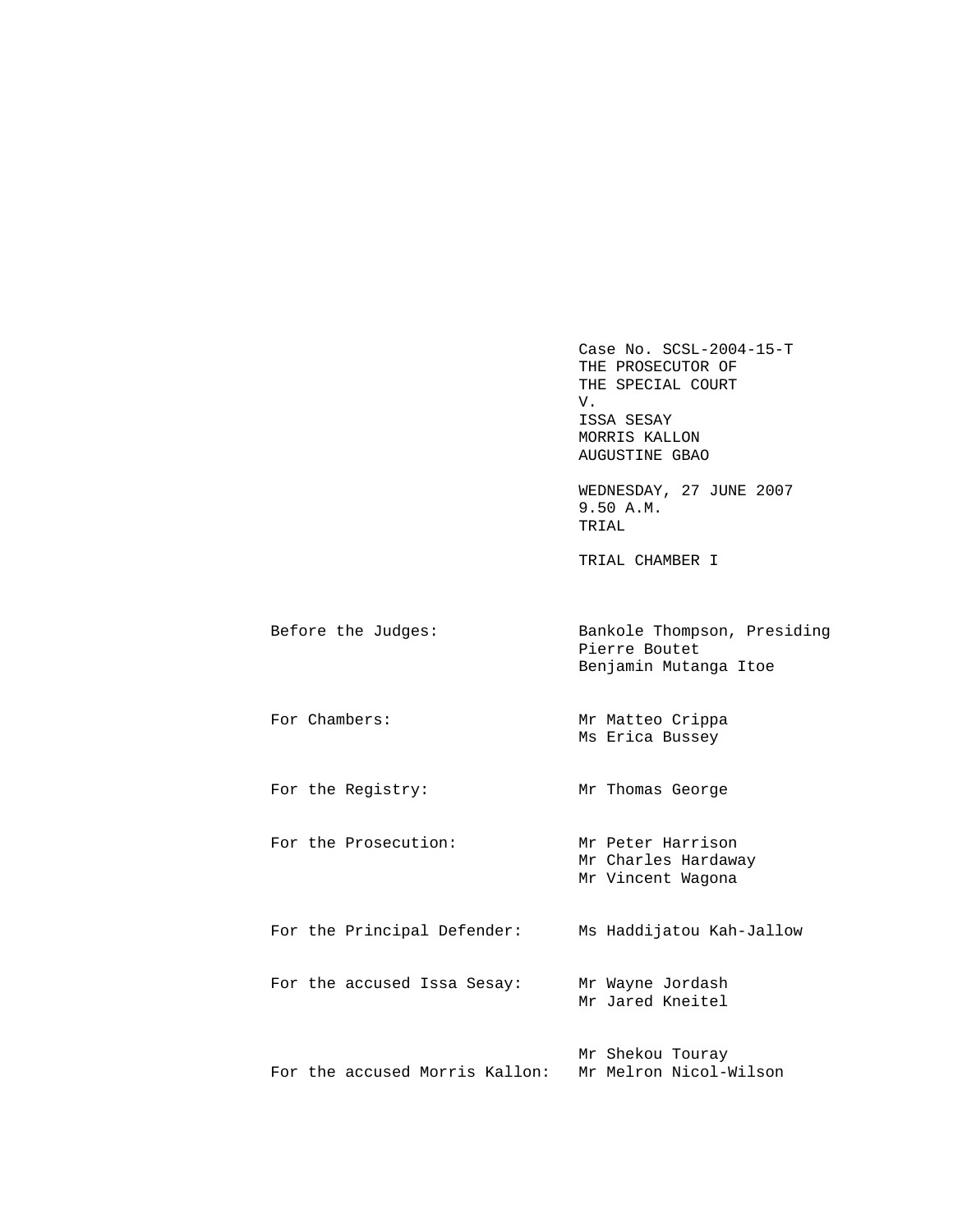For the accused Augustine Gbao: Ms Lee Kulinowski (legal assistant)

| Page 2 | SESAY ET AL  |              |
|--------|--------------|--------------|
|        | 27 JUNE 2007 | OPEN SESSION |

|      |               | $\mathbf 1$ | $[RUF27JUN07A - MC]$                                           |
|------|---------------|-------------|----------------------------------------------------------------|
|      |               | 2           | Wednesday, 27 June 2007                                        |
|      |               | 3           | [Open session]                                                 |
|      |               | 4           | [The accused present]                                          |
|      |               | 5           | [The witness entered court]                                    |
|      |               | 6           | [Upon commencing at 9.50 a.m.]                                 |
|      |               | 7           | DIS-302 [Continued]<br>WITNESS:                                |
|      |               | 8           | [The witness answered through interpreter]                     |
|      |               | 9           | PRESIDING JUDGE: Good morning, counsel. The trial is           |
|      | $09:57:11$ 10 |             | resumed. Mr Jordash, please continue with the                  |
|      |               | 11          | examination-in-chief of your witness.                          |
|      |               | 12          | MR JORDASH: Thank you, Your Honour.                            |
|      |               | 13          | [Continued]<br>EXAMINED BY MR JORDASH:                         |
|      |               | 14          | Good morning, Madam Witness. Let's -- good morning<br>О.       |
|      | $09:57:40$ 15 |             | Madam Witness?                                                 |
|      |               | 16          | Good morning, sir.<br>Α.                                       |
|      |               | 17          | Let's continue from where we arrived yesterday.<br>О.<br>You   |
| were |               |             |                                                                |
| do   |               | 18          | discussing G5s and G5s issuing passes for civilians to travel; |
|      |               | 19          | you remember that?                                             |
|      | $09:58:08$ 20 |             | Yes.<br>Α.                                                     |
|      |               | 21          | Did you travel anywhere during your time in Giema?<br>Q.       |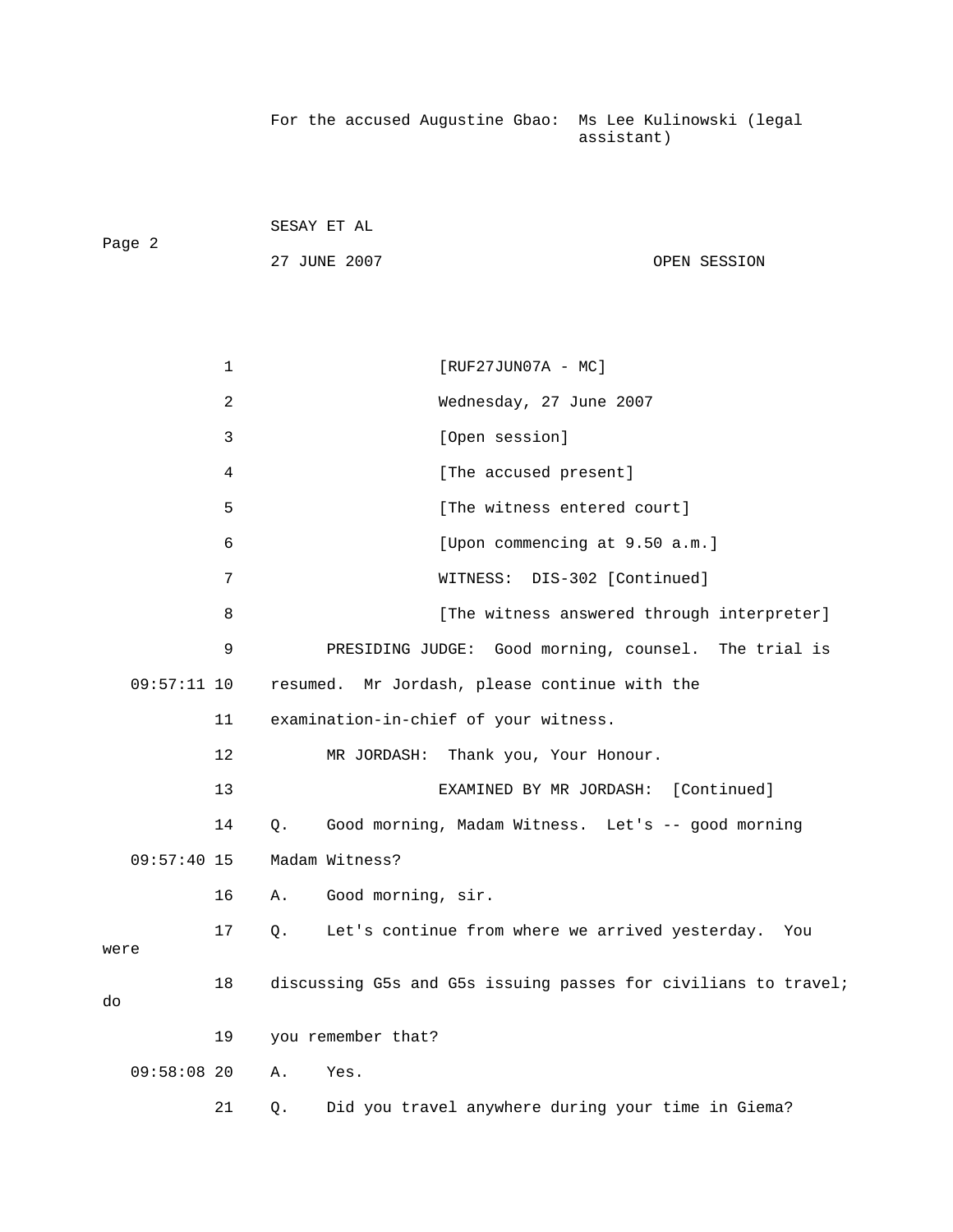- 22 A. What did you say?
- 23 Q. I said did you personally travel anywhere from Giema?
- 24 A. Yes, I went to other places.

09:58:44 25 Q. Just to give us an idea, where did you go?

26 A. I went to search for food in the bushes.

27 Q. Have you ever been to Daru?

28 A. Yes.

29 Q. When did you go to Daru?

SCSL - TRIAL CHAMBER I

 SESAY ET AL Page 3 27 JUNE 2007 CPEN SESSION

 1 A. I went to Daru when the chairman called. 2 Q. When was that? 3 A. I can't remember the time. 4 Q. Did you ever go to the G5 for a pass? 09:59:40 5 JUDGE ITOE: Mr Jordash, what chairman is this? I went 6 to -- I don't know "when the chairman called." 8 Q. Who is the chairman, Madam Witness? 9 A. That was how we used to call it.  $10:00:20$   $10$  Q. Used to call what? Is that a person, the chairman? 11 A. We used to say "chairman," call him. That was how we 12 called it. 7 MR JORDASH: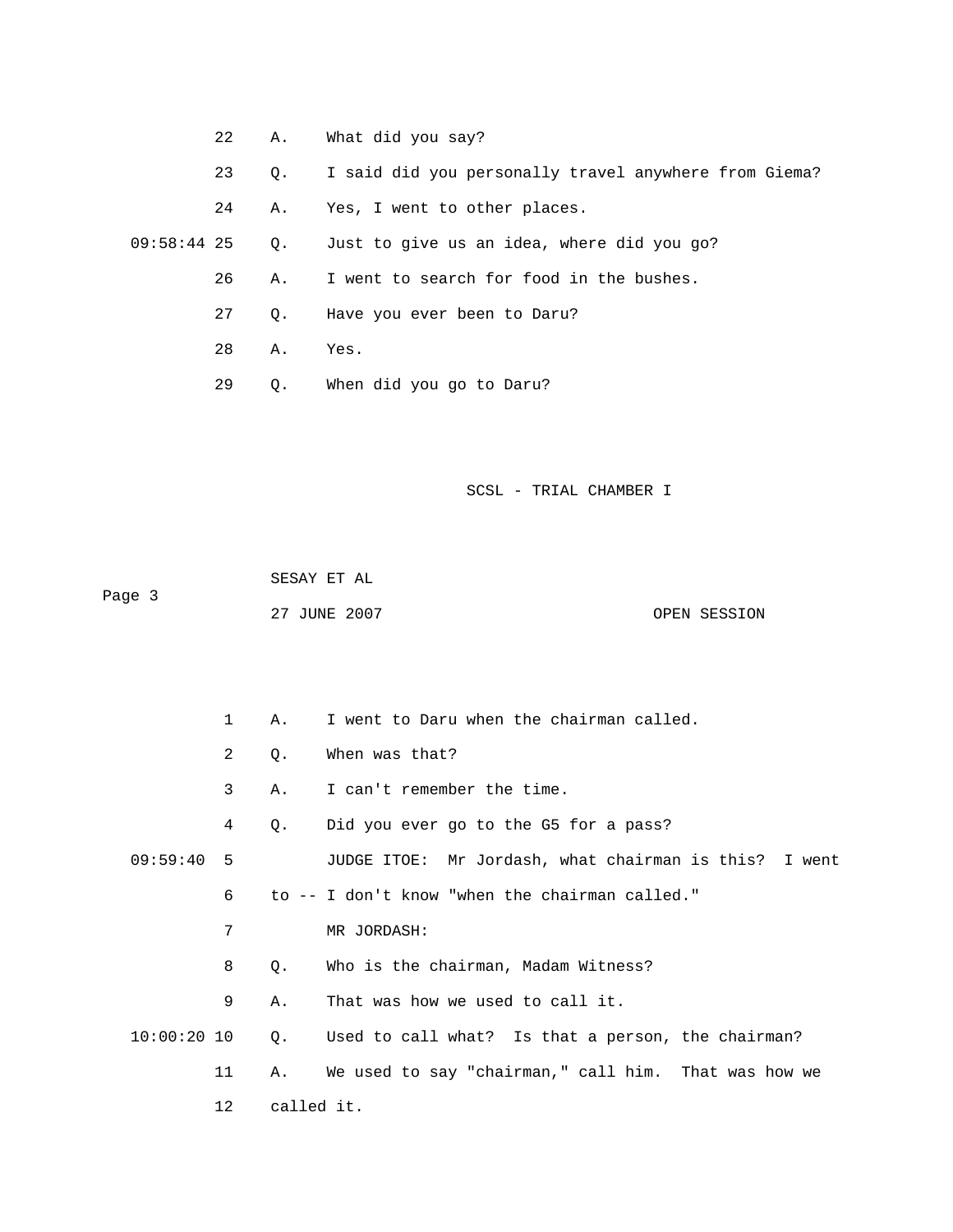|               | 13 | $Q$ . | What was it; can you describe it?                       |
|---------------|----|-------|---------------------------------------------------------|
|               | 14 | Α.    | Yes, I'll explain a bit of it. Can I talk?              |
| $10:00:41$ 15 |    | Q.    | Go ahead.                                               |
|               | 16 | Α.    | They asked the rebels to come out of the bushes. During |
|               | 17 |       | that time we went to Daru.                              |
|               | 18 | $Q$ . | Who was in power in Freetown then; do you know?         |
|               | 19 | Α.    | Here we are sitting?                                    |
| $10:01:11$ 20 |    | Q.    | Yes. Do you know who was president?                     |
|               | 21 | Α.    | Yeah.                                                   |
|               | 22 | Q.    | At the time you went to Daru?                           |
| that          | 23 | Α.    | We heard that it was Tejan Kabbah; he was the head at   |
|               |    |       |                                                         |
|               | 24 | time. |                                                         |
| $10:01:32$ 25 |    | Q.    | Okay. When you were living in Giema, did you go to Daru |
|               | 26 | then? |                                                         |
|               | 27 | Α.    | No.                                                     |
|               | 28 | $Q$ . | Did you, yourself, ever go to the G5?                   |
|               | 29 | Α.    | Yes.                                                    |

| Page 4 | SESAY ET AL  |              |
|--------|--------------|--------------|
|        | 27 JUNE 2007 | OPEN SESSION |

2 A. I went there so that I can get a pass in order for me to 1 Q. What did you go to the G5 for?

go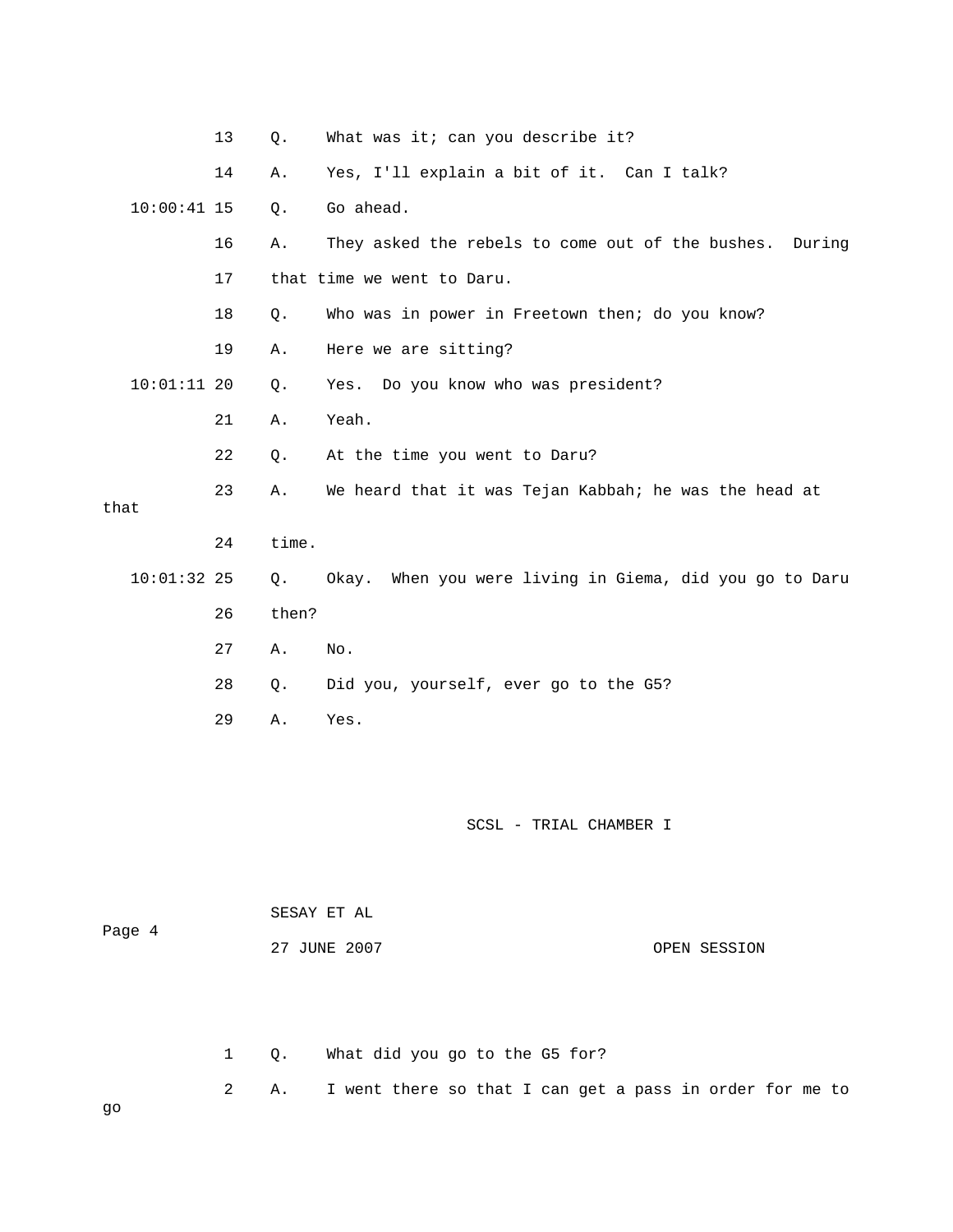3 and search for food.

4 Q. And where would you search for food when you were living 10:02:16 5 Giema? went into the bushes around, fetched some yam, some 6 A. I Did you go alone or with other people? 9 A. In that situation in the morning everybody goes out to 11 Q. Now, would you tell the Court a bit more about your 12 duties? Did you have a uniform? 13 JUDGE BOUTET: Did she say she was a nurse?  $10:03:05$  15 Q. Could you tell the Court about your birthing attendant 17 JUDGE ITOE: Mr Jordash, if we may be, she may know, was 19 because she was more involved in that. But let's have that 21 MR JORDASH: 22 Q. Madam Witness, did you hear the Honourable Judge? 23 Yesterday, you told us you were a birthing attendant; do you 10:03:52 25 A. Yes. 26 Q. Did you do anything else besides helping deliver babies? 27 Did you have any other duties? 28 A. That was just my duty. Delivery, birth attendant and 29 gardening woman. I do some gardening. in 7 snail. 8 Q. Di 10:02:41 10 search for food. nurse 14 MR JORDASH: Sorry. I am sorry. 16 duties? Did you wear any particular uniform? 18 she a nurse or a midwife? I imagine she must have been a midwife 10:03:38 20 cleared up. 24 remember that?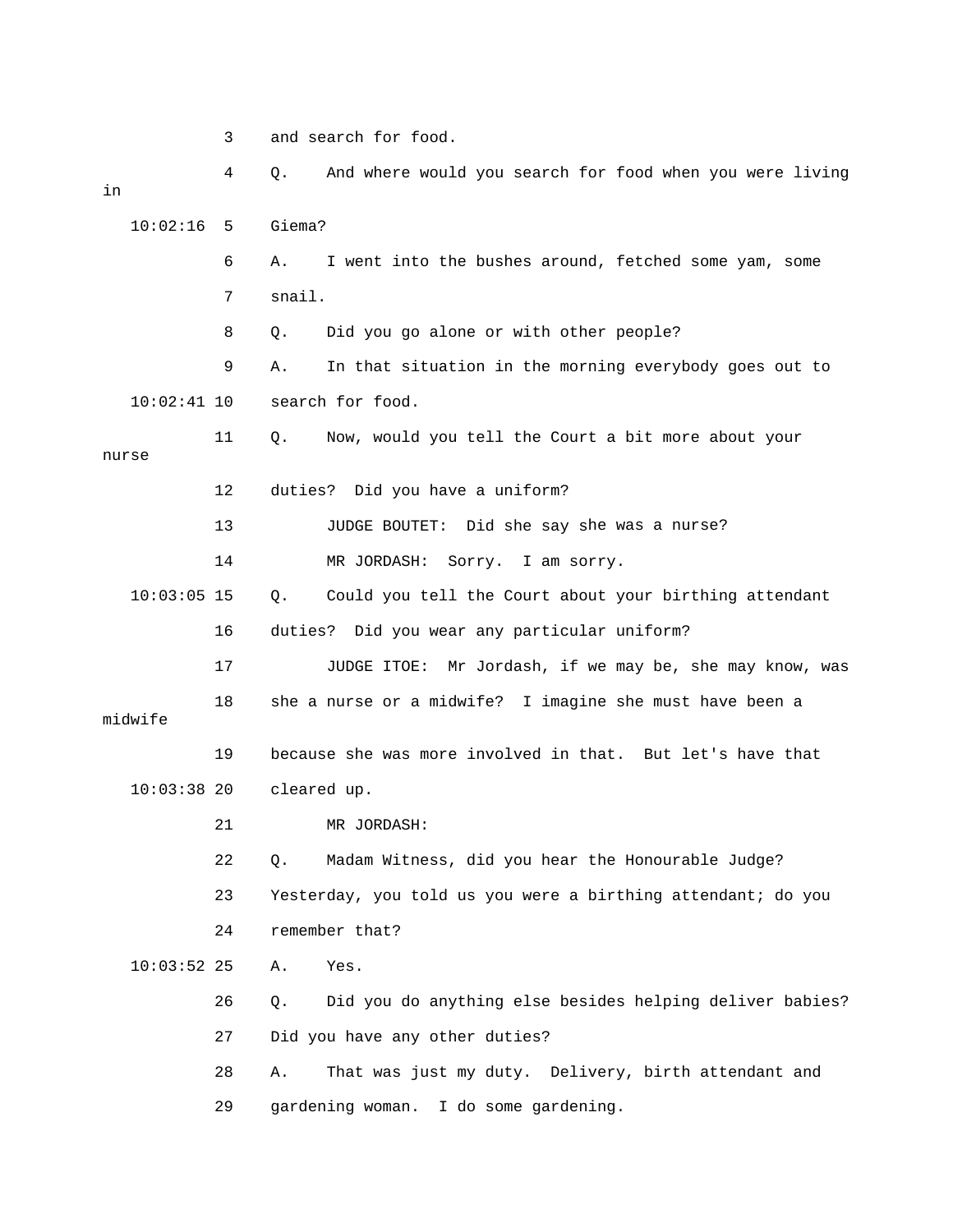| Page 5                      |         | SESAY ET AL |                                                               |              |
|-----------------------------|---------|-------------|---------------------------------------------------------------|--------------|
|                             |         |             | 27 JUNE 2007                                                  | OPEN SESSION |
|                             |         |             |                                                               |              |
|                             |         |             |                                                               |              |
|                             | 1       | Q.          | Okay. Let's just concentrate on your birthing attendant       |              |
| оf                          | 2       |             | duties when you were in Giema. Firstly, did you wear any type |              |
|                             | 3       | uniform?    |                                                               |              |
|                             | 4       | Α.          | We had no uniforms.                                           |              |
| 10:04:40                    | 5       | $\circ$ .   | Did you wear anything to indicate you were a birthing         |              |
|                             | 6       | attendant?  |                                                               |              |
|                             | 7       | Α.          | Yes, but not so dress.                                        |              |
|                             | 8       | О.          | What was it?                                                  |              |
|                             | 9       | Α.          | It was something made of white. It has red                    |              |
| $10:05:06$ 10<br>indicating |         |             | something that -- we had a white dress and a red cross        |              |
|                             | 11      |             | that you are a nurse.                                         |              |
| duties?                     | $12 \,$ | Q.          | Thank you. And did you travel anywhere during your            |              |
|                             | 13      | Α.          | Yes.                                                          |              |
|                             | 14      | Q.          | Where did you travel during your duties?                      |              |
| $10:05:39$ 15<br>some       |         | Α.          | We left Giema and went into the Joe bushes and to do          |              |
|                             | 16      | things.     |                                                               |              |
|                             | 17      | Q.          | What things did you go to do in the Joe Bush?                 |              |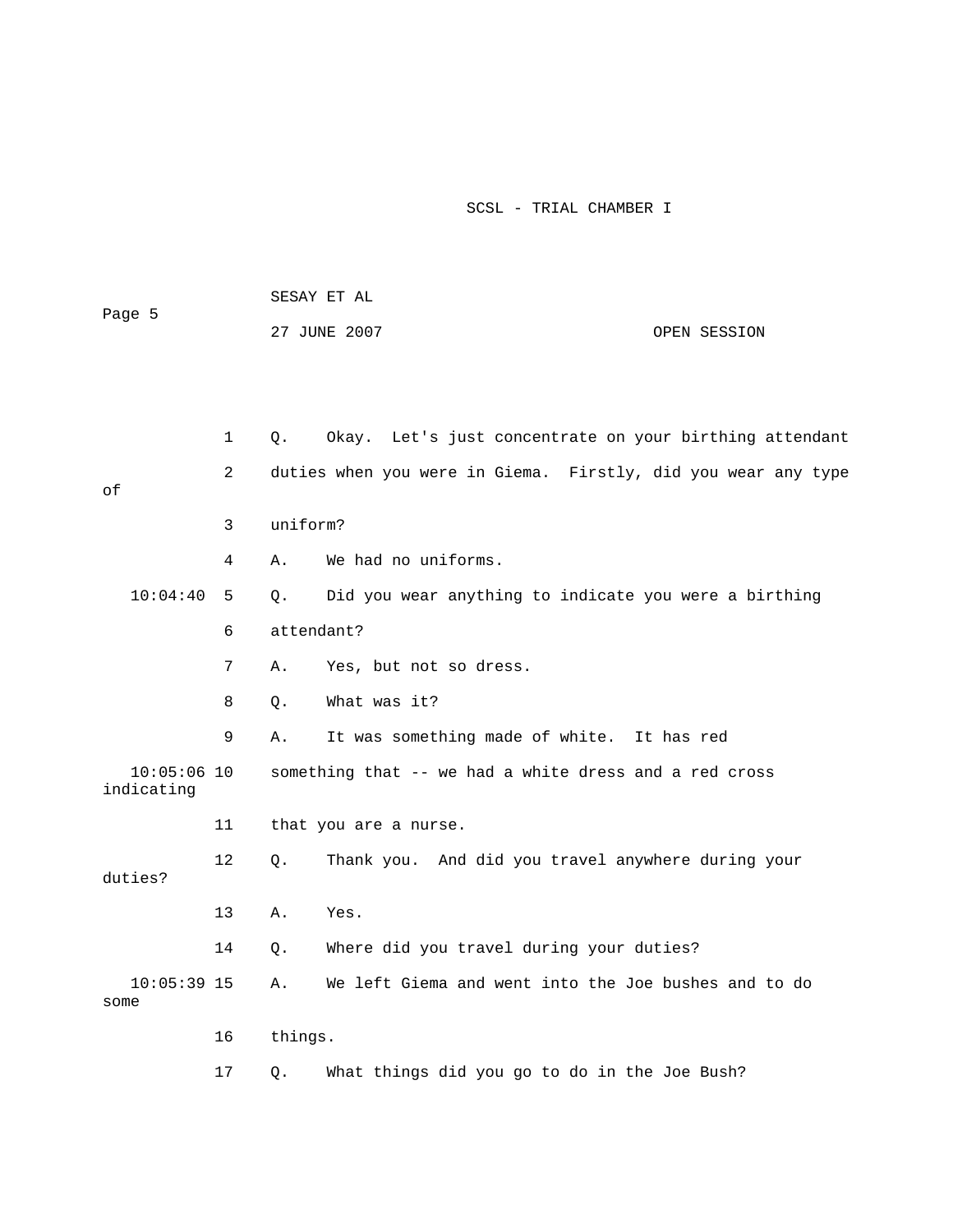| in            | 18 | Α.          | We went there to treat our brothers and sisters who were |
|---------------|----|-------------|----------------------------------------------------------|
|               | 19 | the bushes. |                                                          |
| $10:06:03$ 20 |    | Q.          | Were your brothers and sisters civilians or rebels?      |
|               | 21 | Α.          | They were civilians.                                     |
| someone       | 22 | Q.          | Did you have a supervisor or a boss; did you have        |
|               | 23 |             | who you reported to?                                     |
|               | 24 | Α.          | Yes.                                                     |
| $10:06:31$ 25 |    | Q.          | Who was that?                                            |
|               | 26 | Α.          | The person is there.                                     |
|               | 27 | $Q$ .       | Are you able to say the name?                            |
|               | 28 | Α.          | Yes, if you want me to.                                  |
|               | 29 | Q.          | Let me ask you this question before I ask you the name:  |

|        | SESAY ET AL  |              |
|--------|--------------|--------------|
| Page 6 |              |              |
|        | 27 JUNE 2007 | OPEN SESSION |

 1 How many birthing attendants were there in Giema at that time? 2 A. We were so many who were birth attendants, as far as 3 wherever the RUF people were. As long as people live there, 10:07:33 5 Q. Could you tell us, then, who was the boss; the name of we 4 are around. the

6 person?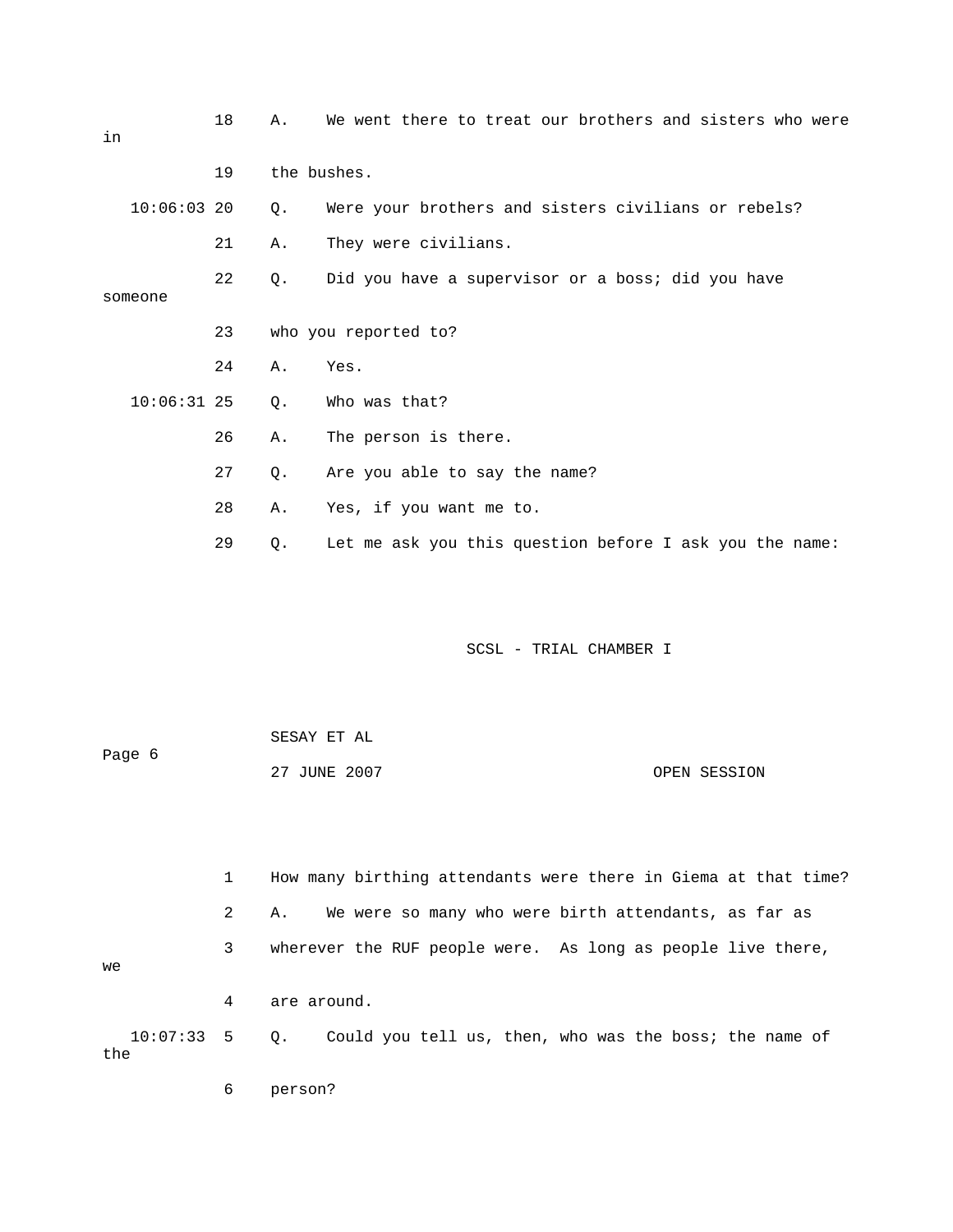|                         | 7  | Α.    | She was called XXXX; she was our boss.<br>Yes.            |
|-------------------------|----|-------|-----------------------------------------------------------|
|                         | 8  | $Q$ . | XXXXXX<br>. What did she do then? What were her duties?   |
|                         | 9  | Α.    | She worked somewhere and she is the head and she knows    |
| $10:08:25$ 10<br>should |    |       | better than you. She gives explanation to us as to how we |
|                         | 11 |       | run our duties. That was her work.                        |
|                         | 12 | Q.    | Were there any farms in Giema?                            |
|                         | 13 | Α.    | We were farmers. We made farms.<br>Yes.                   |
|                         | 14 | Q.    | Did you have a farm?                                      |
| $10:09:04$ 15           |    | Α.    | Yes, I had a farm at one time.                            |
|                         | 16 | Q.    | At the time you had a farm, did you see Mr Sesay?         |
|                         | 17 | Α.    | Yes, I saw him.                                           |
|                         | 18 | Q.    | Did you see him do anything?                              |
|                         | 19 | Α.    | I saw him doing so many things.<br>Yes.                   |
| 10:10:0020              |    | Q.    | Did other people have farms, besides you?                 |
|                         | 21 | Α.    | They were making farms, combined forces.<br>Yes.          |
|                         | 22 | Q.    | Who were making farms?                                    |
|                         | 23 | Α.    | Civilians.                                                |
|                         | 24 | О.    | And where were the farms?                                 |
| $10:10:34$ 25<br>farms. |    | Α.    | We were in Giema, there was a farm. We were making        |
|                         | 26 | Q.    | Did anyone besides civilians have farms?                  |
|                         | 27 | Α.    | Even the fighters, they, too, were making farms.<br>Yes.  |
|                         | 28 | Q.    | Did the fighters --                                       |
|                         | 29 | Α.    | Yes.                                                      |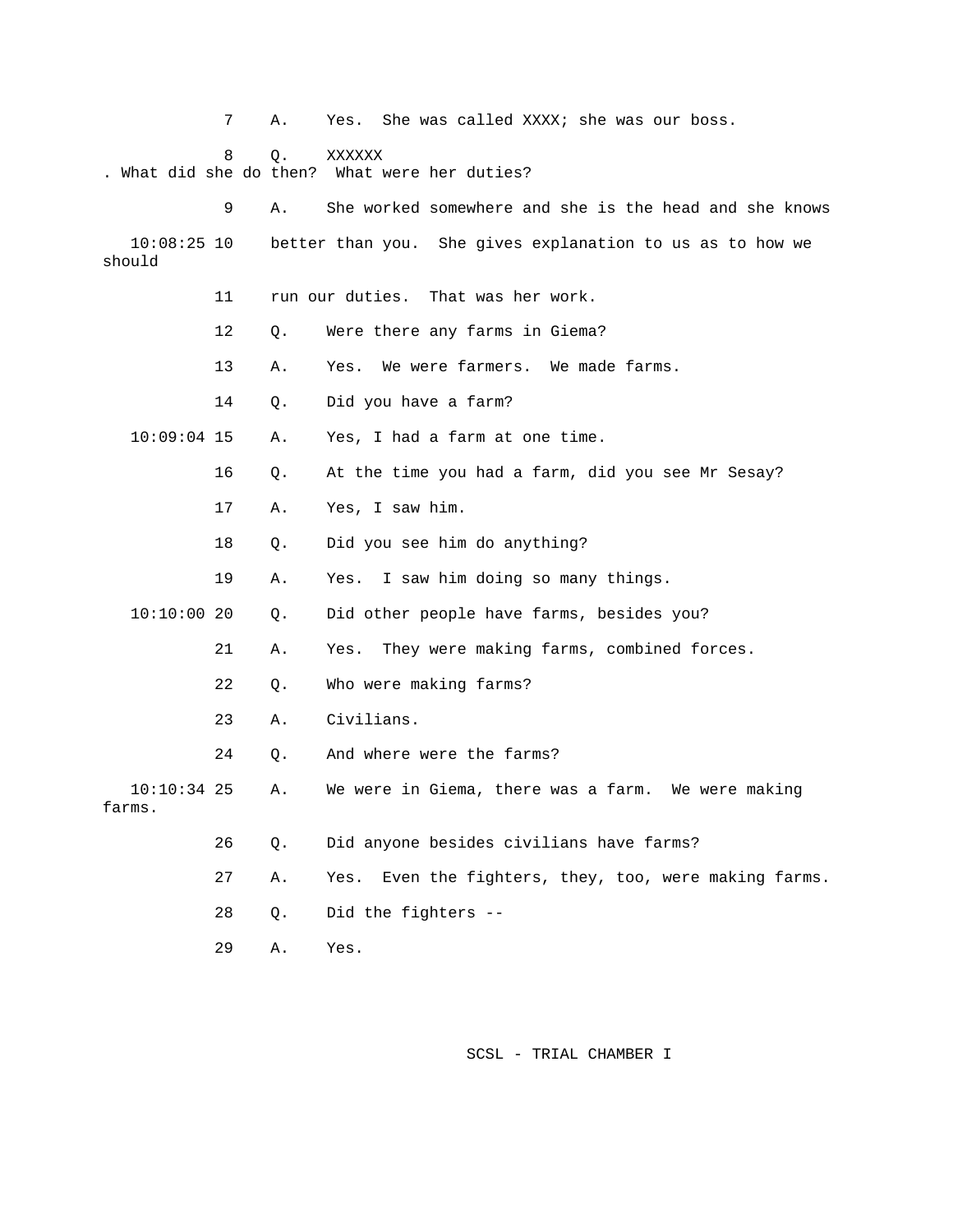| Page 7        |    |             | 27 JUNE 2007                                             | OPEN SESSION |
|---------------|----|-------------|----------------------------------------------------------|--------------|
|               |    |             |                                                          |              |
|               |    |             |                                                          |              |
|               | 1  | $Q_{\star}$ | -- was there a name for any farms? Did any of the farms  |              |
|               | 2  | have names? |                                                          |              |
|               | 3  | Α.          | The only names they had, we used to say this is the      |              |
|               | 4  |             | government's farm.                                       |              |
| 10:11:43      | 5  | Q.          | And what was the government farm; can you describe it to |              |
|               | 6  | us?         |                                                          |              |
|               | 7  | Α.          | Yes.                                                     |              |
|               | 8  | Q.          | Who was the boss of the government farm?                 |              |
|               | 9  | Α.          | Mr Issa Sesay was the head of that farm.                 |              |
| $10:12:07$ 10 |    | Q.          | How do you know he was the head of the farm?             |              |
|               | 11 | Α.          | If you are on a job and someone -- there's someone who   |              |
| farming,      | 12 |             | provides food and everything for you to carry out that   |              |
| 13            |    |             | he's the head of the farm.                               |              |
|               | 14 | $Q$ .       | So you're suggesting he was providing food; is that what |              |
| $10:12:38$ 15 |    | you said?   |                                                          |              |
|               | 16 | Α.          | Yes, he gave food.                                       |              |
|               | 17 | Q.          | Who did he give food to?                                 |              |
|               | 18 | Α.          | Those who worked on the farm; he provides food for the   |              |
|               | 19 | workers.    |                                                          |              |
| $10:13:03$ 20 |    | Q.          | Who worked on the farm?                                  |              |
|               | 21 | Α.          | There were men, women, they were working there as well.  |              |
|               | 22 | Q.          | Which men and women?                                     |              |
|               | 23 | Α.          | Civilian women and men as well, they were working on the |              |
|               | 24 | farm.       |                                                          |              |
|               |    |             |                                                          |              |
|               |    |             |                                                          |              |

SESAY ET AL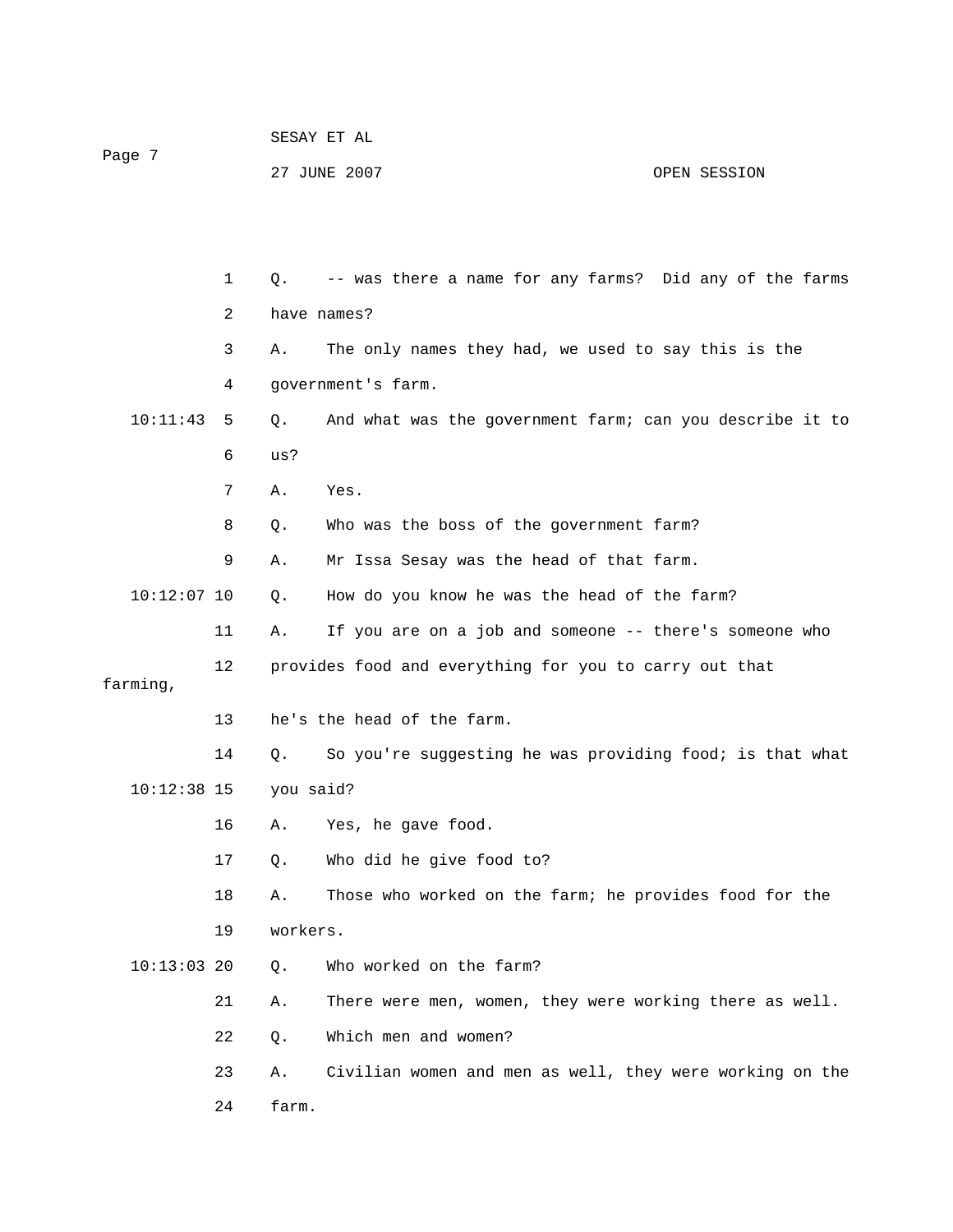10:13:32 25 Q. 26 A. I see. How were they treated on the farm? As they were working on the farms it was good; they e 27 in peace. Because I, my very self, when it was time for th 28 women to go to work on the farm, I went there as well. So worked that 29 the food provided by Issa, when it is cooked and the workers are

SCSL - TRIAL CHAMBER I

 SESAY ET AL Page 8 27 JUNE 2007 CPEN SESSION

 1 ready to eat, I can eat too and then go back to the farm. But 2 we, it wasn't by force for us go and work at any time, because 10:14:33 5 Q. Do you know how it was decided who would work on the 7 Q. Well, you've told us how you went to work on the farm 10:15:10 10 A. If it was time to weed, the chief among the women, like we 3 were the ones helping people to deliver children. That was how 4 it operated. farm? 6 A. What way? and 8 received food. How were people chosen or how did they go to the 9 farm? in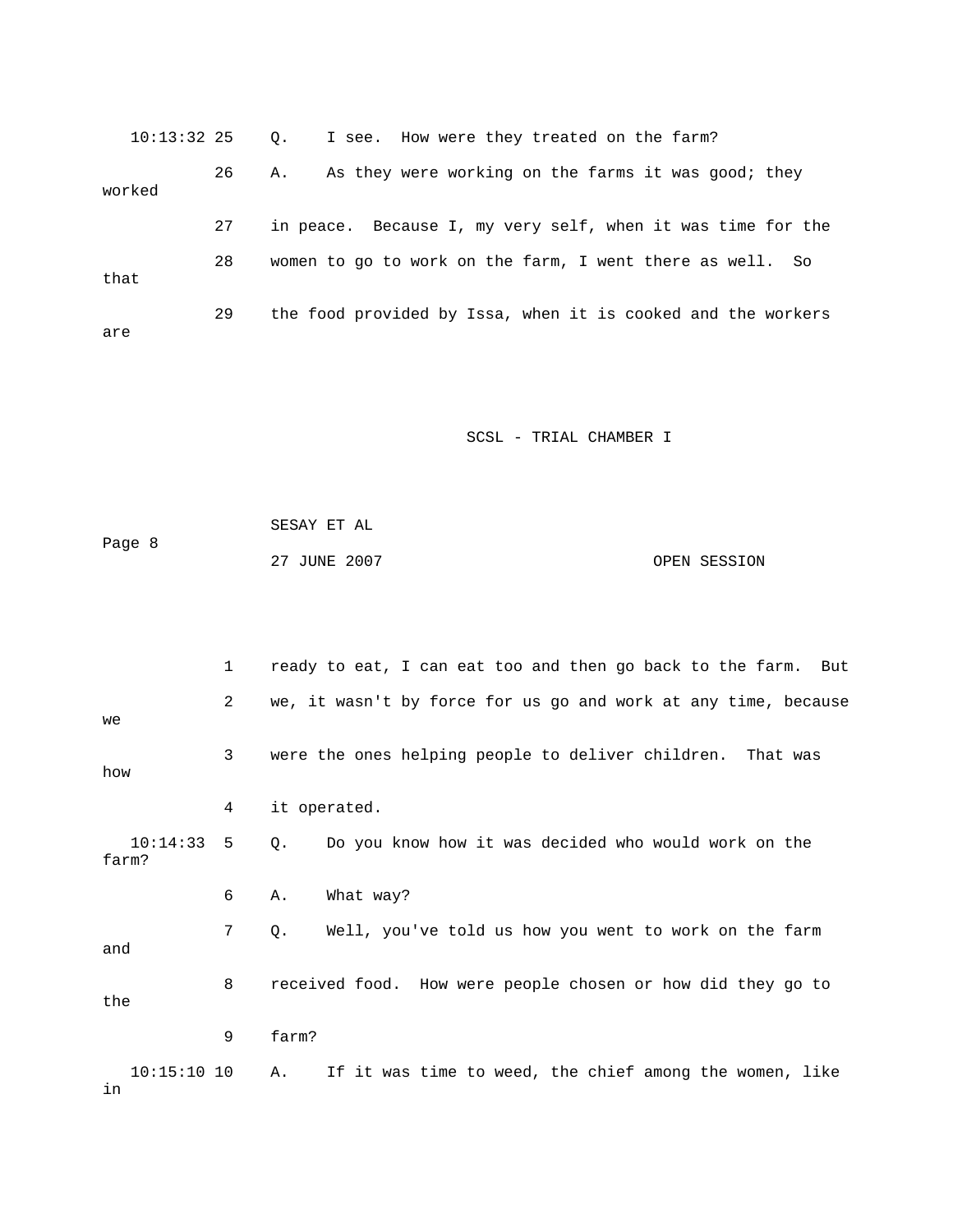| going         | 11 |        | Giema Town, she would tell the women that, "Tomorrow we are   |
|---------------|----|--------|---------------------------------------------------------------|
| the           | 12 |        | to weed." In the morning tomorrow you will all assemble at    |
|               | 13 |        | office and they will provided food so that we can go to work. |
|               | 14 | Q.     | Did you see this?                                             |
| $10:15:52$ 15 |    | Α.     | Yes, I saw it with my own eyes, as I sit here.                |
|               | 16 | О.     | And how did the gathered workers appear to you?               |
| or            | 17 | Α.     | As we were assembled, it wasn't under any form of stress      |
|               | 18 |        | under guns. They were not beating. No one was forced to go    |
| there,        | 19 | there. | It wasn't like that. But if anybody wanted to go              |
| $10:16:30$ 20 |    |        | you would go there happily. Women, in fact, when they were    |
| on.           | 21 |        | going, they went along singing happily. That was how it went  |
| farms?        | 22 | Q.     | And do you know if any of the rebels had their own            |
|               | 23 | Α.     | Yes.                                                          |
| were?         | 24 | Q.     | Do you know any rebels who had them; what their names         |
| 10:17:32 25   |    | Α.     | Yes.                                                          |
|               | 26 | Q.     | Can you tell us now, please?                                  |
|               | 27 | Α.     | Can I tell you the rebels who were farming?                   |
|               | 28 | Q.     | Yes.                                                          |
|               | 29 | Α.     | In Giema, the leaders themselves had farms.                   |

SESAY ET AL

27 JUNE 2007 OPEN SESSION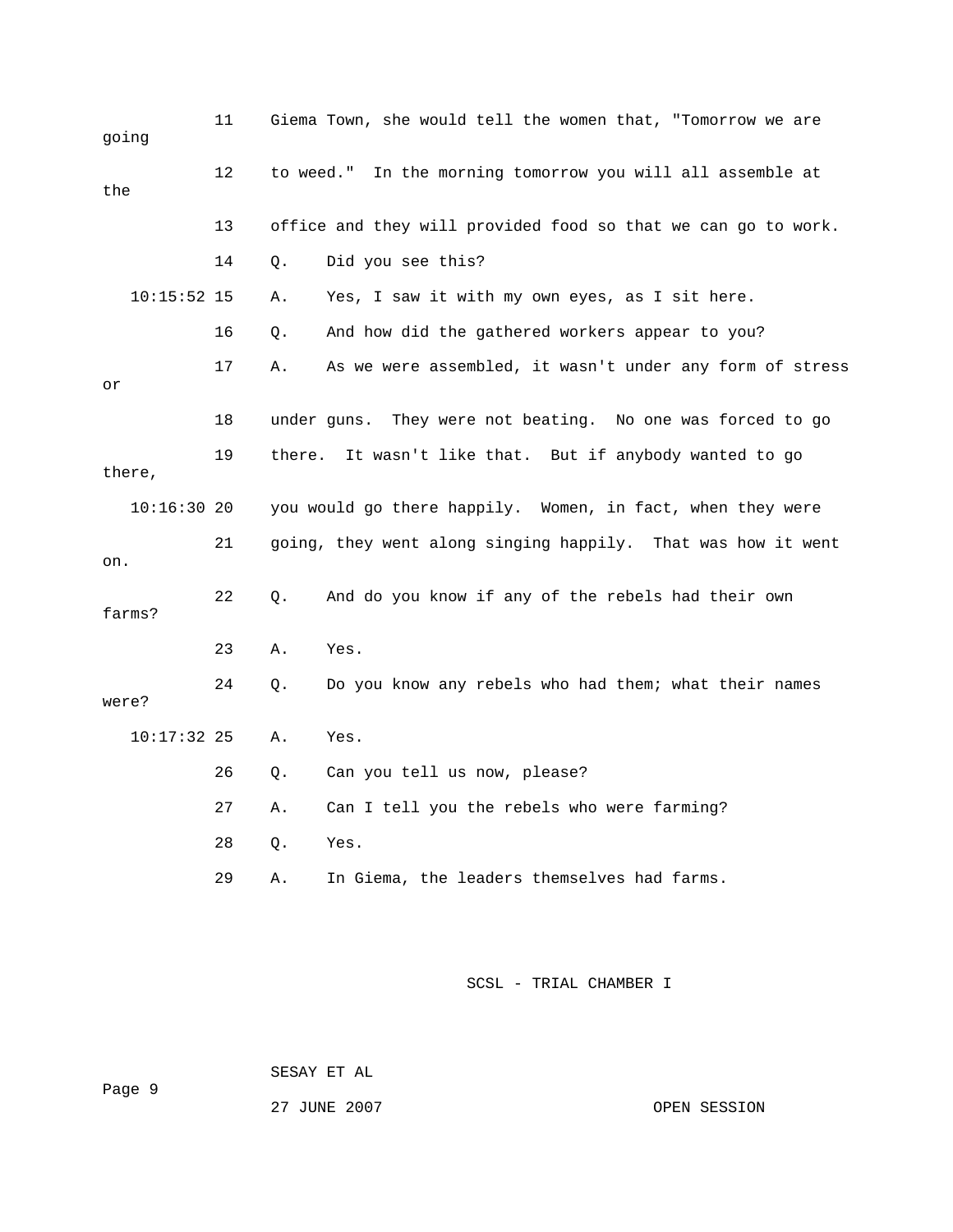|         |               | $\mathbf{1}$ | Q. | What about Mr Sesay?                                         |
|---------|---------------|--------------|----|--------------------------------------------------------------|
| the     |               | 2            | Α. | Mr Sesay had his own farm. He did not depend only on         |
|         |               |              |    |                                                              |
|         |               | 3            |    | government farm because that was a farm for a purpose.       |
|         |               | 4            | Q. | What was the purpose of Mr Sesay's farm?                     |
| He      | 10:18:26      | 5            | Α. | His own farm was for his family. He is a married man.        |
|         |               | 6            |    | has children. He had dependants.                             |
|         |               | 7            | Q. | Who worked on the farm?                                      |
|         |               | 8            | Α. | His family and his dependants.                               |
|         |               | 9            | Q. | What did your husband at the time do; what was his job?      |
|         | $10:19:12$ 10 |              | Α. | When we were in Giema, my husband worked at G2.              |
|         |               | 11           | Q. | Did anyone go to school in Giema?                            |
|         |               | 12           | Α. | Yes, there was school going on in Giema.                     |
|         |               | 13           | Q. | Who went to the school?                                      |
|         |               | 14           | Α. | Our children went to the schools.                            |
|         | $10:19:53$ 15 |              | Q. | What age of children went to the schools?                    |
| school, |               | 16           | Α. | From five years of age upwards, they went to that            |
|         |               | 17           |    | and it was compulsory that you send your children to school. |
|         |               |              |    |                                                              |
|         |               | 18           | Q. | Do you know if there were schools anywhere else besides      |
|         |               | 19           |    | Giema, at that time?                                         |
|         | $10:20:25$ 20 |              | Α. | Yes.                                                         |
|         |               | 21           | Q. | Do you know where?                                           |
|         |               | 22           | Α. | Yes.                                                         |
|         |               | 23           | Q. | Can you tell the Court, please?                              |
|         |               | 24           | Α. | Yes.                                                         |
|         | $10:20:47$ 25 |              | Q. | Go ahead, please.                                            |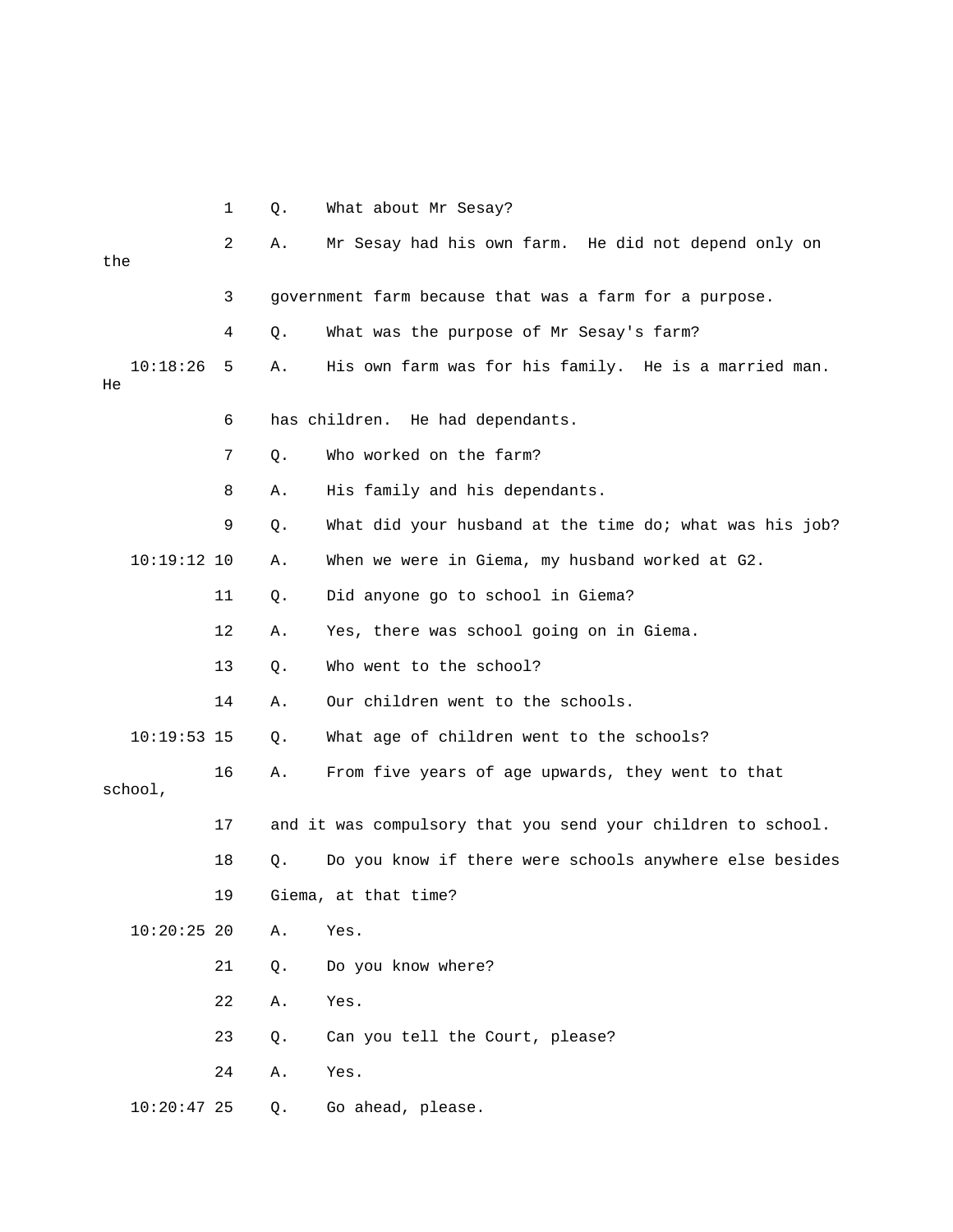26 A. As far as the Court's they were, as long as you had -- 27 THE INTERPRETER: Your Honours, the witness is speaking 28 very fast.

29 MR JORDASH:

### SCSL - TRIAL CHAMBER I

 SESAY ET AL Page 10

27 JUNE 2007 OPEN SESSION

 1 Q. I think you're warming up this morning. Just take that 2 answer again a bit more slowly, please. 10:21:25 5 A. There was school in Giema, Kailahun, Bandajuma, Sandia, and 6 its environs, there were schools. 7 Q. Who were the schools run by at that time? 8 A. There were teachers. They looked out for teachers who were 9 working there, and the educated ones were there. Those that 10:22:05 10 educated and who had no work during the war, they were there. such 13 A. I did not get you quite clearly. That is why I'm not 3 A. I will explain where the schools were. 4 Q. Yes. Go ahead. were 11 Q. Do you know if there were any fighters in those places 12 as Bandajuma, the places where the schools were? 14 saying anything.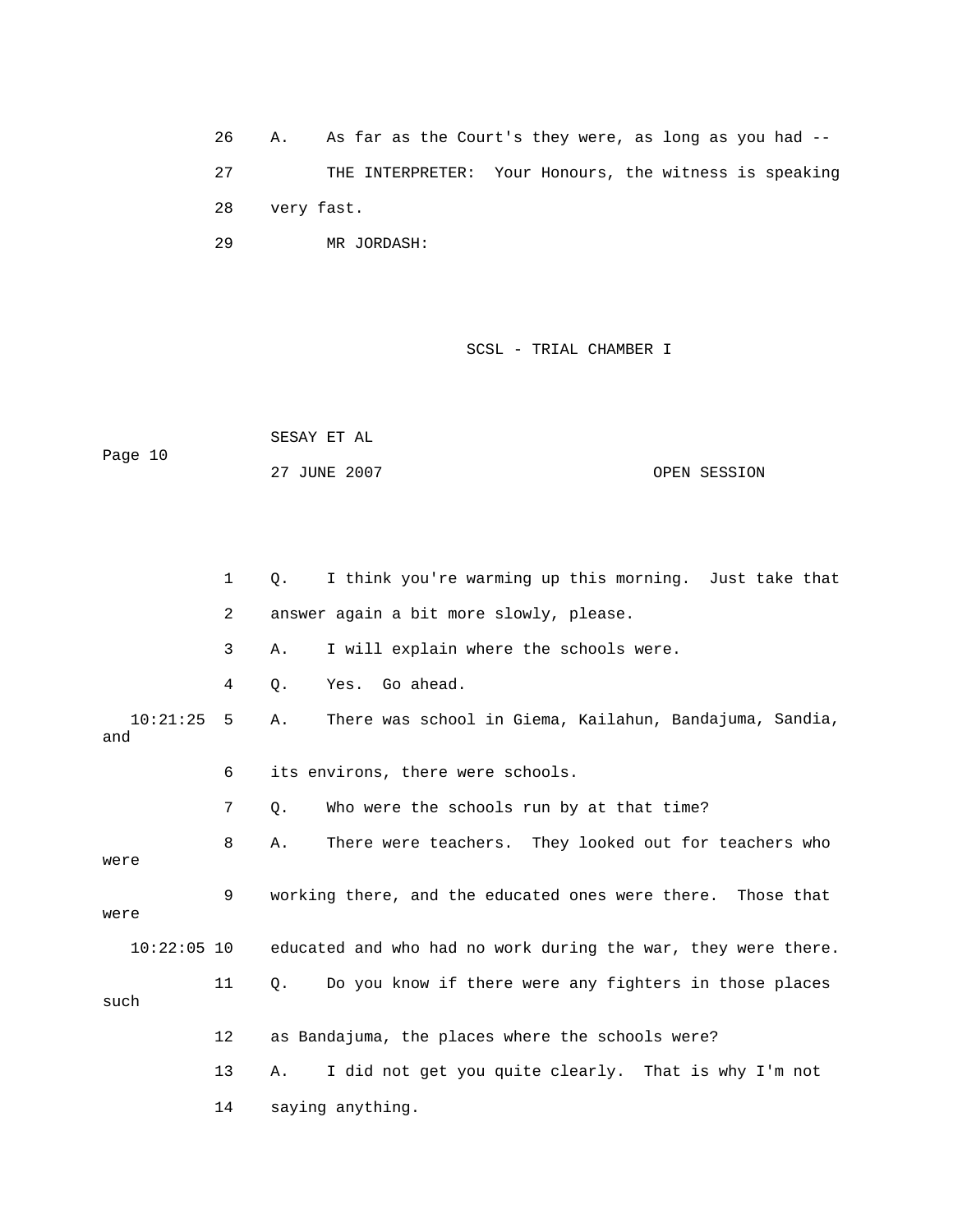| $10:22:46$ 15 |    | Okay. Well, you've told us about Giema and we know that<br>$\circ$ . |
|---------------|----|----------------------------------------------------------------------|
|               | 16 | there is rebels there under the control of Mr Sesay. And I'm         |
|               | 17 | just asking about the other towns where you've mentioned the         |
|               | 18 | schools; do you know who was in control?                             |
|               | 19 | That, I cannot explain much about, but we knew children<br>Α.        |
| $10:23:14$ 20 |    | were going to those schools.                                         |
|               | 21 | Okay. Now, let me just ask you a couple more questions<br>Q.         |
|               | 22 | about farming. You've told us that people were happy to go           |
|               | 23 | there. Were there any men with guns on the farms?                    |
|               | 24 | JUDGE ITOE: She has answered that question. She said                 |
| $10:23:41$ 25 |    | there were no guns.                                                  |
|               | 26 | MR JORDASH: Sorry, I missed that. I beg your pardon.                 |
|               | 27 | Forget that question, Madam Witness.<br>$Q$ .                        |
| again.        | 28 | JUDGE ITOE: But maybe she may want to answer that                    |

29 There is no problem.

SCSL - TRIAL CHAMBER I

 SESAY ET AL Page 11 27 JUNE 2007 OPEN SESSION

 1 JUDGE BOUTET: But I think the answer was where the women 2 assembled there was no guns. I don't think she testified 3 farming in the farms. about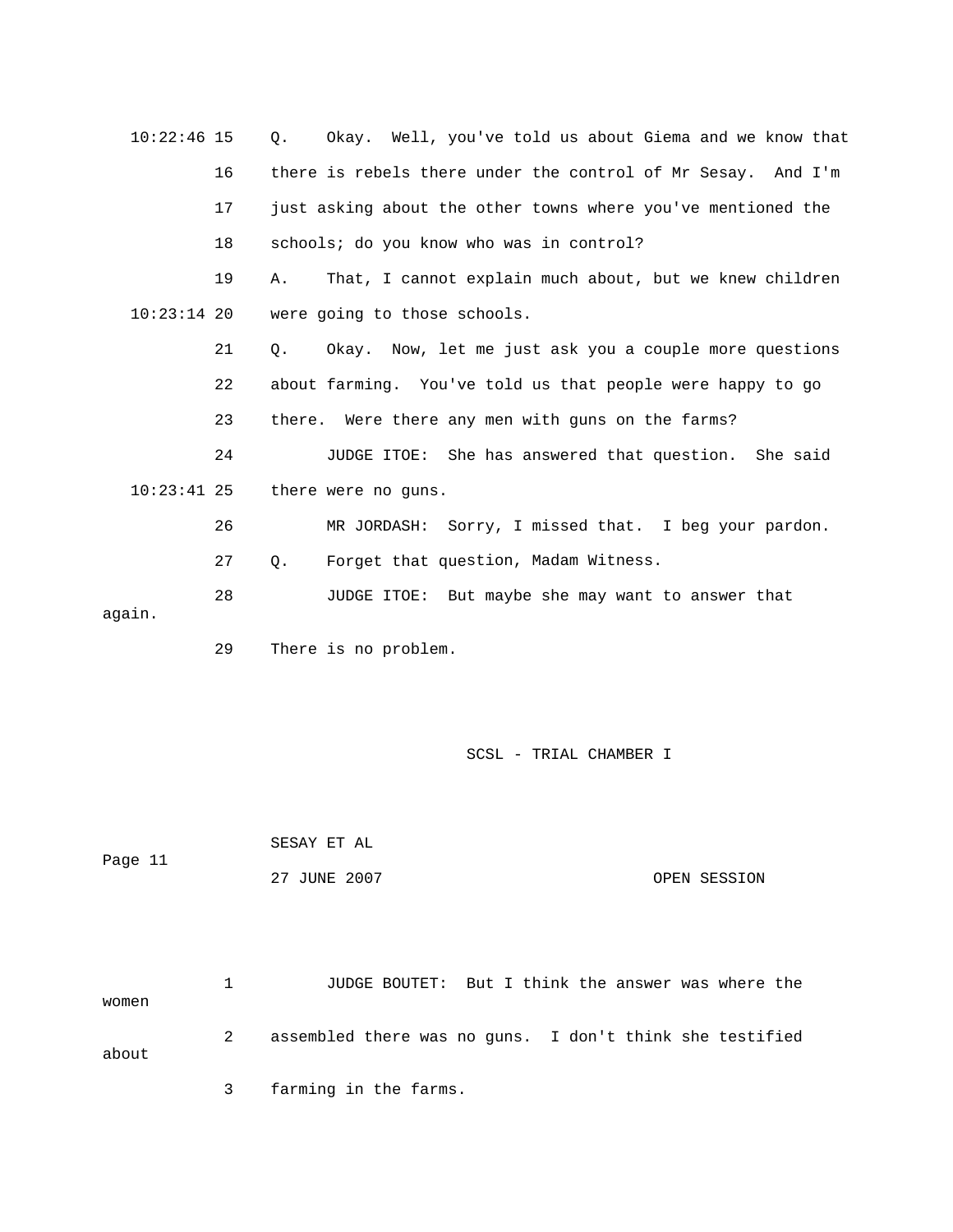4 JUDGE ITOE: Yes, that is true. You may put the question. 10:24:11 5 MR JORDASH: Thank you. e 6 Q. Were there any men with guns on the farms where th 8 A. The place where men were going to work? 9 Q. The farms [microphone not activated] were going to work. 10:24:33 10 A. Yes. When they were going to that work place, some 13 A. I cannot -- I cannot tell that because I did not give 16 MR HARDAWAY: Objection, Your Honour. Leading. 17 PRESIDING JUDGE: Yes, counsel. 10:25:44 20 MR HARDAWAY: She says she can't tell the age generally, 21 Your Honour, and she, in absence of any specificity I believe 22 that's leading. 10:25:55 25 question? "I cannot tell how many." 26 MR JORDASH: "I cannot tell, I didn't give birth to them." 27 PRESIDING JUDGE: Yes. 28 MR JORDASH: To which I followed up with: Can you say 29 approximately. So we went from the specific to the -- 7 civilians were working? gunmen 11 would go there to oversee them. 12 Q. How old were those men with guns? birth 14 to them. 10:25:30 15 Q. Are you able to say, approximately, the youngest? 18 MR JORDASH: Are you able to say approximately the 19 youngest? 23 MR JORDASH: I haven't asked -- 24 PRESIDING JUDGE: What was the answer to the previous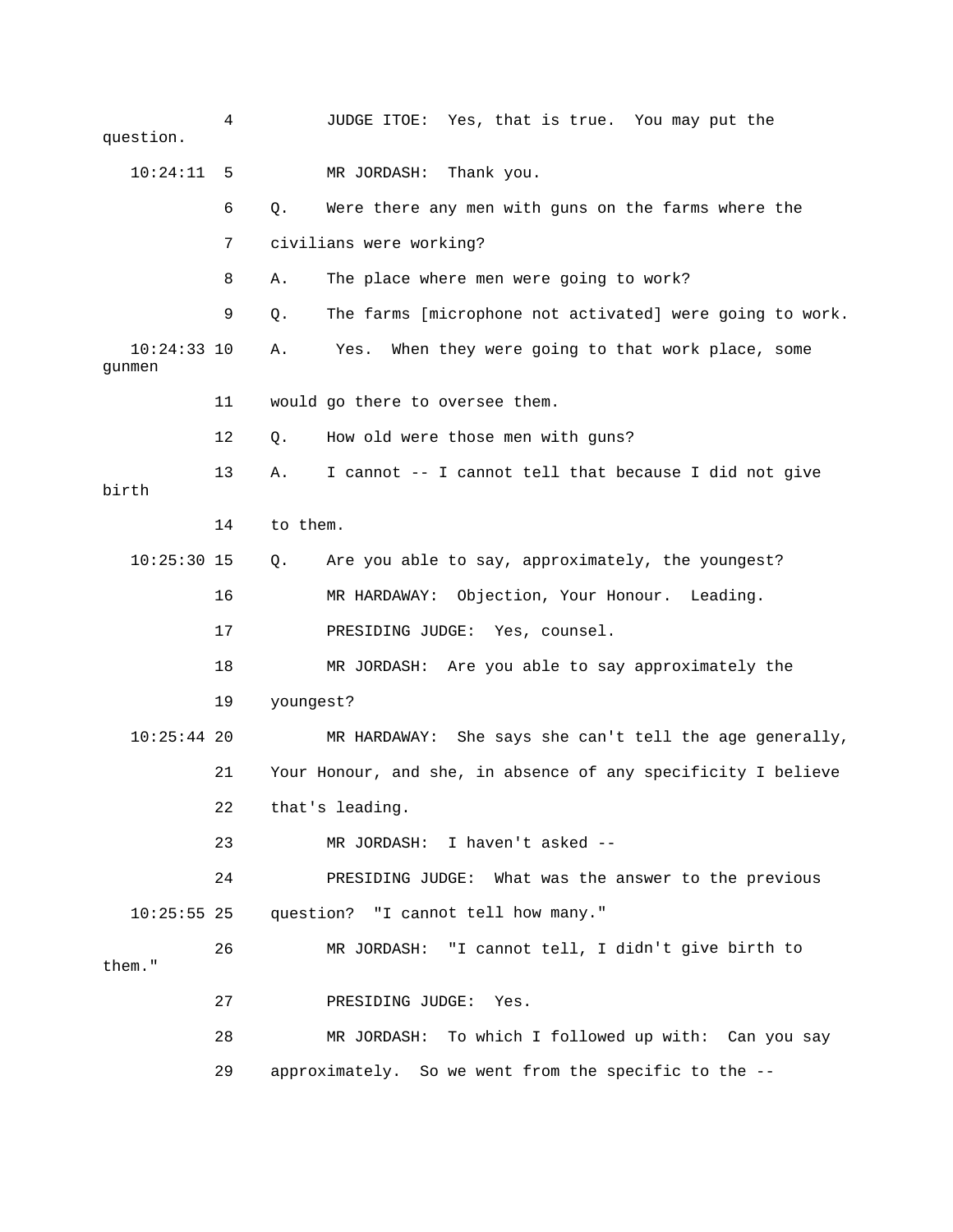| Page 12                     |              | 27 JUNE 2007                                                  | OPEN SESSION |
|-----------------------------|--------------|---------------------------------------------------------------|--------------|
|                             | $\mathbf{1}$ | PRESIDING JUDGE: To the general. Is that leading? You         |              |
|                             | 2            | concede? Can't he probe that?                                 |              |
|                             | 3            | MR HARDAWAY: Very well, Your Honour.                          |              |
| I.                          | 4            | PRESIDING JUDGE: Yes. She said, "I cannot tell because        |              |
| 10:26:20                    | 5            | didn't give birth to them." Go ahead, yeah.                   |              |
|                             | 6            | MR JORDASH: Thank you.                                        |              |
| them.                       | 7            | So you cannot tell because you didn't give birth to<br>Q.     |              |
|                             | 8            | Can you give us any approximate age of the youngest men with  |              |
|                             | 9            | guns, approximate?                                            |              |
| $10:26:42$ 10<br>overseeing |              | Those who were carrying the gun to go, who were<br>Α.         |              |
|                             | 11           | the workers, they were big people and they were -- they were  |              |
|                             | 12           | tall, tall but I cannot tell their ages.                      |              |
|                             | 13           | Okay, thank you.<br>Q.                                        |              |
|                             | 14           | MR JORDASH: Can I just take brief instructions, please?       |              |
| $10:27:07$ 15               |              | PRESIDING JUDGE:<br>Leave granted.                            |              |
| lady                        | 16           | MR JORDASH: I have a request from Mr Sesay that the           |              |
| is                          | 17           | translator translate to this lady because the lady translator |              |
|                             | 18           | translating Mende in a way which is certainly better as they  |              |

SESAY ET AL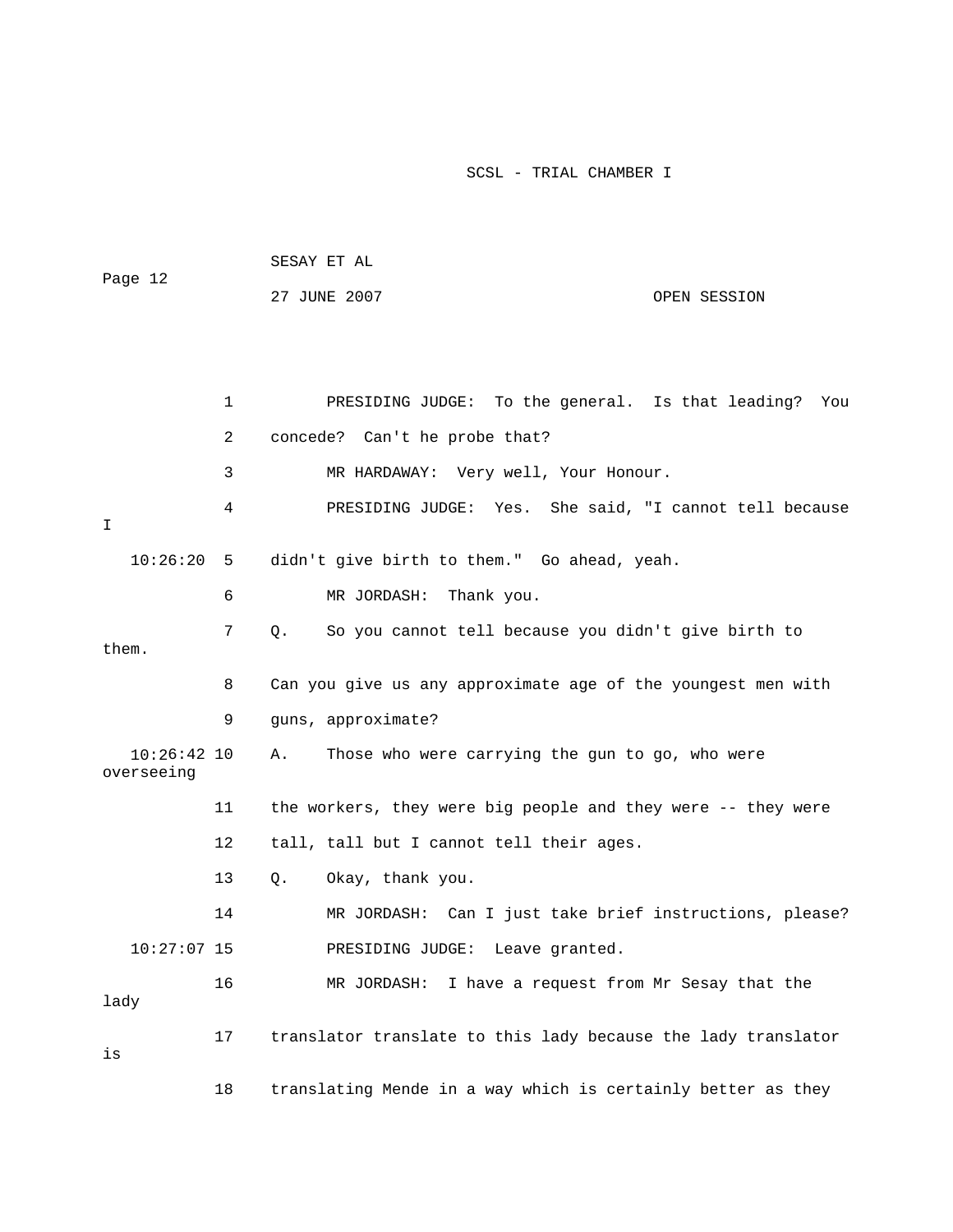19 provide it a different way. Mr Sesay says the lady translates better and he would like the lady to translate to the lady 23 application, having regard to the fact that this unit has put 24 their resources at the disposal of the Court, based on certain criteria in terms of their proficiency. And remember these 27 we entertain that application, speaking for myself, it can 28 complicate the process.  $10:27:50$  20 21 because the questions are coming through clearer. 22 PRESIDING JUDGE: Are we in a position to accommodate that  $10:28:12$  25 26 translators are interpreters sworn to interpret faithfully. If

29 JUDGE BOUTET: I support the Presiding Judge on this.

SCSL - TRIAL CHAMBER I

|         | SESAY ET AL  |              |
|---------|--------------|--------------|
| Page 13 |              |              |
|         | 27 JUNE 2007 | OPEN SESSION |

|    |              | MR JORDASH: Perhaps Mr Sesay can just be alert and          |
|----|--------------|-------------------------------------------------------------|
|    | 2            | indicate if he feels --                                     |
| in | 3            | PRESIDING JUDGE: Precisely, yes. Otherwise, we might        |
|    | 4            | fact here be setting a dangerous precedent.                 |
|    | $10:28:44$ 5 | MR JORDASH: Yes.                                            |
|    | 6            | JUDGE BOUTET: I don't think it is appropriate to make,      |
|    | $7\degree$   | from this side, a selection of who is and who is not a good |
|    | 8            | interpreter. I mean women, men or not.                      |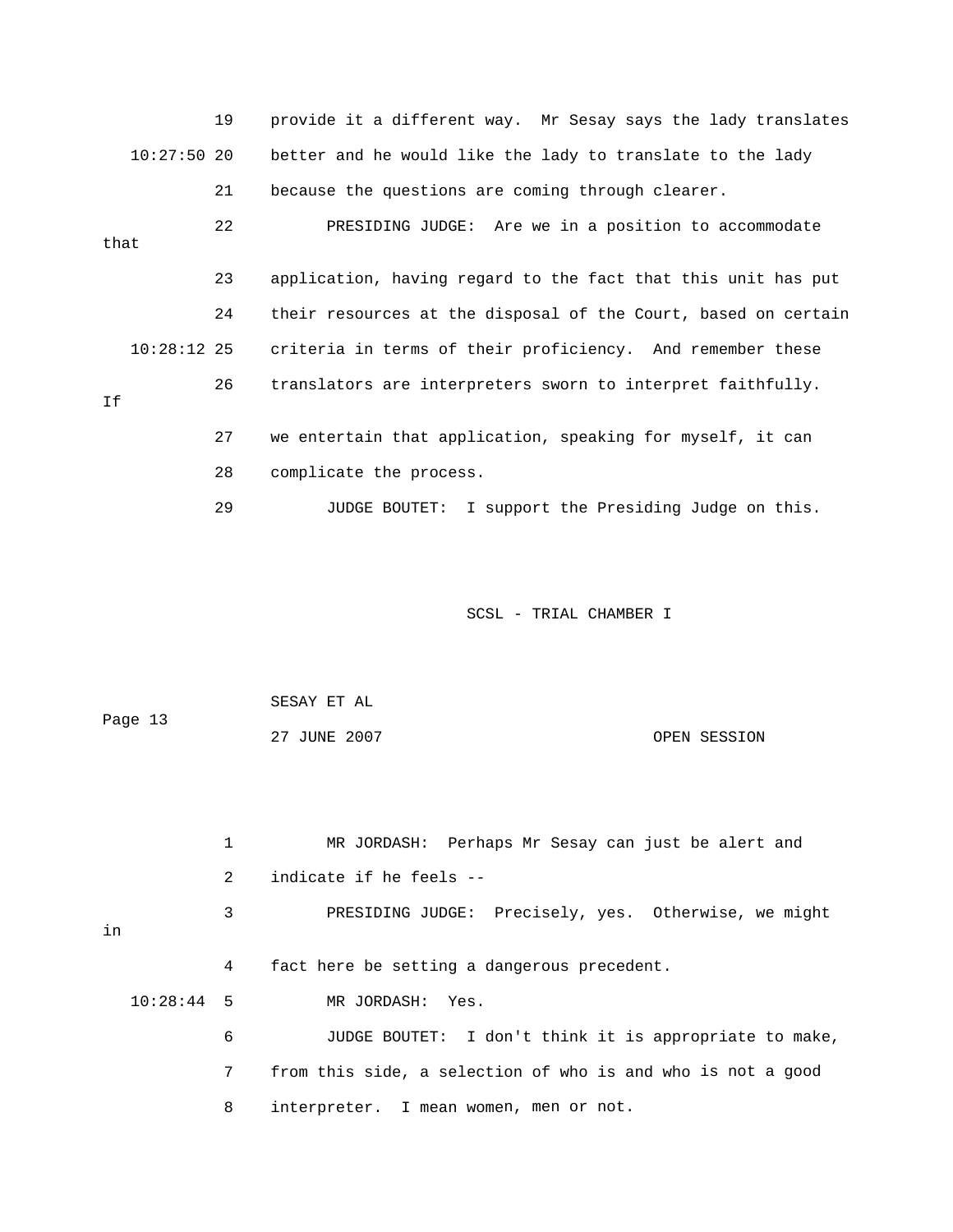|                                 | 9  |          | MR JORDASH: Well, I'll just ask Mr Sesay to --               |
|---------------------------------|----|----------|--------------------------------------------------------------|
| $10:28:57$ 10                   |    |          | We don't have an expert here in<br>PRESIDING JUDGE:          |
|                                 | 11 |          | linguistics, or Mende linguistics, to say whether Mr Sesay's |
|                                 | 12 |          | statement is correct or not.                                 |
|                                 | 13 |          | MR JORDASH: I'll just ask Mr Sesay to be alert.              |
|                                 | 14 |          | PRESIDING JUDGE:<br>Yes.                                     |
| $10:29:09$ 15<br>mistranslated. |    |          | MR JORDASH:<br>If he feels something has been                |
|                                 | 16 |          | PRESIDING JUDGE:<br>Thank you. Let's proceed.                |
|                                 | 17 |          | I've nearly finished in any event.<br>MR JORDASH:            |
|                                 | 18 | Q.       | The men, sorry, the people you saw with guns in Giema        |
|                                 | 19 |          | during your time there, are you able to give an approximate  |
| age                             |    |          |                                                              |
| $10:29:35$ 20                   |    | to them? |                                                              |
|                                 | 21 | Α.       | They were adults; there were no children.                    |
|                                 | 22 | Q.       | Did you stay in Giema or did there come a time when you      |
|                                 | 23 | left?    |                                                              |
|                                 | 24 | Α.       | Yes.                                                         |
| $10:30:16$ 25                   |    | О.       | Where did you go?                                            |
|                                 | 26 | Α.       | I returned to Kailahun.                                      |
| services                        | 27 | О.       | Just one last subject: Were there any religious              |
|                                 | 28 |          | in Giema when you were there?                                |
|                                 | 29 | Α.       | That is very big, yes.                                       |

SESAY ET AL

Page 14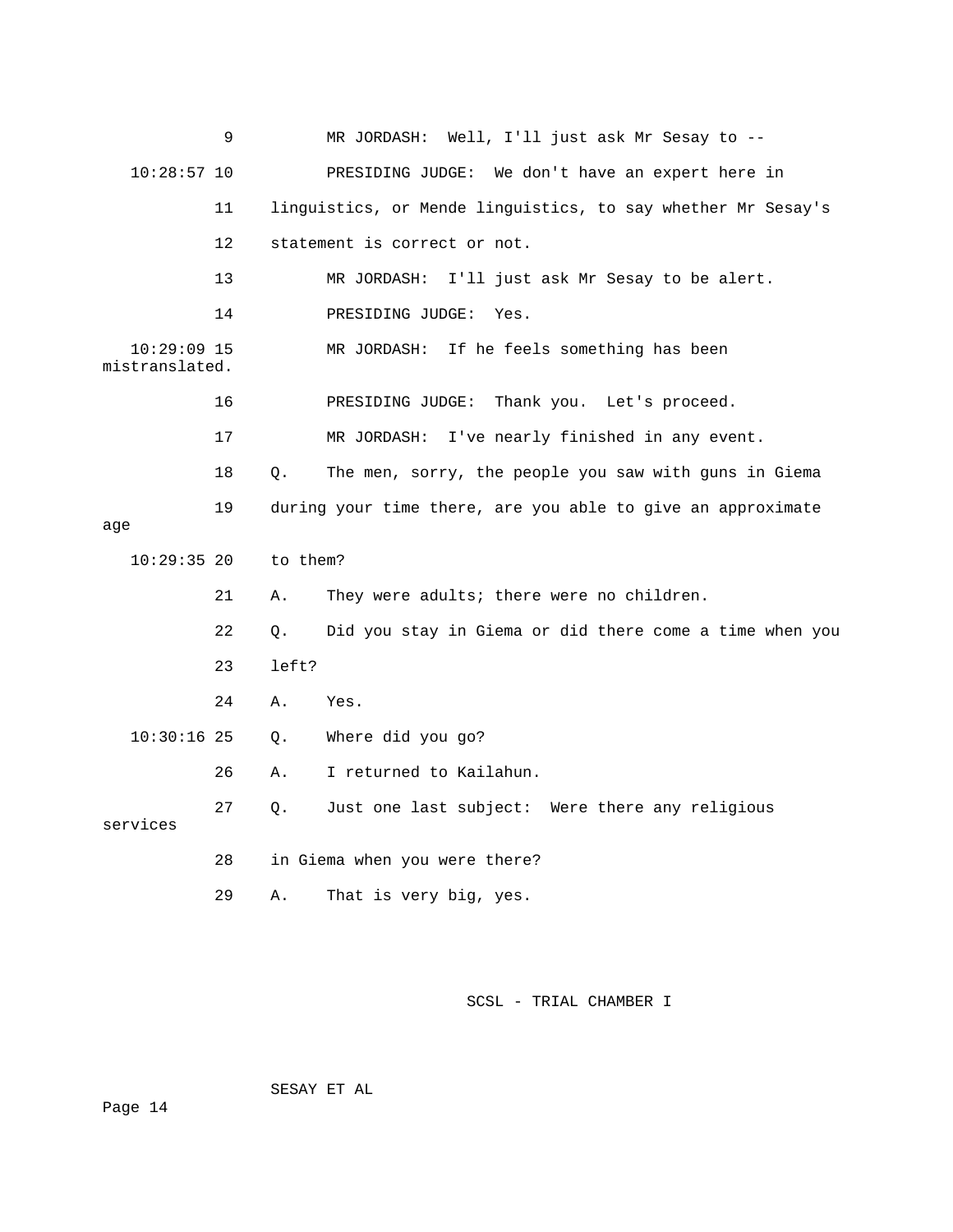|                       | $\mathbf{1}$ | Which ones?<br>Q.                                             |
|-----------------------|--------------|---------------------------------------------------------------|
|                       | 2            | Like Muslims were there, like church people were there.<br>Α. |
|                       | 3            | Muslims will go for Juma prayers on Fridays. When they were   |
| They                  | 4            | going for those prayers Mr Issa Sesay would provide food.     |
| 10:31:33<br>they      | 5            | will cook it for the Muslims. When they come from prayers,    |
| short                 | 6            | will go there and eat it. Even myself, where I was, it was    |
| SO                    | 7            | to where they were eating the food. Because I am gluttonous,  |
| just                  | 8            | I used to go there to eat that food. When we eat it we will   |
|                       | 9            | disperse. We go to church also.                               |
| $10:32:22$ 10         |              | Okay. One last question from me and then there will be<br>Q.  |
|                       | 11           | some questions from other lawyers. Overall, how would you say |
|                       | 12           | life was in Giema with Mr Sesay as the boss man?              |
|                       | 13           | As I saw it, we were happy. Not I alone, all of us, we<br>Α.  |
|                       | 14           | were happy.                                                   |
| $10:32:58$ 15<br>just |              | Thank you. I've got nothing further at this stage, so<br>Q.   |
|                       | 16           | wait for some more questions.                                 |
|                       | 17           | PRESIDING JUDGE:<br>You have completed your                   |
|                       | 18           | examination-in-chief?                                         |
|                       | 19           | MR JORDASH: Your Honour, yes, I have.                         |
| $10:33:08$ 20         |              | PRESIDING JUDGE: Thank you. Counsel for the second            |
|                       | 21           | accused?                                                      |
|                       | 22           | CROSS-EXAMINED BY MR TOURAY:                                  |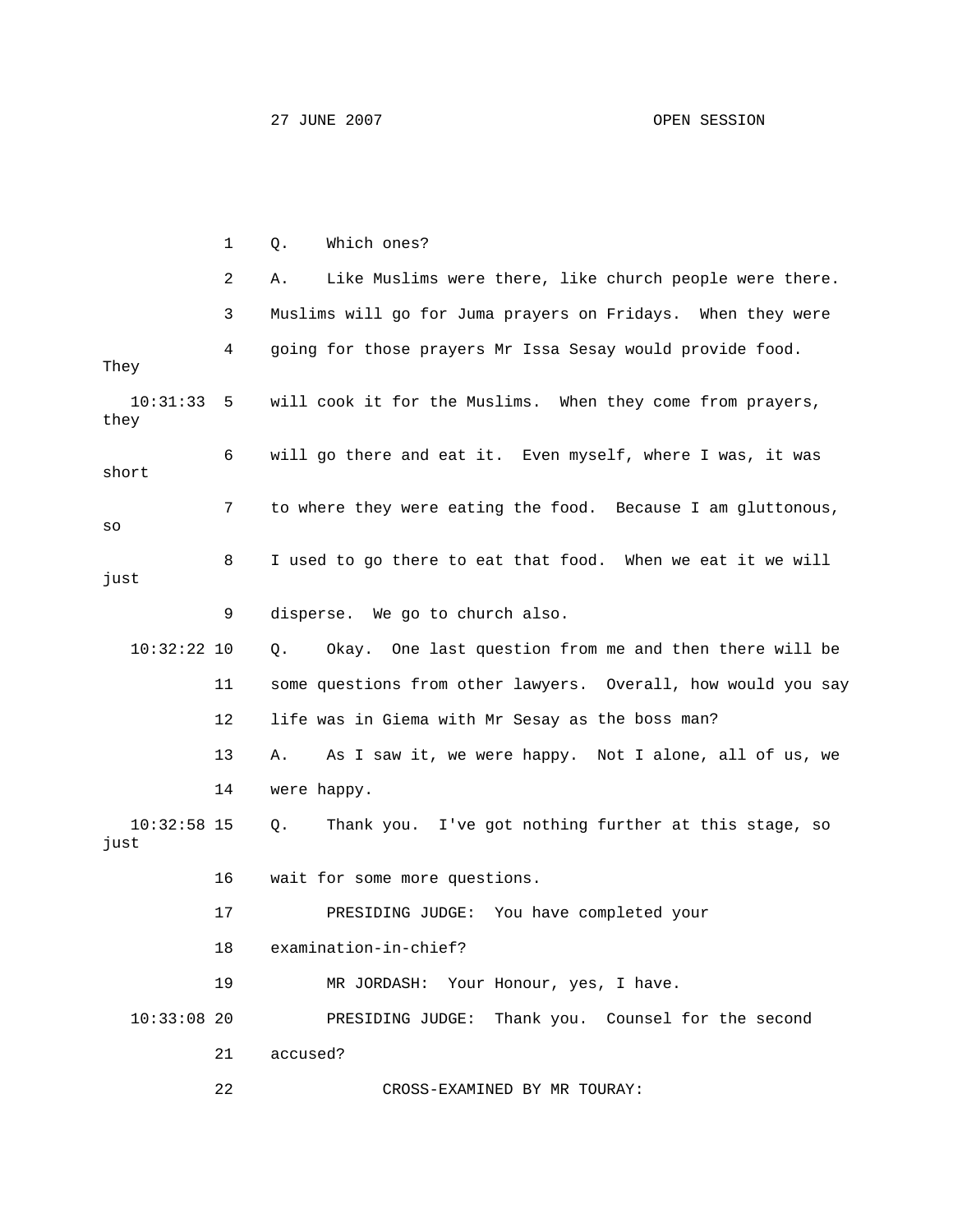|     |               | 23 |           | MR TOURAY: Thank you, Your Honour.                      |
|-----|---------------|----|-----------|---------------------------------------------------------|
|     |               | 24 | $\circ$ . | Good morning, Madam Witness?                            |
|     | 10:33:3025 A. |    |           | Hello, sir.                                             |
| to  |               | 26 | Q.        | I'm going to ask you some few questions. Now, according |
|     |               | 27 |           | your evidence, you came from the Kailahun District?     |
|     |               | 28 | Α.        | Yes, I came from there.                                 |
| you |               | 29 | $\circ$ . | And you were there from the beginning of this war, that |

|         | SESAY ET AL  |              |
|---------|--------------|--------------|
| Page 15 |              |              |
|         | 27 JUNE 2007 | OPEN SESSION |

 2 A. Yes. 3 Q. And according to your evidence you had cause to move 4 location from Kailahun to Nyandehun, Luawa Chiefdom? 8 Q. And when Kailahun was attacked by the enemies you moved 9 Giema? 1 spoke about, up to the end of the war? 10:35:03 5 A. Yes. 6 Q. And from Nyandehun, you came back to Kailahun? 7 A. Yes. to 10:35:20 10 A. Yes. 11 Q. And then you finally came to Kailahun again?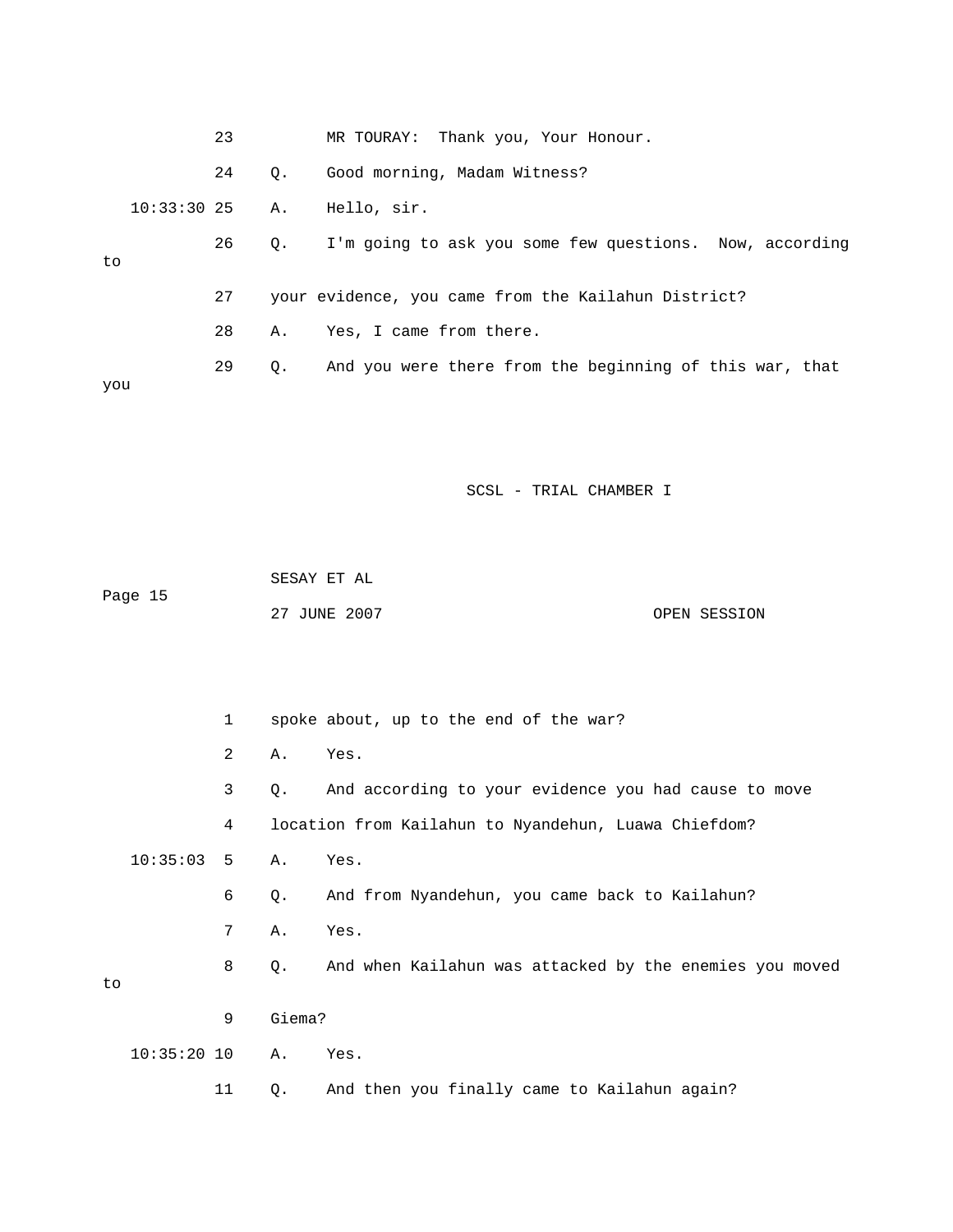|                            | 12 | Α.          | Yes.                                                           |
|----------------------------|----|-------------|----------------------------------------------------------------|
|                            | 13 | Q.          | Now, you were never trained as a fighter by the rebels?        |
|                            | 14 | Α.          | No.                                                            |
| $10:36:00$ 15<br>civilian; |    | Q.          | That goes too for your husband, who was a G2, a                |
|                            | 16 |             | he was never trained as well?                                  |
|                            | 17 | Α.          | No.                                                            |
| rebel                      | 18 | О.          | Your family life was never disrupted by the rebels,            |
|                            | 19 |             | activities at all?                                             |
| 10:36:2620<br>God          |    | Α.          | The rebels did not destroy anything about me.<br>It was        |
|                            | 21 |             | that destroyed me.                                             |
| rebel                      | 22 | Q.          | I mean your family life was never disrupted at all by          |
|                            | 23 | activities? |                                                                |
|                            | 24 | Α.          | I'm still saying it. I will only give glory to God.<br>It      |
| $10:36:57$ 25              |    |             | was God that killed my children because they did not kill them |
|                            | 26 | with gun.   |                                                                |
|                            | 27 | Q.          | Thank you.                                                     |
|                            | 28 | Α.          | Thank you.                                                     |
|                            | 29 | Q.          | It's true, is it not, that the Kallons come from various       |

 SESAY ET AL Page 16

27 JUNE 2007 OPEN SESSION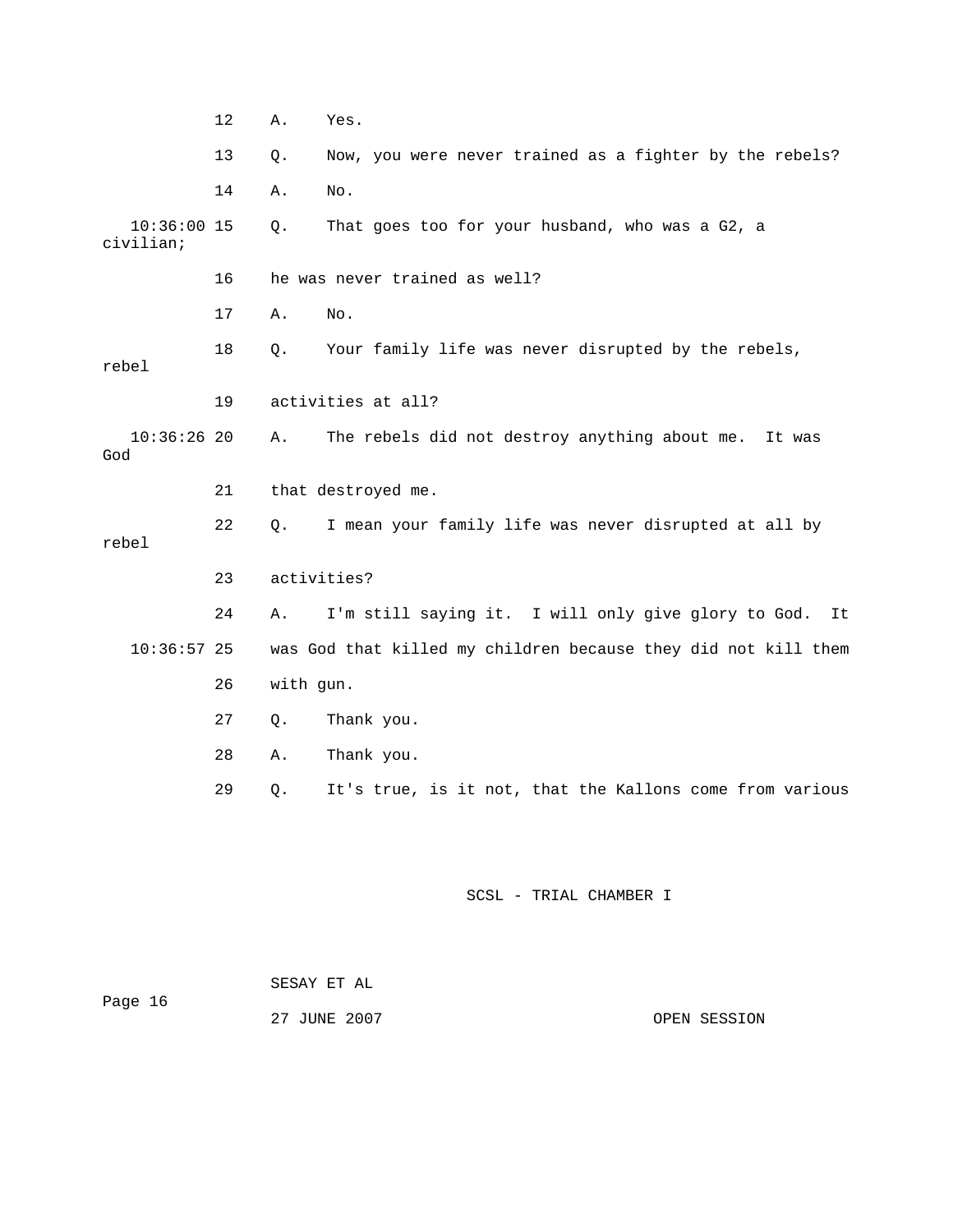1 areas in the Kailahun District?

2 A. What are you saying?

 3 Q. People called Kallon. Kallon, Kallon. Kallon is a common 4 name in the Kailahun District? 10:37:59 5 JUDGE BOUTET: Are you asking the witness the question 6 you're making a statement? 7 MR TOURAY: I'm asking a question. Well, I'll put it in 8 the form of a question, Your Honour. 9 Q. Is Kallon a common name in the Kailahun District? 11 Q. Do you know the Jawie Chiefdom in the Kailahun District? 13 Q. The paramount chief who used to be there, or the ruling not 16 A. Kailahun Town? or 10:38:22 10 A. I don't know. 12 A. I usually hear people talking about it. 14 house, the Kallons have the ruling house from that chiefdom; 10:38:56 15 so?

17 Q. Jawie Chiefdom, Kailahun District.

 I not talk about there. 18 A.

19 Q. Thank you. Now, did you ever hear of the name Morris 10:39:20 20 Kallon?

21 A. I've heard about his name.

22 Q. Did you ever come across him whilst you were in the

23 Kailahun District throughout?

24 A. I were not having any dealing with him.

10:39:42 25 Q. You had nothing to do with him?

26 A. No.

27 Q. And he had nothing to do with your birth attendant delivery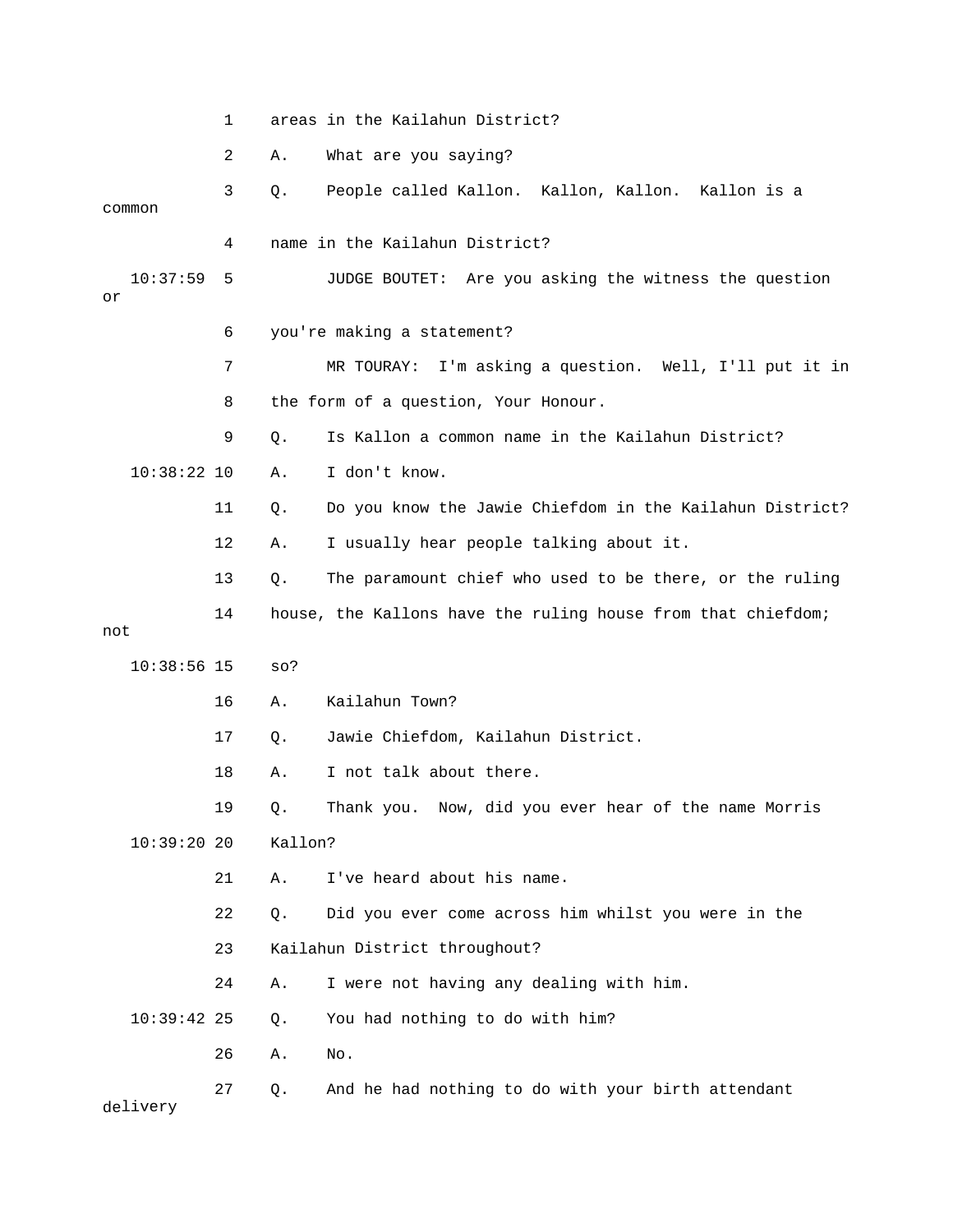28 business?

29 A. No.

SCSL - TRIAL CHAMBER I

|         | SESAY ET AL  |              |
|---------|--------------|--------------|
| Page 17 |              |              |
|         | 27 JUNE 2007 | OPEN SESSION |

| the             | $\mathbf{1}$   | $Q$ .  | And he had nothing to do with your family business in        |
|-----------------|----------------|--------|--------------------------------------------------------------|
|                 | $\overline{2}$ |        | Kailahun District?                                           |
|                 | 3              | Α.     | No.                                                          |
|                 | 4              | Q.     | And he had nothing to do about bringing people from the      |
| 10:40:21<br>ZOO | 5              |        | front line to your own location, whether it was Giema or the |
|                 | 6              | bush?  |                                                              |
|                 | 7              | Α.     | I don't know that.                                           |
| Court.          | 8              | Q.     | Now, I want to ask you about some evidence in this           |
| less,           | 9              |        | As a birth attendant, you were with your people.<br>More or  |
| $10:41:07$ 10   |                |        | you moved with your people, pregnant women?                  |
|                 | 11             | Α.     | Yes.                                                         |
| Kailahun        | 12             | $Q$ .  | Now, throughout your stay during this war in the             |
| pregnant        | 13             |        | District, did you ever hear about the sacrifice of seven     |
|                 | 14             | women? |                                                              |
| $10:41:43$ 15   |                | Α.     | I did not hear about that.                                   |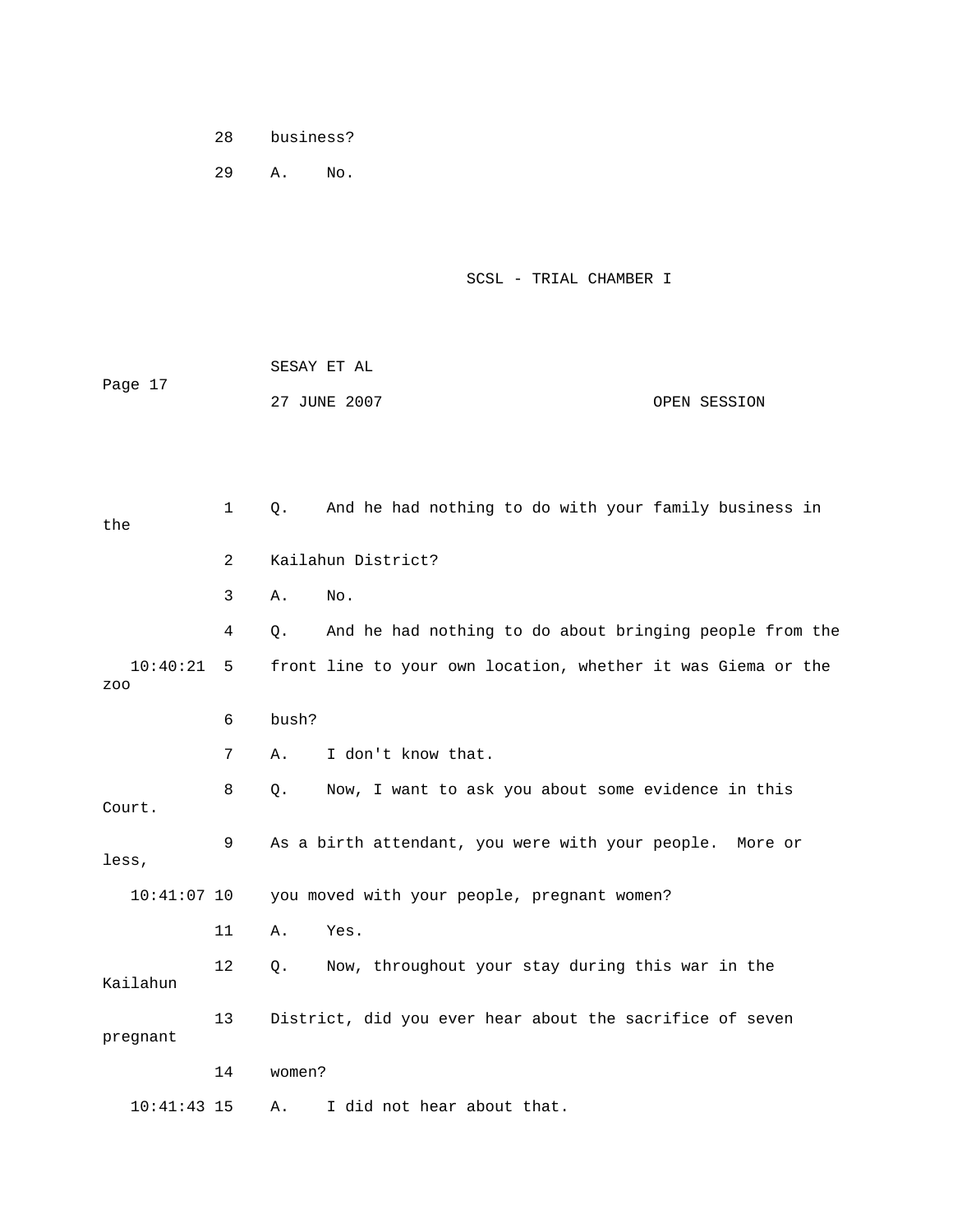| the                   | 16 | You never heard about that at all during your stay in<br>Q.    |
|-----------------------|----|----------------------------------------------------------------|
| by                    | 17 | Kailahun District, that seven pregnant women were sacrificed   |
|                       | 18 | the RUF? They never did it? Never heard about it?              |
|                       | 19 | I did not hear about that.<br>Α.                               |
| $10:42:05$ 20<br>093, |    | MR TOURAY: My Lord, I'm referring to the evidence of           |
| I                     | 21 | that was the sixth trial session. 093, sixth trial session.    |
|                       | 22 | think it is page 91 of the transcript of 29 November 2005.     |
|                       | 23 | Now, if something like that had happened, you would have<br>Q. |
|                       | 24 | known?                                                         |
| $10:42:48$ 25         |    | Yes, I would have known it.<br>Α.                              |
|                       | 26 | MR TOURAY: No further questions.                               |
|                       | 27 | PRESIDING JUDGE: Thank you. Counsel for the third              |
|                       | 28 | accused.                                                       |
|                       | 29 | CROSS-EXAMINED BY MS KAH-JALLOW:                               |
|                       |    |                                                                |
|                       |    | SCSL - TRIAL CHAMBER I                                         |

| Page 18 | SESAY ET AL  |              |
|---------|--------------|--------------|
|         | 27 JUNE 2007 | OPEN SESSION |

 2 A. I'm fine. 3 Q. I'm going to ask you a few questions. In your responses, 1 Q. Good morning, madam witness. How are you?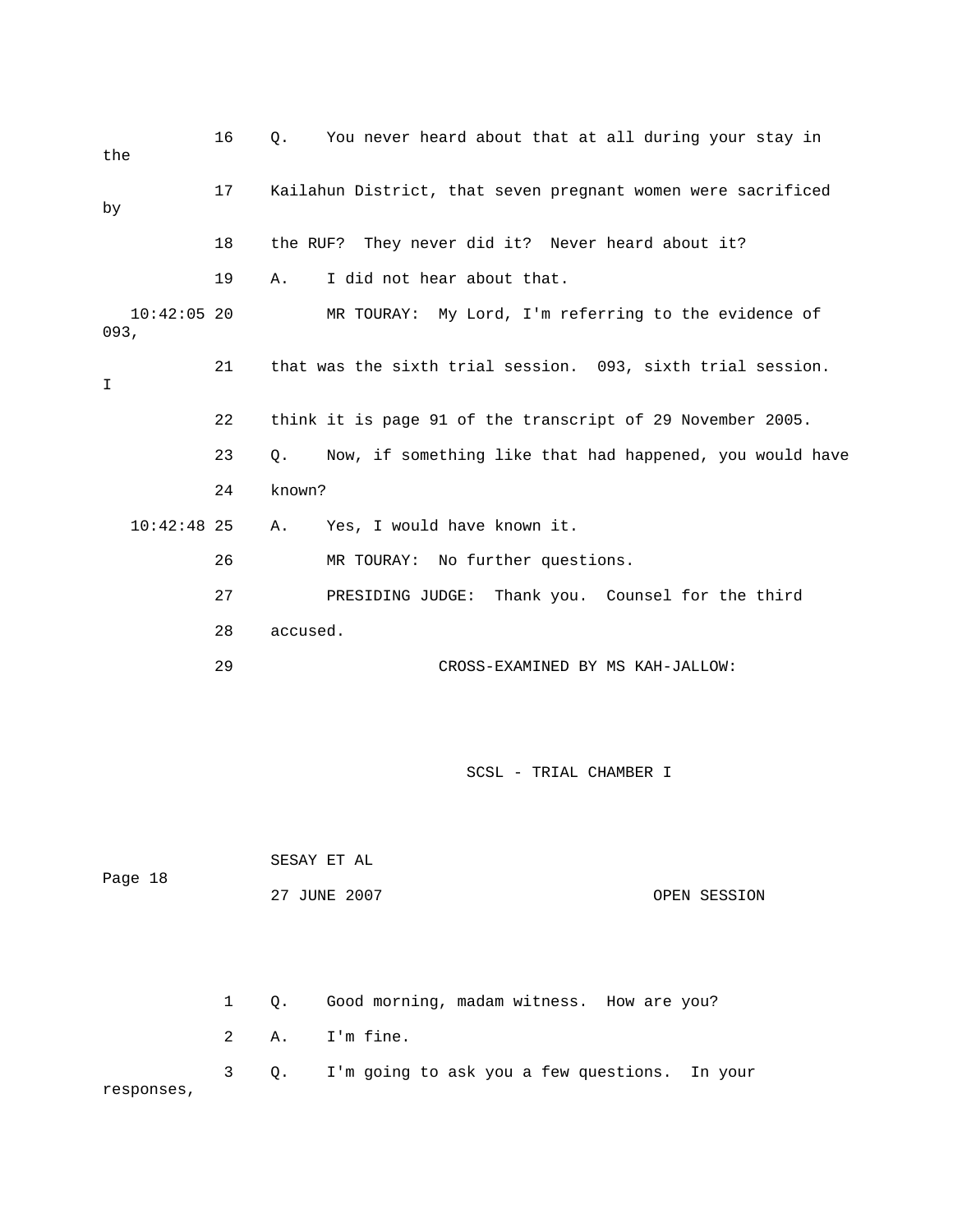|      |               | 4  |          | if there is anything that you think may identify you, please |
|------|---------------|----|----------|--------------------------------------------------------------|
|      | 10:43:20      | 5  |          | don't mention it. Madam Witness, in your testimony to this   |
| is   |               | 6  |          | Court, you did state that, at one period, you were in Giema; |
|      |               | 7  |          | that correct?                                                |
|      |               | 8  | Α.       | Yes.                                                         |
|      |               | 9  | Q.       | And that while you were in Giema there were G5s?             |
|      | $10:43:46$ 10 |    | Α.       | Yes.                                                         |
|      |               | 11 | Q.       | Madam Witness, can you recall who was the local G5           |
|      |               | 12 |          | commander in Giema, the one who was engaging civilians in    |
|      |               | 13 | farming? |                                                              |
|      |               | 14 | Α.       | Yes.                                                         |
|      | $10:44:07$ 15 |    | Q.       | Can you please name the person, please?                      |
|      |               | 16 | Α.       | If you want it.                                              |
|      |               | 17 | Q.       | Yes, please.                                                 |
|      |               | 18 | Α.       | His name is Christopher.                                     |
|      | recall        | 19 | Q.       | Christopher. Thank you, Madam Witness. And can you           |
|      | 10:44:4020    |    |          | who was the overall G5 commander in 1996?                    |
|      |               | 21 | Α.       | That I would not be able to show.                            |
|      |               | 22 | Q.       | But can you tell the Court whether Augustine Gbao was a      |
|      |               | 23 |          | member of the G5?                                            |
| know |               | 24 | Α.       | Augustine Gbao, I usually heard his name, but I don't        |
|      | $10:45:18$ 25 |    |          | the work he was doing.                                       |
|      | member        | 26 | Q.       | So you cannot confirm with a certainty that he was a         |
|      |               | 27 |          | of the G5; is that correct?                                  |
|      |               | 28 | Α.       | I don't know.                                                |
|      |               | 29 |          | Thank you, no further questions.<br>MS KAH-JALLOW:           |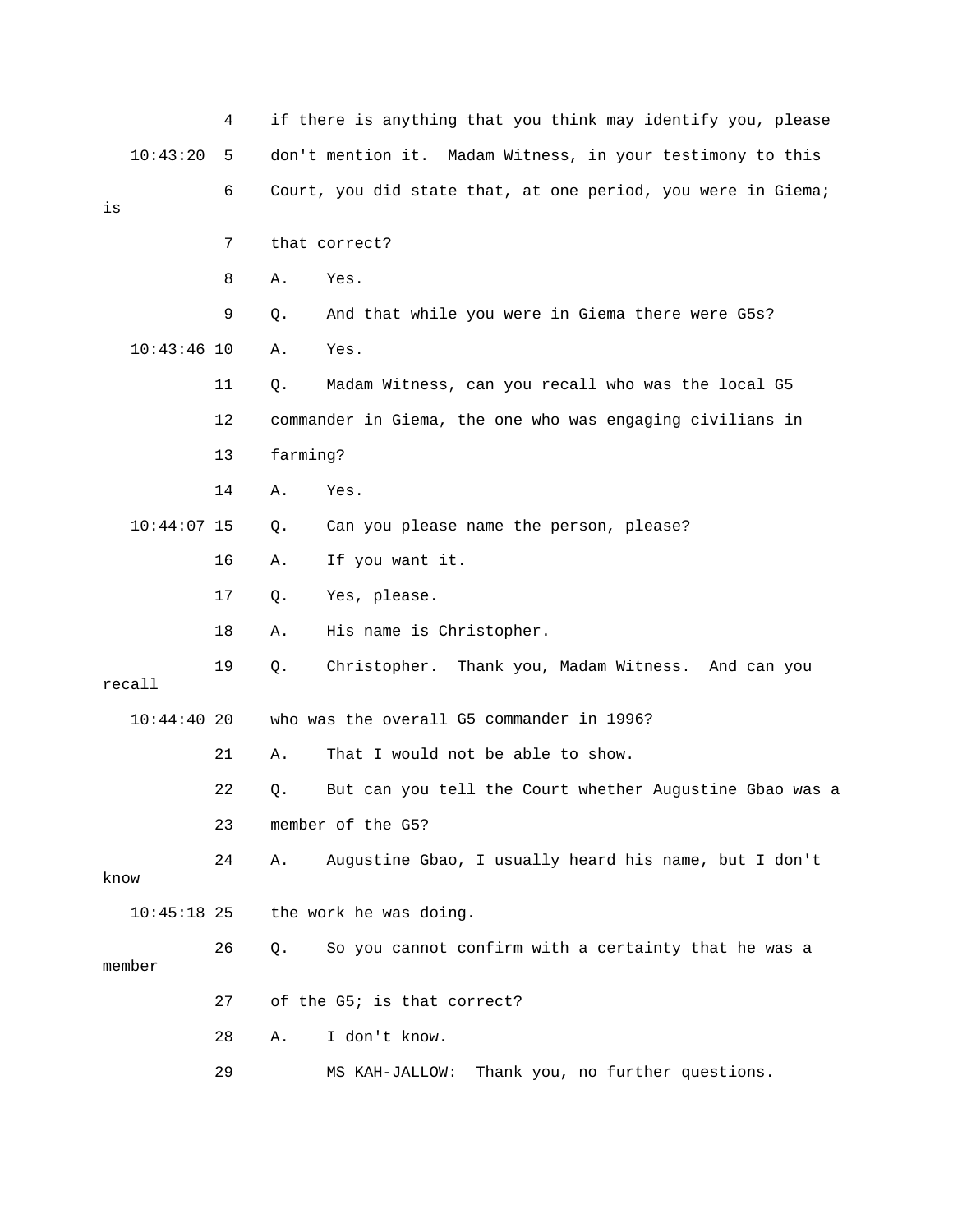| Page 19 |               |              |              |                                                              |              |  |
|---------|---------------|--------------|--------------|--------------------------------------------------------------|--------------|--|
|         |               |              |              | 27 JUNE 2007                                                 | OPEN SESSION |  |
|         |               |              |              |                                                              |              |  |
|         |               |              |              |                                                              |              |  |
|         |               | $\mathbf{1}$ |              | PRESIDING JUDGE: Thank you, counsel. Counsel for the         |              |  |
|         |               | 2            | Prosecution. |                                                              |              |  |
|         |               | 3            |              | MR HARDAWAY: Thank you, Your Honours.                        |              |  |
|         |               | 4            |              | CROSS-EXAMINED BY MR HARDAWAY:                               |              |  |
|         | 10:45:53      | 5            | Q.           | Madam Witness, good morning.                                 |              |  |
|         |               | 6            | Α.           | Good morning.                                                |              |  |
|         |               | 7            | Q.           | I have some questions for you, ma'am. I hope to be very      |              |  |
|         |               | 8            |              | brief. A lot of the times the questions can be answered yes, |              |  |
| no,     |               |              |              |                                                              |              |  |
|         |               | 9            |              | or I don't know. Do you understand?                          |              |  |
|         | $10:46:11$ 10 |              | Α.           | Yes.                                                         |              |  |
|         |               | 11           | Q.           | If I need an explanation from you, Madam Witness, I will     |              |  |
|         |               | 12           |              | ask one of you, okay?                                        |              |  |
|         |               | 13           | Α.           | Yes.                                                         |              |  |
|         |               | 14           | Q.           | Right. I want to take you back to the beginning of your      |              |  |
|         | $10:46:30$ 15 |              |              | evidence, Madam Witness. You said it was the Gio that had    |              |  |
|         |               | 16           |              | committed the crimes in Kailahun Town; is that correct?      |              |  |
|         |               | 17           | Α.           | Yes.                                                         |              |  |
|         |               | 18           | Q.           | And that it was your brothers that had pushed the Gio        |              |  |
| out     |               |              |              |                                                              |              |  |
|         |               | 19           |              | of Kailahun; is that also correct?                           |              |  |
|         | $10:47:02$ 20 |              | Α.           | Yes.                                                         |              |  |

SESAY ET AL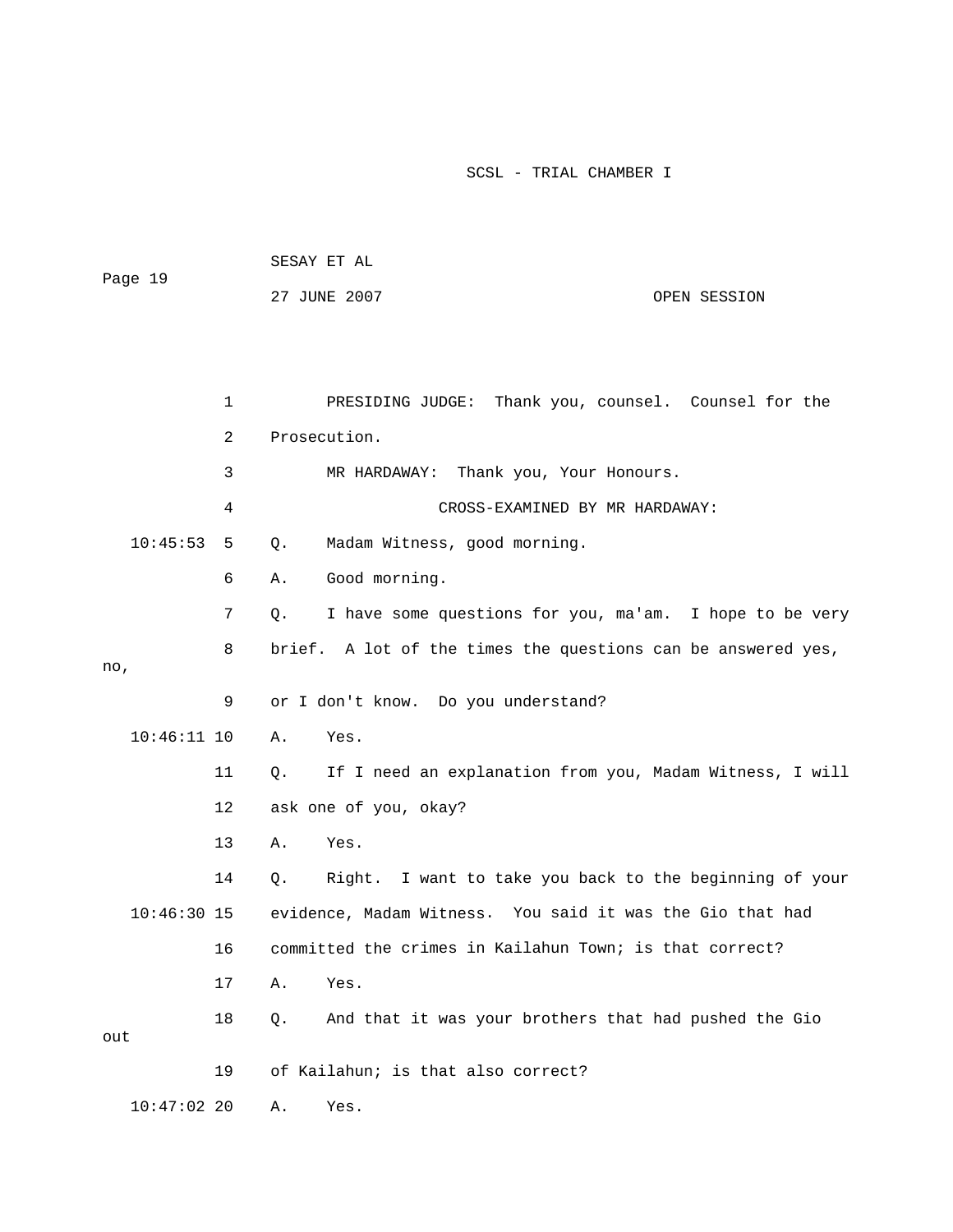| Gio                     | 21 | $\circ$ . | You would agree with me, Madam Witness, that after the      |
|-------------------------|----|-----------|-------------------------------------------------------------|
|                         | 22 |           | had been pushed out by your brothers, that you then went to |
|                         | 23 |           | Giema; isn't that so?                                       |
|                         | 24 | Α.        | Yes.                                                        |
| $10:47:22$ 25<br>pushed |    | Q.        | It was around November 1996 that your brothers had          |
|                         | 26 |           | the Gio away, isn't it?                                     |
|                         | 27 | Α.        | I can't tell the year.                                      |
| 1996                    | 28 | Q.        | Madam Witness, I put it to you that it was by November      |
| you                     | 29 |           | that the Gio had been pushed away by your brothers and then |

| Page 20 | SESAY ET AL  |              |
|---------|--------------|--------------|
|         | 27 JUNE 2007 | OPEN SESSION |

1 moved to Giema; do you agree, disagree or don't know?

2 A. You've told the date. I'll agree.

3 Q. I'll move on, Madam Witness.

4 MR JORDASH: Sorry, could I --

10:48:06 5 PRESIDING JUDGE: Counsel, what is your --

6 MR JORDASH: I'm just troubled by the question and the 7 suggestion which appears to come from counsel's notepad but

not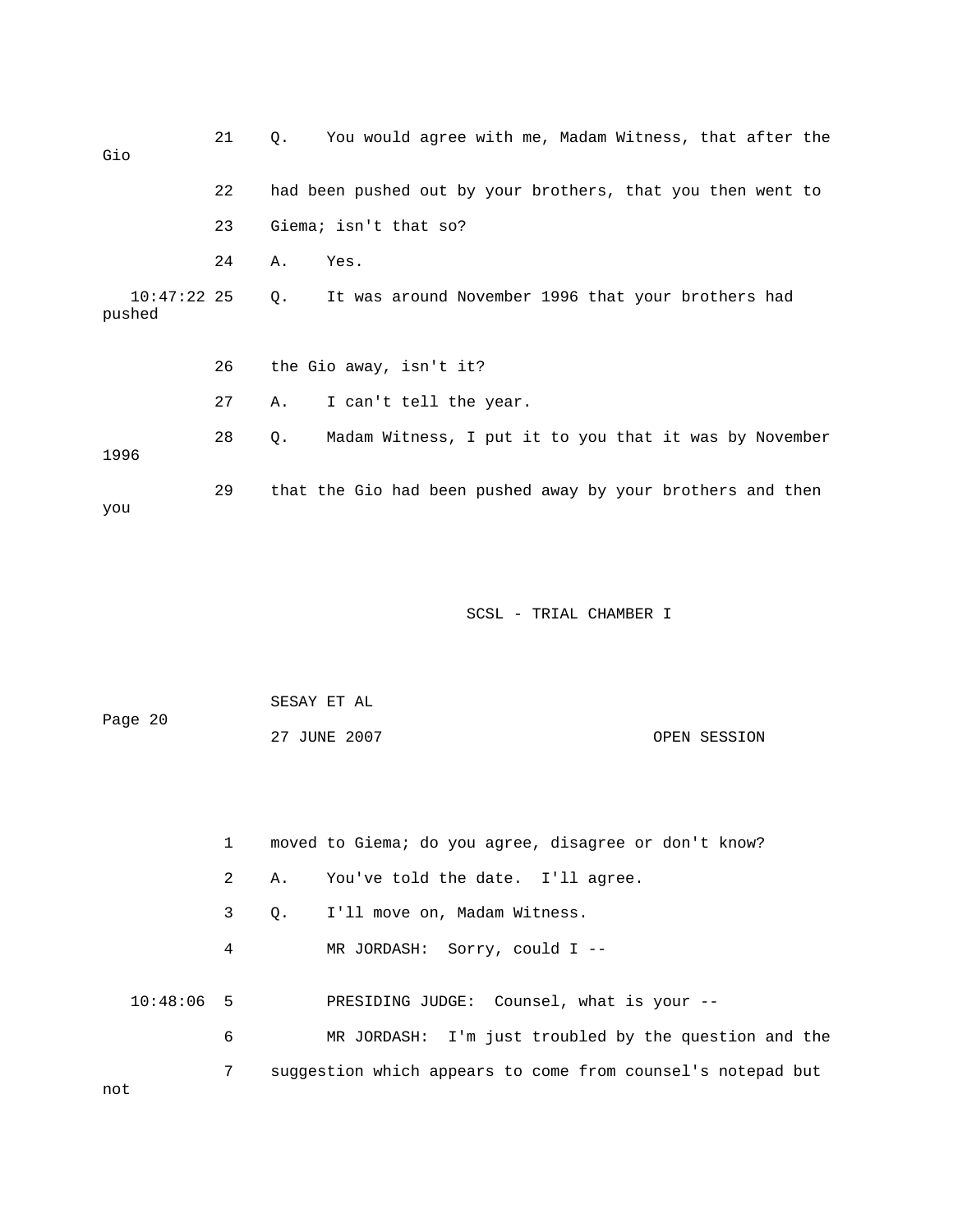8 from any evidence we've heard so far.

 9 PRESIDING JUDGE: But this is cross-examination, isn't 10:48:21 10 And which rule of impermissibility has he infringed? Do sit 10:48:49 15 that -- but which rule? Remember, this is cross-examination, 16 examination-in-chief, and he can cross-examine as to issues, impermissibility, 19 JUDGE BOUTET: I would suggest to you, Mr Jordash, that 10:49:10 20 have done that. Not the same question, but the same type of 21 question with many witnesses in cross-examination. I mean, 22 can put to the witness any question and ask him: Will you 24 witness may disagree and say, "I don't know." MR JORDASH: A party is supposed to advance their case and 26 they're supposed to advance propositions to witnesses which 29 JUDGE BOUTET: Well [overlapping speakers] to the witness. it? down 11 and let's hear the objection. Which rule of impermissibility has 12 he infringed in respect of cross-examination? Because if you 13 have an objection, one would like to see -- hear the rule, unless 14 the question is so loaded or argumentative or hypothetical not or 17 credit, or both. But if you give me a rule of 18 we'll rule on it. you you agree 23 with me or not? When you've asked that kind of question, the  $10:49:24$  25 are 27 consistent with their case. There has not been a single shred of 28 evidence to say that the Gios were pushed out --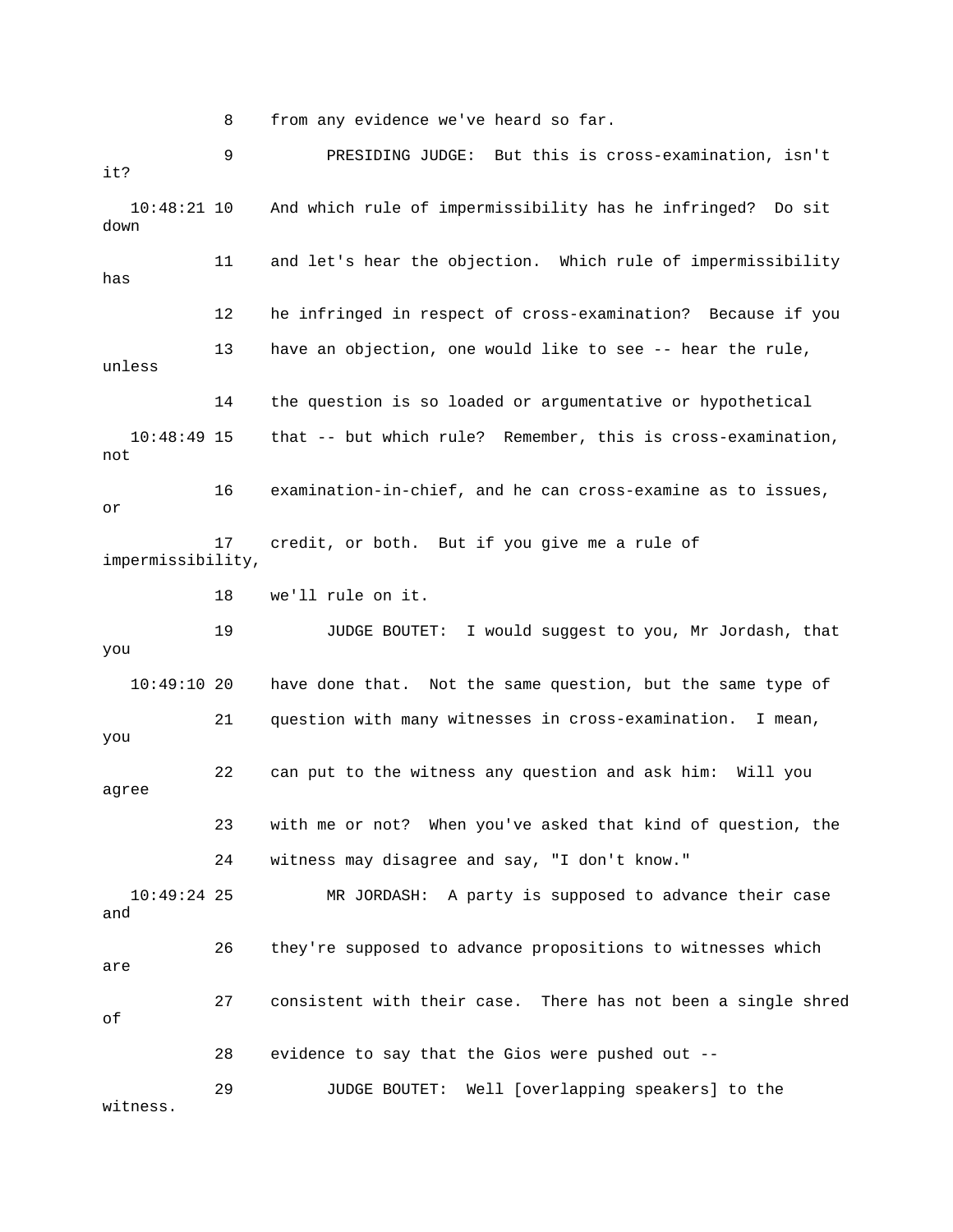| Page 21  |                | SESAY ET AL                                                 |  |  |  |  |
|----------|----------------|-------------------------------------------------------------|--|--|--|--|
|          |                | 27 JUNE 2007<br>OPEN SESSION                                |  |  |  |  |
|          |                |                                                             |  |  |  |  |
| he       | $\mathbf{1}$   | PRESIDING JUDGE: Clearly, the point is, why shouldn't       |  |  |  |  |
|          | $\overline{2}$ | explore this under cross-examination if he can -- if it's   |  |  |  |  |
| is       | 3              | important for his -- for their own case? What specific rule |  |  |  |  |
|          | 4              | he now violating or contravening?                           |  |  |  |  |
| 10:49:57 | -5             | MR JORDASH: One of consistency.                             |  |  |  |  |
|          | 6              | PRESIDING JUDGE: Consistency in respect of what?            |  |  |  |  |
|          | 7              | MR JORDASH: In respect of their evidence. Their             |  |  |  |  |

8 PRESIDING JUDGE: No. But this is your witness.

9 MR JORDASH: I'll leave my objection --

10:50:07 10 PRESIDING JUDGE: He is eliciting --

evidence.

 11 MR JORDASH: But it seems to me somewhat curious that a 12 whole case can be run on the basis that the Gios were pushed 13 at a particular time. And then the prosecuting counsel stands out up

14 and cross-examines on a completely different basis.

PRESIDING JUDGE: But counsel is also allowed to bring  $10:50:25$  15 new

 16 matter here and you will, of course, be entitled to reexamine.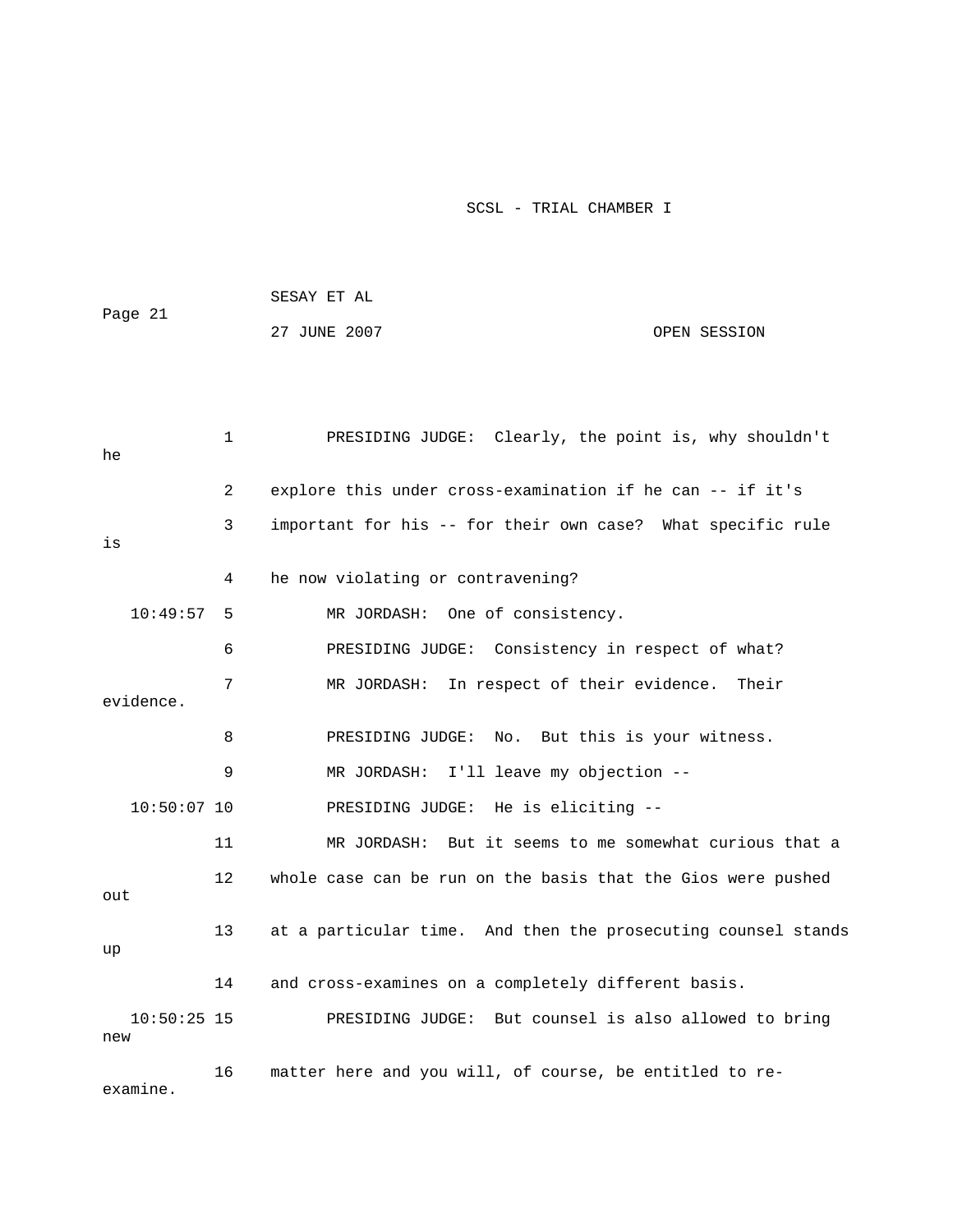17 Remember, this is open ground. When it comes to

18 cross-examination, the rules are not as rigid.

19 MR JORDASH: In the same way, I cannot cross-examine a 10:50:45 20 witness on matters which are not consistent with my 24 PRESIDING JUDGE: We don't know this. This is the 26 MR JORDASH: But we do, because the Prosecution have led 28 time. So to advance a proposition like that -instructions. 21 There ought to be a -- 22 PRESIDING JUDGE: Well, we don't know this. 23 MR JORDASH: Well, I'll leave it at that. quantum 10:50:54 25 leap that you want us to make. 27 evidence consistent with the Gios being pushed out at a different 29 PRESIDING JUDGE: This could be a matter for address.

SCSL - TRIAL CHAMBER I

| Page 22 | SESAY ET AL  |              |  |
|---------|--------------|--------------|--|
|         | 27 JUNE 2007 | OPEN SESSION |  |

 2 witness, the witness says, "Well, I don't know, but I'll agree 3 with you," we now have evidence on the record which says the Gios 4 were pushed out in 1996, which comes from nowhere and is based 10:51:24 5 nothing, but at the consent of a witness who doesn't know. 1 MR JORDASH: To advance a proposition like that to a on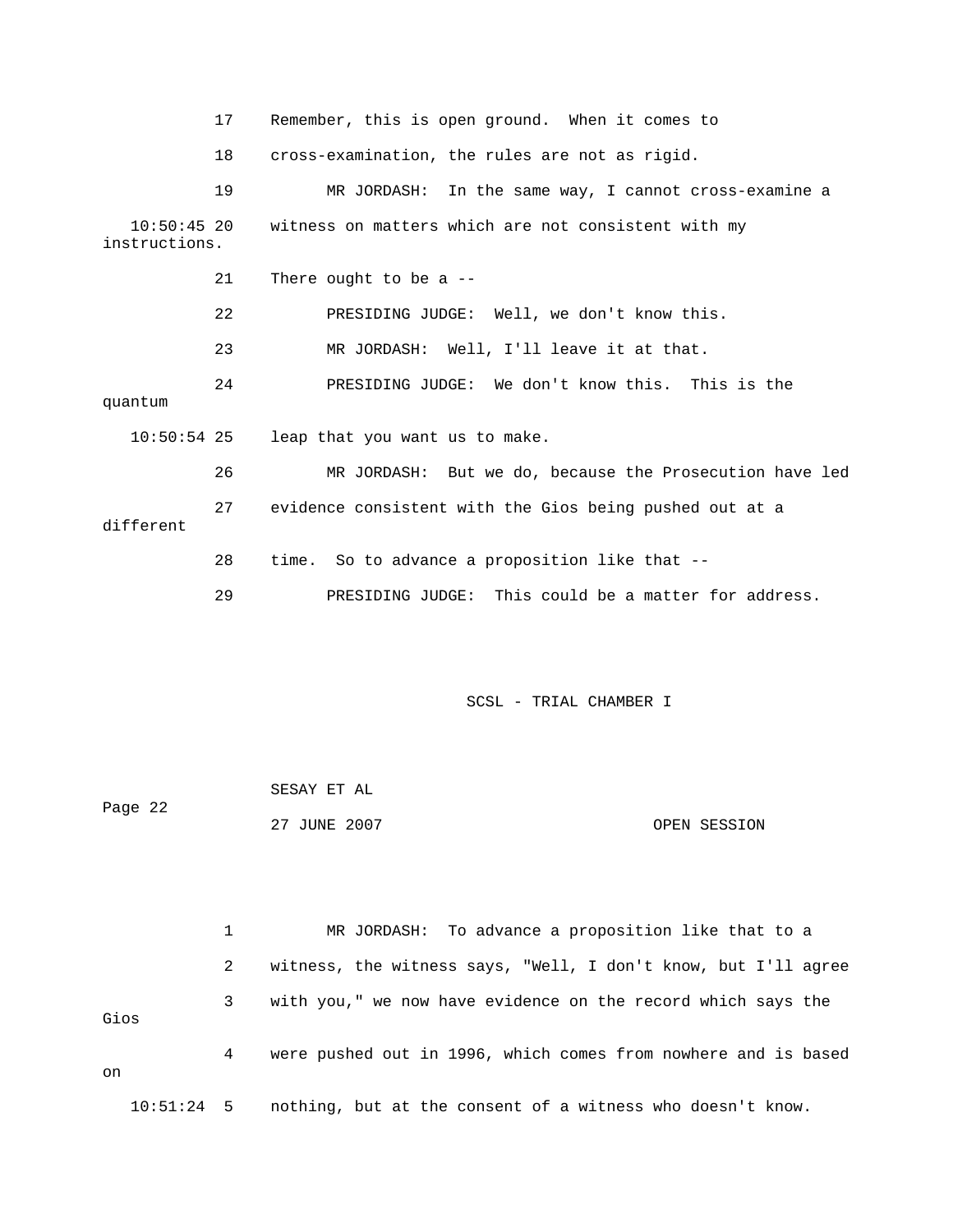6 JUDGE BOUTET: Well, they can test the credibility of the 7 witness through various forms. I mean, this is not unfair nor 11 Mr Jordash, that's their problem. 12 PRESIDING JUDGE: That's their problem. Yes. Quite. I 14 MR JORDASH: I'll leave it there. 10:51:45 15 PRESIDING JUDGE: I mean, the Prosecution, they stand or 17 MR JORDASH: I'll leave it there. 18 JUDGE ITOE: Mr Jordash, what is important, I think, is 10:51:55 20 is you who have suggested the date. If it is what you are 26 is overruled. It's withdrawn, is it? 27 MR HARDAWAY: Thank you, Your Honour. 29 MR HARDAWAY: It's laid on the table, Your Honours. I 8 improper. 9 PRESIDING JUDGE: The objection -- 10:51:35 10 JUDGE BOUTET: If the accused is upside down as you say, 13 mean, it's a matter for address, in fact. 16 fall by what they do. 19 that your witnesses reply to counsel's question. It's noted. It 21 saying, well, let us say that. I think it goes to the 22 examination of the weight, you know, that we shall attach to that 23 type of evidence. 24 MR JORDASH: I'll leave it there. 10:52:12 25 PRESIDING JUDGE: Right. Counsel, continue. The objection 28 PRESIDING JUDGE: It's overruled.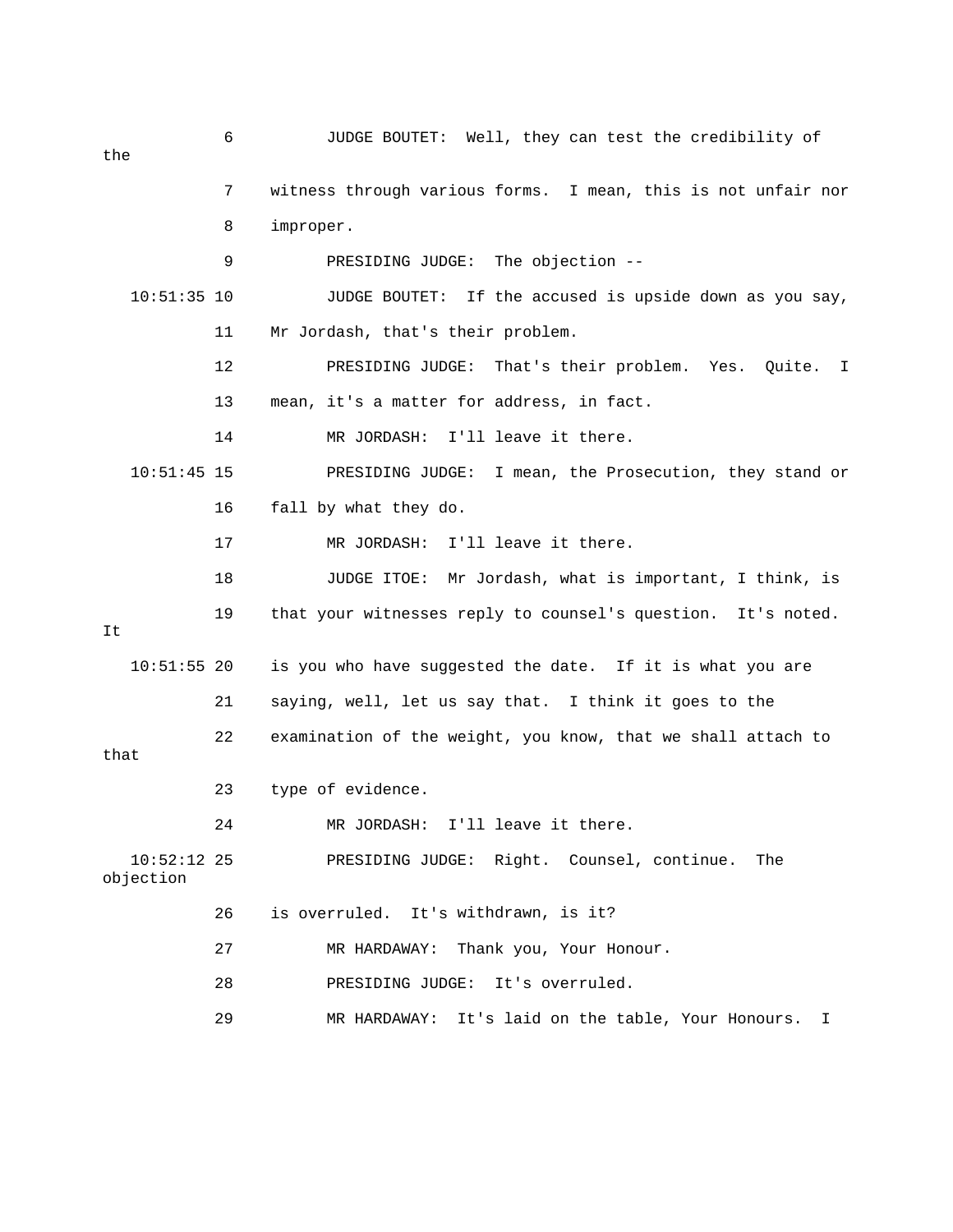| Page 23               |    |    | 27 JUNE 2007                                             | OPEN SESSION |
|-----------------------|----|----|----------------------------------------------------------|--------------|
|                       |    |    |                                                          |              |
|                       | 1  |    | understand.                                              |              |
|                       | 2  |    | PRESIDING JUDGE: Continue.                               |              |
|                       | 3  |    | MR HARDAWAY:<br>Thank you.                               |              |
|                       | 4  | Q. | Madam Witness, I want to now take you to your time in    |              |
| 10:52:30              | 5  |    | Giema, okay?                                             |              |
|                       | 6  | Α. | Yes.                                                     |              |
| big                   | 7  | Q. | In Giema, is it your evidence that Issa Sesay was the    |              |
|                       | 8  |    | man, the man in charge?                                  |              |
|                       | 9  | Α. | Yes.                                                     |              |
| $10:52:49$ 10<br>back |    | Q. | And you had also testified that the rebels would bring   |              |
| Giema;                | 11 |    | captured civilians from the front line and bring them to |              |
|                       | 12 |    | is that correct?                                         |              |
|                       | 13 | Α. | Yes.                                                     |              |
|                       | 14 |    | JUDGE ITOE: Did she use the word "captured"?             |              |
| $10:53:08$ 15         |    |    | Yes, she did, Your Honour.<br>MR HARDAWAY:               |              |
|                       | 16 |    | JUDGE BOUTET: Yes, she did. I do recall that.            |              |
|                       | 17 |    | JUDGE ITOE: All right.                                   |              |
|                       | 18 |    | MR HARDAWAY:                                             |              |
|                       | 19 | Q. | And these rebels were under the command of the big man,  |              |
| $10:53:19$ 20         |    |    | Issa Sesay, weren't they?                                |              |
|                       | 21 | Α. | Yes.                                                     |              |

SESAY ET AL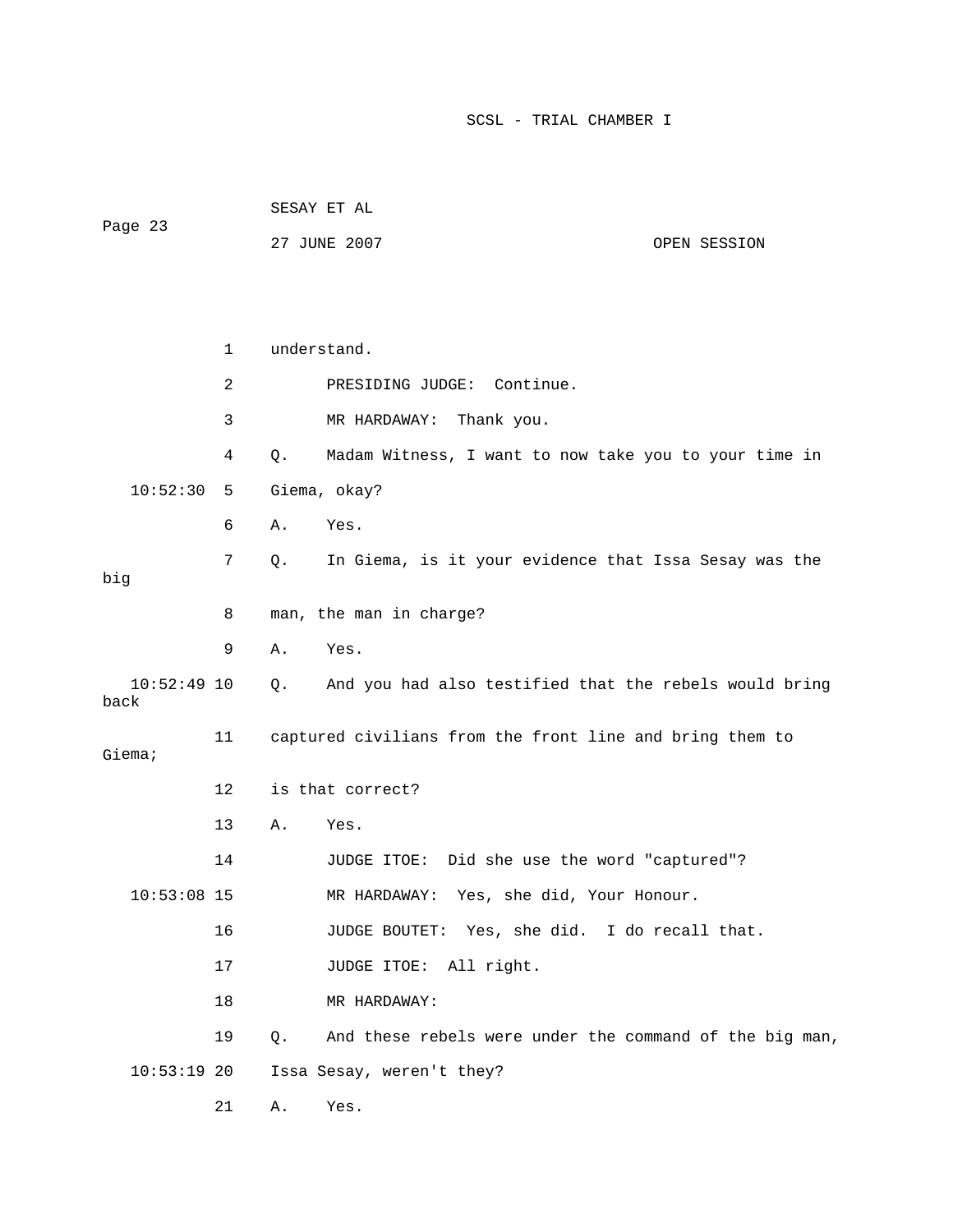| were                 | 22 | $\circ$ . | And you also testified that these captured civilians      |
|----------------------|----|-----------|-----------------------------------------------------------|
|                      | 23 |           | very unhappy when they arrived, weren't they?             |
|                      | 24 | Α.        | Yes.                                                      |
| $10:53:30$ 25<br>and |    | Q.        | Now, among these captured civilians included men, women   |
|                      | 26 |           | children, didn't they?                                    |
|                      | 27 | Α.        | Yes.                                                      |
| Giema,               | 28 | 0.        | Now, Madam Witness, you had also said that, once in       |
| wanted               | 29 |           | the captured civilians would be handed over to people who |

|         | SESAY ET AL |              |              |
|---------|-------------|--------------|--------------|
| Page 24 |             |              |              |
|         |             | 27 JUNE 2007 | OPEN SESSION |

|                 | $\mathbf{1}$ |           | them; do you remember that?                              |
|-----------------|--------------|-----------|----------------------------------------------------------|
|                 | 2            | А.        | Yes.                                                     |
|                 | 3            | $\circ$ . | It was the G5 that was responsible for handing over      |
|                 | 4            |           | civilians to people who wanted them; is that correct?    |
| $10:54:22$ 5 A. |              |           | Yes.                                                     |
|                 | 6            | Q.        | Madam Witness, what happened to those captured civilians |
|                 | 7            |           | who were not handed over to people who wanted them?      |
|                 | 8            | Α.        | I have not understood properly.                          |
|                 | 9            | $\circ$ . | All right. I will try and make it clearer. You           |
| testified       |              |           |                                                          |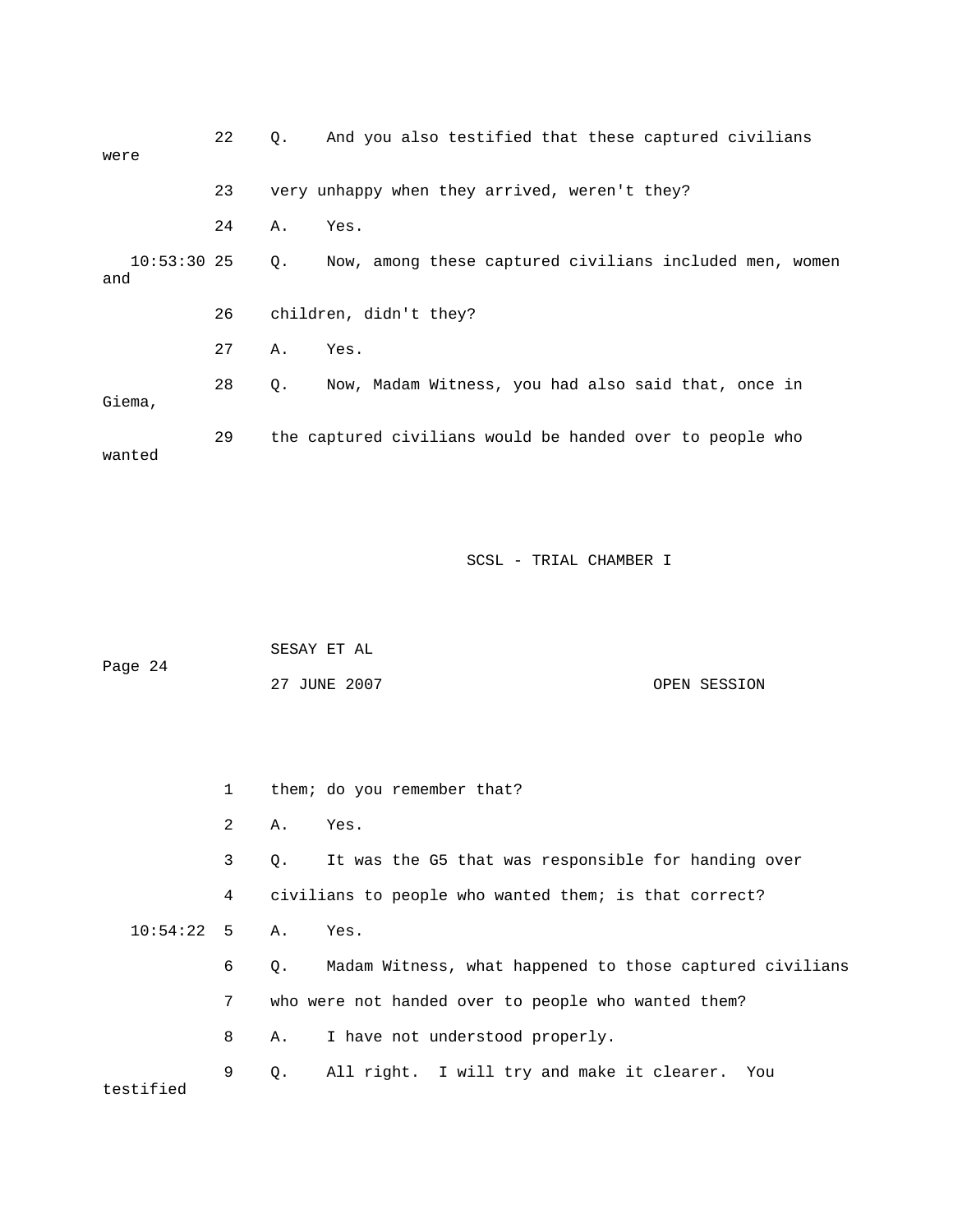| $10:54:49$ 10         |    | that civilians would be handed over to people -- captured     |  |  |  |
|-----------------------|----|---------------------------------------------------------------|--|--|--|
|                       | 11 | civilians would be handed over to people who wanted them;     |  |  |  |
|                       | 12 | correct?                                                      |  |  |  |
|                       | 13 | Α.<br>Yes.                                                    |  |  |  |
| civilians             | 14 | Q.<br>My question is: What happened to those captured         |  |  |  |
| $10:55:06$ 15<br>What |    | who were not handed over -- who weren't wanted by anybody?    |  |  |  |
|                       | 16 | happened to them?                                             |  |  |  |
|                       | 17 | They would stay with the chiefs.<br>Α.                        |  |  |  |
| were                  | 18 | All right. Madam Witness, the captured civilians who<br>Q.    |  |  |  |
|                       | 19 | handed over to people, they had to do work for the people who |  |  |  |
| $10:55:43$ 20         |    | took them in, didn't they?                                    |  |  |  |
|                       | 21 | They were not the only ones who worked.<br>Α.                 |  |  |  |
|                       | 22 | Q.<br>But they had to do work, didn't they, the captured      |  |  |  |
|                       | 23 | civilians?                                                    |  |  |  |
|                       | 24 | Yes, together with them.<br>Α.                                |  |  |  |
| $10:56:06$ 25<br>they |    | And the captured civilians who stayed with the chiefs,<br>Q.  |  |  |  |
|                       | 26 | also had to work, didn't they?                                |  |  |  |
|                       | 27 | Α.<br>Yes.                                                    |  |  |  |
|                       | 28 | Now, Madam Witness, could any of the captured civilians<br>Q. |  |  |  |
|                       | 29 | refuse to do any work for either the chiefs or the people who |  |  |  |
|                       |    |                                                               |  |  |  |

 SESAY ET AL ge 25 Pa 27 JUNE 2007

OPEN SESSION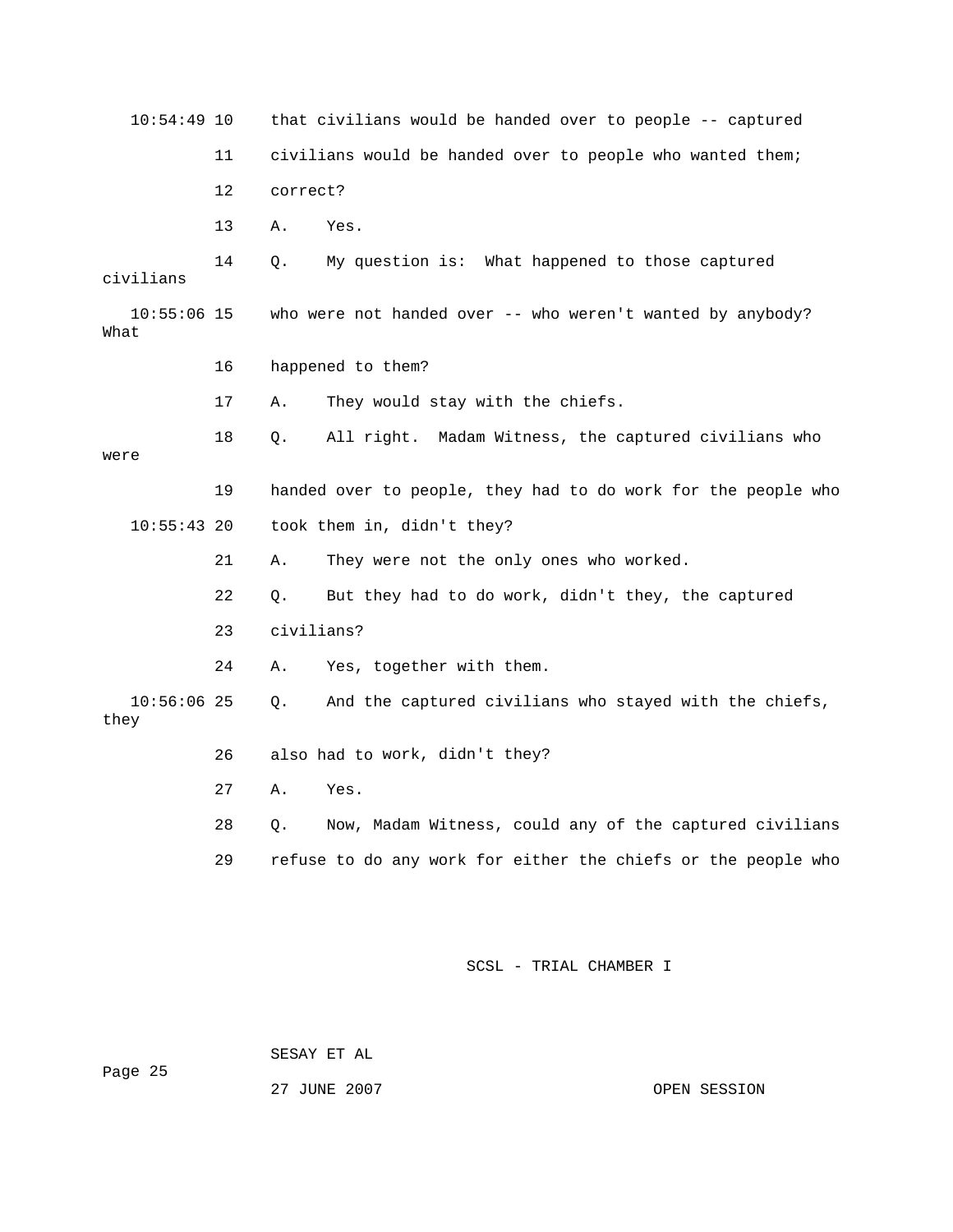1 took them in? Could they say -- 2 PRESIDING JUDGE: Why not take them separate? 3 MR HARDAWAY: I understand, Your Honour. I apologise. 4 Q. I'll make it simple, Madam Witness. The captured 10:56:48 5 who were with people who took them in, could they refuse to do 9 A. They wouldn't do anything to them. 10:57:21 10 Q. I put it to you, Madam Witness, that the civilians who they 12 would be threatened with beatings and death; do you agree, 10:57:46 15 Q. I put to you, Madam Witness, that -- 17 the question, instead of saying do you agree, disagree or do not 18 know? That helps to confuse her. Put the question to her as 19 clearly as you can and then we wait for the answer and see how 21 MR HARDAWAY: I understand, Your Honour. 22 JUDGE ITOE: Because when you go with those three 23 components, you compound it and she could get confused. 24 MR HARDAWAY: So not my prior questions, but the last civilians 6 any work? 7 A. No. 8 Q. What would happen to them if they refused to do work? were 11 with people who took them in, if they refused to work, that 13 disagree, or do not know? 14 A. Go over it again, please. 16 JUDGE ITOE: Learned counsel, why don't you let her answer 10:58:05 20 she answers it.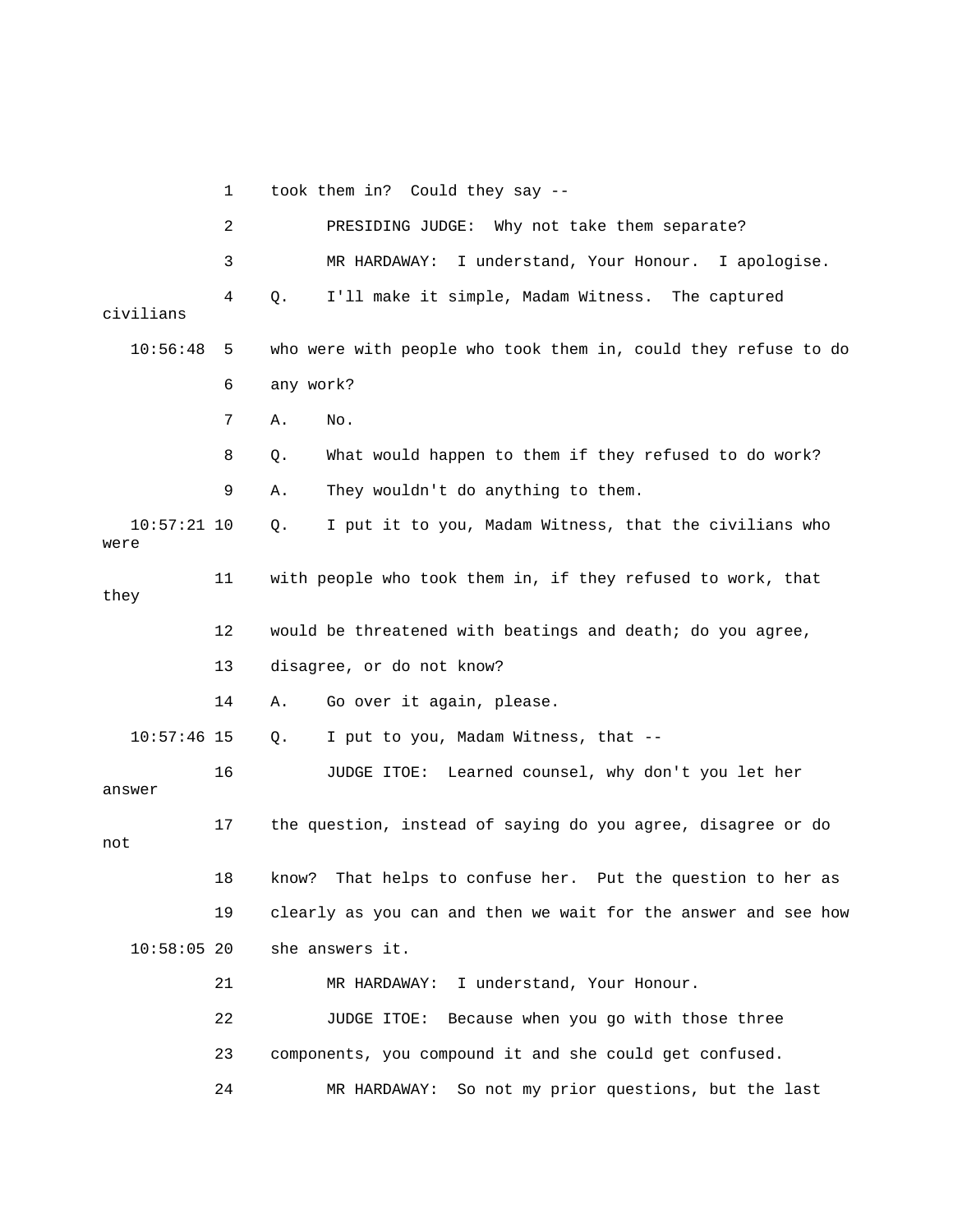10:58:15 25 question, just break it down into each separate component; is put 28 the question and let her have a response. 26 that what the Court wishes? I can do so. 27 PRESIDING JUDGE: Yes. Just leave those parts. Just 29 MR HARDAWAY: Very well.

SCSL - TRIAL CHAMBER I

```
 SESAY ET AL 
                                                                OPEN SESSION
Page 26 
                   27 JUNE 2007
```
 1 PRESIDING JUDGE: She might in fact come out with a much 3 MR HARDAWAY: Very well. 4 Q. Madam Witness, I put to you that the captured civilians 10:58:39 5 were forced to work for people that they were handed over to, 6 they refused to work, they would be punished; do you agree? 9 A. No. 10:59:12 10 Q. I'll move on. Madam Witness, the captured civilians who 11 were staying with the chiefs, if they refused to work, they 12 be punished, wouldn't they? 2 clearer answer that you're probably anticipating. who if 7 A. No. 8 Q. You disagree? would 13 A. No.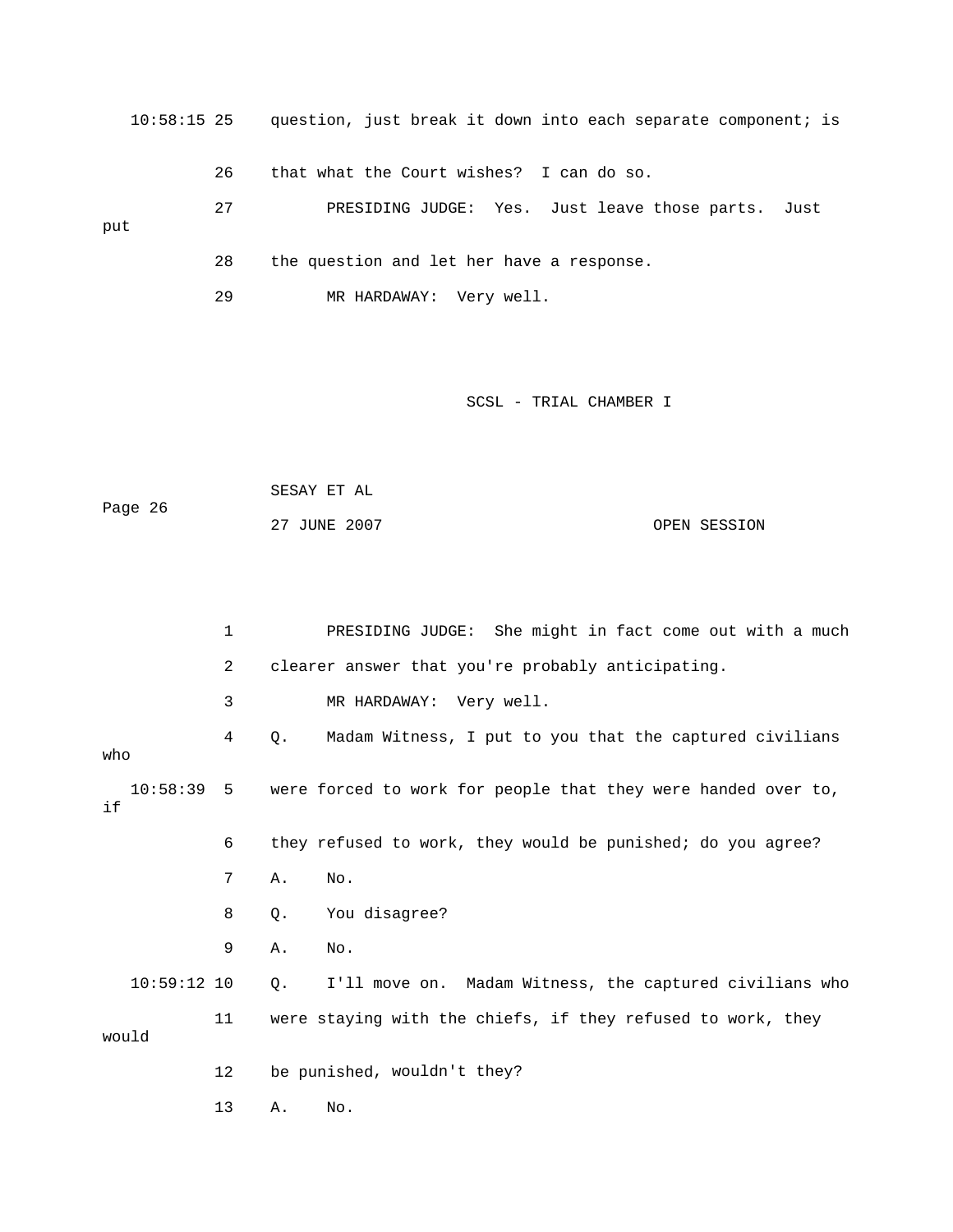|      | civilians     | 14 | Q. | I put it to you, Madam Witness, that the captured              |
|------|---------------|----|----|----------------------------------------------------------------|
| to   | $10:59:39$ 15 |    |    | who stayed with the chiefs, would be punished if they refused  |
|      |               | 16 |    | work; do you agree?                                            |
|      |               | 17 | Α. | No.                                                            |
| free |               | 18 | Q. | Madam Witness, the captured civilians, they were not           |
|      |               | 19 |    | to go back to their original villages, were they?              |
|      | $11:00:14$ 20 |    | Α. | Some of them went back.                                        |
|      | captured      | 21 | Q. | I put it to you, Madam Witness, that the civilians             |
| go   |               | 22 |    | by rebels under the command of Issa Sesay were not allowed to  |
|      |               |    |    | back to their villages after they were captured; do you agree? |
|      |               | 23 |    |                                                                |
|      |               | 24 | Α. | No.                                                            |
|      | $11:00:43$ 25 |    | Q. | Now, you have testified in your evidence that the G5 was       |
|      |               | 26 |    | responsible for handing out passes to civilians who wanted to  |
|      |               | 27 |    | travel; is that correct?                                       |
|      |               | 28 | Α. | Yes.                                                           |

| Page 27 | SESAY ET AL  |              |
|---------|--------------|--------------|
|         | 27 JUNE 2007 | OPEN SESSION |

1 they wanted to know where you were going and for how long you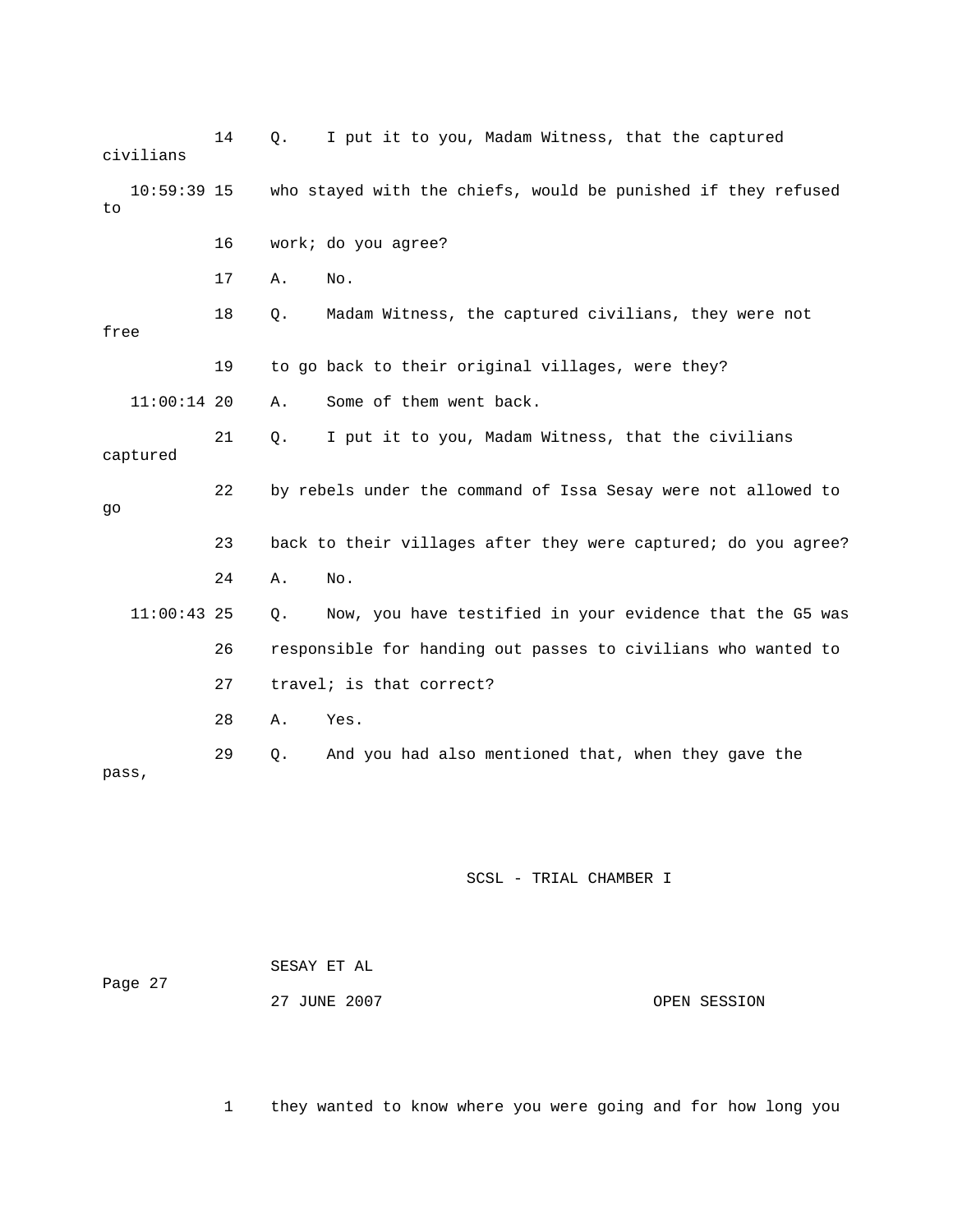|                           | 2  |                     | were going; is that correct?                                   |
|---------------------------|----|---------------------|----------------------------------------------------------------|
|                           | 3  | Α.<br>Yes.          |                                                                |
| to                        | 4  | Q.                  | Now, you had also mentioned that you needed a pass just        |
| 11:01:23                  | 5  |                     | go out and search for food; do you remember that?              |
|                           | 6  | Yes.<br>Α.          |                                                                |
| that                      | 7  | Q.                  | And you also needed a pass to go to Kenema as well; is         |
|                           | 8  | correct?            |                                                                |
|                           | 9  | No.<br>Α.           |                                                                |
| $11:01:43$ 10             |    | Q.                  | If you wanted to travel to Kenema, you could just go and       |
|                           | 11 |                     | travel without letting the G5 know?                            |
|                           | 12 | Α.<br>No.           |                                                                |
| get                       | 13 | Q.                  | If you wanted to travel to Kono, you went to the G5 to         |
|                           | 14 | a pass, didn't you? |                                                                |
| $11:02:06$ 15             |    | Α.                  | I didn't quite get you.                                        |
| that                      | 16 | Q.                  | If you wanted -- if, while you were in Giema, during           |
|                           | 17 |                     | time, if you wanted to travel to Kono, you would have to go to |
|                           | 18 |                     | the G5 office to get a pass; is that correct?                  |
|                           | 19 | Yes.<br>Α.          |                                                                |
| $11:02:34$ 20<br>Freetown |    | Q.                  | And if, for whatever reason, you wanted to go to               |
| to                        | 21 |                     | from Giema during that time, you also needed to go to the G5   |
|                           | 22 |                     | get a pass; is that correct?                                   |
| over                      | 23 |                     | Your Honour, please can counsel go<br>THE INTERPRETER:         |
|                           | 24 | the question again? |                                                                |
| $11:02:50$ 25             |    |                     | MR HARDAWAY: My apologies to the interpreter.                  |
|                           | 26 | Q.                  | Madam Witness, if you wanted to go to Freetown while you       |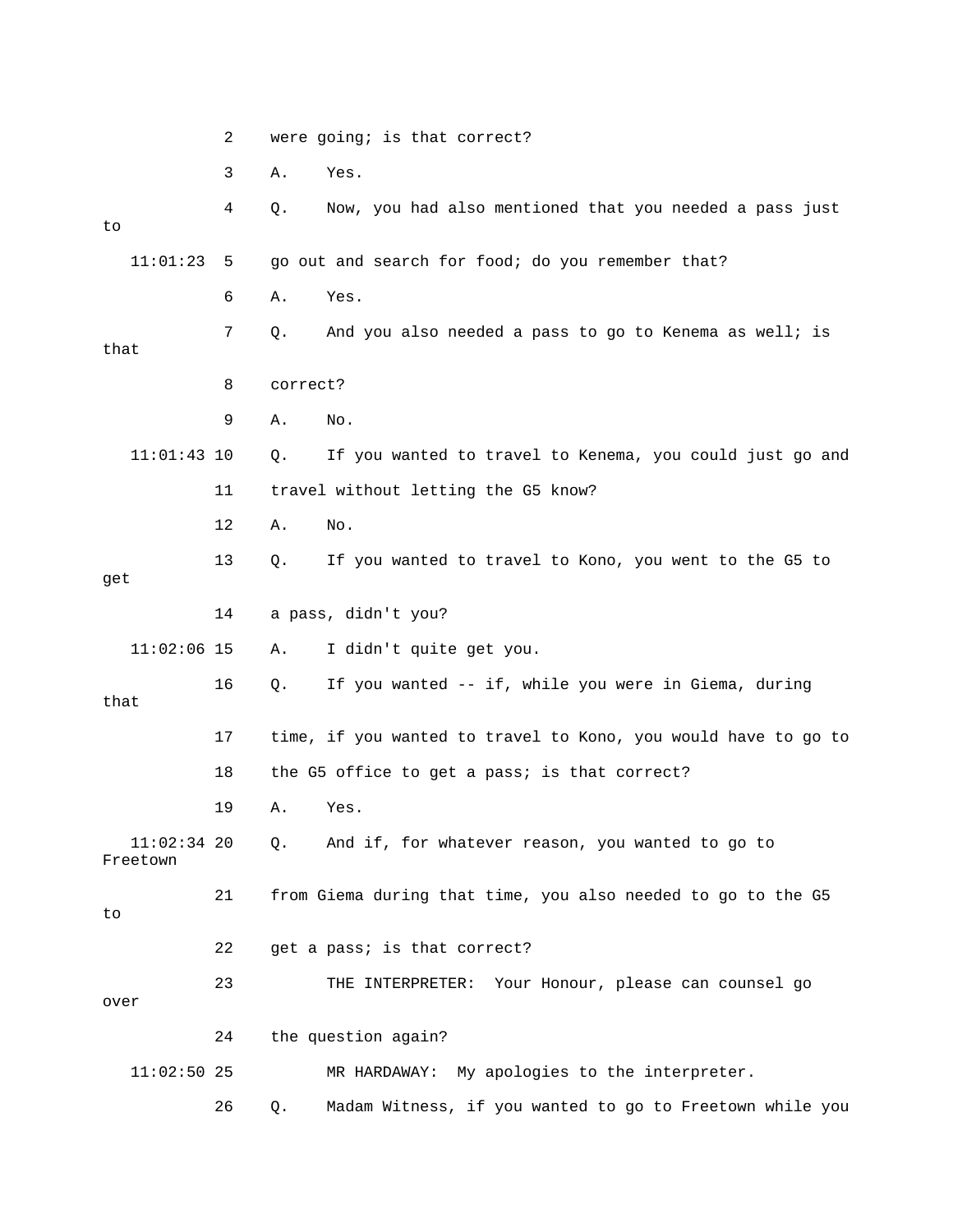to 27 were in Giema during the time of your evidence, you would have 28 go to the G5 to get a pass; correct? 29 A. No.

SCSL - TRIAL CHAMBER I

 SESAY ET AL ge 28 27 JUNE 2007 OPEN SESSION Pa

| on  |               | 1              | So if you wanted to go to Freetown, you could just leave<br>$\circ$ . |
|-----|---------------|----------------|-----------------------------------------------------------------------|
|     |               | $\overline{2}$ | your own and tell nobody in the G5 or even the G2; is that            |
|     |               | 3              | correct?                                                              |
|     |               | 4              | During the war?<br>Α.                                                 |
|     | 11:03:37      | -5             | During the war, yes.<br>Q.                                            |
|     |               | 6              | You can't even imagine that.<br>Α.                                    |
|     |               | 7              | I don't believe that was an answer to my question, Madam<br>О.        |
|     |               |                |                                                                       |
|     |               | 8              | Witness. Madam, what my question is: You testified just now           |
|     |               | 9              | that while you were in Giema, if you wanted to travel to              |
| G5; | $11:04:01$ 10 |                | Freetown, for example, that you did not need a pass from the          |
|     |               | 11             | is that correct?                                                      |
|     |               | $12 \,$        | Please go over it again.<br>Α.                                        |
|     |               | 13             | I'll rephrase the -- I'll rephrase the subject,<br>Q.                 |
|     |               | 14             | Madam Witness. During the time you were in Giema, during the          |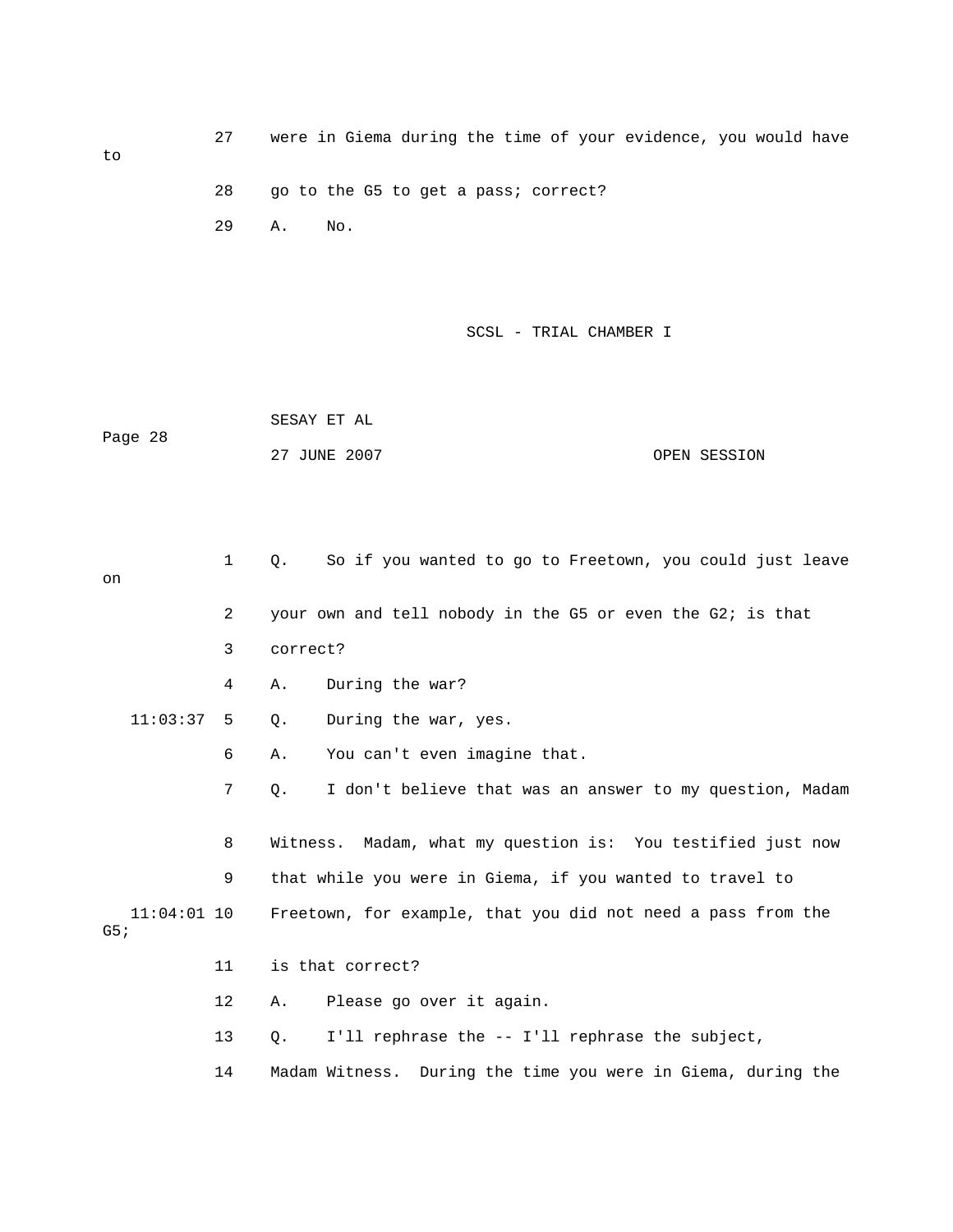| Leone,        |    |    | $11:04:35$ 15 war, if you wanted to go anywhere in the country of Sierra |
|---------------|----|----|--------------------------------------------------------------------------|
|               | 16 |    | you needed a pass from the G5; that's correct, isn't it?                 |
|               | 17 | Α. | No.                                                                      |
|               | 18 | О. | Where could you travel in Sierra Leone without getting a                 |
|               | 19 |    | pass from the G5?                                                        |
| $11:05:06$ 20 |    | Α. | Except within the areas where the rebels were.                           |
| control;      | 21 | О. | So you needed a pass for where the rebels were in                        |
|               | 22 |    | is that correct?                                                         |
|               | 23 | Α. | Yes.                                                                     |
|               | 24 | Q. | So if you wanted to go to Freetown, which was not under                  |
| $11:05:30$ 25 |    |    | rebel control, would the rebels let you go? "Yes," "no" or "I            |
|               | 26 |    | don't know"?                                                             |
|               | 27 | Α. | I don't know for that.                                                   |
| they          | 28 | О. | Madam Witness, what would happen to any civilians if                     |
|               | 29 |    | were travelling in rebel territory without a pass from the G5?           |

| Page 29 | SESAY ET AL  |              |
|---------|--------------|--------------|
|         | 27 JUNE 2007 | OPEN SESSION |

Gi

 2 pass. 3 Q. Have you heard of any instances during your time in ema 1 A. You wouldn't bother to go, as long as you don't have a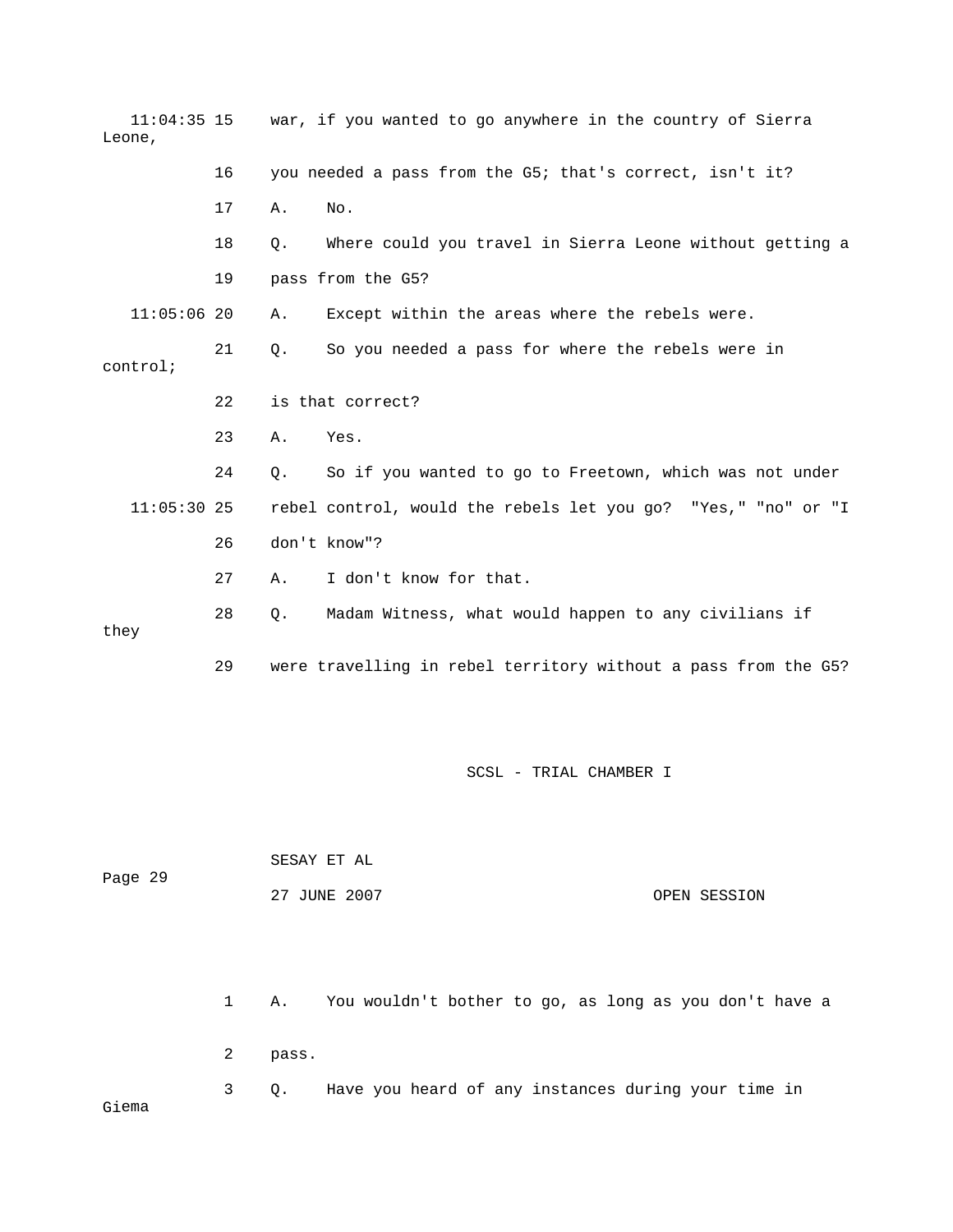4 of any civilian travelling in rebel territory without a pass from 7 Q. During your time in Giema, during the war, did you ever 8 hear of any civilian travelling in rebel territory without a pass 11:06:59 10 A. I don't know about that. I didn't hear of that. 11 Q. I put it to you, Madam Witness, that any civilians 12 travelling in rebel territory, without a pass from the G5, would 13 be punished; do you agree? a 14 A. You wouldn't go anywhere as long as you don't have 11:07:31 15 Q. I now want to take you to the time, Madam Witness, when 16 were working in the hospitals? 17 JUDGE ITOE: Does that answer the question, learned 11:07:44 20 you, Your Honours. 21 Q. So, Madam Witness, I put to you that any civilians, 22 travelling in rebel territory without a pass from the G5, 24 A. I am telling you that no civilians would bother go anywhere 11:08:12 25 if you don't have a pass. 27 MR JORDASH: I respectfully submit it was. 11:06:27 5 the G5? 6 A. What did you say? 9 from the G5? pass. you 18 counsel? 19 MR HARDAWAY: I'll rephrase. I'll ask it again. Thank would 23 be punished; do you not know? 26 Q. Madam Witness that wasn't the answer to my question.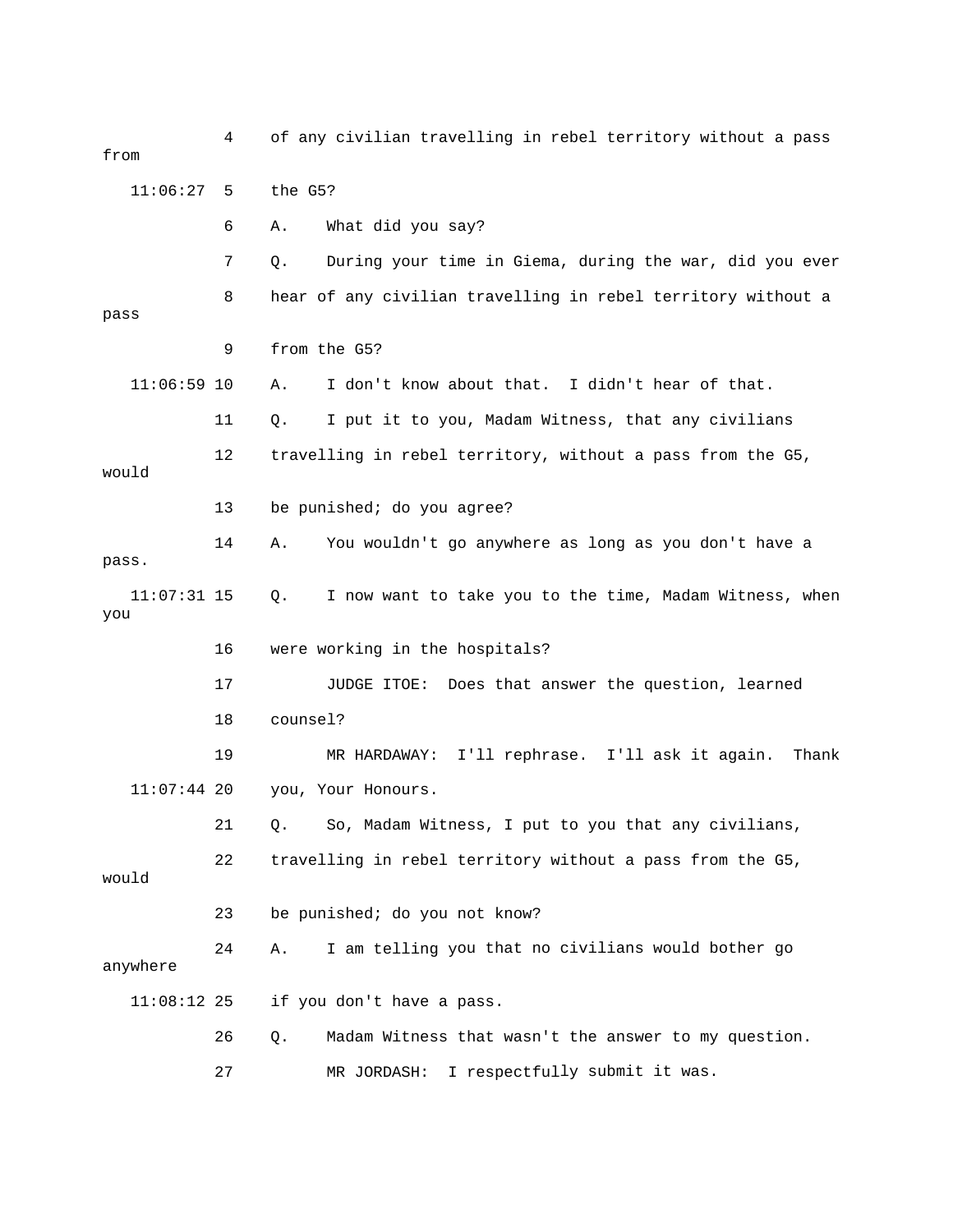28 PRESIDING JUDGE: I think actually here we have a situation

29 where the witness doesn't --

SCSL - TRIAL CHAMBER I

| Page 30 | SESAY ET AL  |              |
|---------|--------------|--------------|
|         | 27 JUNE 2007 | OPEN SESSION |

 2 PRESIDING JUDGE: -- want to go any further than what 3 has said. That she probably, I don't know, I mean, we, and I 4 don't think we are entitled to speculate here, she doesn't seem 11:08:39 5 to take in the concept of whether punishment would be meted or But 8 further -- , on if nothing else, then I will pursue it in final submissions. would 12 not even venture to do it. 13 MR JORDASH: I would submit she has answered the question. 14 PRESIDING JUDGE: You mean by what, implication? JUDGE ITOE: By what? 1 JUDGE ITOE: She doesn't want to go any further. she 6 not, if there was an infringement of this rule about a pass. 7 it is entirely up to you. If you think you need to pursue it 9 MR HARDAWAY: I may need to pursue it a little further  $11:09:00$  10 11 PRESIDING JUDGE: I mean, she has virtually said you 11:09:12 15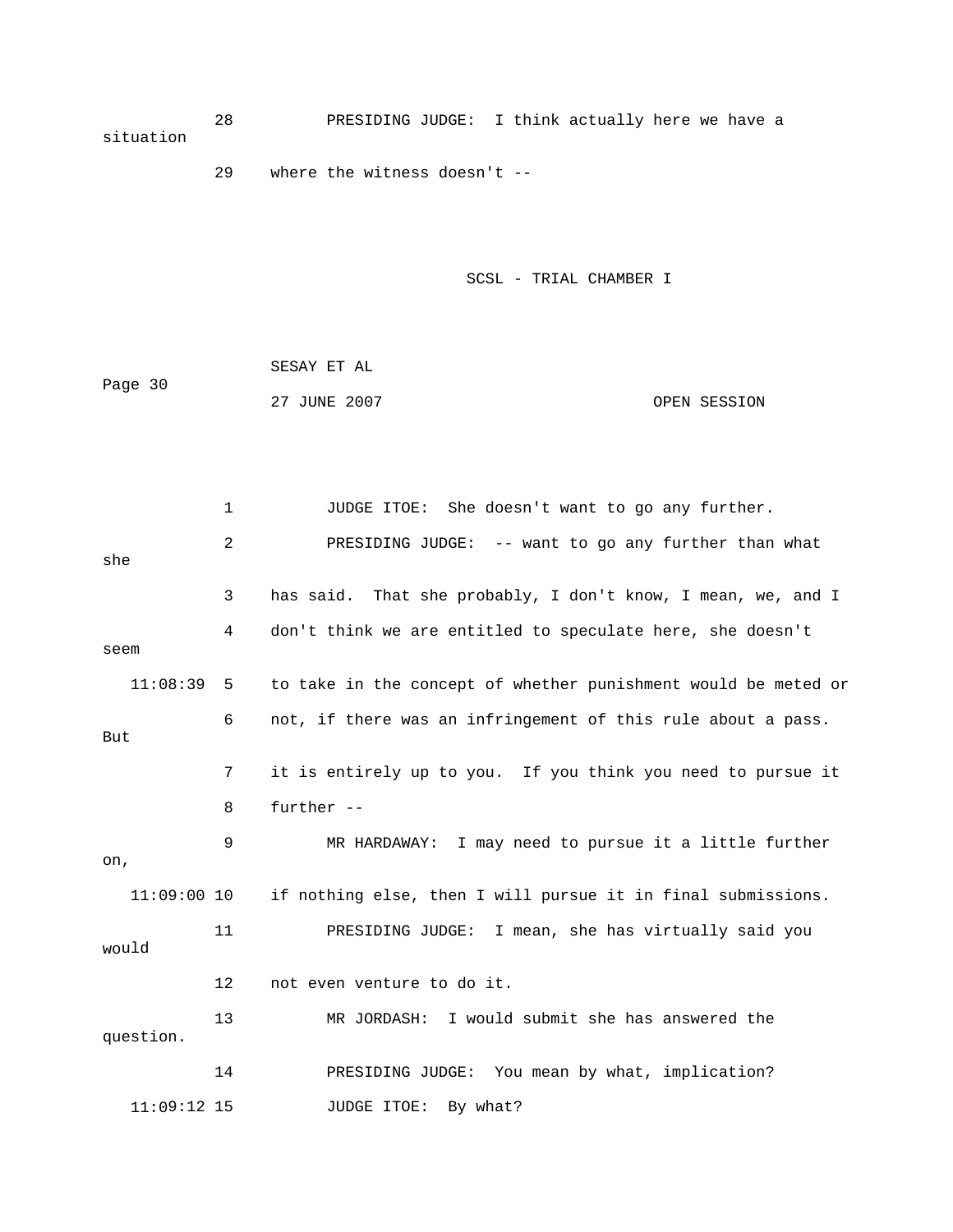16 MR JORDASH: By saying -- 18 PRESIDING JUDGE: We disagree with you. This is what 19 saying: This is a matter which can be subject to interpretation. 11:09:21 20 We can all hear, argue ad infinitum whether she has answered purely 22 factual point of view, does not actually go to the issue of 24 That's what it says. If you want to say by implication, that a different question. 27 this witness's experience that civilians didn't travel without Well, that's all she's talking about. 29 PRESIDING JUDGE: 17 JUDGE ITOE: You would not answer by saying -- I'm it 21 or whether she has not. I think the answer for me, from a 23 punishment. It merely says, you don't even dare to do it. is 11:09:44 25 26 MR JORDASH: Yes. What I was going to say was that it is 28 passes.

SCSL - TRIAL CHAMBER I

| Page 31 | SESAY ET AL  |              |  |
|---------|--------------|--------------|--|
|         | 27 JUNE 2007 | OPEN SESSION |  |

 1 And she doesn't want to travel outside her experience. 2 MR JORDASH: Well, I don't think she can.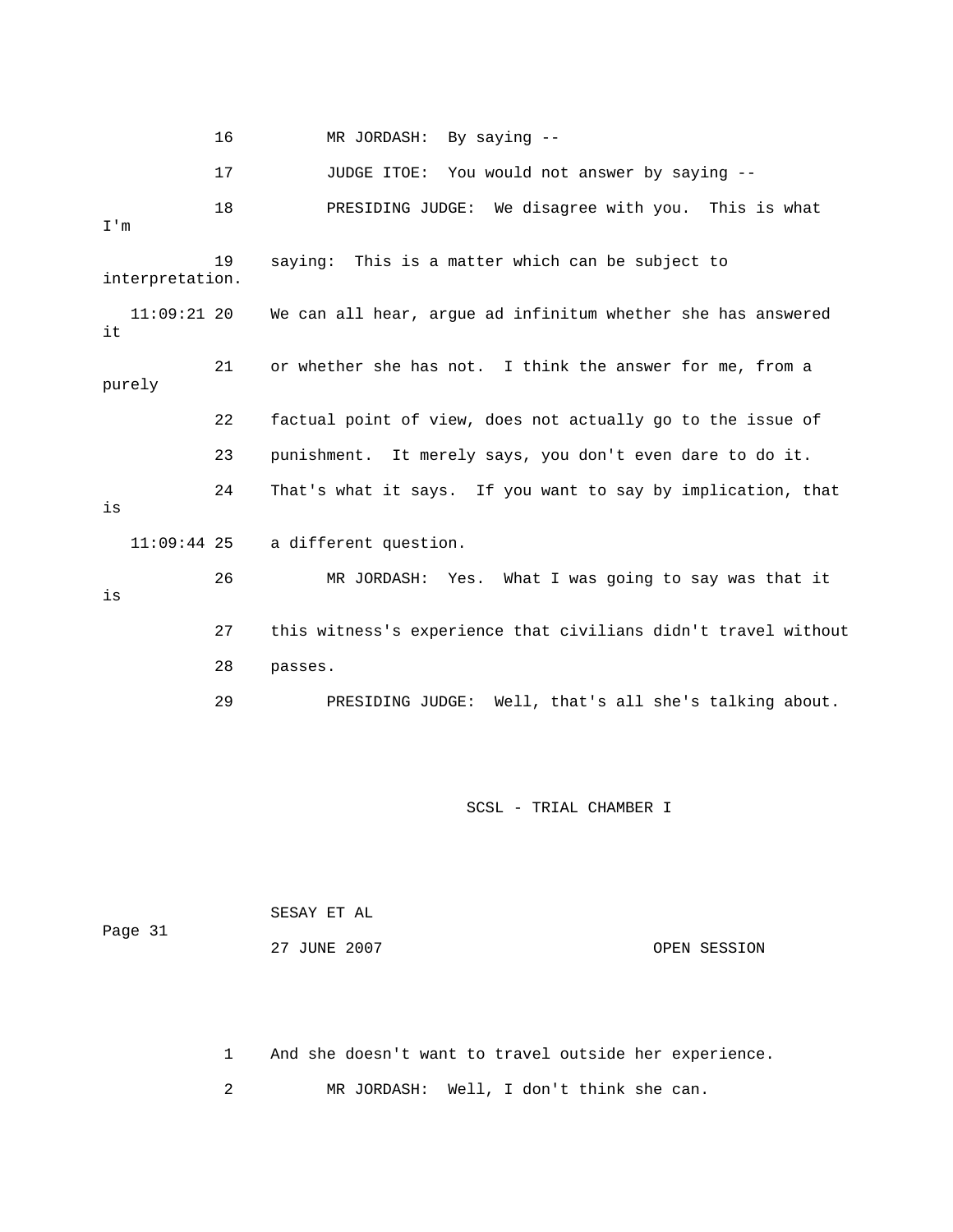|               | 3  | PRESIDING JUDGE: Well, that's not the question.<br>That's      |
|---------------|----|----------------------------------------------------------------|
| his           | 4  | what we're saying but counsel is entitled to explore that if   |
| 11:10:08      | 5  | instructions are this witness may know something about whether |
|               | 6  | such violators, or alleged violators, would be punished.       |
|               | 7  | MR JORDASH: But she has been asked the question twice.         |
|               | 8  | She has answered it in the same way twice, indicating that her |
|               | 9  | experience is one way, indicating that she doesn't know of     |
| $11:10:26$ 10 |    | civilians.                                                     |
| What          | 11 | PRESIDING JUDGE: No, I'm not disagreeing with you.             |
| by            | 12 | I'm not agreeing with you is that having answered it that way, |
|               | 13 | implication, she has answered that question.                   |
| question.     | 14 | She obviously has not answered the<br>JUDGE ITOE:              |
| $11:10:42$ 15 |    | MR HARDAWAY: May I, Your Honours?                              |
|               | 16 | PRESIDING JUDGE: Go ahead. Proceed.                            |
|               | 17 | MR HARDAWAY:                                                   |
| not           | 18 | Madam Witness, you had just said that civilians would<br>Q.    |
|               | 19 | dare travel without a pass from the G5; correct?               |
| $11:11:13$ 20 |    | A. Yes.                                                        |
| from          | 21 | Why would civilians not dare to travel without a pass<br>Q.    |
|               | 22 | the G5?                                                        |
|               | 23 | It would be for your own very life.<br>Α.                      |
|               | 24 | Could you repeat that? I didn't hear the first part,<br>Q.     |
| $11:11:27$ 25 |    | Madam.                                                         |
|               | 26 | Which one?<br>Α.                                               |
| not           | 27 | Could you repeat the first part of your answer?<br>I did<br>Q. |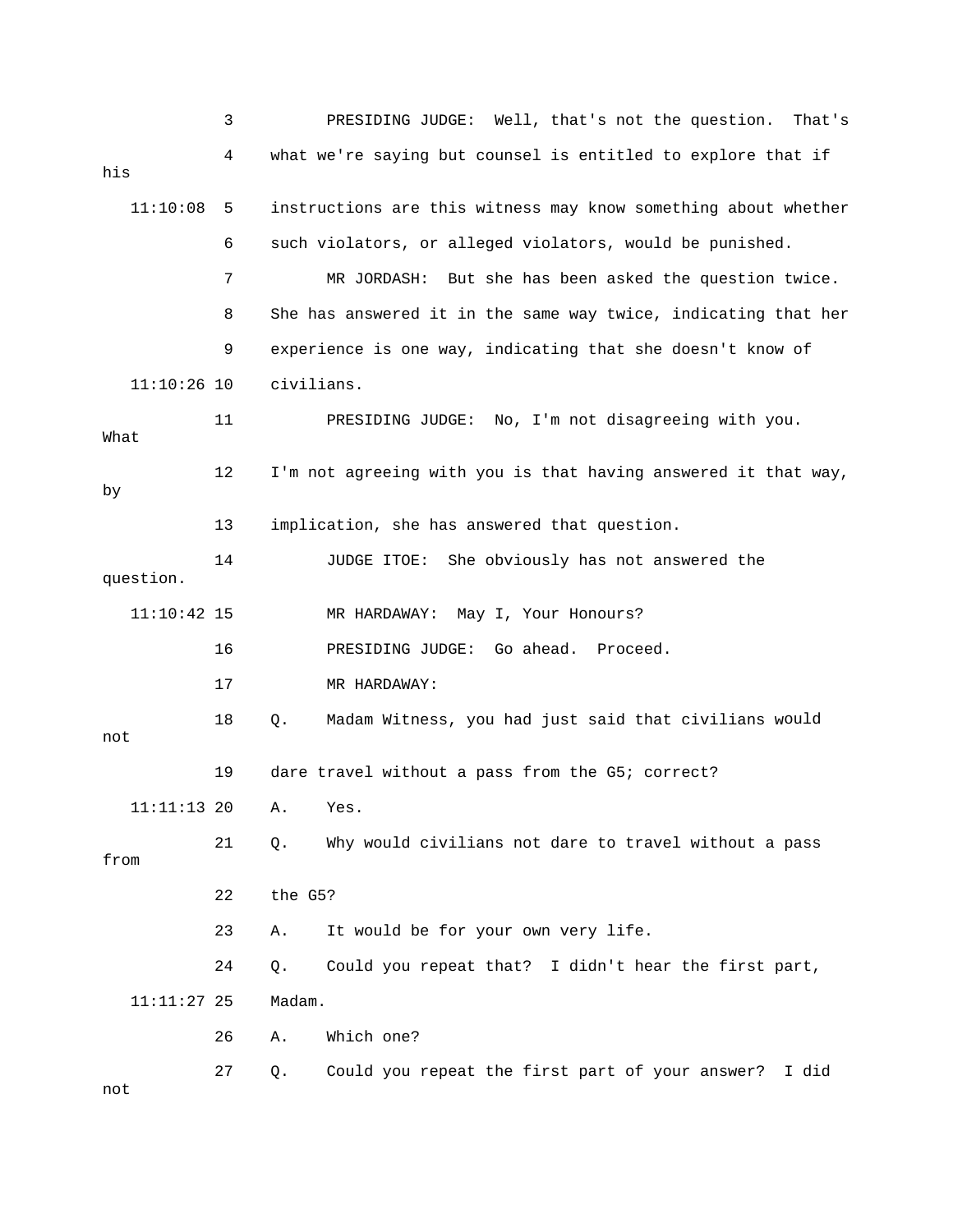28 hear the first part. I just heard the words "your very life." 29 A. Which question are you asking me?

|         | SESAY ET AL  |              |
|---------|--------------|--------------|
| Page 32 |              |              |
|         | 27 JUNE 2007 | OPEN SESSION |

| civilians           | $\mathbf 1$    | My last question, Madam Witness, was: Why would<br>$Q$ .       |
|---------------------|----------------|----------------------------------------------------------------|
|                     | $\overline{2}$ | not dare to travel without a pass from the G5?                 |
|                     | 3              | It's not the nice for you to do it.<br>Α.                      |
|                     | 4              | What do you mean by "not nice to do it," Madam Witness?<br>Q.  |
| 11:12:33            | 5              | As long as you are civilian, when you want to travel you<br>Α. |
|                     | 6              | should go to the G5 so that they can issue you a pass.         |
| travel              | 7              | Madam Witness, you said that it would not be nice to<br>О.     |
| be                  | 8              | without a pass from the G5. My question is: Why would it not   |
|                     | 9              | nice to travel without a pass from the G5?                     |
| $11:13:05$ 10       |                | If you have a pass, any soldier who miss you on the way,<br>Α. |
| from                | 11             | you show it to him that -- and he knows that you are coming    |
|                     | 12             | this point to this point. That is why the pass is good.        |
|                     | 13             | But, Madam Witness, why would it not be nice if you<br>О.      |
| you?                | 14             | travelled without a pass from the G5; what would happen to     |
| $11:13:35$ 15<br>to |                | What will happen to you? If you are coming from Giema<br>Α.    |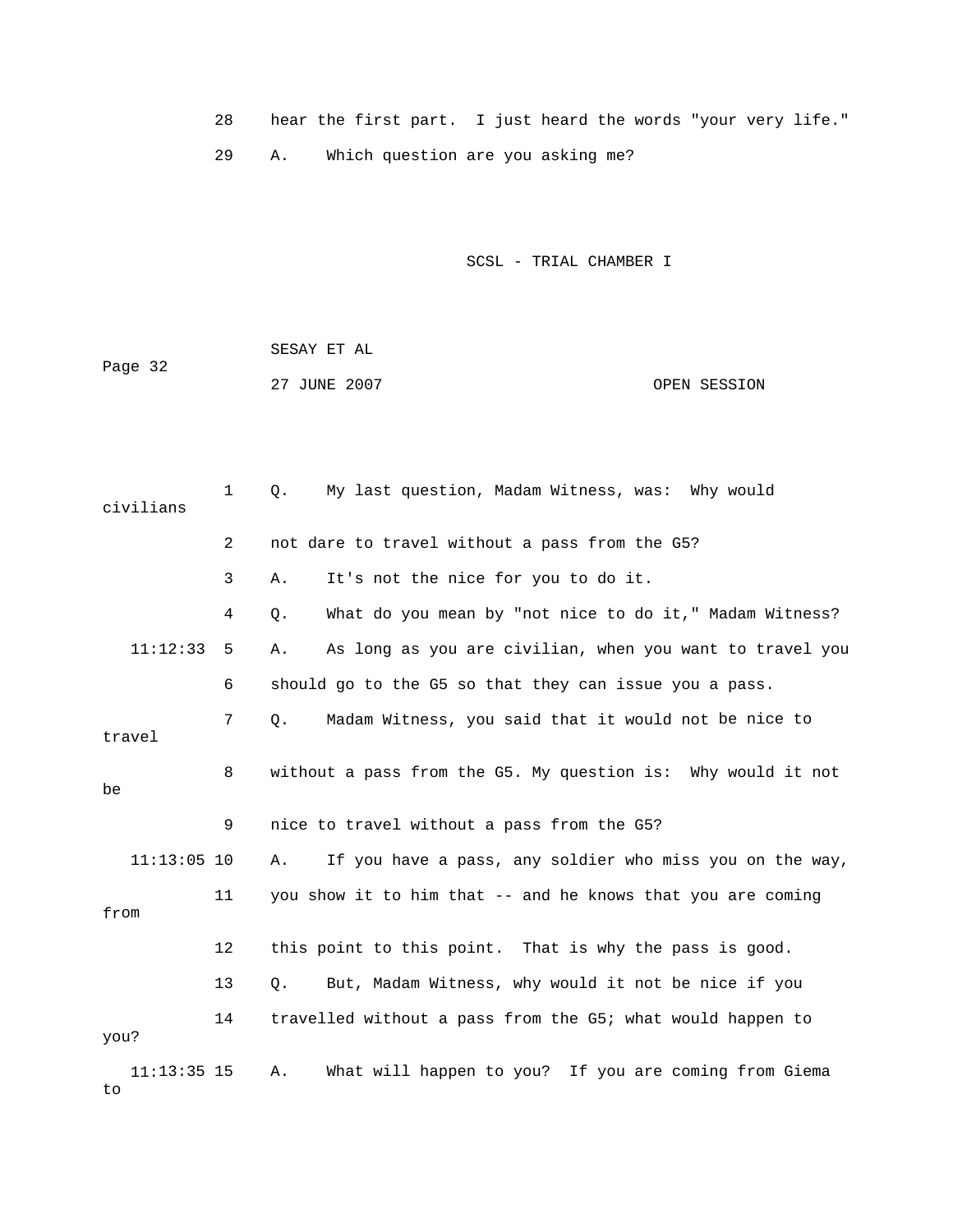|               | 16 | Kailahun, and when you get to Bandajuma, and you have no pass, |
|---------------|----|----------------------------------------------------------------|
| come          | 17 | you will be returned back to Giema to get a pass before you    |
|               | 18 | back. If that happens then you will be get -- you get bored.   |
|               | 19 | You get bored?<br>Q.                                           |
| $11:13:56$ 20 |    | And there will be a delay in your travel.<br>Α.                |
|               | 21 | Would they do anything else to you, if you were caught<br>Q.   |
|               | 22 | without a pass and you were travelling?                        |
|               | 23 | Yes, they will arrest you and take you back to where you<br>Α. |
|               | 24 | were coming from.                                              |
| $11:14:21$ 25 |    | And what would they do when they arrested you; when they<br>О. |
|               | 26 | would arrest you?                                              |
|               | 27 | They would warn you. Whenever you're going anywhere you<br>Α.  |
| without a     | 28 | should take a pass. Don't ever bother to go such a way         |
|               | 29 | I want to drink some water.<br>pass.                           |

 SESAY ET AL Page 33 27 JUNE 2007 OPEN SESSION

 1 PRESIDING JUDGE: Go ahead, Madam Witness. 3 Q. Are you all right, Madam Witness? 4 A. Yes. 11:15:33 5 Q. I put it to you, Madam Witness, that if civilians were 2 MR HARDAWAY: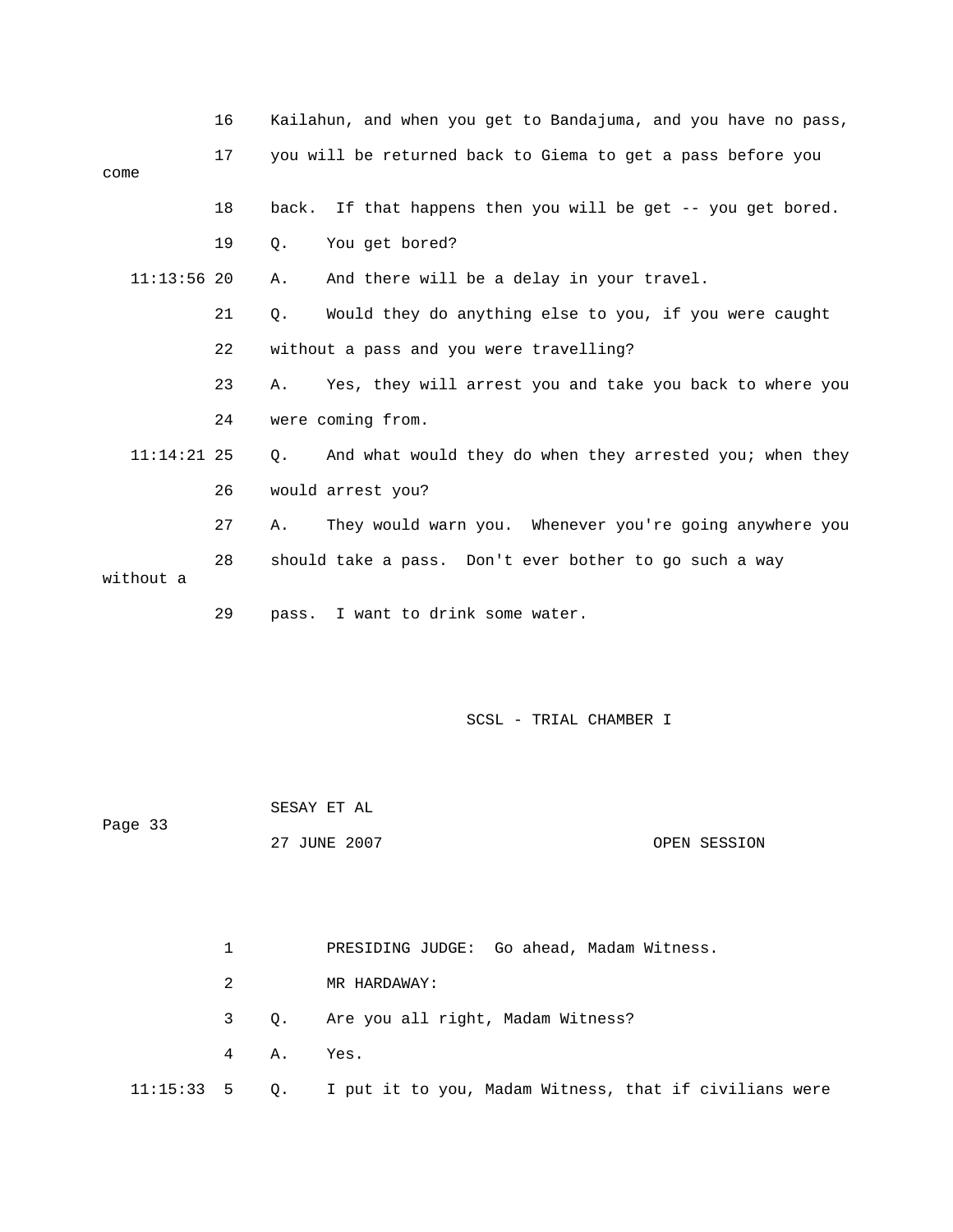6 caught travelling without a pass from the G5, they would be 7 severely punished and that would include beatings; do you 8 A. No, I disagree. your 11 brothers and sisters; is that correct? A. I told you our own, that our own paths was made and it 16 stick to our -- stick to our clothes. We don't go for the 17 Q. But you had a pass that allowed you, in your 18 duty, to go to the Joe Bush to treat civilians; yes? Q. Okay. And the G5 would know what times you were going 21 the Joe Bush, because your head would tell them; yes? A. No, no. We just go to our head. "On this 24 day my team are going to the Joe Bush to treat civilians"? 27 attendant, Madam Witness; okay? 28 A. Okay. w saagree? 9 Q. Now, you had testified, Madam Witness, as a nurse you would 11:16:04 10 travel to the Joe Bush to treat civilians. You called them 12 A. Yes. 13 Q. You needed a pass to go to the Joe Bush to treat your 14 brothers and sisters, didn't you?  $11:16:21$  15 was pass. professional 19 A. I had the paper for that which my head gave to me.  $11:17:0020$ to 22 23 Q. Do you know if your head went to the G5 to say: 11:17:45 25 A. I don't know. 26 Q. I want to focus on your time as a nurse and as a birthing 29 Q. Now, when you were in the hospital, Madam Witness, you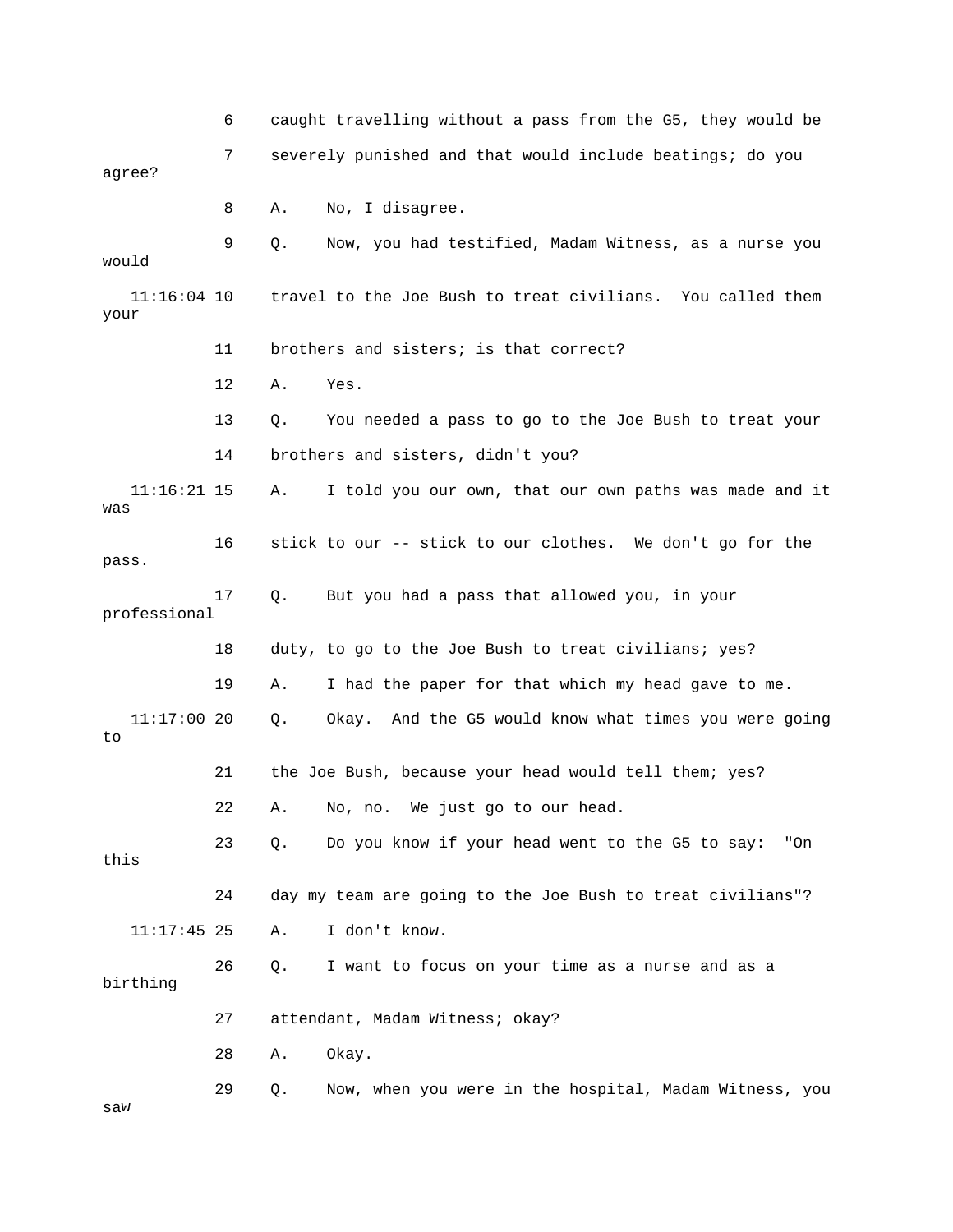|                           |    | SESAY ET AL                  |                                                              |  |  |  |
|---------------------------|----|------------------------------|--------------------------------------------------------------|--|--|--|
| Page 34                   |    | 27 JUNE 2007<br>OPEN SESSION |                                                              |  |  |  |
|                           |    |                              |                                                              |  |  |  |
|                           |    |                              |                                                              |  |  |  |
| didn't                    | 1  |                              | rebels who were injured in battle coming to the hospital,    |  |  |  |
|                           | 2  | you?                         |                                                              |  |  |  |
|                           | 3  | Α.                           | Yes.                                                         |  |  |  |
| battles                   | 4  | Q.                           | And you also saw civilians who were injured in the           |  |  |  |
| 11:18:25                  | 5  | as well.                     | They came to the hospital, didn't they?                      |  |  |  |
|                           | 6  | Α.                           | I did not see a civilian.                                    |  |  |  |
|                           | 7  | Q.                           | You did not -- the hospital that you were at did not         |  |  |  |
| treat                     |    |                              |                                                              |  |  |  |
|                           | 8  |                              | any civilians that were captured from the rebels?            |  |  |  |
|                           | 9  | Α.                           | Please go over the question again.                           |  |  |  |
| $11:18:56$ 10<br>captured |    | Q.                           | In the hospital that you were at, when the rebels            |  |  |  |
|                           | 11 |                              | civilians from their battles, did they ever bring any of the |  |  |  |
|                           | 12 |                              | civilians to the hospital where you were at?                 |  |  |  |
|                           | 13 | Α.                           | Yes.                                                         |  |  |  |
|                           | 14 | Q.                           | And these civilians were injured, weren't they?              |  |  |  |
| $11:19:31$ 15             |    | Α.                           | No, I didn't see any of them wounded.                        |  |  |  |
| came                      | 16 | Q.                           | I put it to you, Madam Witness, that the civilians who       |  |  |  |
|                           | 17 |                              | to your hospital were, in fact, severely injured and it was  |  |  |  |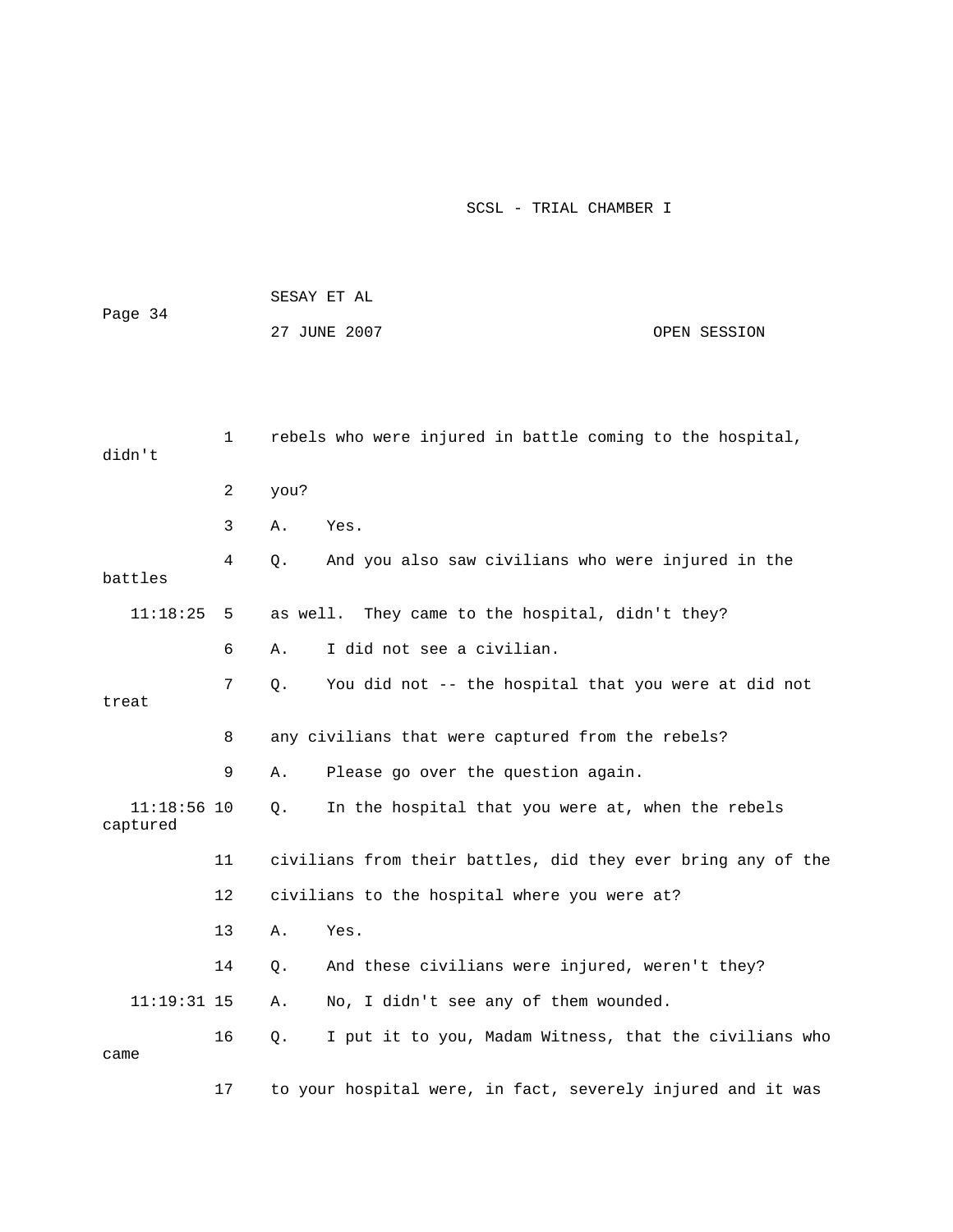|               | 18 |    | committed by the rebels; do you agree?                   |
|---------------|----|----|----------------------------------------------------------|
|               | 19 | Α. | No.                                                      |
| $11:20:00$ 20 |    | Q. | Now, during your time as a birthing attendant, how many  |
| birthing      | 21 |    | scratch that. You helped deliver a lot of babies as a    |
|               | 22 |    | attendant in Giema, didn't you?                          |
|               | 23 | Α. | Yes.                                                     |
|               | 24 | Q. | And some of the pregnant women who you took care of were |
| $11:20:30$ 25 |    |    | very young, weren't they?                                |
|               | 26 | Α. | Yes.                                                     |
| the           | 27 | Q. | Did these women, these young women, ever tell you who    |
|               | 28 |    | fathers of their babies were?                            |
|               | 29 | Α. | Some of their fathers were the fighters and some of them |
|               |    |    |                                                          |

|         | SESAY ET AL  |              |
|---------|--------------|--------------|
| Page 35 |              |              |
|         | 27 JUNE 2007 | OPEN SESSION |

|     |             | were civilians. |                                                                      |  |  |  |
|-----|-------------|-----------------|----------------------------------------------------------------------|--|--|--|
| the | $2^{\circ}$ |                 | Q. Did any of the young women whose babies' fathers were             |  |  |  |
|     | 3           |                 | fighters, did they tell you how they came to be with them?           |  |  |  |
|     | $4 \quad$   |                 | A. I did not ask them.                                               |  |  |  |
| who |             |                 | 11:21:33 5 0. I put it to you, Madam Witness, that these young women |  |  |  |
|     | 6           |                 | gave birth, whose fathers were the fighters, were forced?            |  |  |  |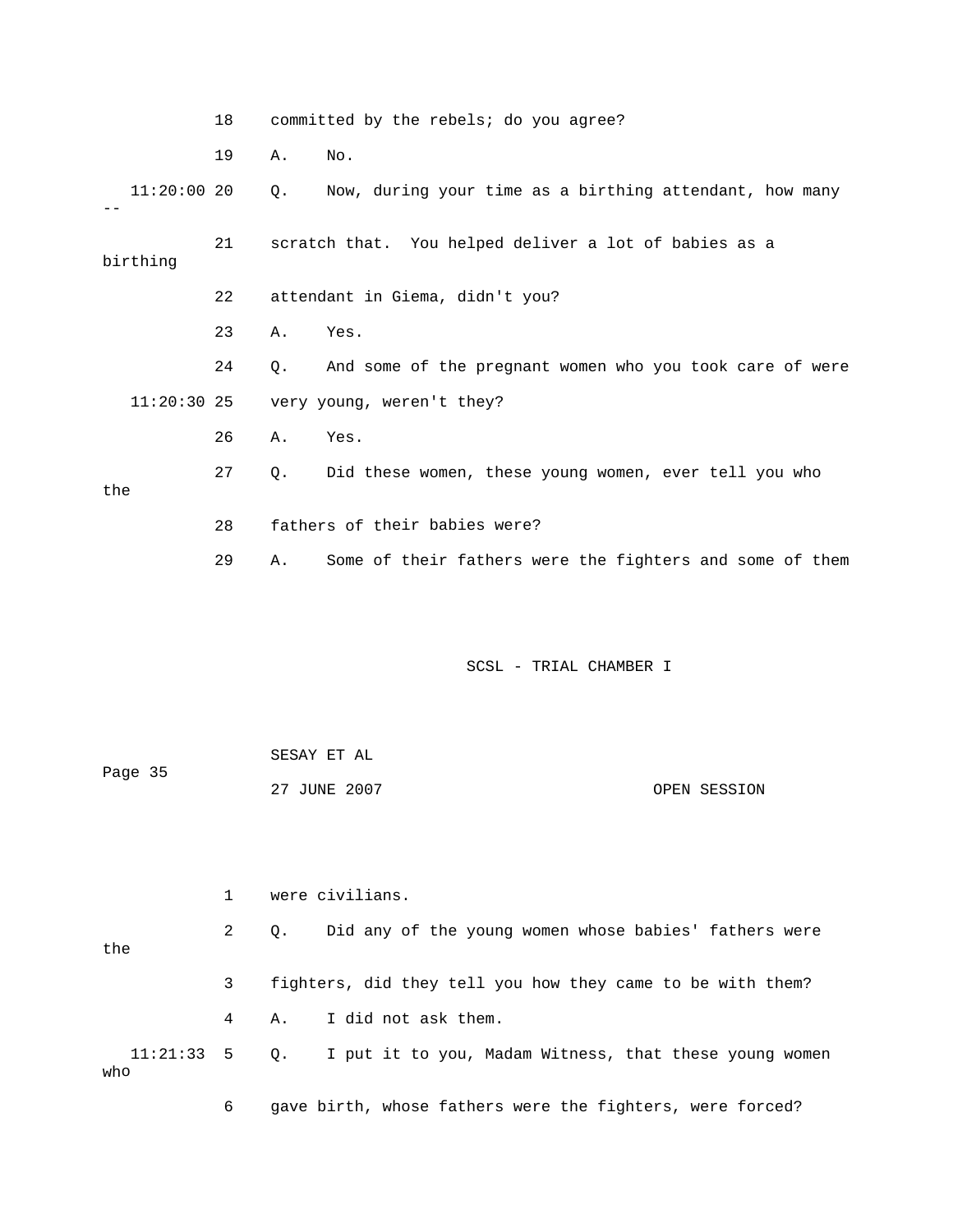7 THE INTERPRETER: Your Honours, can learned counsel please 9 MR HARDAWAY: Very well. Q. Madam Witness, I put to you that the young women who you children 12 were the fighters, do you understand me so far? 14 Q. During the war, yes, ma'am. 17 to be with those men who were the father of their children; do  $MR$  HARDAWAY: If I may have the Court's indulgence for 21 moment, please? 23 MR HARDAWAY: I thank the Court. 24 Q. I want to take you now, Madam Witness, to the issue of 26 A. As what? 27 Q. You had mentioned that it would be the chiefs who would 28 responsible for getting the people together to work on the 8 repeat the question.  $11:21:51$  10 11 took care of, those young women, whose father of their 13 A. During the war? 11:22:18 15 A. Yes. 16 Q. I put it to you that those women were captured and forced 18 you agree? 19 A. No.  $11:22:52$  20 one 22 PRESIDING JUDGE: Leave granted. 11:23:14 25 farming, that you had discussed earlier; okay? be 29 government farm; do you remember that?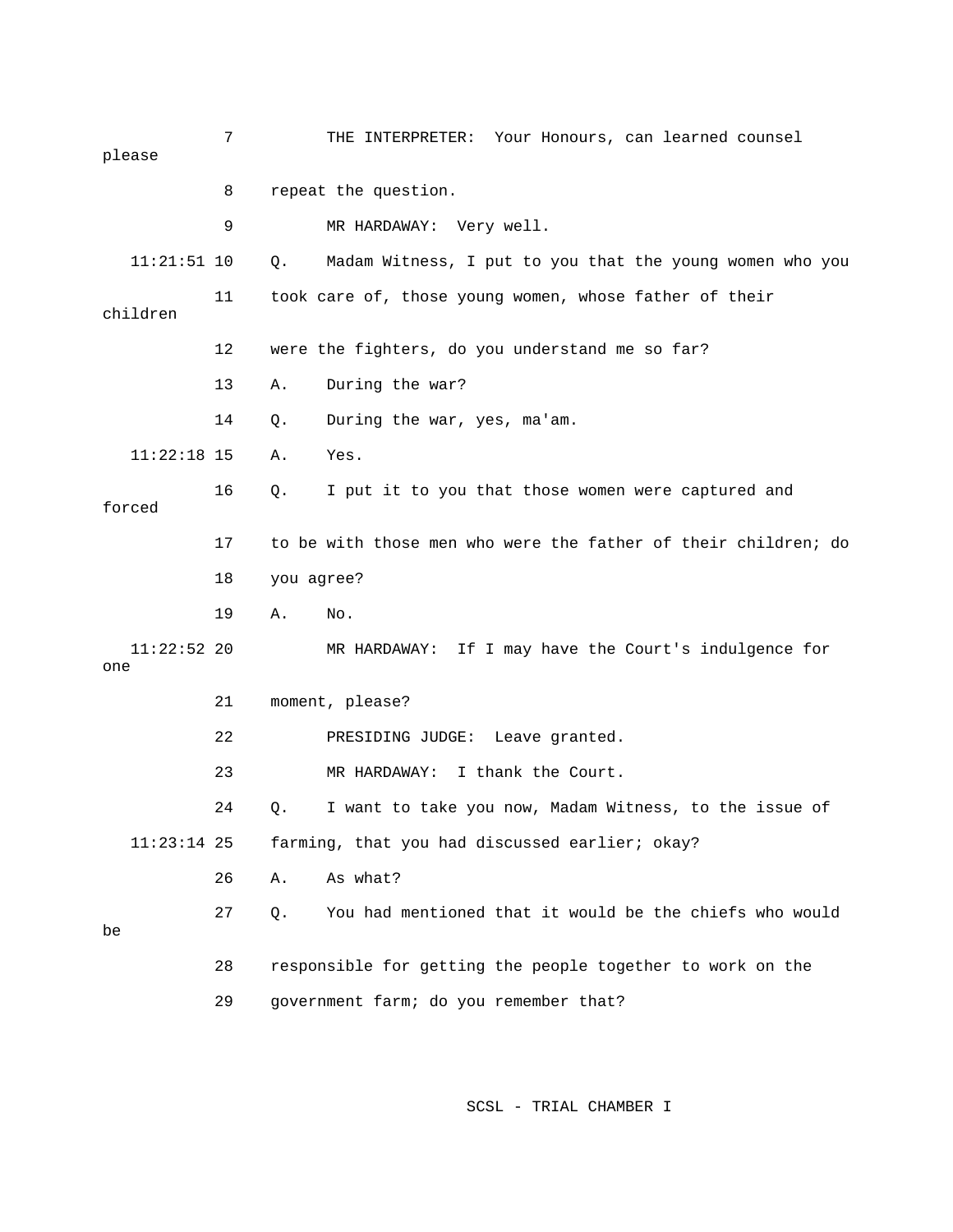|         |  |  | SESAY ET AL |  |  |
|---------|--|--|-------------|--|--|
| Page 36 |  |  |             |  |  |

27 JUNE 2007 CPEN SESSION

|               | $\mathbf{1}$ | Α. | Yes.                                                          |
|---------------|--------------|----|---------------------------------------------------------------|
|               | 2            | О. | What would happen to those civilians who did not want to      |
|               | 3            |    | work on the government farm?                                  |
| tie           | 4            | Α. | If you say you don't want to go and work they wouldn't        |
| 11:24:12      | 5            |    | you, they wouldn't beat you. They just leave you.             |
| forced        | 6            | О. | I put it to you, Madam Witness, that civilians were           |
| be            | 7            |    | to work on the government farm and if they refused they would |
|               | 8            |    | punished by the rebels; do you agree?                         |
|               | 9            | Α. | No.                                                           |
| $11:24:37$ 10 |              | Q. | Now, you had mentioned that at the government farm, Issa      |
|               | 11           |    | Sesay was the boss man; correct?                              |
|               | 12           | Α. | Yes.                                                          |
|               | 13           | Ο. | And that he would provide food to the workers at the          |
|               | 14           |    | government farm; is that also correct?                        |
| $11:24:57$ 15 |              | Α. | Yes.                                                          |
| food          | 16           | Q. | We have evidence in this Court, Madam Witness, that no        |
| I'm           | 17           |    | was provided to any of the workers at the government farm?    |
|               | 18           |    | referring to witness TF1-118, Your Honours. Do you agree?     |
|               | 19           | Α. | And they were not provided food?                              |
| $11:25:29$ 20 |              | Q. | Yes.                                                          |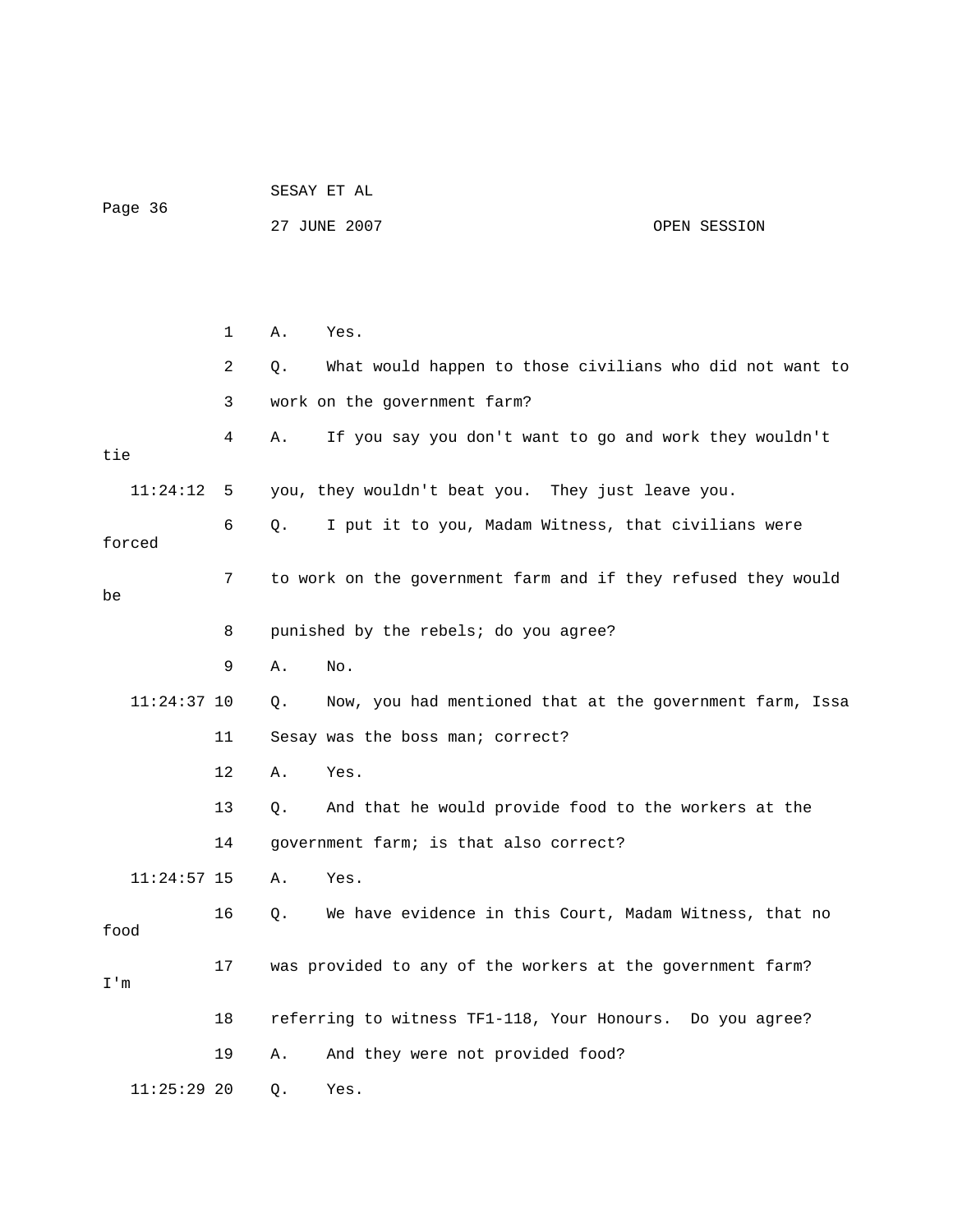|            |               | 21 | I say they gave them food. I saw it.<br>Α.                    |
|------------|---------------|----|---------------------------------------------------------------|
| do         |               | 22 | Now, Madam Witness, the people who you said quarding --<br>0. |
| qovernment |               | 23 | you remember your testimony about people guarding the         |
|            |               | 24 | farm?                                                         |
|            | $11:25:52$ 25 |    | Overseeing, I think she said.<br>MR JORDASH:                  |
| Ι          |               | 26 | MR HARDAWAY: If it's all the same, I'll use that term.        |
|            |               | 27 | apologise.                                                    |
|            |               | 28 | PRESIDING JUDGE: Yeah, go ahead.                              |
|            |               | 29 | MR HARDAWAY:                                                  |

| Page 37 | SESAY ET AL  |              |
|---------|--------------|--------------|
|         | 27 JUNE 2007 | OPEN SESSION |

| as    | $1 \quad$      | Do you remember your evidence, Madam Witness, testifying<br>$\circ$ . |
|-------|----------------|-----------------------------------------------------------------------|
|       | 2              | to gunmen overseeing the government farm?                             |
| farm. | 3 <sup>7</sup> | What I said, I was not saying they were securing the<br>Α.            |
|       | 4              | They were securing those working on the farm.                         |
|       |                | $11:26:27$ 5 0. Why were they securing those working on the farm, if  |
|       | 6              | everyone there was willing and happy to go?                           |
|       | 7              | JUDGE ITOE: Is that a fair question to this witness?                  |
|       | 8              | MR HARDAWAY: I would submit it is, Your Honour, because               |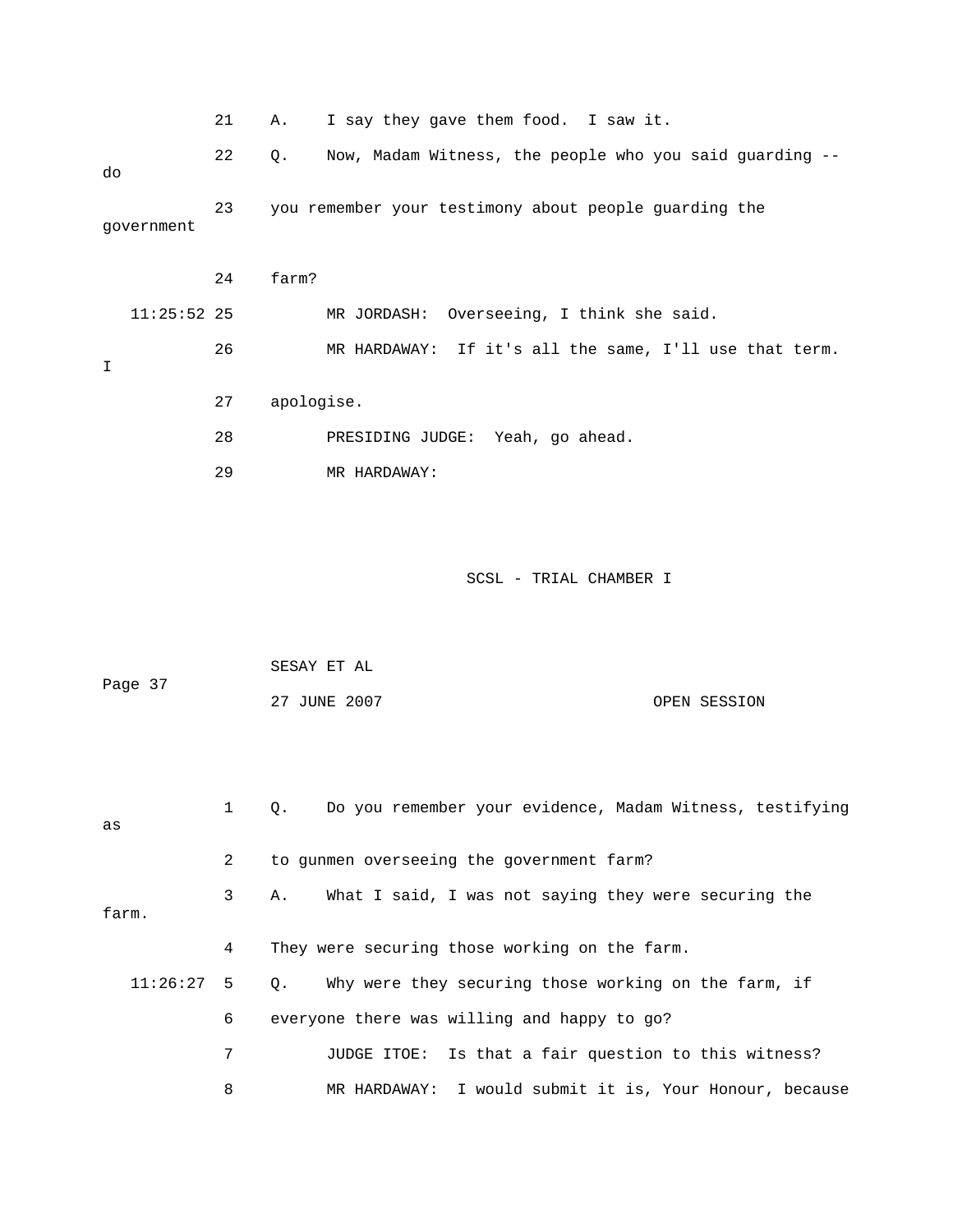9 the witness testified that the people one, they volunteered. 11:26:50 10 Two, they were singing on their way to work. If it's -- if 12 farm, especially if they are being fed as alleged by the witness, 14 JUDGE ITOE: Are those not issues, you know, relating to 11:27:09 15 the question you have asked? Are those not issues which 17 MR HARDAWAY: It may. I'm just putting it to her. If 18 doesn't know, then she doesn't know and we will make the 19 appropriate submissions at the appropriate time. 11:27:25 20 JUDGE ITOE: Learned counsel, you may proceed. 22 Q. Madam Witness, it is your evidence that the people who 24 correct? 11:27:36 25 A. That was what I said. 26 Q. If they were happy to work at the government farm, do 27 know why they would need to be overseen by big men with guns? 11 they're happy to farm, if they're happy to go to the government 13 then why the need to be overseen by armed gunmen? relate 16 to any addresses that you may wish to make thereafter. she 21 MR HARDAWAY: Thank you, Your Honour. 23 worked at the government farm were happy to do so; is that you 28 A. I will explain. 29 Q. Please.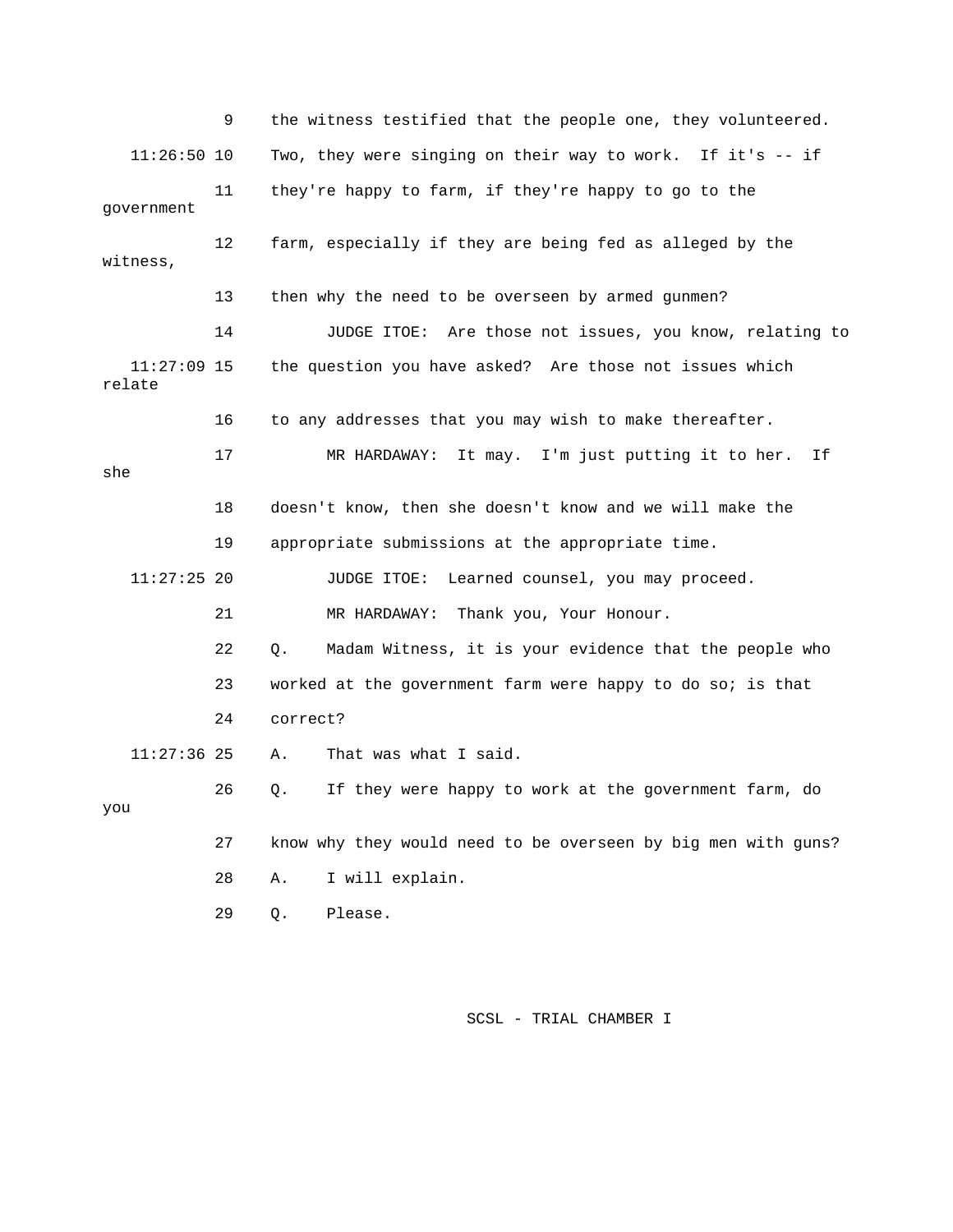Page 38

27 JUNE 2007 OPEN SESSION

| was                    | 1  | Those who went to work were happy. But, you know, it<br>Α.    |
|------------------------|----|---------------------------------------------------------------|
|                        | 2  | during the course of the war, sometimes people come from      |
|                        | 3  | different areas to come and fight, but if they were fighters  |
| them                   | 4  | securing or if they see these people coming, they will move   |
| 11:28:28               | 5  | from that place and bring them to the town. So that was the   |
|                        | 6  | reason why they were around.                                  |
|                        | 7  | I put it to you, Madam Witness, that the men there with<br>Q. |
|                        | 8  | guns were there to make sure that you didn't steal any of the |
|                        | 9  | rice from the government farm; do you agree?                  |
| $11:28:46$ 10          |    | No, they had no problem with the rice. No business with<br>Α. |
|                        | 11 | the rice.                                                     |
| men                    | 12 | I also put it to you, Madam Witness, the men, the big<br>Q.   |
|                        | 13 | with the guns, were also there to prevent you, to prevent the |
| the                    | 14 | civilians from escaping because they were forced to work on   |
| $11:29:03$ 15          |    | government farm; do you agree?                                |
|                        | 16 | They were not forced to work on the farm.<br>Α.               |
| Giema,                 | 17 | Now, Madam Witness, you said that during the time in<br>Q.    |
|                        | 18 | civilians also had their own farms; is that correct?          |
|                        | 19 | Α.<br>Yes.                                                    |
| $11:29:27$ 20<br>farms |    | The rebels would take the products from the civilian<br>$Q$ . |
|                        | 21 | for themselves, wouldn't they?                                |
|                        | 22 | No, they had it for themselves.<br>Α.                         |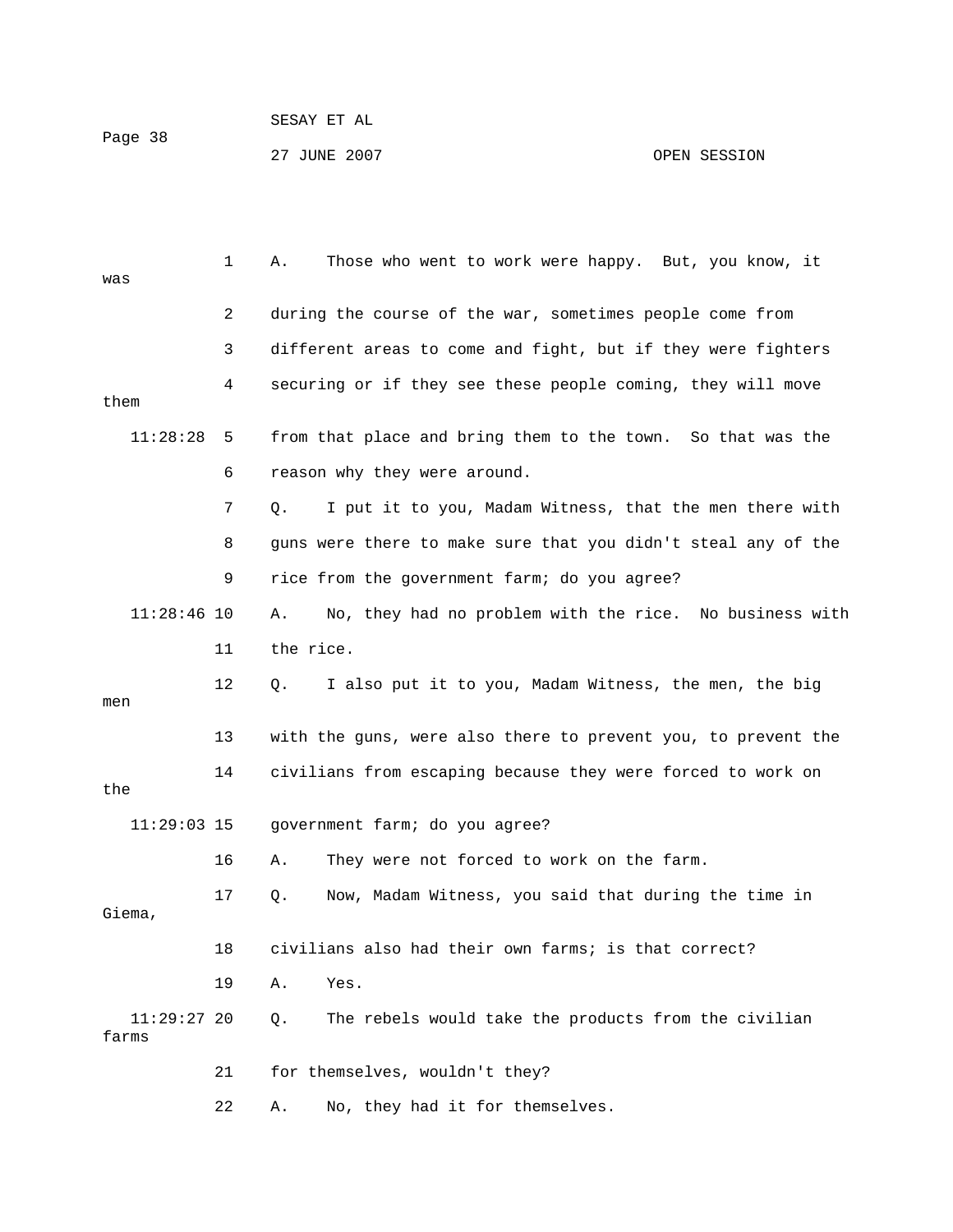| products      | 23 | Civilians had to provide certain amounts of farm<br>$Q_{\star}$ |
|---------------|----|-----------------------------------------------------------------|
|               | 24 | to the rebels, didn't they?                                     |
| $11:29:54$ 25 |    | A. Go over it again, please.                                    |
| number        | 26 | The civilians were required to hand over a certain<br>0.        |
| didn't        | 27 | of farm products; rice, palm oil, et cetera, to the RUF,        |
|               | 28 | they?                                                           |
| they          | 29 | I did not see that happen. Except the government farm<br>Α.     |

|         | SESAY ET AL  |              |
|---------|--------------|--------------|
| Page 39 |              |              |
|         | 27 JUNE 2007 | OPEN SESSION |

|               | $\mathbf{1}$ | were making.                                                |
|---------------|--------------|-------------------------------------------------------------|
| have          | 2            | PRESIDING JUDGE: Learned counsel, assuming that you         |
| take          | 3            | quite a big chunk of that to explore further, I think we'll |
|               | 4            | the morning break now.                                      |
| $11:30:39$ 5  |              | MR HARDAWAY: Very well, Your Honour.                        |
|               | 6            | [Break taken at 11.30 a.m.]                                 |
|               | 7            | $[RUF27JUN07B - CR]$                                        |
|               | 8            | [Upon resuming at 12.10 p.m.]                               |
|               | 9            | PRESIDING JUDGE: The Prosecution will continue.             |
| $12:11:52$ 10 |              | MR HARDAWAY: Thank you, Your Honours.                       |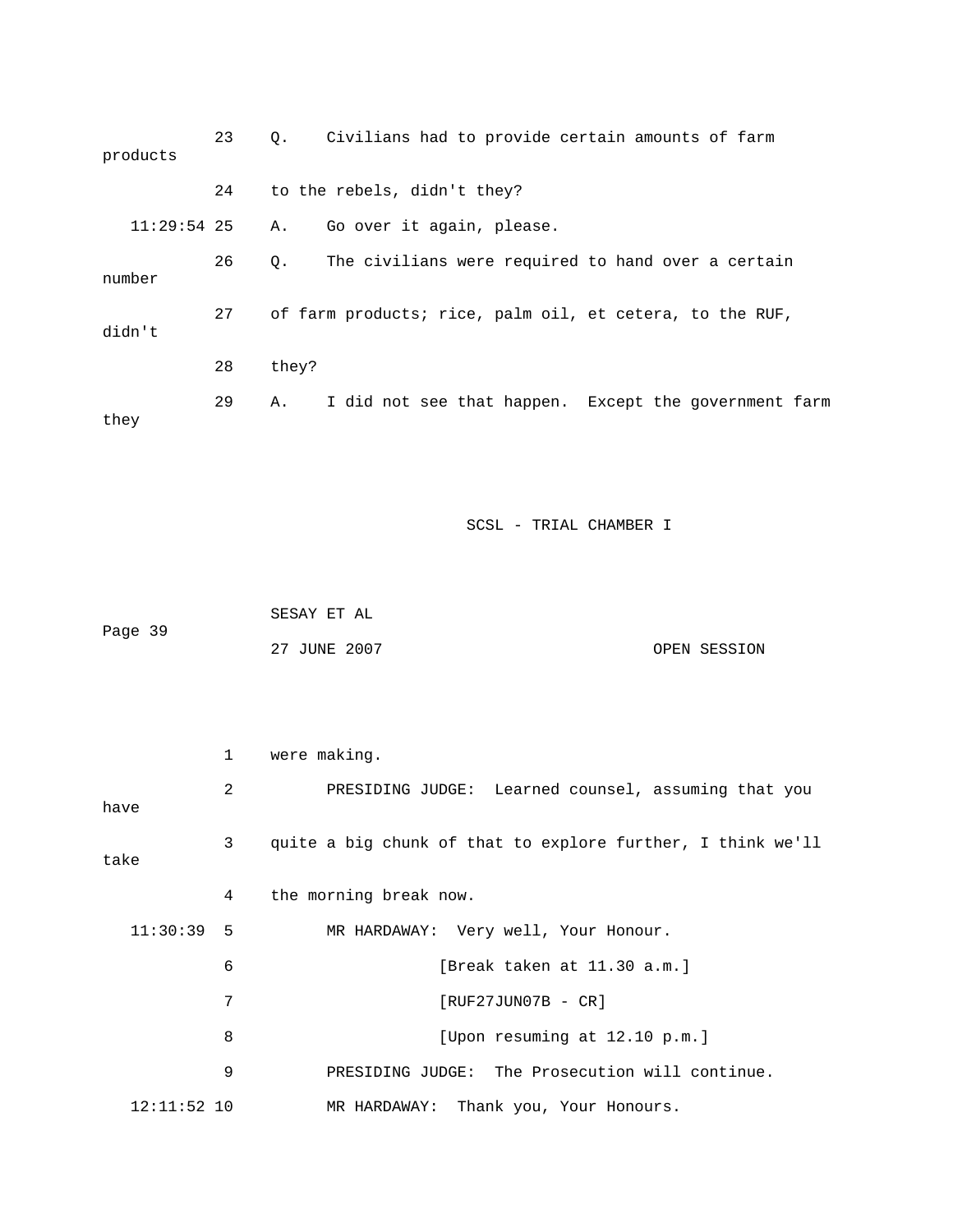|               | 11 | Q.       | Madam Witness, before the break, we were talking about         |
|---------------|----|----------|----------------------------------------------------------------|
|               | 12 |          | farms; do you remember?                                        |
|               | 13 | Α.       | Yes.                                                           |
|               | 14 | Q.       | I want to go back to the government farm. Now, you had         |
| $12:12:15$ 15 |    |          | said that there were civilians working on that farm; is that   |
|               | 16 | correct? |                                                                |
|               | 17 | Α.       | Yes.                                                           |
| farm,         | 18 | Q.       | There were children also working on that government            |
|               | 19 |          | weren't there?                                                 |
| $12:12:30$ 20 |    | Α.       | Adults were working on the farm.<br>No.                        |
| forced        | 21 | Q.       | I put it to you, Madam Witness, that children were             |
|               | 22 |          | to work on the government farm in Giema; do you agree?         |
|               | 23 | Α.       | No.                                                            |
| government    | 24 | Q.       | There were also children with guns guarding the                |
| $12:13:01$ 25 |    |          | farm in Giema, weren't there?                                  |
|               | 26 | Α.       | No.                                                            |
|               | 27 | Q.       | I put it to you, Madam Witness, that there were children       |
|               | 28 |          | with guns guarding the government farm at Giema; do you agree? |
|               | 29 | Α.       | No.                                                            |
|               |    |          |                                                                |
|               |    |          |                                                                |
|               |    |          |                                                                |

 SESAY ET AL Page 40

27 JUNE 200

OPEN SESSION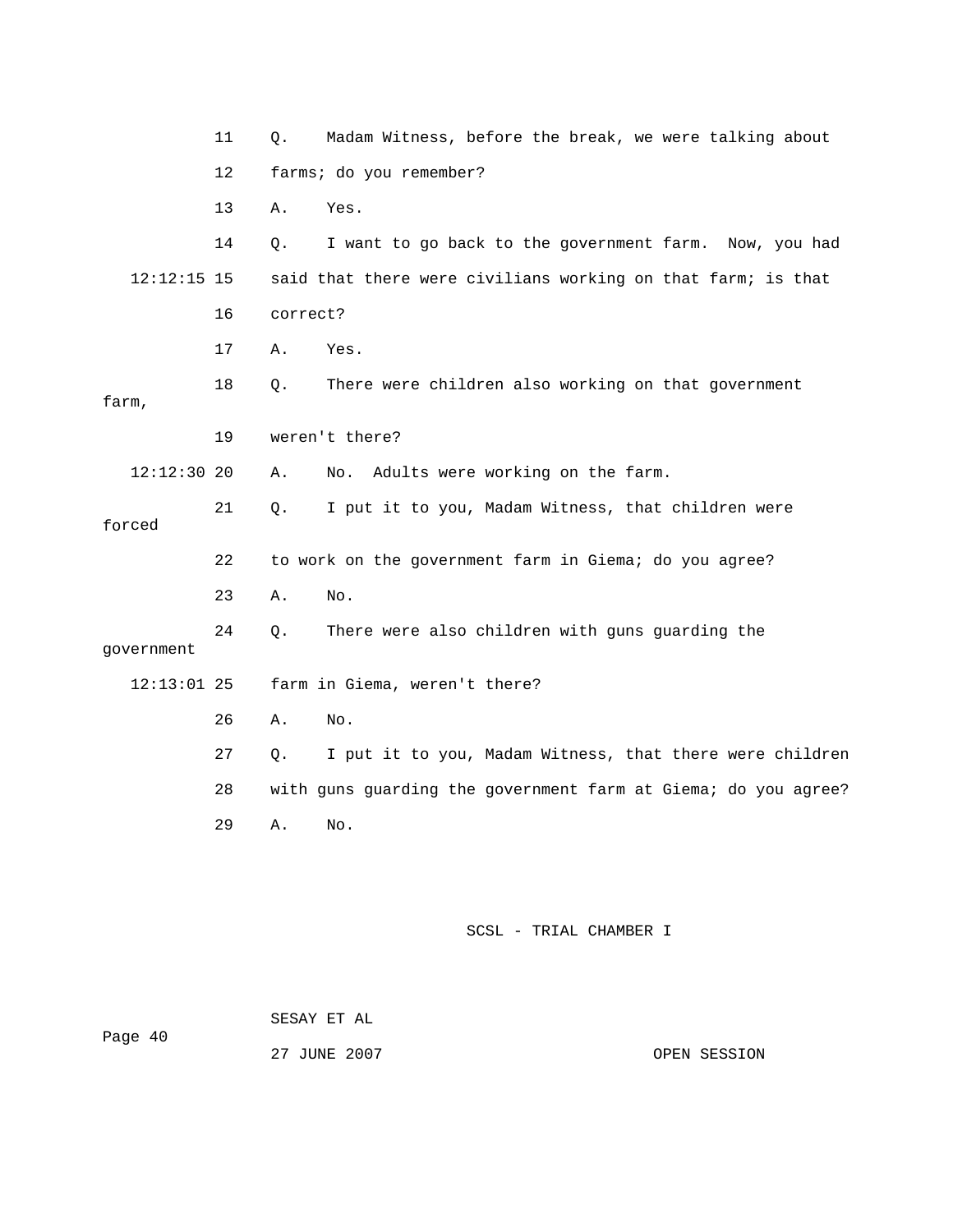| in                        | 1  | Q. | Now, you had also said that Issa Sesay had his own farm   |
|---------------------------|----|----|-----------------------------------------------------------|
|                           | 2  |    | Giema; is that correct?                                   |
|                           | 3  | Α. | Yes.                                                      |
|                           | 4  | Q. | Civilians were forced to work on Issa Sesay's personal    |
| 12:13:46                  | 5. |    | farm, weren't they?                                       |
|                           | 6  | Α. | No.                                                       |
| forced                    | 7  | Q. | I put it to you, Madam Witness, that civilians were       |
|                           | 8  |    | to work on Issa Sesay's personal farm; do you agree?      |
|                           | 9  | Α. | No.                                                       |
| $12:14:02$ 10<br>provided |    | Q. | Now, Madam Witness, you had stated that Issa Sesay        |
|                           | 11 |    | food to people who worked on his farm; is that correct?   |
|                           | 12 | Α. | Yes.                                                      |
|                           | 13 | Q. | And you also said that he provided food for civilians     |
|                           | 14 |    | attending religious ceremonies; is that also correct?     |
| $12:14:30$ 15             |    | Α. | Yes.                                                      |
| Sesay                     | 16 | Q. | So would you say, Madam Witness, that generally, Issa     |
|                           | 17 |    | provided food to any civilian who needed it or wanted it? |
|                           | 18 | Α. | As long as you met him for that.                          |
|                           | 19 | Q. | As long as you met him. So if a person asked, he would    |
| $12:14:56$ 20             |    |    | provide; is that correct?                                 |
|                           | 21 | Α. | Yes.                                                      |
| your                      | 22 | Q. | Thank you, Madam Witness. Now, you had mentioned in       |
|                           | 23 |    | evidence about the G5; is that correct?                   |
|                           | 24 | Α. | Yes.                                                      |
| $12:15:14$ 25             |    | Q. | And you were asked a question concerning the overall      |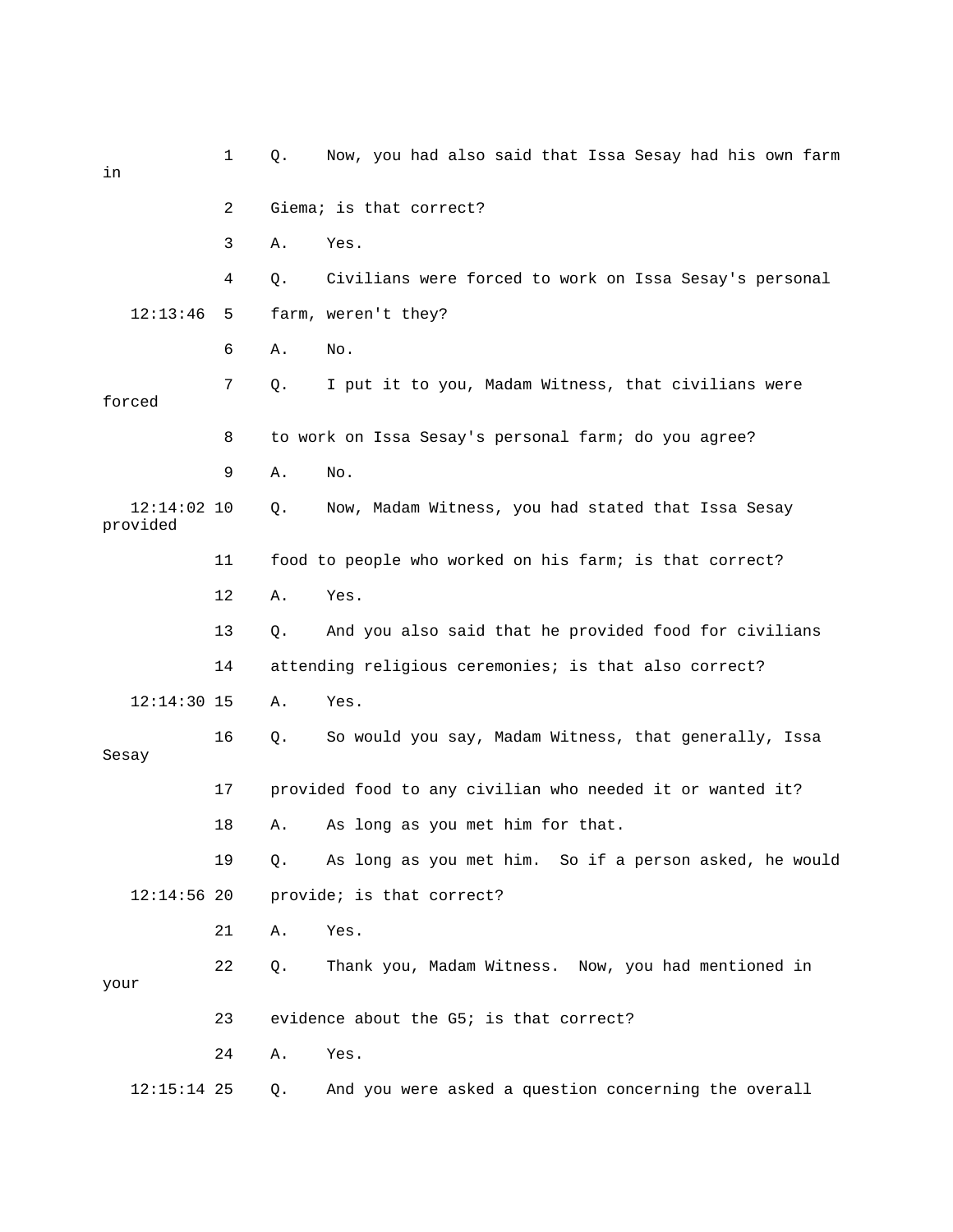26 commander of the G5; do you remember that? 27 A. Yes. 28 Q. Augustine Gbao was the head of -- the overall head of the 29 G5, wasn't he?

#### SCSL - TRIAL CHAMBER I

 SESAY ET AL OPEN SESSION Page 41 27 JUNE 2007

|     |               | $\mathbf 1$ | Α.    | I don't know.                                                  |
|-----|---------------|-------------|-------|----------------------------------------------------------------|
| the |               | 2           | Q.    | I put it to you, Madam Witness, that Augustine Gbao was        |
| or  |               | 3           |       | overall head of the G5 during your time in Giema; do you agree |
|     |               | 4           |       | don't know?                                                    |
|     | 12:15:53      | 5           | Α.    | I don't know.                                                  |
|     |               | 6           | Q.    | Thank you.                                                     |
|     |               | 7           | Α.    | Okay.                                                          |
|     |               | 8           | Q.    | Now, Madam Witness, you saw Issa Sesay a lot during your       |
|     |               | 9           |       | time in Giema, didn't you?                                     |
|     | $12:16:14$ 10 |             | Α.    | Yes.                                                           |
|     |               | 11          | Q.    | And he would have bodyguards with him when he travelled        |
|     |               | 12          |       | around, didn't he?                                             |
|     |               | 13          | Α.    | Yes.                                                           |
|     |               | 14          | $Q$ . | Some of those bodyguards were actually children with           |
|     | $12:16:33$ 15 |             |       | weapons, weren't they?                                         |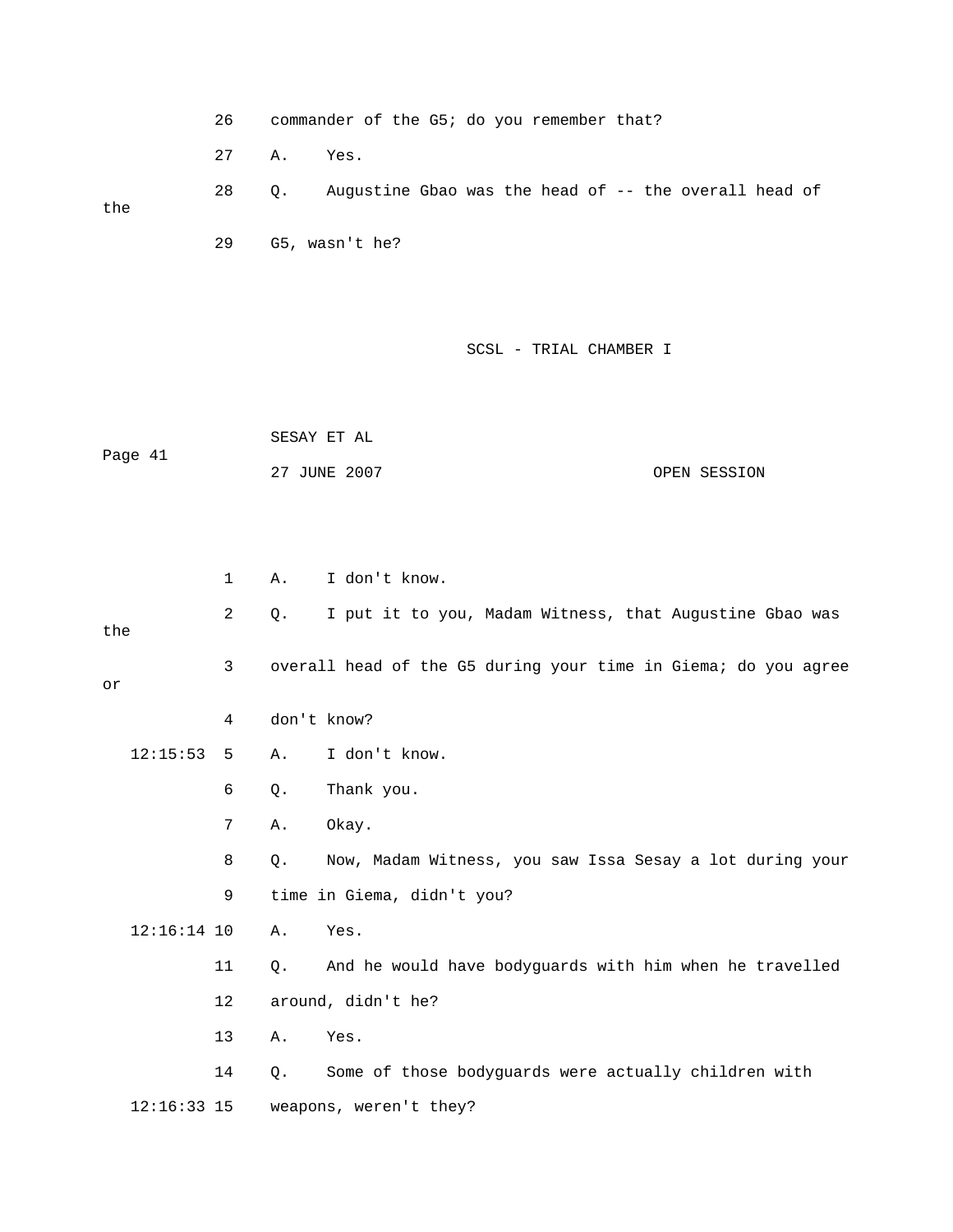|                      | 16 | Α.          | No.                                                         |
|----------------------|----|-------------|-------------------------------------------------------------|
|                      | 17 | $Q_{\star}$ | I put it to you, Madam Witness, that Issa Sesay had         |
|                      | 18 |             | children and young people armed with weapons serving as his |
|                      | 19 |             | personal bodyquard; do you agree?                           |
| $12:16:54$ 20        |    | A.          | I don't know. I did not see that.                           |
|                      | 21 |             | MR HARDAWAY: May I take instructions for one minute,        |
|                      | 22 |             | Your Honour?                                                |
|                      | 23 |             | PRESIDING JUDGE: Leave granted.                             |
|                      | 24 |             | MR HARDAWAY: Thank you, Your Honours.                       |
| $12:17:23$ 25<br>you |    | $\circ$ .   | Madam Witness, I have no more questions for you.<br>Thank   |
|                      | 26 |             | for your time and evidence today.                           |
|                      | 27 |             | MR HARDAWAY: Your Honours, this completes my                |
|                      | 28 |             | cross-examination.                                          |
| you                  | 29 |             | Thank you, counsel. Mr Jordash, do<br>PRESIDING JUDGE:      |

 27 JUNE 2007 OPEN SESSION SESAY ET AL Page 42

|           | $1 \quad$ |                            | have any re-examination?                             |
|-----------|-----------|----------------------------|------------------------------------------------------|
|           | 2         |                            | MR JORDASH: Yes, please.                             |
| २         |           | RE-EXAMINED BY MR JORDASH: |                                                      |
| finished. |           |                            | 4 Q. I have just a few questions, and then you'll be |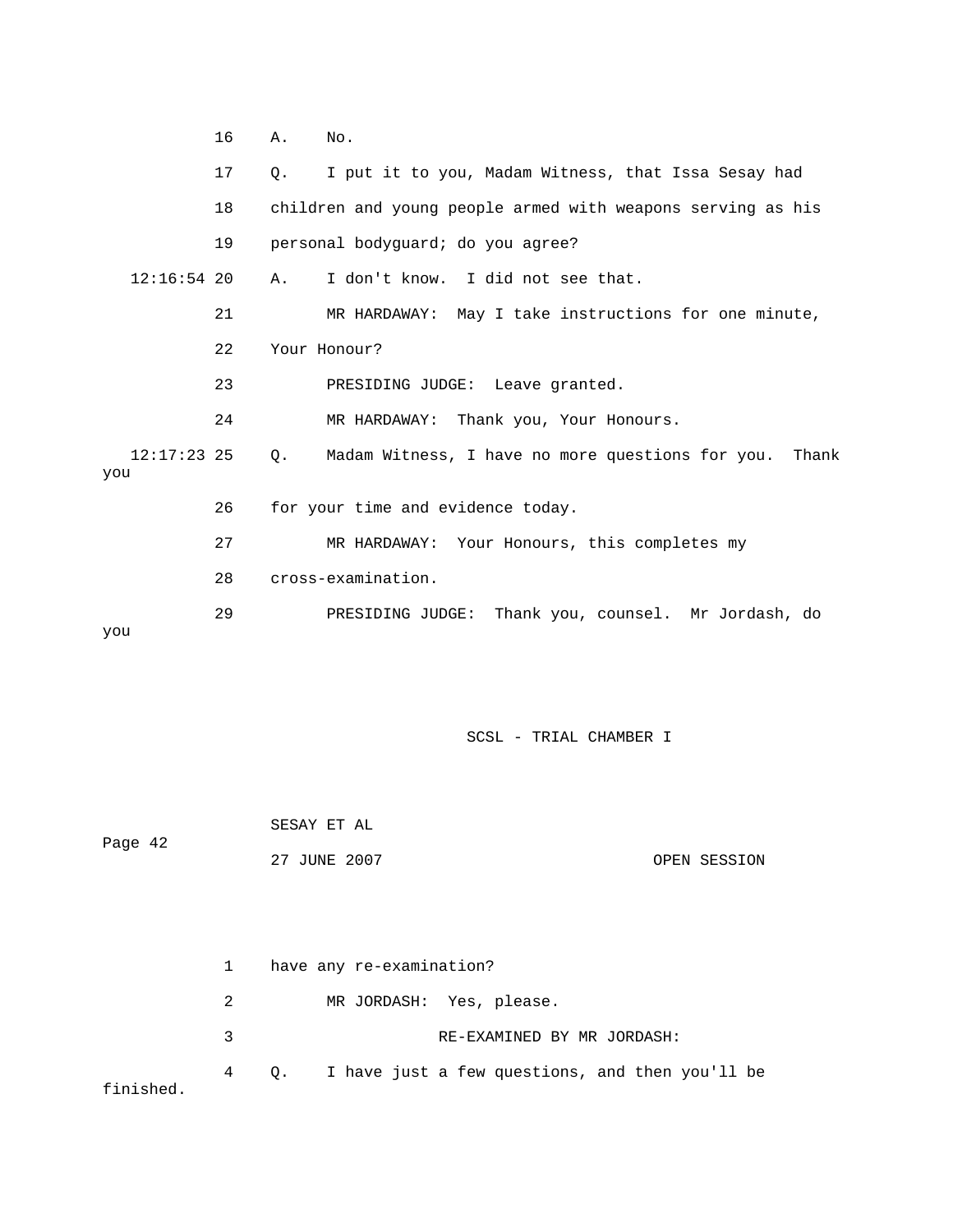|         | 12:18:03      | 5  | You told us yesterday that civilians were captured at the war  |
|---------|---------------|----|----------------------------------------------------------------|
|         |               | 6  | front so they wouldn't die there; do you remember saying that? |
|         |               | 7  | Α.<br>Yes.                                                     |
|         |               | 8  | Now, can you try to explain what you mean by --<br>Q.          |
|         |               | 9  | PRESIDING JUDGE: Yes, counsel.                                 |
|         | $12:18:46$ 10 |    | MR HARDAWAY: Objection, Your Honour. Any explanation -         |
|         |               | 11 | there was nothing in cross-examination as related to any       |
| Ι       |               | 12 | explanation as to civilians being captured at the war front.   |
| to      |               | 13 | just mentioned it in a broad general term. I did not ask her   |
|         |               | 14 | go into detail about that. It's not subject to -- it was not   |
|         | $12:19:04$ 15 |    | part of the cross-examination.                                 |
|         |               | 16 | PRESIDING JUDGE: Did she not answer a question about           |
|         |               | 17 | civilians being captured at the war front?                     |
| Honour. |               | 18 | MR HARDAWAY: That was in direct examination, Your              |
|         |               | 19 | PRESIDING JUDGE:<br>Yes.                                       |
|         | $12:19:12$ 20 |    | In cross-examination, I said --<br>MR HARDAWAY:                |
|         |               | 21 | PRESIDING JUDGE: Then in cross-examination --                  |
|         |               | 22 | MR HARDAWAY: -- I said captured civilians. I did not           |
| And     |               | 23 | specify from the war front. I just said captured civilians.    |
|         |               | 24 | even to that point, I did not ask her to go into detail as to  |
|         | 12:19:27 25   |    | what my learned friend is trying to elicit from her on the     |
| was     |               | 26 | redirect, which is, what does she mean by that. My question    |
|         |               | 27 | very specific as to capture. I did not ask for an explanation  |
|         |               | 28 | and I would respectfully submit that it is not subject to      |
|         |               | 29 | redirect examination.                                          |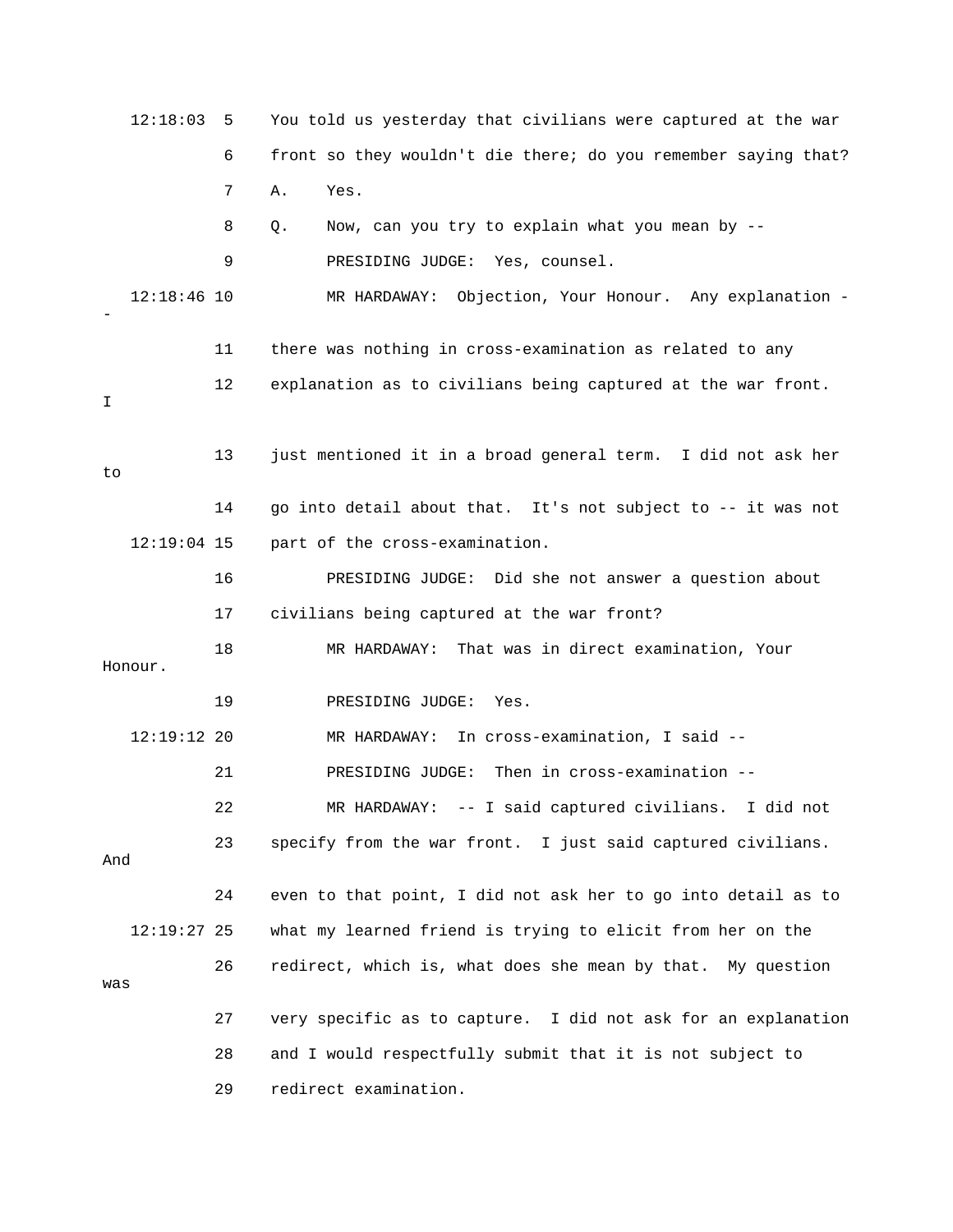|               |              | SESAY ET AL                                                    |
|---------------|--------------|----------------------------------------------------------------|
| Page 43       |              | 27 JUNE 2007<br>OPEN SESSION                                   |
|               |              |                                                                |
|               |              |                                                                |
| hear          | $\mathbf{1}$ | PRESIDING JUDGE: My difficulty is that I did not even          |
| ask.          | 2            | what the question -- what question Mr Jordash was going to     |
|               | 3            | But we will not at this point rule on the objection. What was  |
|               | 4            | the question you were asking? You laid the foundation by       |
| 12:19:59      | 5            | referring to what she said?                                    |
| bring         | 6            | MR JORDASH: Yes.<br>What I was going to do was try to          |
|               | 7            | some clarity to the term "captured."                           |
|               | 8            | PRESIDING JUDGE: Yes. But, of course, the context in           |
|               | 9            | which you raised it, she might have answered something under   |
| $12:20:12$ 10 |              | examination-in-chief, and then counsel on this side, or one of |
|               | 11           | your colleagues, might have put something to her in            |
| and           | 12           | cross-examination. Now, what we're seeking to do is that --    |
| presumed      | 13           | the presumption is that you're trying to reconcile some        |
|               | 14           | discrepancy between her answer in examination-in-chief and her |
| 12:20:38 15   |              | answer under cross-examination.                                |
|               | 16           | MR JORDASH: Yes.<br>It was $-$                                 |
|               | 17           | PRESIDING JUDGE:<br>That's the context.                        |
|               | 18           | Which left in direct as captured<br>MR JORDASH:<br>Yes.        |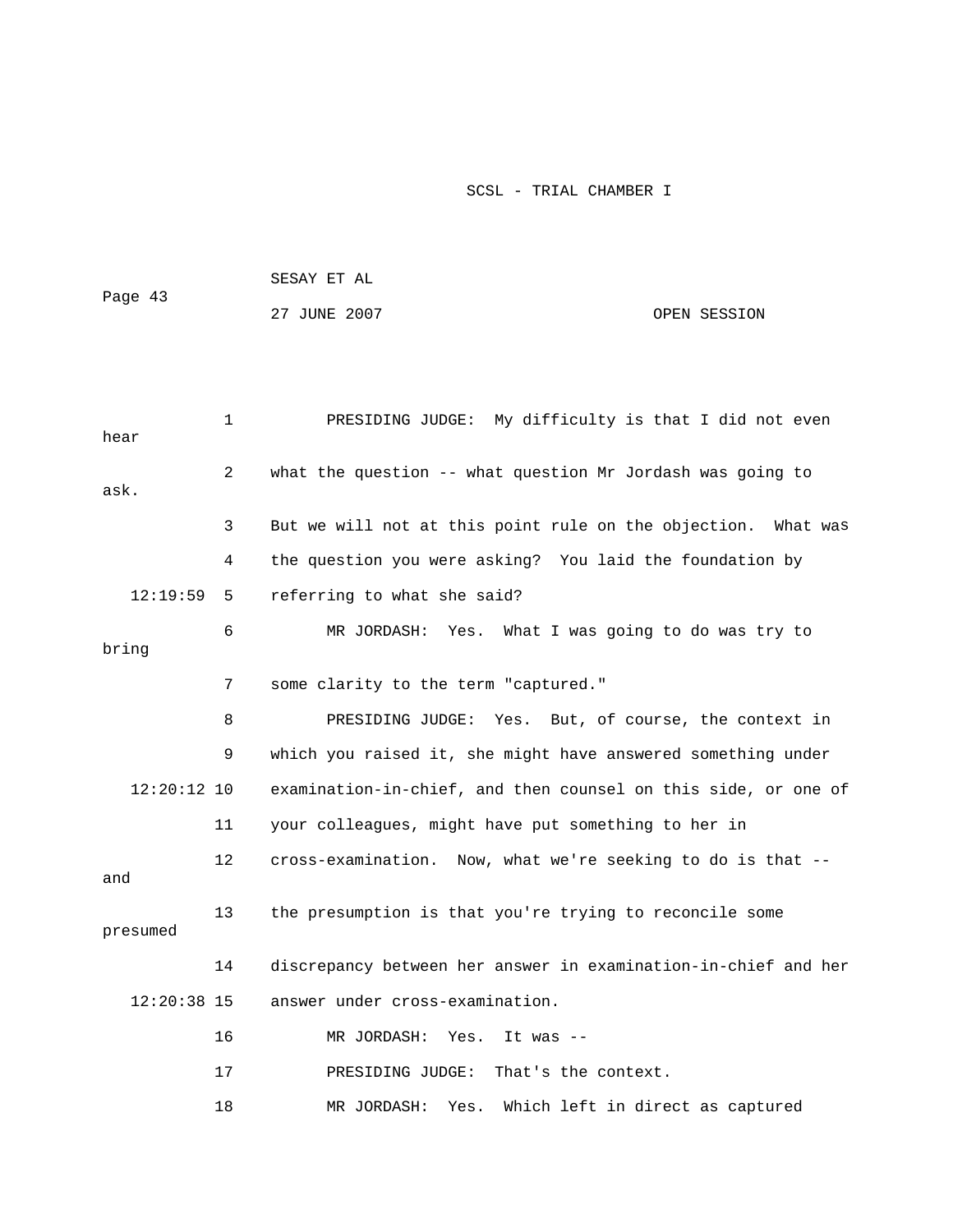|               | 19 | civilians being brought for a particular reason --       |
|---------------|----|----------------------------------------------------------|
| $12:20:54$ 20 |    | PRESIDING JUDGE: Exactly what did she say as to that?    |
|               | 21 | MR JORDASH: So that they wouldn't die at the war front.  |
|               | 22 | PRESIDING JUDGE: They would?                             |
|               | 23 | MR JORDASH: Would not die at the war front.              |
|               | 24 | PRESIDING JUDGE: Die at the war front. And what did      |
| $12:21:04$ 25 |    | counsel --                                               |
| the           | 26 | MR JORDASH: Then counsel for the Prosecution advanced    |
|               | 27 | proposition that --                                      |
|               | 28 | PRESIDING JUDGE: Put to her --                           |
| under         | 29 | $MR$ JORDASH: $--$ in effect, that meant they came to be |

| Page 44 | SESAY ET AL  |              |
|---------|--------------|--------------|
|         | 27 JUNE 2007 | OPEN SESSION |

|                    |   | some kind of enslavement.                                    |
|--------------------|---|--------------------------------------------------------------|
| that?              | 2 | PRESIDING JUDGE: All right. What was her answer to           |
|                    | 3 | MR JORDASH: Her answer to that was $-$ -                     |
|                    | 4 | PRESIDING JUDGE: Because the two answers we're now           |
| $12:21:21$ 5<br>or |   | comparing to see whether you're entitled to clarify anything |

6 to reconcile on the late discrepancy.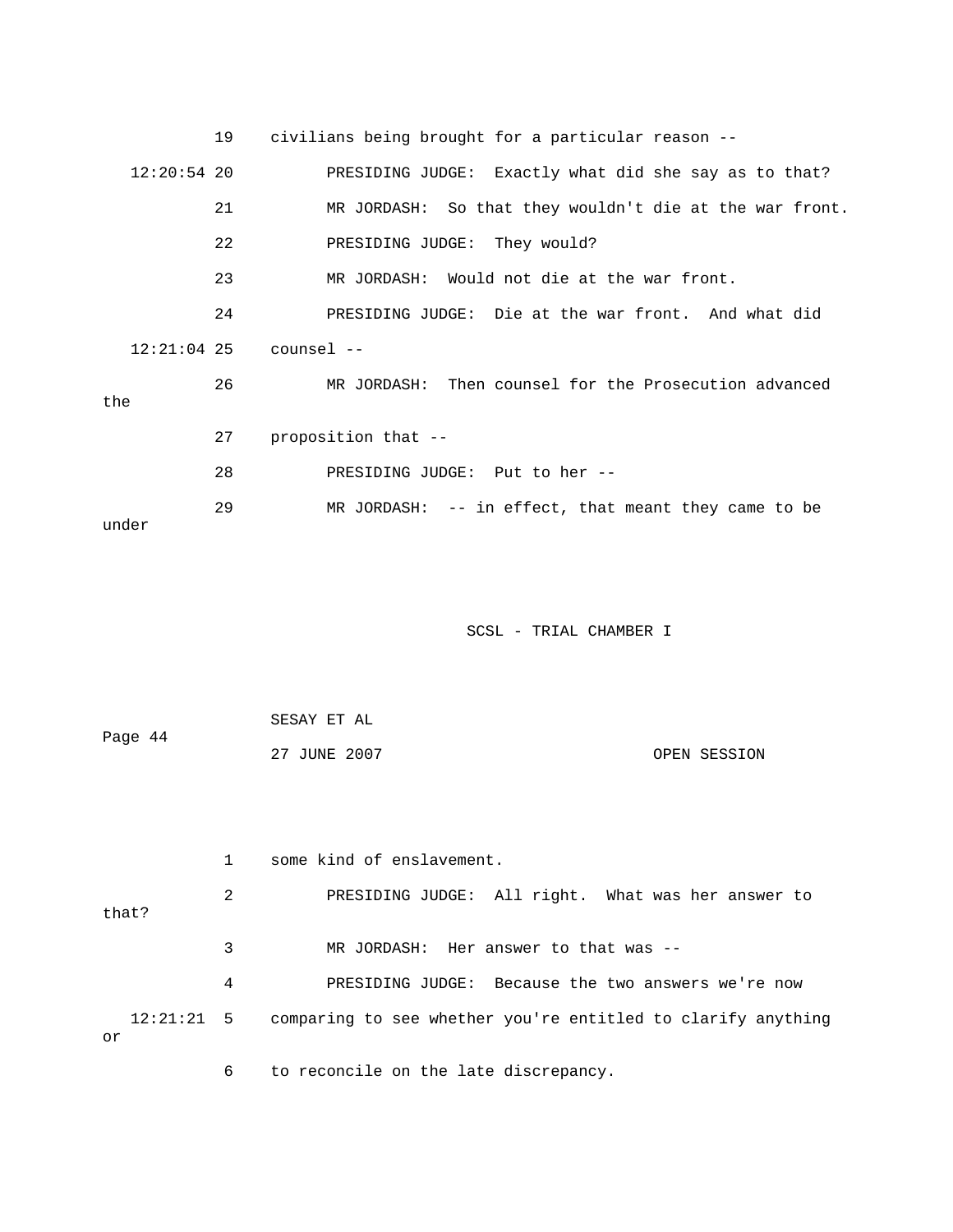| been                    | 7  | MR JORDASH: Her answer to that was that they hadn't            |
|-------------------------|----|----------------------------------------------------------------|
| like                    | 8  | under any duress in terms of work, although they had to work   |
| unclear,                | 9  | everyone else. But the general tenor of her answer left        |
| $12:21:46$ 10           |    | in my submission, what "captured" meant. And I know that the   |
|                         | 11 | Prosecution will say, in due course, "captured" means "X."     |
| ask                     | 12 | JUDGE BOUTET: Or maybe before you carry on we should           |
|                         | 13 | the witness to remove her --                                   |
|                         | 14 | PRESIDING JUDGE: Earphones, yes. Quite.                        |
| $12:22:05$ 15           |    | <b>JUDGE BOUTET:</b><br>Because I think that --                |
|                         | 16 | PRESIDING JUDGE: I think she should do that.                   |
|                         | 17 | MR JORDASH:                                                    |
| а                       | 18 | Madam Witness, could you just remove your earphones for<br>Q.  |
|                         | 19 | moment so that we --                                           |
| $12:22:10$ 20<br>please |    | PRESIDING JUDGE: Would the -- Mr Courtroom Officer,            |
|                         | 21 | assist in doing that, in case she needs some help or guidance. |
|                         | 22 | All right.                                                     |
|                         | 23 | MR JORDASH: Yes.<br>$So$ --                                    |
|                         | 24 | PRESIDING JUDGE: So where now lies the discrepancy, the        |
| $12:22:25$ 25<br>the    |    | ambiguity, or the matter that requires clarification?<br>Is it |
|                         | 26 | word "capture," you say?                                       |
|                         | 27 | MR JORDASH:<br>Yes.                                            |
|                         | 28 | PRESIDING JUDGE: And that term, when you say you're            |
| ordinary                | 29 | seeking to have it clarified, in what context?<br>In its       |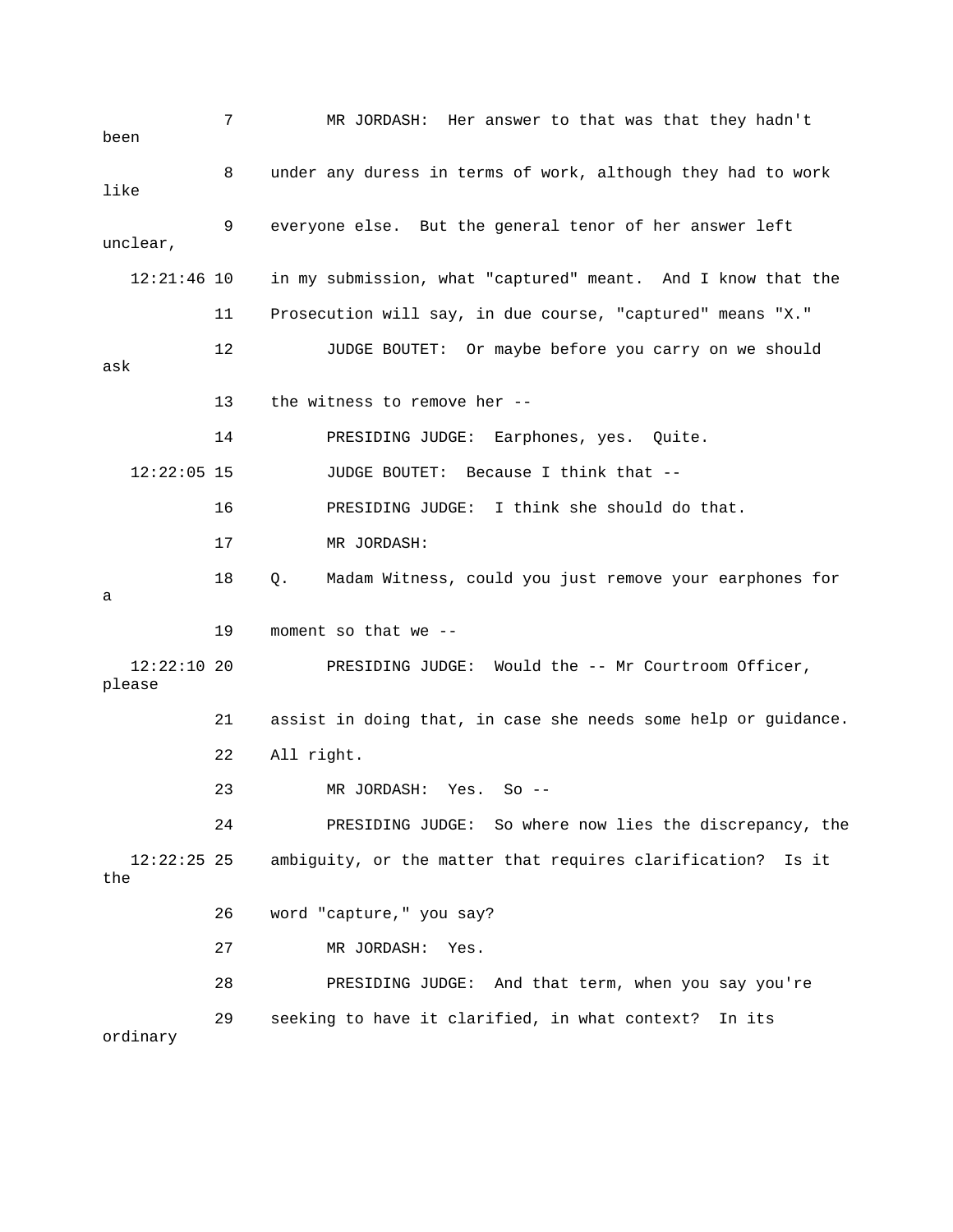|                      |    | SESAY ET AL                                                    |              |  |
|----------------------|----|----------------------------------------------------------------|--------------|--|
| Page 45              |    | 27 JUNE 2007                                                   | OPEN SESSION |  |
|                      |    |                                                                |              |  |
|                      |    |                                                                |              |  |
|                      | 1  | meaning or probably some extended legal meaning?               |              |  |
|                      | 2  | MR JORDASH:<br>No.                                             |              |  |
| matter               | 3  | PRESIDING JUDGE: I would have thought it would be a            |              |  |
|                      | 4  | for address.                                                   |              |  |
| 12:22:52<br>for      | 5  | MR JORDASH: No, it's not. And the reason it's not is           |              |  |
| throughout           | 6  | this reason: That the Prosecution have misconstrued,           |              |  |
|                      | 7  | their case, what "captured" in fact means. This is our case.   |              |  |
| witnesses,           | 8  | "Captured," as we discovered, through talking to our           |              |  |
|                      | 9  | means something quite different to the notion of captured as   |              |  |
| $12:23:13$ 10        |    | hostages. It in fact means something akin to an area being     |              |  |
|                      | 11 | captured, civilians within that area being secured, thereafter |              |  |
| territory.           | 12 | going about their business within the context of RUF           |              |  |
|                      | 13 | That's why this witness used the term "captured" from the war  |              |  |
|                      | 14 | front, but then said well, it's for their benefit.             |              |  |
| $12:23:39$ 15<br>the |    | What the Prosecution are attempting to do by preventing        |              |  |
| "Look,               | 16 | clarification is, in due course, during submissions say,       |              |  |
|                      | 17 | this witness said the word "captured," therefore, they were    |              |  |
|                      | 18 | captured --                                                    |              |  |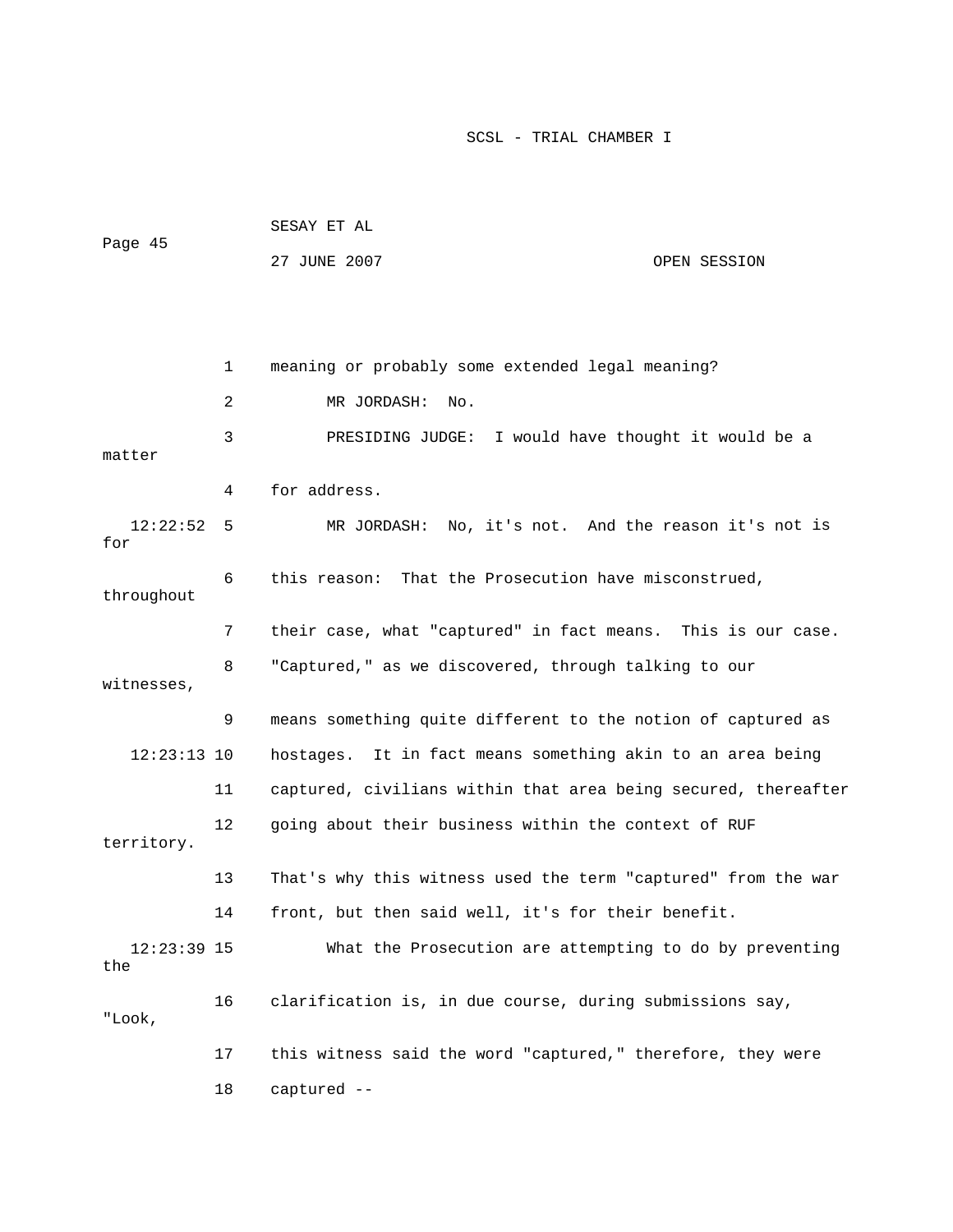19 PRESIDING JUDGE: But in its ordinary literal sense, and , 21 or whatever, the word "capture" means "seize." Literally 23 MR JORDASH: And these witnesses who use it are not 24 schooled in that dictionary, so their meaning may well be 12:24:14 25 different. 26 JUDGE BOUTET: Yes, but it was for you to clarify that 27 examination-in-chief. Why are you -- I mean, this is not a if 12:23:53 20 we go back to the Oxford Dictionary or the Cambridge Dictionary that's 22 what it means. in new

 28 area that was opened by the Prosecution on this. You're saying

29 that when she has used that word it may have meant something

| Page 46 | SESAY ET AL  |              |
|---------|--------------|--------------|
|         | 27 JUNE 2007 | OPEN SESSION |

| is   |   | different. Well, it was for you to explore that. Why, now,   |
|------|---|--------------------------------------------------------------|
| what | 2 | it permissible in re-examination to explore that to complete |
| know | 3 | you should have done in examination-in-chief? I'd like to    |
| what | 4 | how re-examination allows that to happen. I'm not disputing  |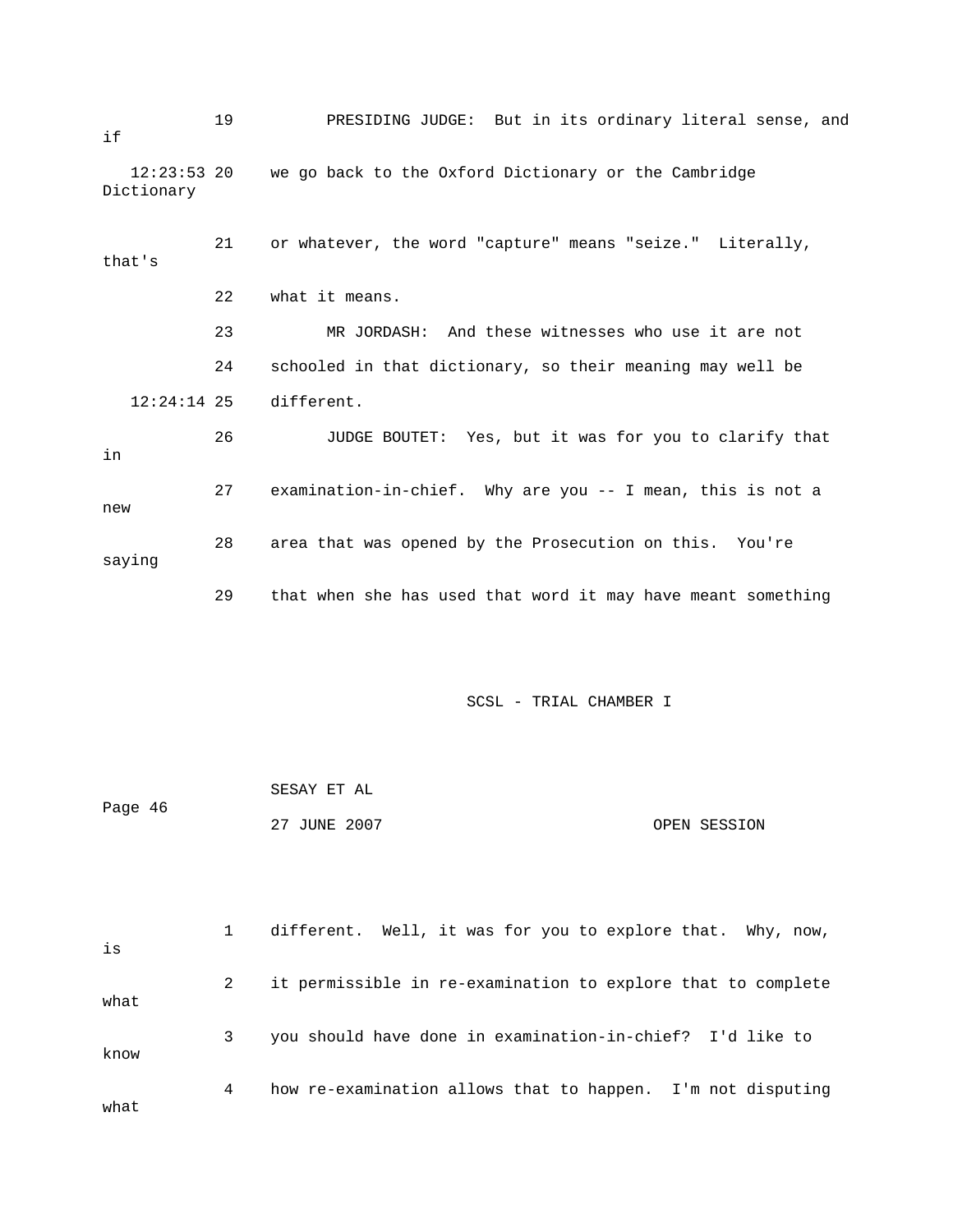12:24:41 5 your position may be on this, Mr Jordash. It's just to determine 7 for the witness to expand on that notion. This is not an 8 that was new, absolutely new raised by the Defence. You 9 it first, and then they only alluded to it. In fact, I 12:24:58 10 in my notes, too, they didn't allude to the fact that they 11 captured at the war front. They just referred to the fact 12 captured. And after that, what happened to them, this is an 13 that you have explored at length with the witness, as to who 14 working, under what condition and how much and so on. I don't 12:25:13 15 see anything new there that would justify you to go and ask that 18 dimension of it, of this issue. Remember we have a translation 19 unit. Evidently, she must have used in Mende some word which 12:25:32 20 translators or interpreters gave as "captured." And who are 21 now to want to get away from that translation? I'm sure they 22 trained linguistically to help us to capture her own rendition 6 whether or not you should be allowed to re-examine the witness issue raised checked were area was 16 question. 17 PRESIDING JUDGE: Let me raise another dimension, a related the we are of 23 the evidence, using her own native language, and then translate 24 it into the English language. So it would seem to me, applying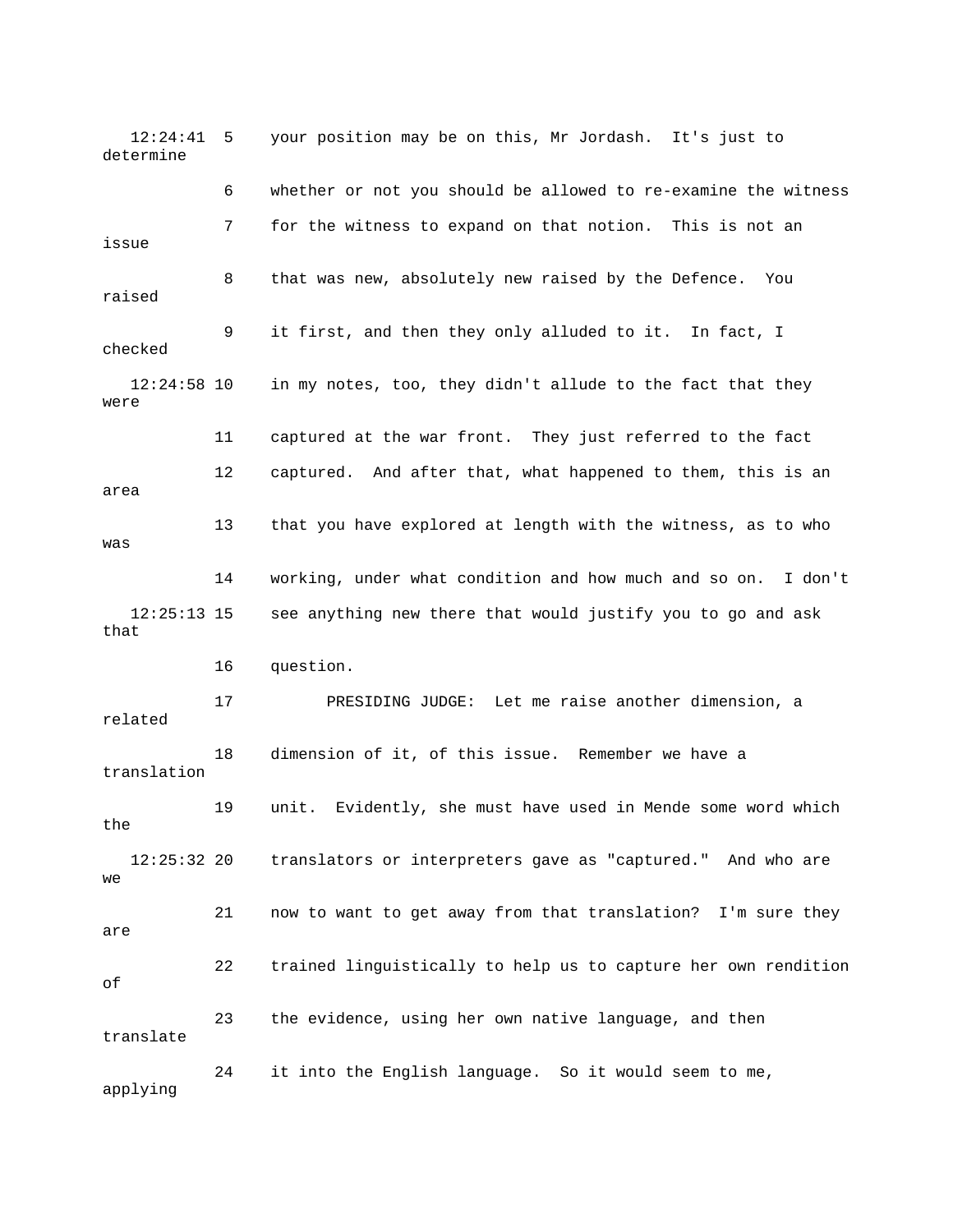12:26:05 25 the presumption of regularity, that unless they made a mistake 26 they must have translated some word that she used that 27 in our own "captured." So why do we want to explore the 28 of "capture" and to ask her, "What do you mean by capture?" 29 MR JORDASH: Because - resulted meaning

SCSL - TRIAL CHAMBER I

```
 SESAY ET AL 
Page 47 
             27 JUNE 2007 OPEN SESSION
```
 1 PRESIDING JUDGE: Why is it necessary? 2 MR JORDASH: Because, the word "captured" as led in direct 3 was clear that it was done in order to secure their lives at the 12:26:36 5 PRESIDING JUDGE: But that's not the meaning of apture." "c 6 The meaning of "capture" in the ordinary English dictionary is 7 seize." It doesn't include the purpose for which it is done. 12:27:05 10 language, ever ever included in its literal sense the purpose 12 MR JORDASH: Well, Your Honour -- 4 war front. 8 "Seize," and it comes from the Latin capio, I take, or I seize. 9 But it's never, never, in my understanding of the English for 11 which it is done. It's like the word "detain."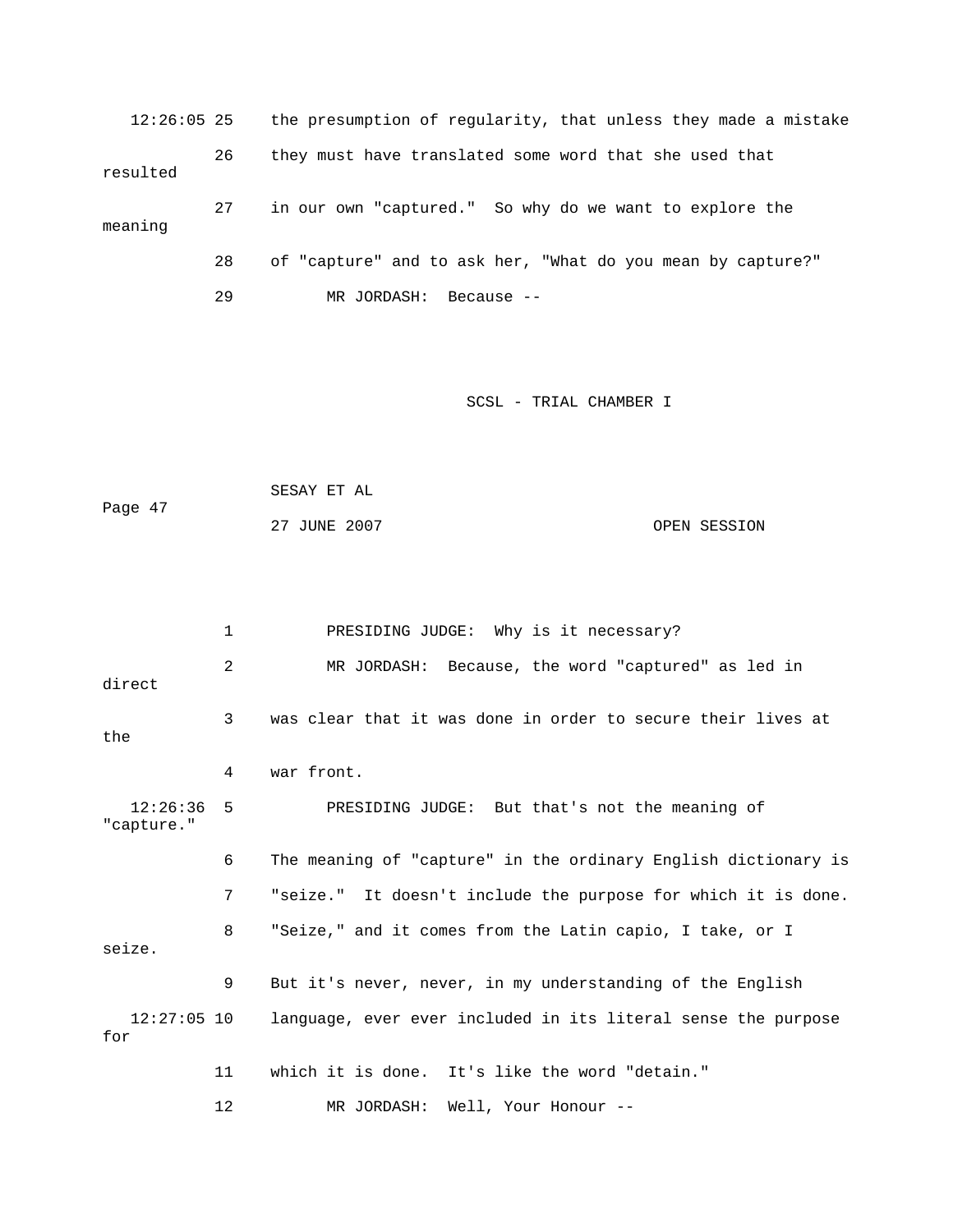13 PRESIDING JUDGE: That's how I understand it. I don't need 14 to go back to basics or first principles in terms of language. then I 16 am content to leave this subject. What I was not content to 17 leave is the suggestion that "captured" carries, in this 19 PRESIDING JUDGE: That would be a matter for address. 12:27:35 20 fact, you can take us through all the technical meanings, 21 meanings of "capture." And "capture," of course, has an 22 legal meaning, beyond its ordinary legal meaning, if you want 23 push us that way when you are addressing. That's a different 24 kind of issue. are 26 faced with this word "captured." I missed out on it. Now I'm 12:27:21 15 MR JORDASH: If that is Your Honour's understanding, context, 18 a pejorative term and the one which the Prosecution rely upon. In legal extended to 12:27:50 25 JUDGE ITOE: Mr Jordash, if I may add, we are all, we 27 reminded that it's on the record. If you got the word "captured" 28 I think you had all the time to, during your direct examination, 29 to visit this and to ask the witness to explain, you know, what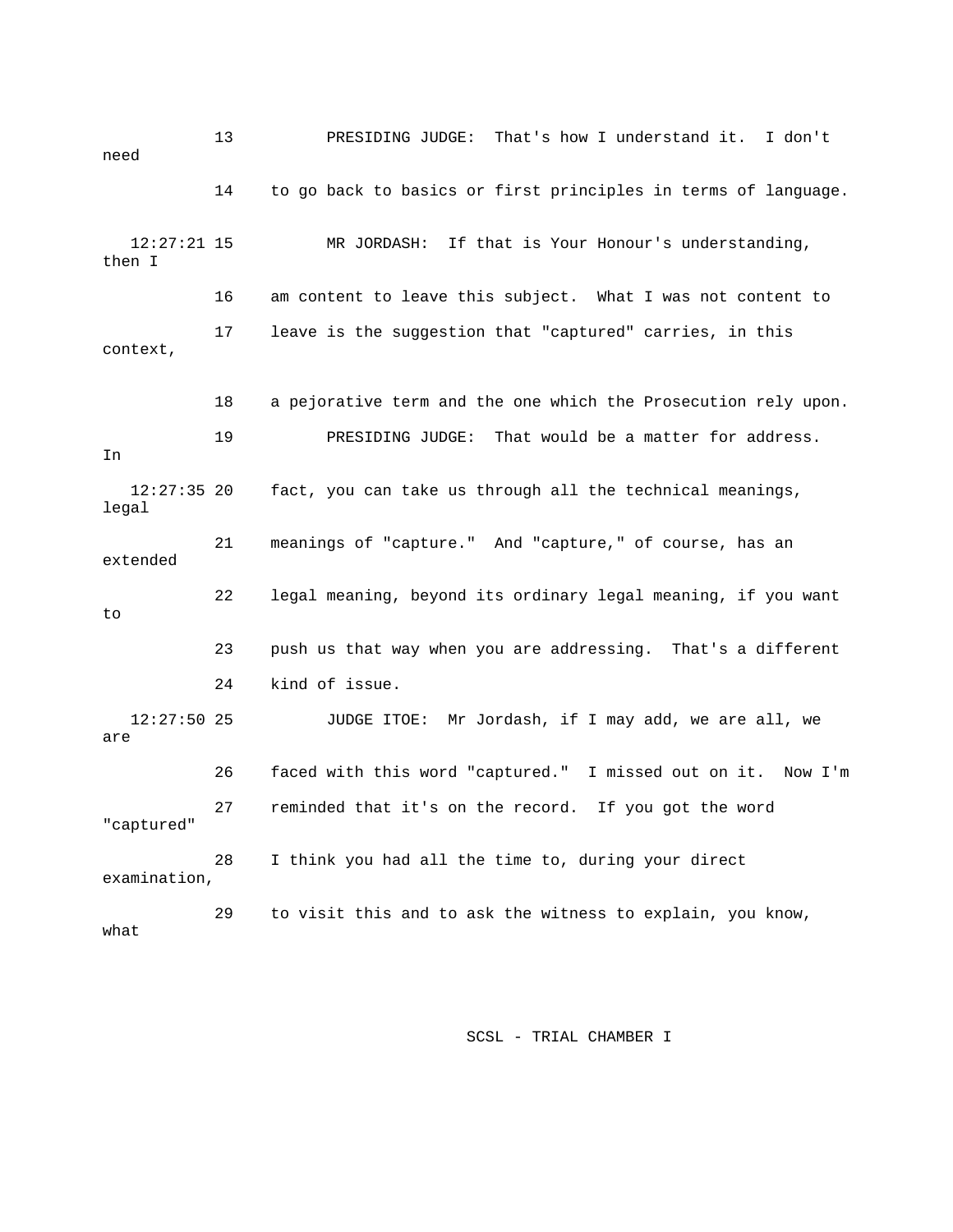1 she meant by the word "captured" in order to remove the Court and 2 everybody from the ordinary understanding of what the meaning 3 what the word, you know, "captured" means. If this was not 12:28:34 5 infringement, you know, of the rules of re-examination, if you 6 were allowed to explore the meaning of the word "captured," or 9 MR JORDASH: I'm not suggesting there was ambiguity at time I finished. I was content to leave it at that. 14 why it was done. But then Mr Hardaway cross-examined and 16 further to ensure that any ambiguity is left -- is revolved. of done 4 at that time, wouldn't you think that it would be an 7 what the witness wanted to say or meant in using the word 8 "captured" at this stage? the  $12:28:53$  10 11 PRESIDING JUDGE: Yes. 12 MR JORDASH: But I'd assumed that the meaning was clear 13 from the attachment of the word "captured" to the description of created 12:29:07 15 some ambiguity, as is his job. What I'd like to do is clarify I 17 was content -- 18 PRESIDING JUDGE: The difficulty, of course, I have with 19 this is that even if this witness were allowed to tell us what

27 JUNE 2007 OPEN SESSION

12:29:25 20 "capture" means, and it goes on record what she takes it to mean,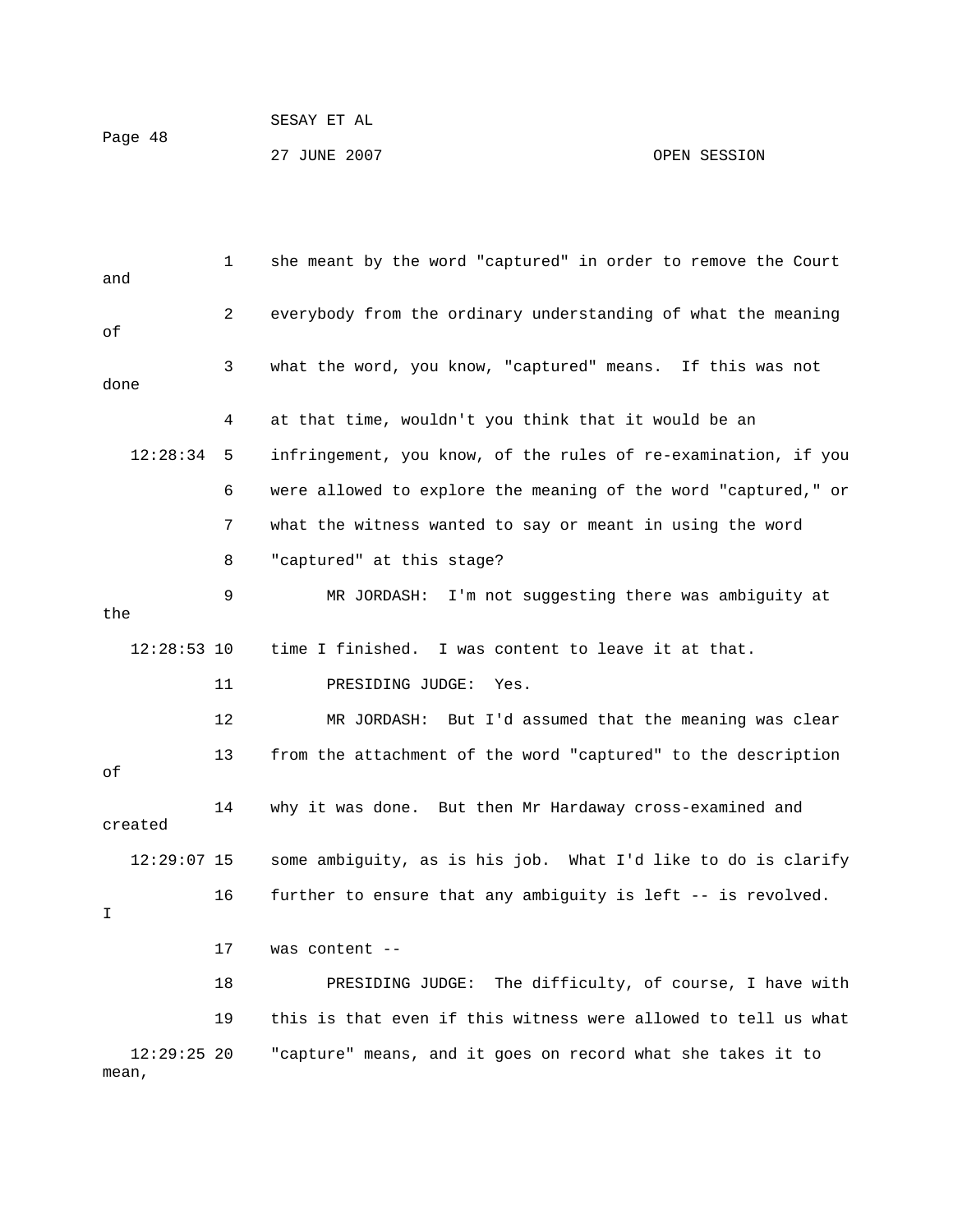| which                    | 21 | I don't know how this Court would be bound by any meaning      |
|--------------------------|----|----------------------------------------------------------------|
|                          | 22 | probably deviates from the ordinary meaning of "capture."      |
| was                      | 23 | MR JORDASH: I wasn't asking her to define the word. I          |
|                          | 24 | asking her to explain what it is she observed in terms of the  |
| $12:29:49$ 25<br>brought |    | reason why these witnesses were, or these civilians were       |
|                          | 26 | from the war front, which would have, in my submission, if the |
|                          | 27 | witness had answered as I'd expect her to, would have resolved |
|                          | 28 | the ambiquity in favour of the Defence.                        |
|                          | 29 | PRESIDING JUDGE: We uphold the objection.                      |

|         | SESAY ET AL  |              |
|---------|--------------|--------------|
| Page 49 |              |              |
|         | 27 JUNE 2007 | OPEN SESSION |

|                          |   | MR JORDASH: Well --                                            |
|--------------------------|---|----------------------------------------------------------------|
|                          | 2 | PRESIDING JUDGE: Continue with the re-examination.             |
|                          | 3 | MR JORDASH: Well, can I put on record, that if the             |
|                          | 4 | Prosecution rely upon that word then we have been estopped --  |
| $12:30:22$ 5<br>Jordash. |   | JUDGE BOUTET: I thought [Indiscernible] names, Mr              |
|                          | 6 | Why is it all the time that you're trying to ask this Court to |
|                          | 7 | change its ruling or argue about the ruling?                   |
|                          | 8 | MR JORDASH: It's not all the time at all.                      |
|                          | 9 | PRESIDING JUDGE: Well, it's on record, Mr Jordash, that        |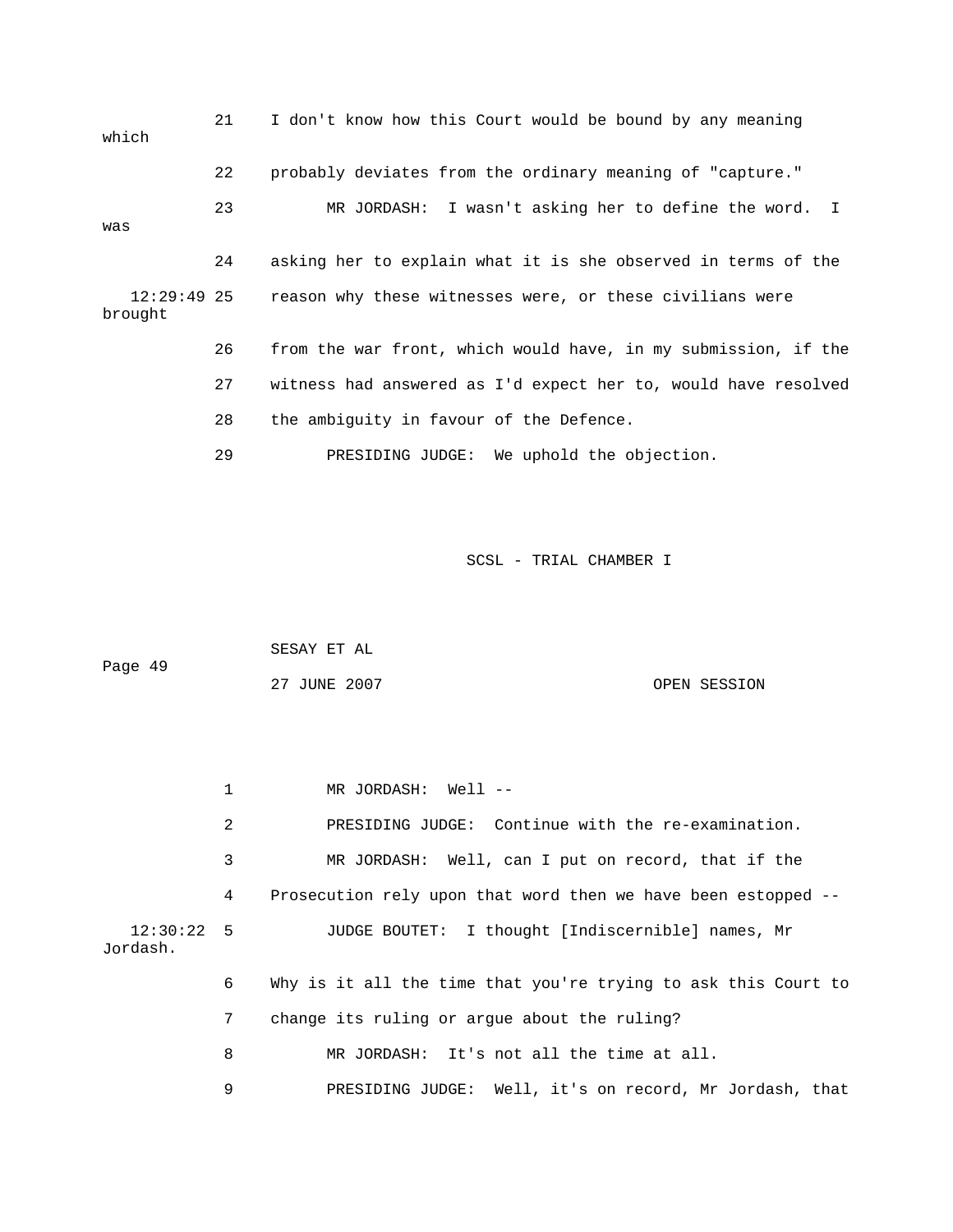12:30:34 10 indeed you've raised the point about "captured," and that you 13 JUDGE ITOE: You can revisit that during your submissions, 14 Mr Jordash, your addressing the Court on this issue and from t for 16 PRESIDING JUDGE: Yes, it can be taken up as a poin 17 address. Next question. 18 MR JORDASH: Could the Court Management please put the - JUDGE ITOE: That is as another aspect of her reply, where she says that they were brought so they do not die there, at the 21 war front. I mean, those are things which you may wish to 23 submissions. These are small niceties, you know, which I 24 the Chamber would like to be treated to in the course of your submissions, Mr Jordash. 27 Q. Just one small subject. It was unclear to me what 29 overseeing the farming. I think you said something like, see 11 an ambiguity. The Court does not see it, and the ruling stands. 12 Let's proceed with your re-examination. the 12:30:55 15 evidence of this particular witness. - 19  $12:31:2020$  22 exploit during your re-examination or, rather, during your think  $12:31:43$  25 26 MR JORDASH: exactly 28 you meant when you explained why soldiers or men with guns were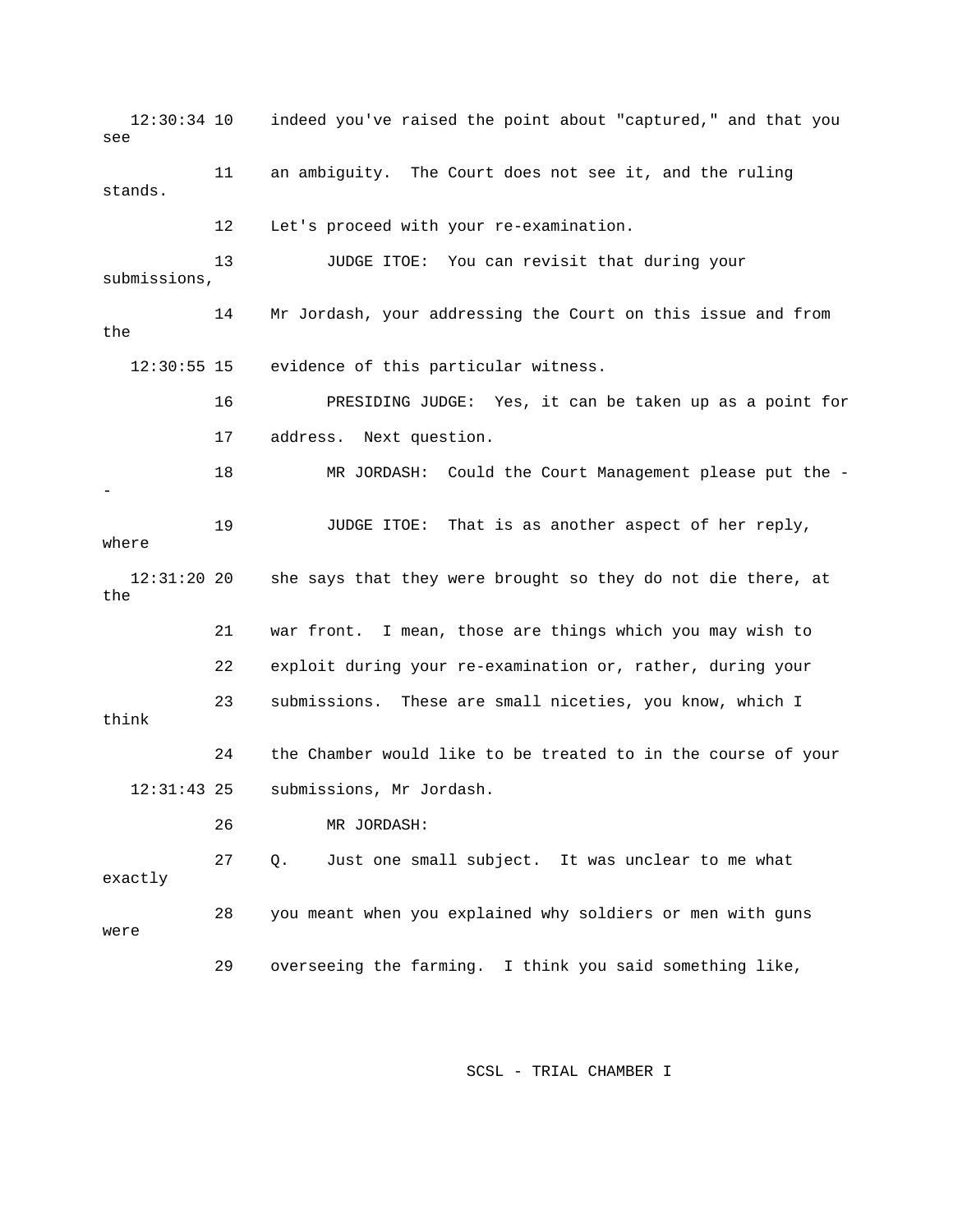| Page 50 | SESAY ET AL  |              |
|---------|--------------|--------------|
|         | 27 JUNE 2007 | OPEN SESSION |

|                        | $\mathbf 1$ | "Sometimes people came from different areas to fight. If they    |
|------------------------|-------------|------------------------------------------------------------------|
|                        | 2           | were fighters then people would be removed from the town."<br>Do |
|                        | 3           | you recall that evidence?                                        |
|                        | 4           | As I said, is that what you want me to explain again?<br>Α.      |
| 12:32:59               | 5           | Would you just try to put it a different way so we<br>Q.         |
| farming.               | 6           | understand why you say men with guns were overseeing the         |
| work                   | 7           | That was what I said. When the people were going to<br>Α.        |
| Women                  | 8           | on the farm, the women, it was in the course of the war.         |
| soldiers               | 9           | have no -- and they need to protect themselves, so the           |
| $12:33:32$ 10<br>there |             | would be around to secure them. Maybe whilst on the farm,        |
| able                   | 11          | would be some attack. If there's any attack, they would be       |
|                        | 12          | to rescue the women and remove them from the farm so that they   |
|                        | 13          | will not be hurt.                                                |
|                        | 14          | Thank you very much for the explanation. I have got<br>Q.        |
| $12:33:53$ 15          |             | nothing further.                                                 |
|                        | 16          | Do Your Honours have any questions?<br>MR JORDASH:               |
|                        | 17          | THE PRESIDING JUDGE:<br>Thank you.<br>That's the end of          |
|                        | 18          | re-examination?                                                  |
|                        | 19          | MR JORDASH:<br>Your Honour, yes.                                 |
| $12:34:00$ 20<br>any   |             | Thank you very much. We don't have<br>PRESIDING JUDGE:           |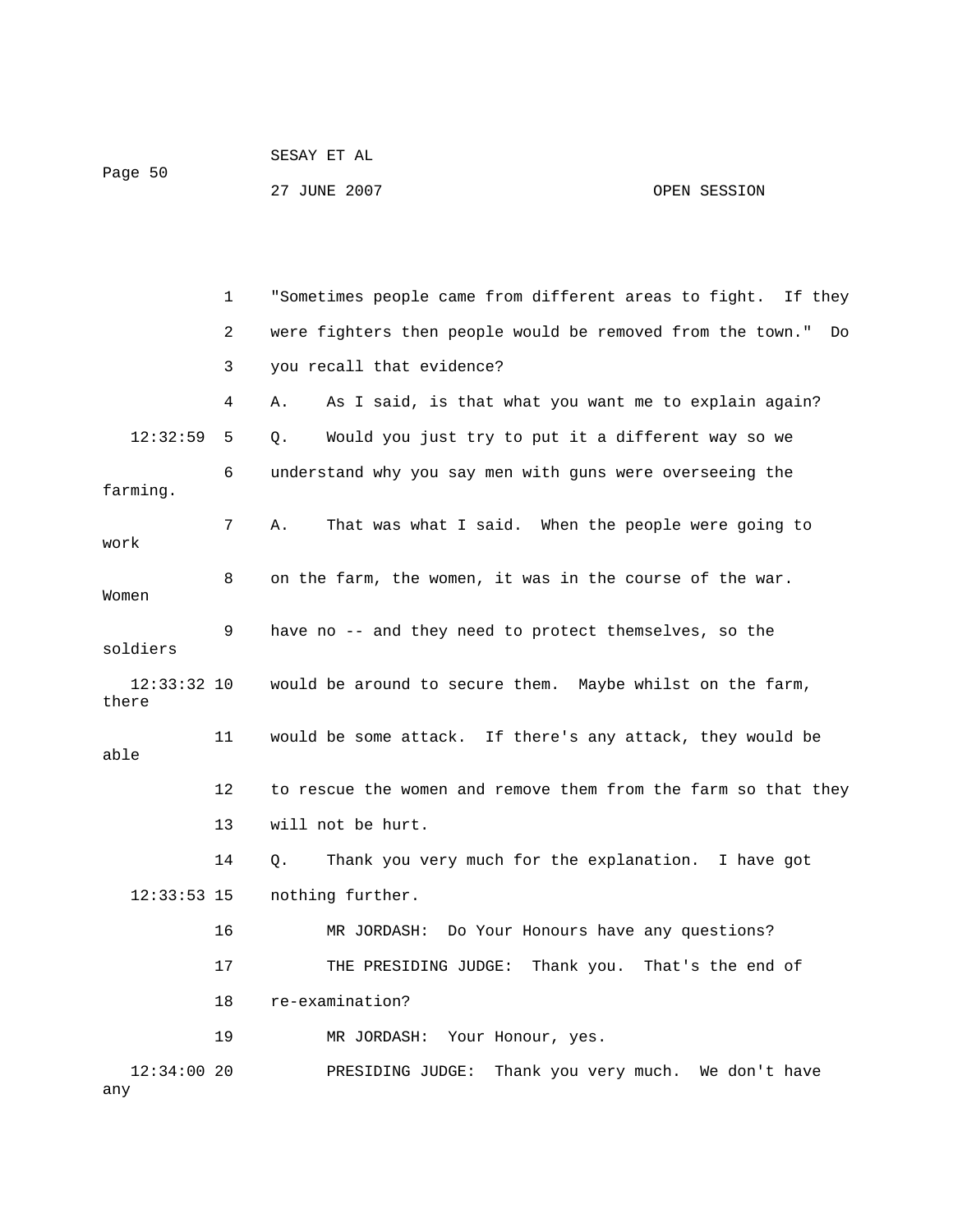21 questions for the witness.

 22 Madam Witness, thank you for your testimony. You're [The witness withdrew] ave a second witness for 26 PRESIDING JUDGE: Counsel, you h 27 the Court, and we have your reassurance that this witness will 28 span only the rest of today's session, tomorrow morning and 23 released. Could somebody escort the witness? 24 THE WITNESS: I'm saying thanks to you. 12:34:34 25 29 tomorrow afternoon? Is that your --

SCSL - TRIAL CHAMBER I

 SESAY ET AL Page 51 27 JUNE 2007 CPEN SESSION

 1 MR JORDASH: If the Prosecution are going to be about the 2 same time, yes. 3 PRESIDING JUDGE: Yes, quite. Do we have some rough e 4 indication that the rest of this session this morning, and th timeframe 6 within which to proceed? 7 MR WAGONA: I hope so, Your Honour. 8 PRESIDING JUDGE: Right. Okay. With that reassurance, 9 we'll continue. Let's have the next witness. 12:36:11 5 two sessions tomorrow up to 5.30, will be a reasonable 12:36:30 10 MR JORDASH: This witness is witness DIS-301.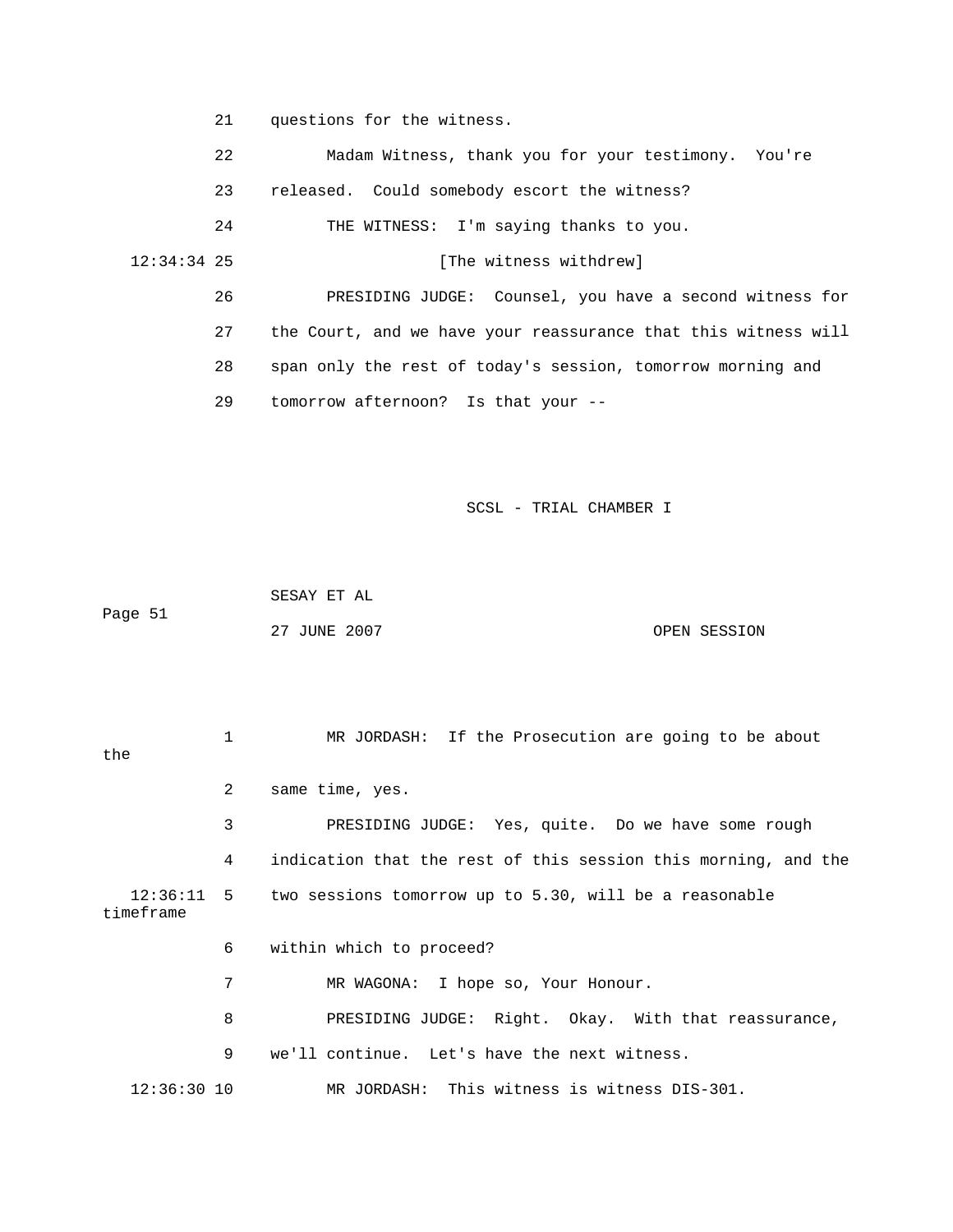|               | 11 | JUDGE BOUTET: Mr Jordash, you said 301?                       |
|---------------|----|---------------------------------------------------------------|
|               | 12 | MR JORDASH: 301, Your Honour, yes.                            |
|               | 13 | PRESIDING JUDGE: In what language is she testifying,          |
|               | 14 | counsel?                                                      |
| $12:37:50$ 15 |    | MR JORDASH:<br>Sorry. Mende.                                  |
|               |    |                                                               |
|               | 16 | WITNESS: DIS-301 [Sworn]                                      |
|               | 17 | [The witness answered through interpreter]                    |
|               | 18 | PRESIDING JUDGE: Yes, Mr Jordash. Your witness.               |
|               | 19 | EXAMINED BY MR JORDASH:                                       |
| $12:37:04$ 20 |    | Madam Witness, I'm going to ask you some questions now.<br>Q. |
|               | 21 | Then you'll be asked some questions by other lawyers in the   |
| room;         |    |                                                               |
|               | 22 | okay?                                                         |
|               | 23 | Okay.<br>Α.                                                   |
|               | 24 | Be careful not to say anything which would reveal your<br>Q.  |
| $12:38:53$ 25 |    | identity; okay?                                               |
|               | 26 | Okay.<br>Α.                                                   |
| obligation    | 27 | PRESIDING JUDGE: We might remind her about the                |
|               | 28 | to speak at a moderate pace so that she doesn't outpace the   |
|               | 29 | interpreters.                                                 |
|               |    | SCSL - TRIAL CHAMBER I                                        |

| Page 52 | SESAY ET AL  |              |  |
|---------|--------------|--------------|--|
|         | 27 JUNE 2007 | OPEN SESSION |  |
|         |              |              |  |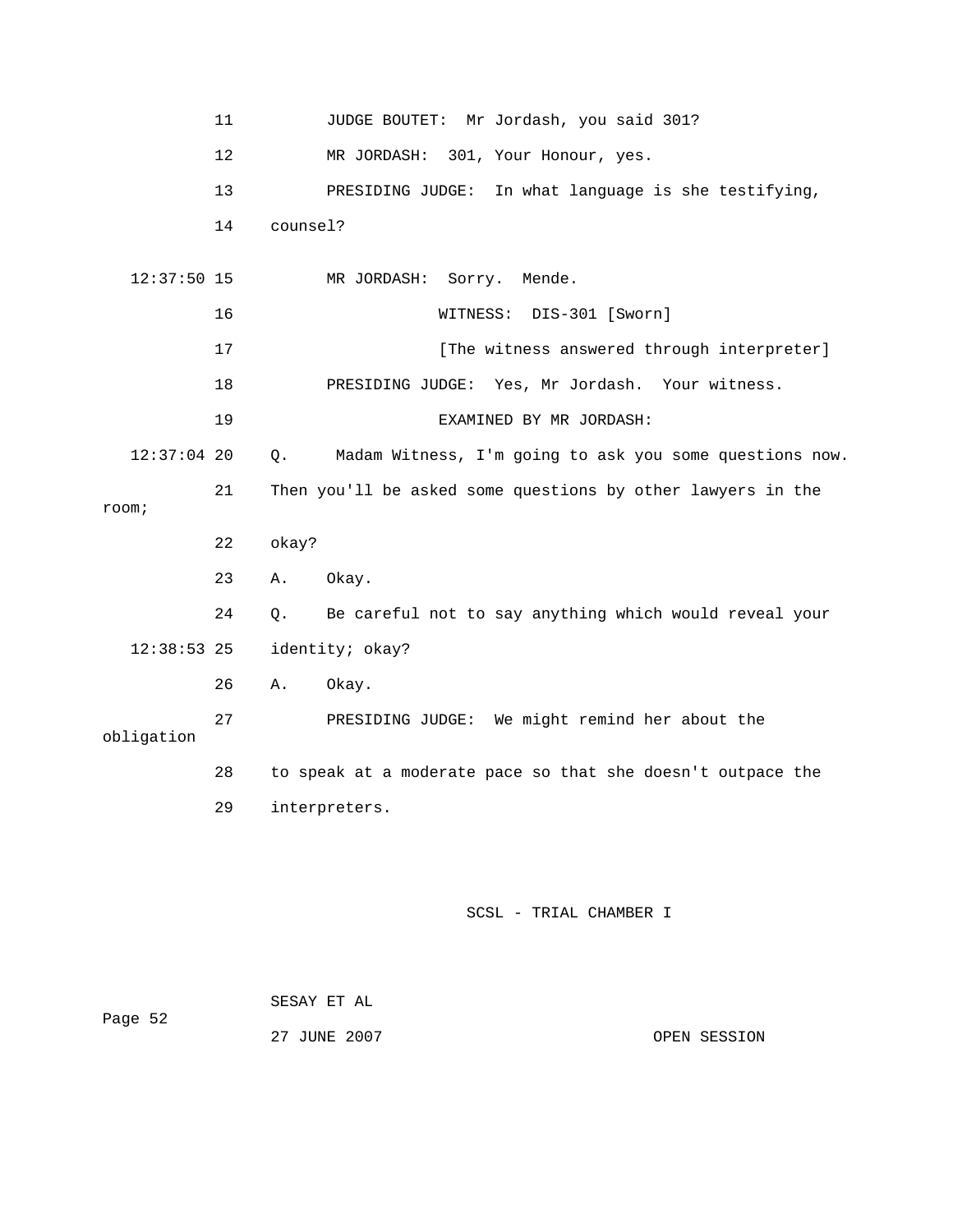|     |               | 1  |    | MR JORDASH:<br>Certainly.                                    |
|-----|---------------|----|----|--------------------------------------------------------------|
| me  |               | 2  | Q. | What you say, madam, is being interpreted to people like     |
|     |               | 3  |    | who don't speak your language.                               |
|     |               | 4  | Α. | Okay.                                                        |
|     | 12:39:18      | 5  | Q. | So make sure you speak at a fairly slow pace so the          |
|     |               | 6  |    | interpreters can keep up. If there's anything that you don't |
| the |               | 7  |    | understand when I ask the question, please ask me to repeat  |
|     |               | 8  |    | question; okay?                                              |
|     |               | 9  | Α. | Okay.                                                        |
|     | $12:39:47$ 10 |    | Q. | Where were you born?                                         |
|     |               | 11 | Α. | I was born in Kailahun District.                             |
|     |               | 12 | Q. | Do you know how old you are?                                 |
|     |               | 13 | Α. | I am about 35.                                               |
|     |               | 14 | Q. | Do you speak any other language besides Mende?               |
|     | $12:40:17$ 15 |    | Α. | No, just Mende.                                              |
|     |               | 16 | Q. | And when did you stop going to school?                       |
|     |               | 17 | Α. | I've left school long since.                                 |
|     |               | 18 | Q. | Do you know what age you were when you left school?          |
|     |               | 19 | Α. | I can't remember.                                            |
|     | $12:40:45$ 20 |    | Q. | Do you know where you were in 1991?                          |
|     |               | 21 | Α. | Yes.                                                         |
|     |               | 22 | Q. | Where were you?                                              |
|     |               | 23 | Α. | I was around Kailahun.                                       |
|     | $12:41:22$ 25 | 24 | Q. | Which place in Kailahun were you living?                     |
|     |               |    | Α. | I was in one of the village around Kailahun.                 |
|     |               | 26 | Q. | What was the name of the village?                            |
|     |               | 27 | Α. | Can I call the name of the town?                             |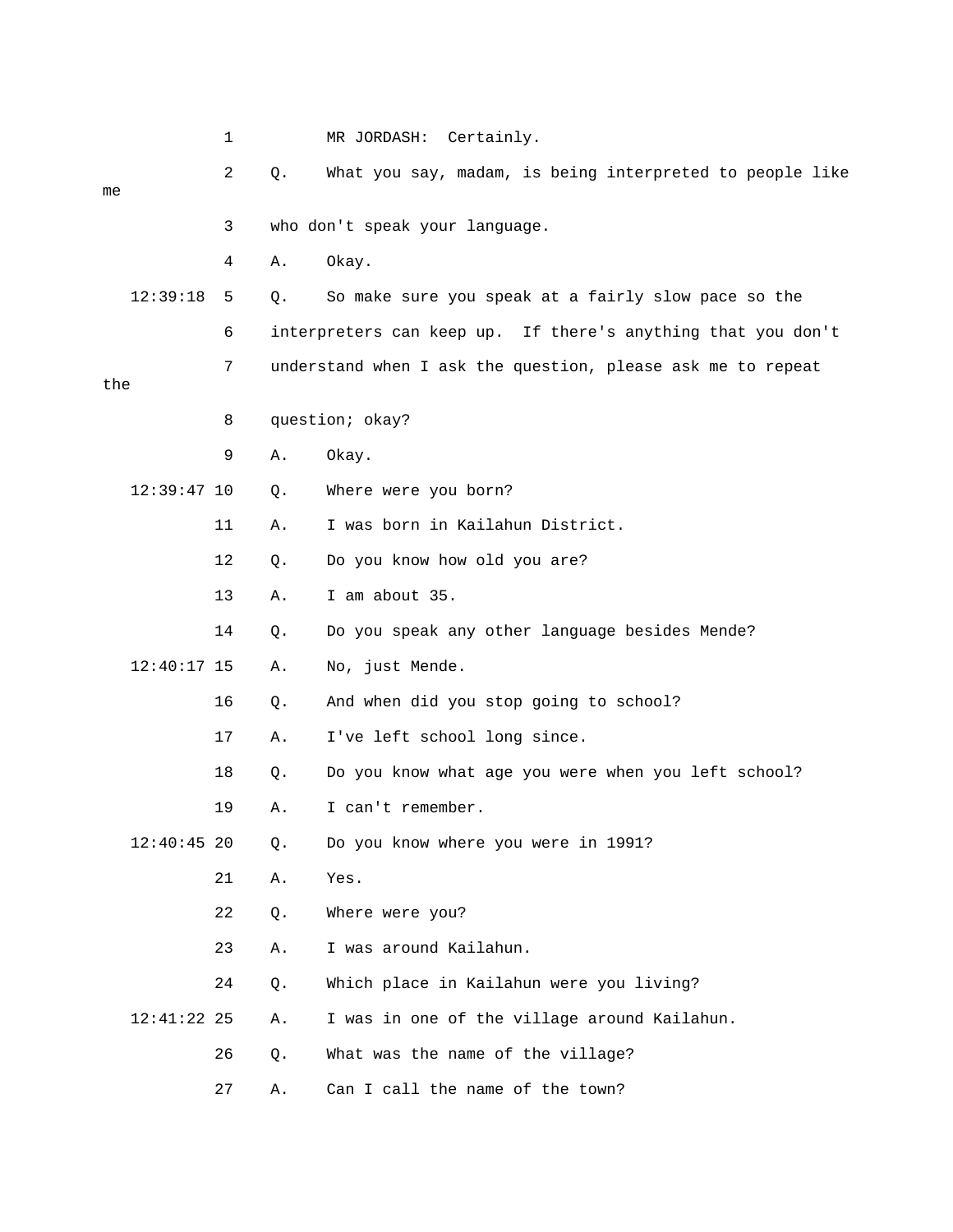28 Q. Perhaps I can write it down. Would you be able to read 29 if I wrote it down in English? SESAY ET AL 27 JUNE 2007 OPEN SESSION 1 A. Okay. 2 Q. Is that where you lived at the time of the -- 3 A. Yes. 4 Q. Thank you. MR JORDASH: Could I ask for that to be exhibited, 6 under seal? it SCSL - TRIAL CHAMBER I Page 53  $12:43:26$  5 please,

 7 PRESIDING JUDGE: Mr Touray, any objection? 8 MR TOURAY: None, Your Honour. MS KAH-JALLOW: None, Your Honour. 11 PRESIDING JUDGE: Prosecution, any objection? 12 MR WAGONA: None, Your Honour. 13 PRESIDING JUDGE: Then it's received in evidence and marked 14 exhibit? 16 PRESIDING JUDGE: And also it will be under seal. 9 PRESIDING JUDGE: Ms Kah-Jallow, any objection?  $12:43:38$  10 12:43:48 15 MR GEORGE: 228, Your Honour.

17 [Exhibit No. 228 was admitted]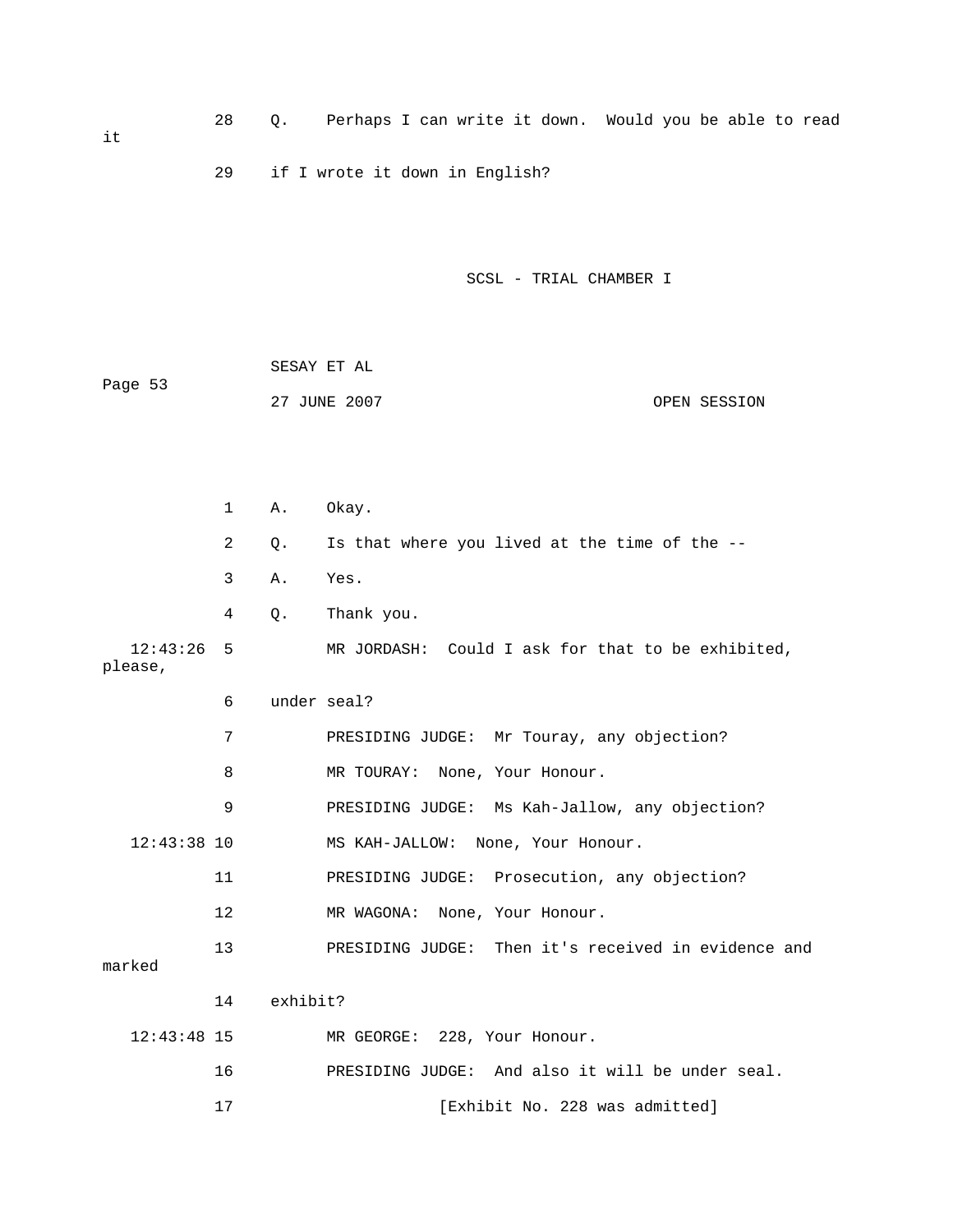|               | 18 | PRESIDING JUDGE: Continue, learned counsel.                    |
|---------------|----|----------------------------------------------------------------|
|               | 19 | MR JORDASH:                                                    |
| $12:44:00$ 20 |    | Did anything happen in your town in 1991?<br>О.                |
|               | 21 | When the war came to us?<br>Α.                                 |
|               | 22 | What happened when the war came to you?<br>Ο.                  |
| to            | 23 | When the war came, we were in that town. Then we went<br>Α.    |
| to            | 24 | the bushes. We were there for up to a week and we came back    |
| $12:44:28$ 25 |    | the town, and they asked us to come to the town and we came in |
|               | 26 | the town.                                                      |
|               | 27 | Who asked you to come to the town?<br>О.                       |
| the           | 28 | The rebels who came, the Gios. They asked to come from<br>Α.   |
| to            | 29 | bushes to the town, as they were not there for us. So we came  |

| Page 54 | SESAY ET AL  |              |
|---------|--------------|--------------|
|         | 27 JUNE 2007 | OPEN SESSION |

|                                |              | the town.                                                             |  |  |  |
|--------------------------------|--------------|-----------------------------------------------------------------------|--|--|--|
|                                | $\mathbf{2}$ | Where were the Gios from?<br>$\circ$ .                                |  |  |  |
|                                | 3 -          | They came with the war. They came from Liberia.<br>Α.                 |  |  |  |
|                                | $4\degree$   | What happened when you came from the town? Sorry, came<br>$Q_{\star}$ |  |  |  |
| $12:45:16$ 5 back to the town? |              |                                                                       |  |  |  |
|                                | 6            | A. Please go over it again.                                           |  |  |  |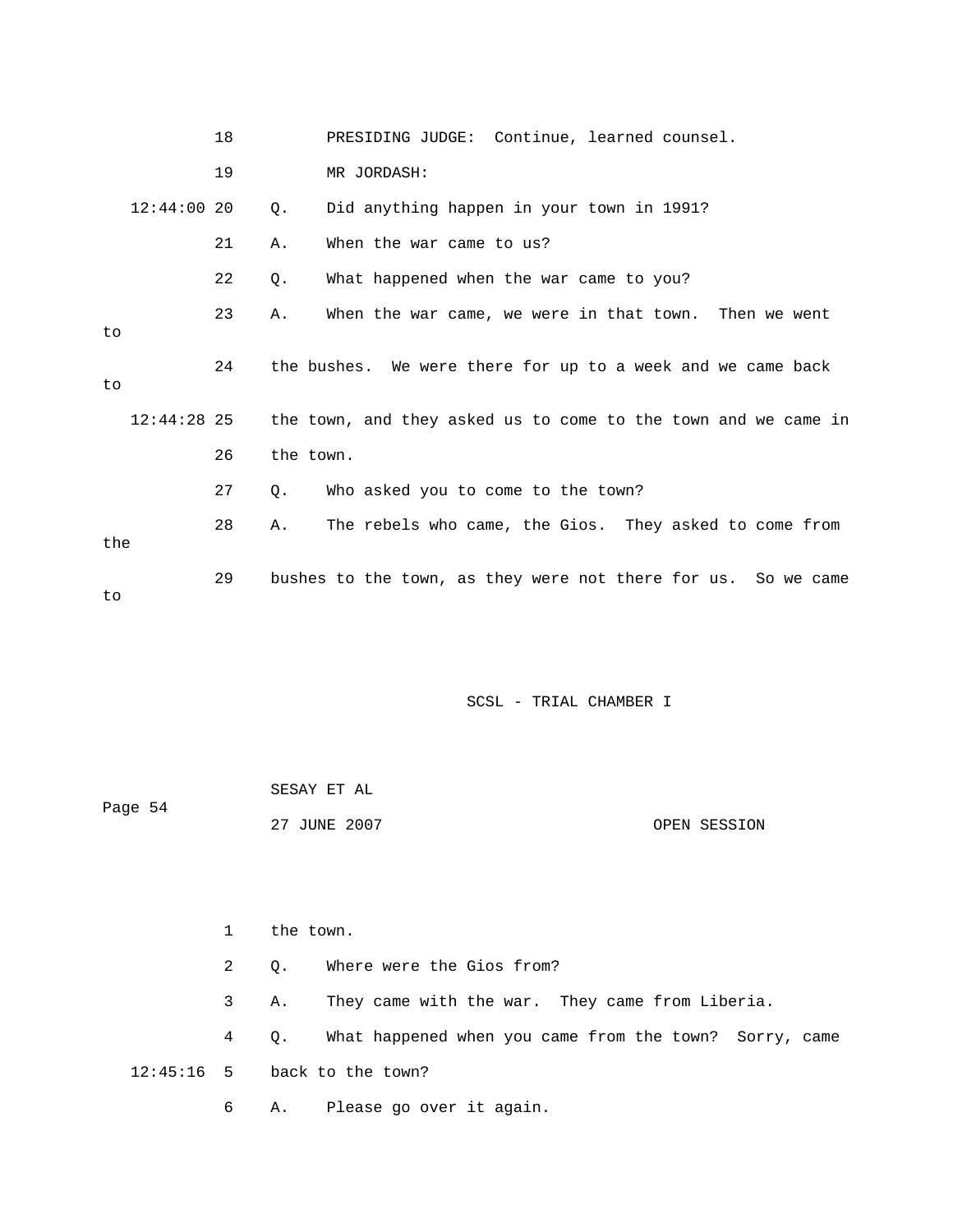|                          | 7  | What happened when you came back to the town?<br>Q.            |
|--------------------------|----|----------------------------------------------------------------|
|                          | 8  | When we came to the town, we were in the town, and they<br>Α.  |
|                          | 9  | said they are not here for us. They've come to give us our     |
| $12:45:43$ 10<br>us.     |    | rights, so they're not here for us. That was what they told    |
| to                       | 11 | So we were in the town, and the women went through the town on |
|                          | 12 | Pendembu.                                                      |
|                          | 13 | What did the Gios do in the town?<br>Q.                        |
|                          | 14 | They started doing so many bad things to us.<br>Α.             |
| $12:46:15$ 15            |    | What kind of bad things?<br>Q.                                 |
| capturing                | 16 | They raped; they took our food from us; they were<br>Α.        |
| They                     | 17 | people; those were some of the evil things they did to us.     |
|                          | 18 | did so many things.                                            |
|                          | 19 | Did anything happen to the Gios?<br>Q.                         |
| $12:46:56$ 20            |    | When they started doing those bad things, and continued<br>Α.  |
| go                       | 21 | doing them, something happened to them. They said they should  |
|                          | 22 | away.                                                          |
|                          | 23 | Who said they should go away?<br>Q.                            |
| them                     | 24 | The man who brought the war. He made a report against<br>Α.    |
| $12:47:24$ 25<br>things. |    | that these Gio who had come, they started doing the bad        |
|                          | 26 | What they had come for --                                      |
| very                     | 27 | THE INTERPRETER: Your Honour, the witness is speaking          |
|                          | 28 | fast.                                                          |
|                          | 29 | MR JORDASH:                                                    |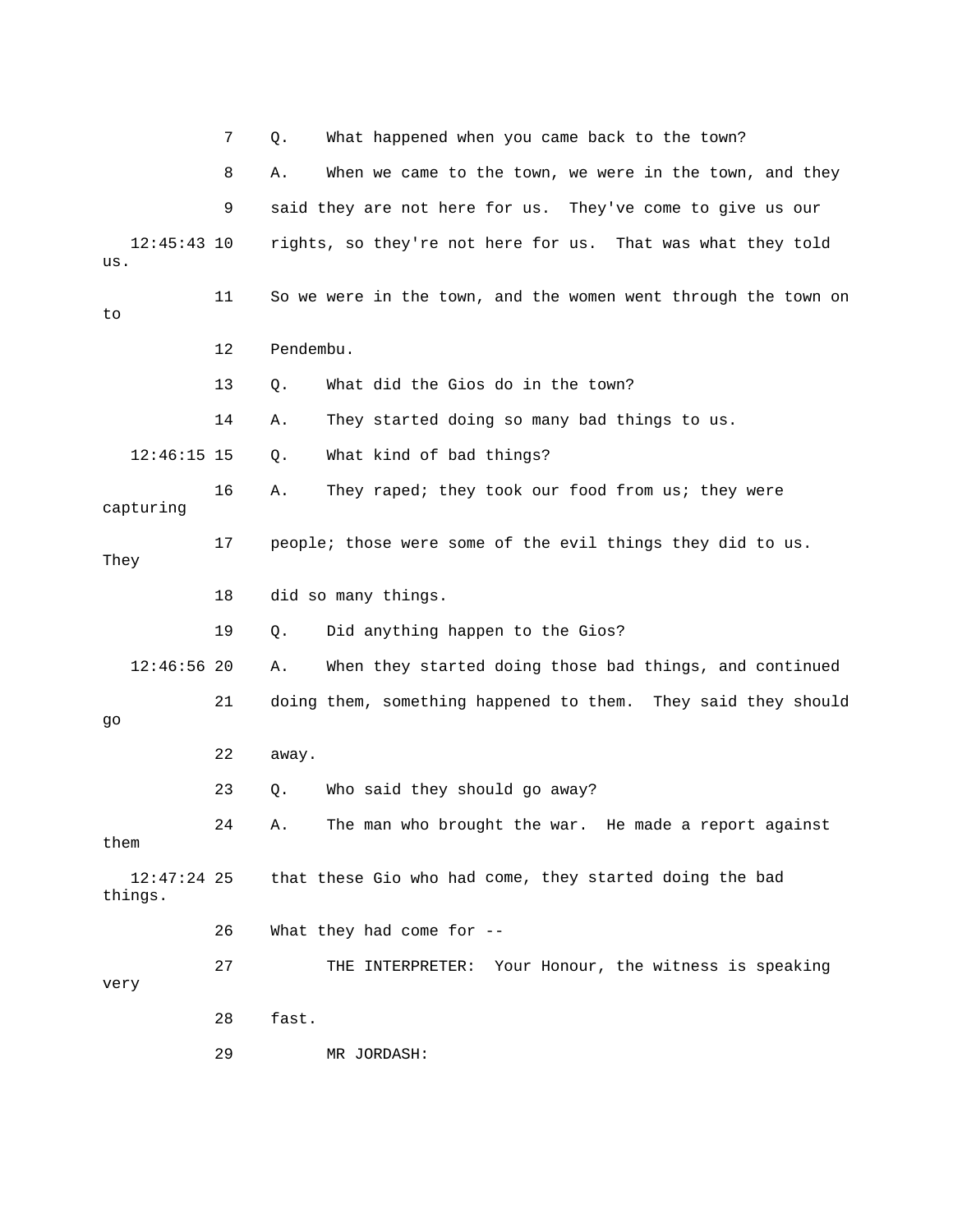| Page 55       |    |       | SESAY ET AL                                                    |  |              |
|---------------|----|-------|----------------------------------------------------------------|--|--------------|
|               |    |       | 27 JUNE 2007                                                   |  | OPEN SESSION |
|               |    |       |                                                                |  |              |
|               |    |       |                                                                |  |              |
|               | 1  | Q.    | Madam Witness, please remember to speak slowly.                |  | Just go      |
|               | 2  |       | over your answer, please.                                      |  |              |
|               | 3  | Α.    | The person who brought them, the person who brought the        |  |              |
| leading       | 4  |       | war, the person whom they came with, the person who was        |  |              |
| 12:47:51      | 5  |       | them, he was the one who said, he went and said it in Liberia. |  |              |
| they          | 6  |       | The people with whom they were in the war together, he said    |  |              |
| they've       | 7  |       | should come and remove them from among us, because when        |  |              |
| people.       | 8  |       | come, they started killing people, they've started raping      |  |              |
|               | 9  |       | He said they should be removed from among us.                  |  |              |
| $12:48:14$ 10 |    | Q.    | And who was that person; do you know his name?                 |  |              |
|               | 11 | Α.    | Mr Sankoh who brought the war; he was the one who said         |  |              |
|               | 12 | that. |                                                                |  |              |
|               | 13 | Q.    | How do you know he said that?                                  |  |              |
|               | 14 | Α.    | He called a meeting; then he explained.                        |  |              |
| $12:48:37$ 15 |    | $Q$ . | Do you remember where the meeting was?                         |  |              |
|               | 16 | Α.    | They held a meeting in Kailahun.                               |  |              |
| Gios.         | 17 | Q.    | And describe what happened after the meeting with the          |  |              |
| were          | 18 | Α.    | What happened to the Gios? When the Gios -- when they          |  |              |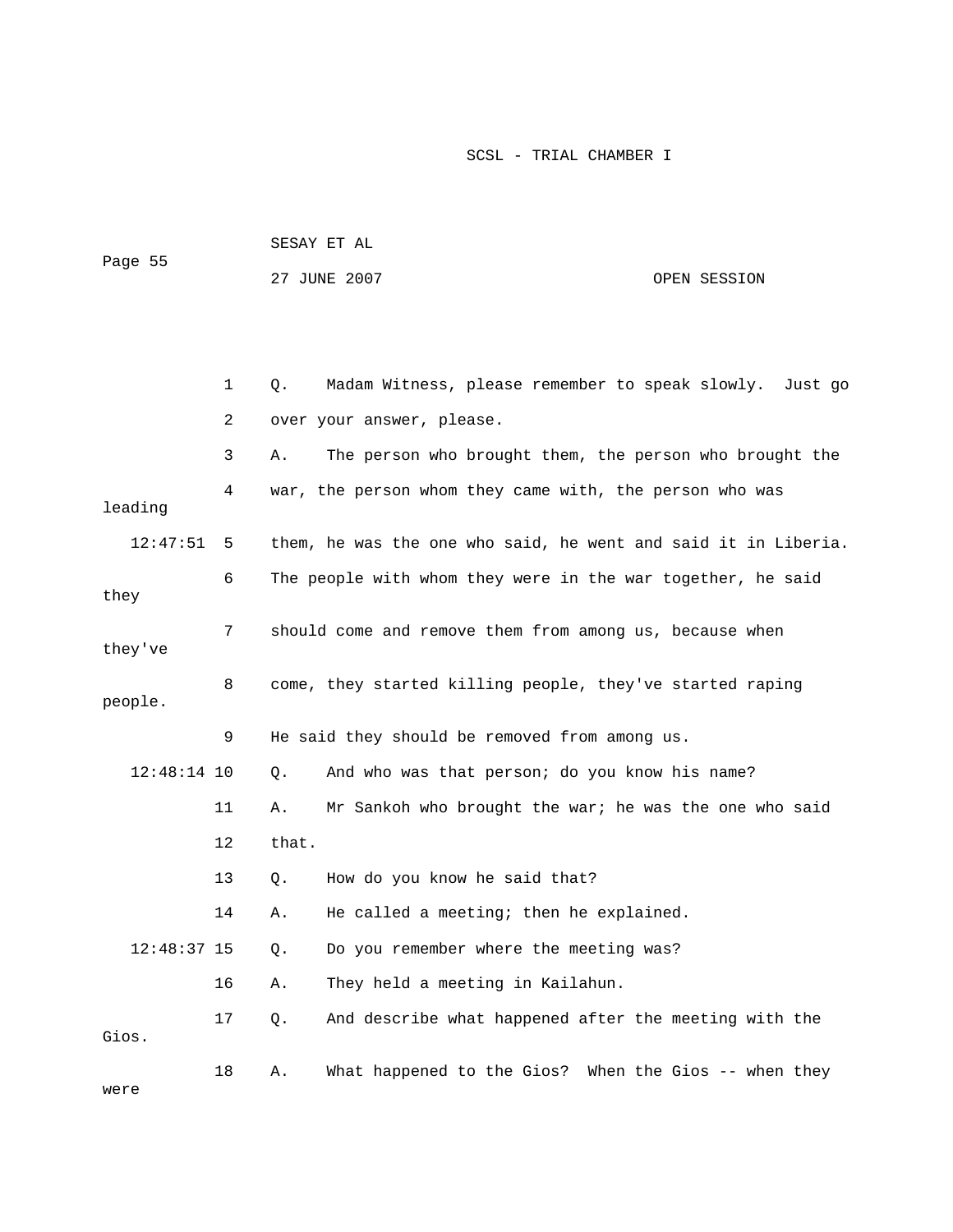| brothers,     | 19          | told that, they started chasing our brothers. Then our         |
|---------------|-------------|----------------------------------------------------------------|
| $12:49:14$ 20 |             | too, said that if that is what the condition is, we, too, will |
| people,       | 21          | join them. When we join, because they are harassing our        |
|               | 22          | so we are going to join them so that, together, we would fight |
|               | 23          | THE INTERPRETER: Your Honours, the witness has used an         |
|               | 24          | expression which is ambiguous. Can she be asked to clarify.    |
| $12:49:35$ 25 |             | PRESIDING JUDGE: Mr Jordash, please help.                      |
|               | 26          | MR JORDASH:                                                    |
| and           | 27          | Can you go over the last two sentences you've just said<br>Q.  |
|               | 28          | describe what you said in a different way, please.             |
|               | 29          | Repeat it.<br>Α.                                               |
|               |             | SCSL - TRIAL CHAMBER I                                         |
|               |             | SESAY ET AL                                                    |
| Page 56       |             | 27 JUNE 2007<br>OPEN SESSION                                   |
| describe      | $\mathbf 1$ | Okay. Let's go over that answer again. Can you<br>Q.           |
|               | 2           | what happened to the Gios after the meeting?                   |
| house         | 3           | After the meeting, everybody returned to his or her<br>Α.      |
|               | 4           | where he or she had come from.                                 |
| 12:50:18      | 5           | And did anything happen after that as a result of the<br>Q.    |
|               | 6           | meeting?                                                       |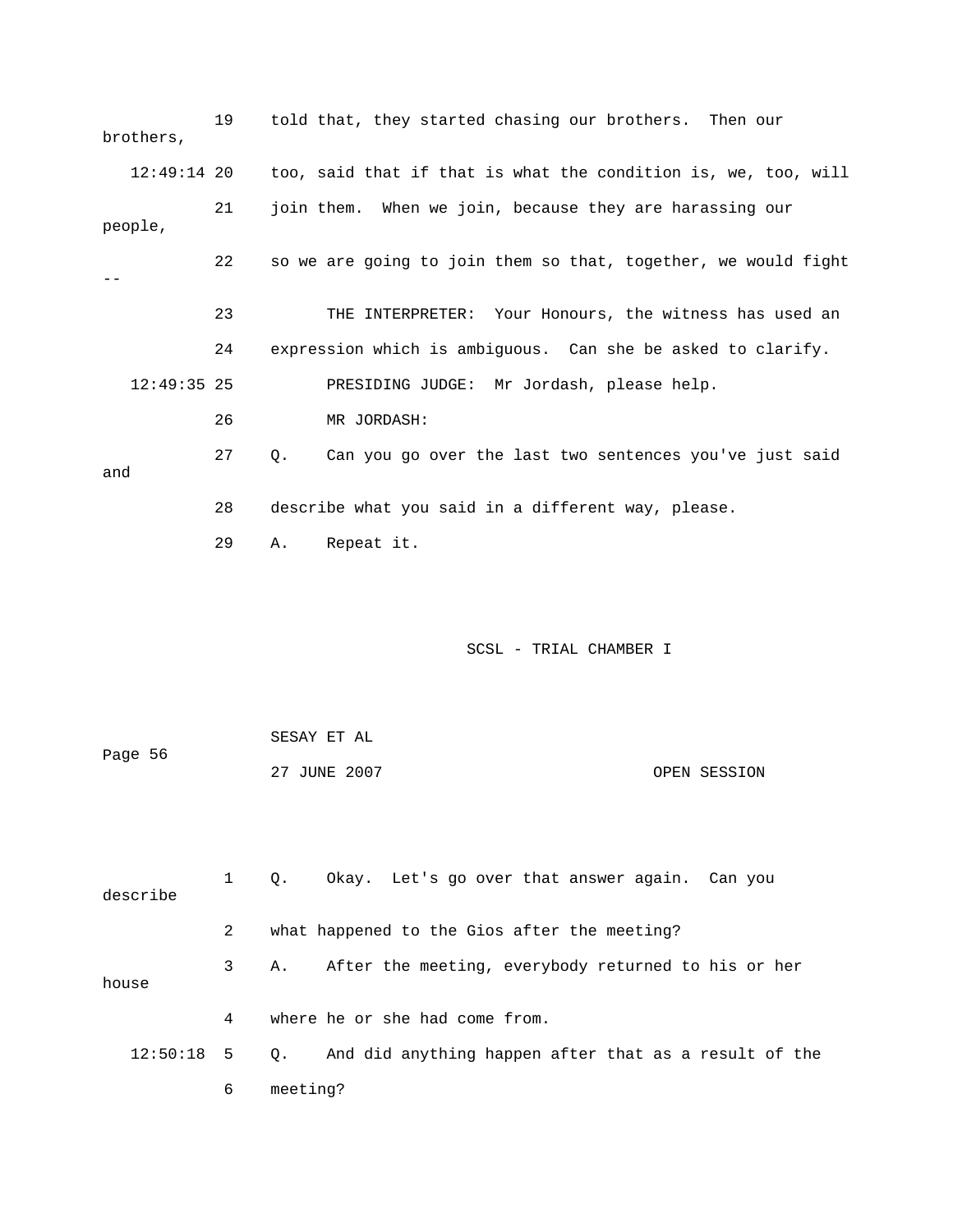| they                  | 7  | Nothing happened after that, except that our brothers,<br>Α.    |
|-----------------------|----|-----------------------------------------------------------------|
|                       | 8  | were training them.                                             |
|                       | 9  | Who was training the brothers?<br>Q.                            |
| $12:50:43$ 10<br>were |    | They were capturing them and training them, and they<br>Α.      |
|                       | 11 | moving up and down together.                                    |
|                       | 12 | Who was capturing?<br>Q.                                        |
| come,                 | 13 | Those same people. Those people with whom they had<br>Α.        |
|                       | 14 | they were moving up and down with our brothers.                 |
| $12:51:07$ 15         |    | Just tell us who the brothers were; describe who the<br>$Q$ .   |
|                       | 16 | brothers were.                                                  |
|                       | 17 | The adults, the adults. They were the ones who joined<br>Α.     |
|                       | 18 | them, and they were moving up and down, and they were being     |
|                       | 19 | trained.                                                        |
| $12:51:30$ 20         |    | Where were the adults from who were being trained?<br>Q.        |
| the                   | 21 | Some of them, where the war had met them, some of them,<br>Α.   |
| maybe                 | 22 | war met them and came. Because the war met you somewhere,       |
| if                    | 23 | in your home town, you would leave and go somewhere else.<br>So |
|                       | 24 | you were being there if --                                      |
| 12:51:51 25           |    | Your Honours, the witness is speaking<br>THE INTERPRETER:       |
|                       | 26 | very fast.                                                      |
| again.                | 27 | PRESIDING JUDGE: Madam Witness, not so fast.<br>Try             |
|                       | 28 | Repeat the last part of your testimony, slowly.                 |
|                       | 29 | Those brothers were not saying they were -<br>THE WITNESS:      |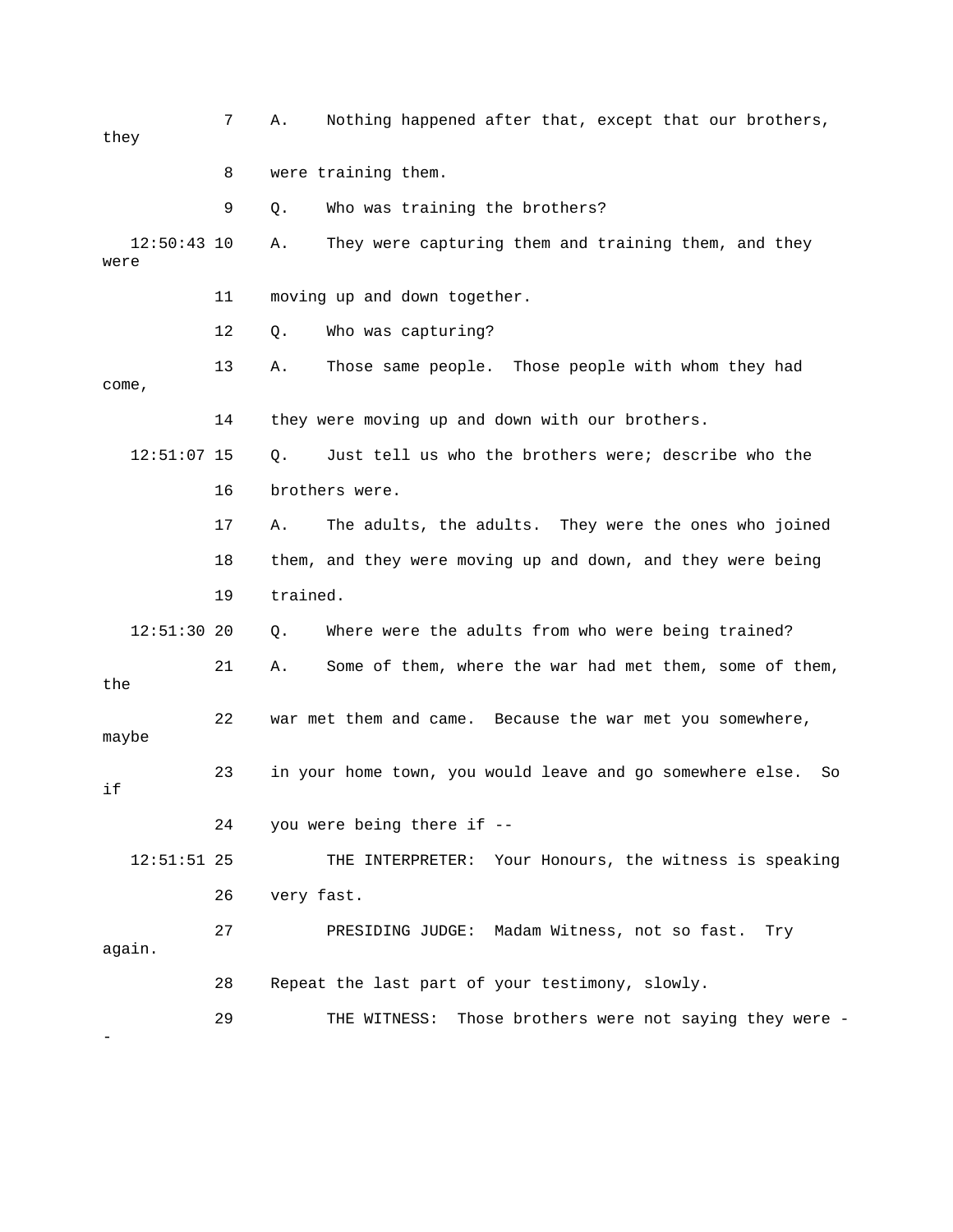|                            |    | SESAY ET AL                                                  |              |  |  |
|----------------------------|----|--------------------------------------------------------------|--------------|--|--|
| Page 57                    |    | 27 JUNE 2007                                                 | OPEN SESSION |  |  |
|                            |    |                                                              |              |  |  |
|                            |    |                                                              |              |  |  |
| they                       | 1  | I'm not saying they are blood brothers. Those Mende people,  |              |  |  |
|                            | 2  | were many. They would be in those towns and other towns they |              |  |  |
| those                      | 3  | would join them. They would join them in those towns.        | So           |  |  |
| When                       | 4  | are the people I am talking about, they were my brothers.    |              |  |  |
| 12:52:27                   | 5  | they went and met us there.                                  |              |  |  |
|                            | 6  | MR JORDASH:                                                  |              |  |  |
|                            | 7  | Q.<br>Okay. Remember to take a pause after two or three      |              |  |  |
|                            | 8  | sentences, okay?                                             |              |  |  |
|                            | 9  | Okay.<br>Α.                                                  |              |  |  |
| $12:52:41$ 10<br>where     |    | Which towns and villages? Can you give examples of<br>Q.     |              |  |  |
|                            | 11 | these brothers came from?                                    |              |  |  |
|                            | 12 | Even in Kailahun, people joined. People went there and<br>Α. |              |  |  |
|                            | 13 | they joined. People were coming from Nyandehun and they were |              |  |  |
|                            | 14 | joining them. In Giehun, people left there and they joined.  |              |  |  |
| $12:53:05$ 15<br>captured, |    | Those people in those towns, those areas where they had      |              |  |  |
|                            | 16 | people were joining in.                                      |              |  |  |
|                            | 17 | Did you see people joining?<br>Q.                            |              |  |  |
| them                       | 18 | We used to know people who were joining. We would see<br>Α.  |              |  |  |

19 after then.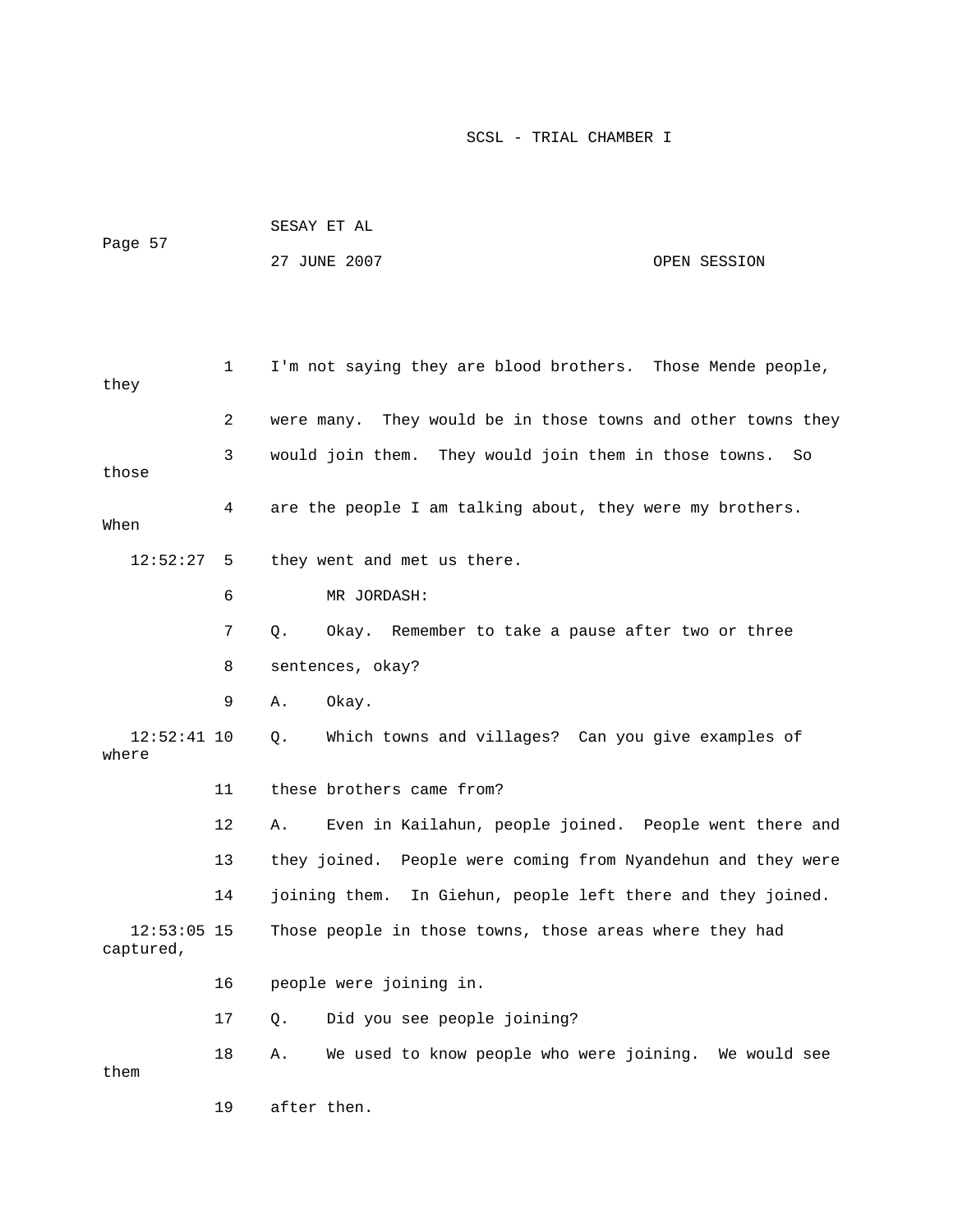12:53:28 20 Q. Did you see why they were joining or how they were joining? 22 brothers joined them; just so that they would not maltreat us. 23 Q. Did anything change when they joined you? 24 A. When they joined them, they were moving up and down with 26 Q. Did they continue to move up and down with them? 27 A. When they joined us, yes. At first, they were moving 29 Q. Who turned against who? 21 A. The way they were treating us forcefully, that was why our 12:54:01 25 them, yes. 28 together. And later, they turned against them.

| Page 58 | SESAY ET AL  |              |
|---------|--------------|--------------|
|         | 27 JUNE 2007 | OPEN SESSION |

|              | $\mathbf{1}$ | Α.        | Those Gio people, they started killing our brothers.        |
|--------------|--------------|-----------|-------------------------------------------------------------|
| your         | 2            | Q.        | Did anything happen when the Gios had started killing       |
|              | 3            | brothers? |                                                             |
|              | 4            | Α.        | Yes.                                                        |
| $12:54:38$ 5 |              | Q.        | What happened?                                              |
| they         | 6            | Α.        | What happened was that it became too much for us, and       |
| those        | 7            |           | attacked us in the town and we entered into the bush.<br>So |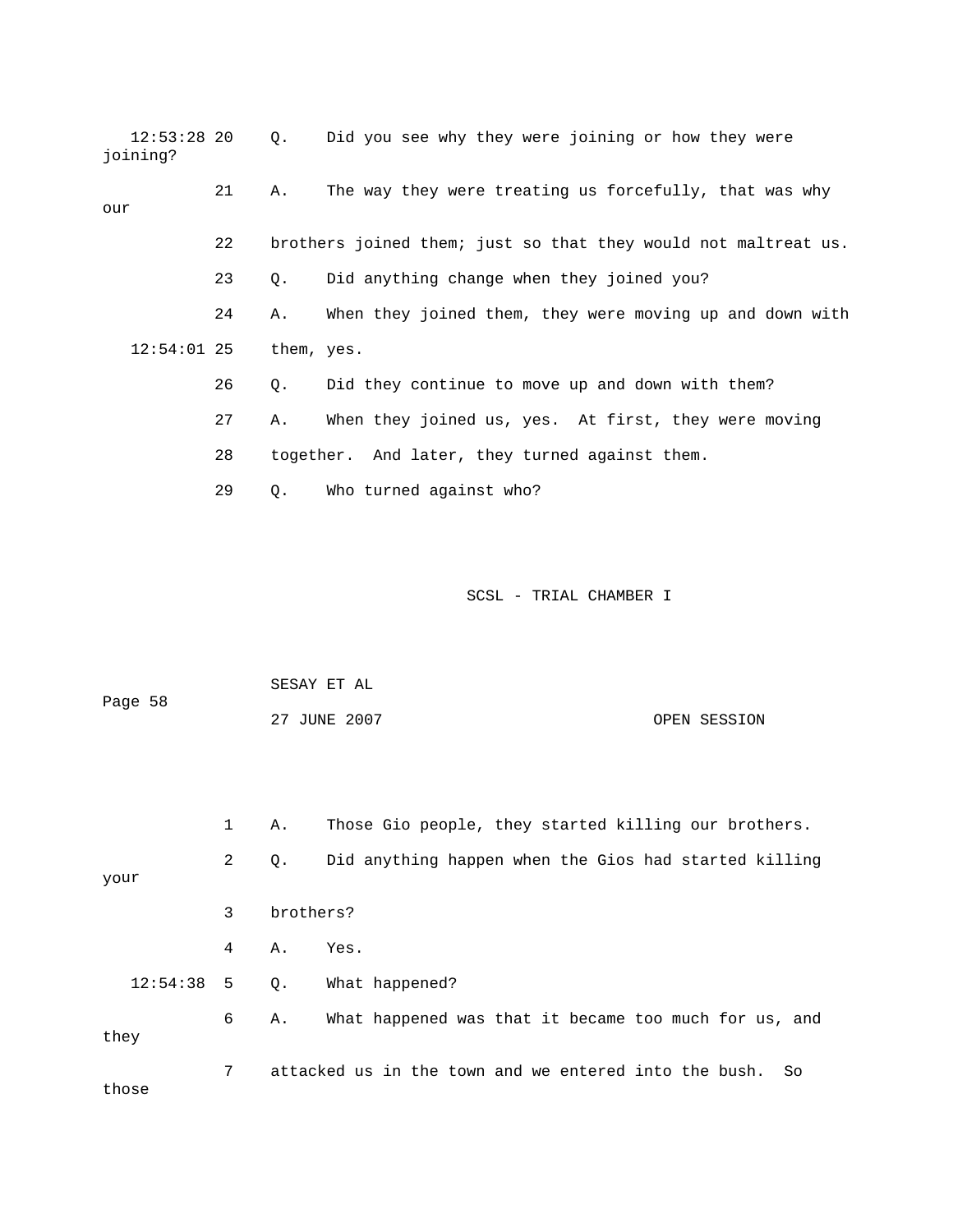8 brothers who were being killed, some of those started hiding, e 9 escaping, and they said -- they brought a word that they wer p 12:54:58 10 saying, called Tap 20. That is what they were calling it, Ta 11 20. So when they called and say Tap 20, it would be an 12 they would attack us. They know to hide in the bushes, and 13 would fight against them. 14 Q. Okay. So Tap 20 was who fighting who? away, 19 Q. Did the brothers do anything in return? 55:41 20 A. Against us? They did not do anything bad -- they did not 21 do anything bad to us. 23 A. What I saw was when they said they should drag them away 26 A. I can't recall the time, but they drove them away. 27 Q. Do you know why they drove them away? 28 A. Yes. attack, they 12:55:22 15 A. Those Gios who were fighting against our brothers, if you 16 were there and you were attacked -- if you were not hiding 17 they found you, they would kill you, or they would commit crimes 18 against you.  $12:55:41$  20 22 Q. Did they do anything against the Gios? 24 from out of this country. And, indeed, they did drive them away. 12:56:05 25 Q. Do you know when that was, Madam Witness? 29 Q. Why?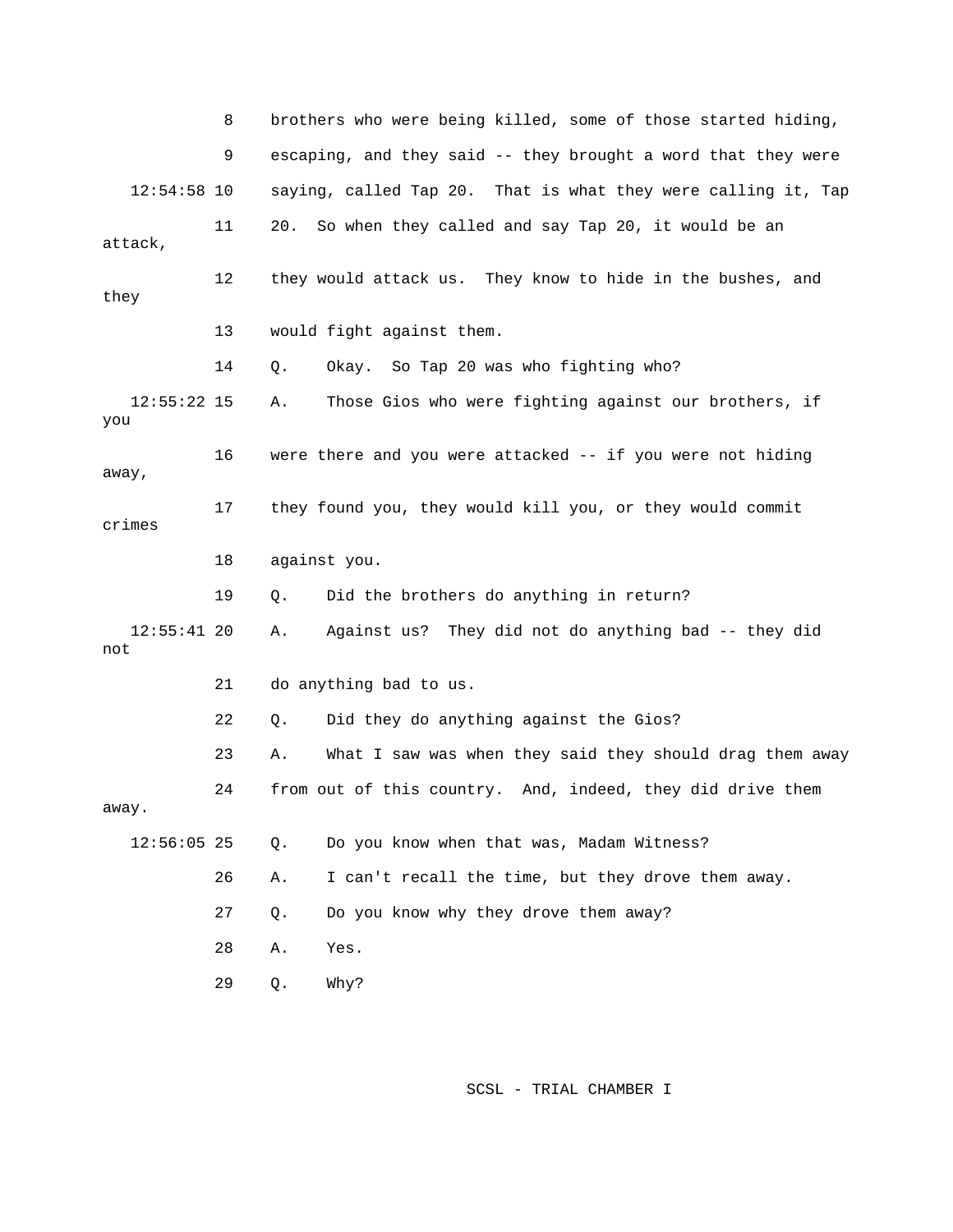| Page 59       |                | SESAY ET AL                                                    |  |  |  |  |
|---------------|----------------|----------------------------------------------------------------|--|--|--|--|
|               |                | 27 JUNE 2007<br>OPEN SESSION                                   |  |  |  |  |
|               |                |                                                                |  |  |  |  |
|               |                |                                                                |  |  |  |  |
| were          | $\mathbf{1}$   | The crimes they were committing against us, and they<br>Α.     |  |  |  |  |
|               | $\overline{2}$ | killing people, that was why they drove them away.             |  |  |  |  |
|               | 3              | And who was left when they drove them away?<br>Q.              |  |  |  |  |
| had           | 4              | The senior commanders and the Vanguards with whom they<br>Α.   |  |  |  |  |
| 12:56:42      | -5             | come; they were the ones who stayed.                           |  |  |  |  |
|               | 6              | Which commandos. Could you say that again, please?<br>Q.       |  |  |  |  |
|               | 7              | Repeat it.<br>Α.                                               |  |  |  |  |
|               | 8              | You mentioned commandos. What kind of commandos did you<br>Q.  |  |  |  |  |
|               | 9              | say?                                                           |  |  |  |  |
| $12:57:06$ 10 |                | I said the Vanguards. The Vanguards came. So those<br>Α.       |  |  |  |  |
|               | 11             | Vanguards who came to fight the war, and our brothers, they    |  |  |  |  |
| were          |                |                                                                |  |  |  |  |
|               | 12             | the ones who were fighting the war, the junior commandos.      |  |  |  |  |
|               | 13             | So you said junior commandos.<br>Right.<br>Q.                  |  |  |  |  |
| like          | 14             | THE INTERPRETER: Your Honours, the interpreter would           |  |  |  |  |
| $12:57:34$ 15 |                | to make a correction. My colleagues are just intimating to me  |  |  |  |  |
|               | 16             | she didn't say senior commandos, but junior commandos.         |  |  |  |  |
|               | 17             | MR JORDASH:<br>Thank you.                                      |  |  |  |  |
|               | 18             | What did the junior commandos and the Vanguards do where<br>Q. |  |  |  |  |
|               | 19             | you were after the Gios had gone?                              |  |  |  |  |
| $12:58:01$ 20 |                | They were moving together. They were fighting the war<br>Α.    |  |  |  |  |
|               | 21             | Wherever they were going, they would go there<br>together.     |  |  |  |  |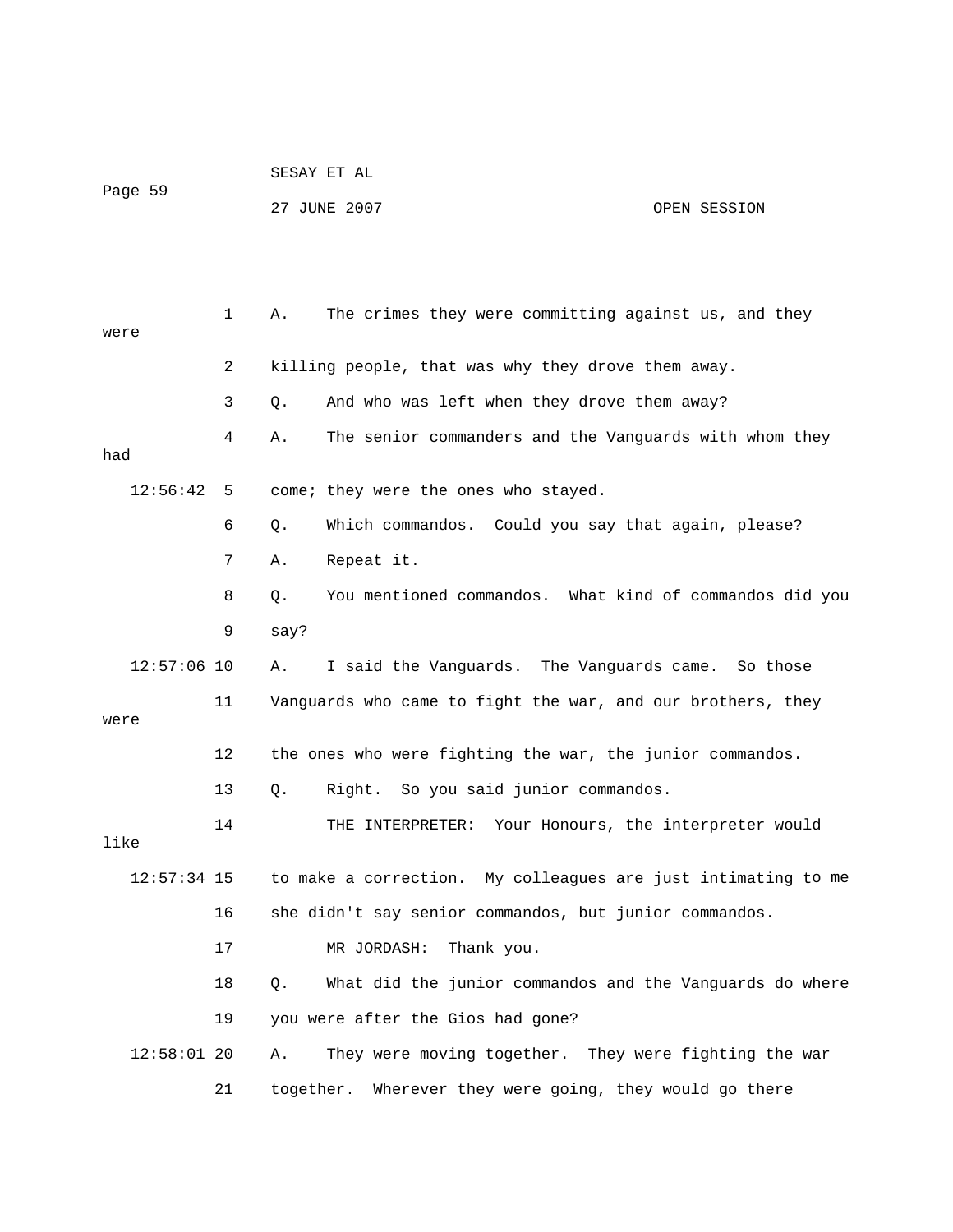| going               | 22 |           | together. So they made an arrangement, whenever they were   |
|---------------------|----|-----------|-------------------------------------------------------------|
|                     | 23 |           | to the front line.                                          |
|                     | 24 | $\circ$ . | What was the arrangement?                                   |
| 12:58:26 25<br>them |    |           | A. All of them would not go to the front line. Some of      |
|                     | 26 |           | would stay. Where -- whichever town people were, the junior |
|                     | 27 |           | commandos would stay. Some junior commandos would stay.     |
|                     | 28 | $\circ$ . | Were there any junior commandos in your town?               |
|                     | 29 | Α.        | Repeat it.                                                  |

```
 SCSL - TRIAL CHAMBER I
```
 SESAY ET AL 60 Page

27 JUNE 2007 OPEN SESSION

1 Q. Were there any junior commandos in your town? 2 A. Where we were, yes, they were there. 3 Q. What were they doing in your town? 4 A. They were just there. They had their own job that they 12:59:11 5 were doing. They were protecting us. When they were leaving 7 THE INTERPRETER: Your Honours, the witness is speaking 8 very fast. 9 MR JORDASH: 12:59:20 10 Q. Madam Witness, remember to keep it slow, okay. I know to 6 go and fend for food - it's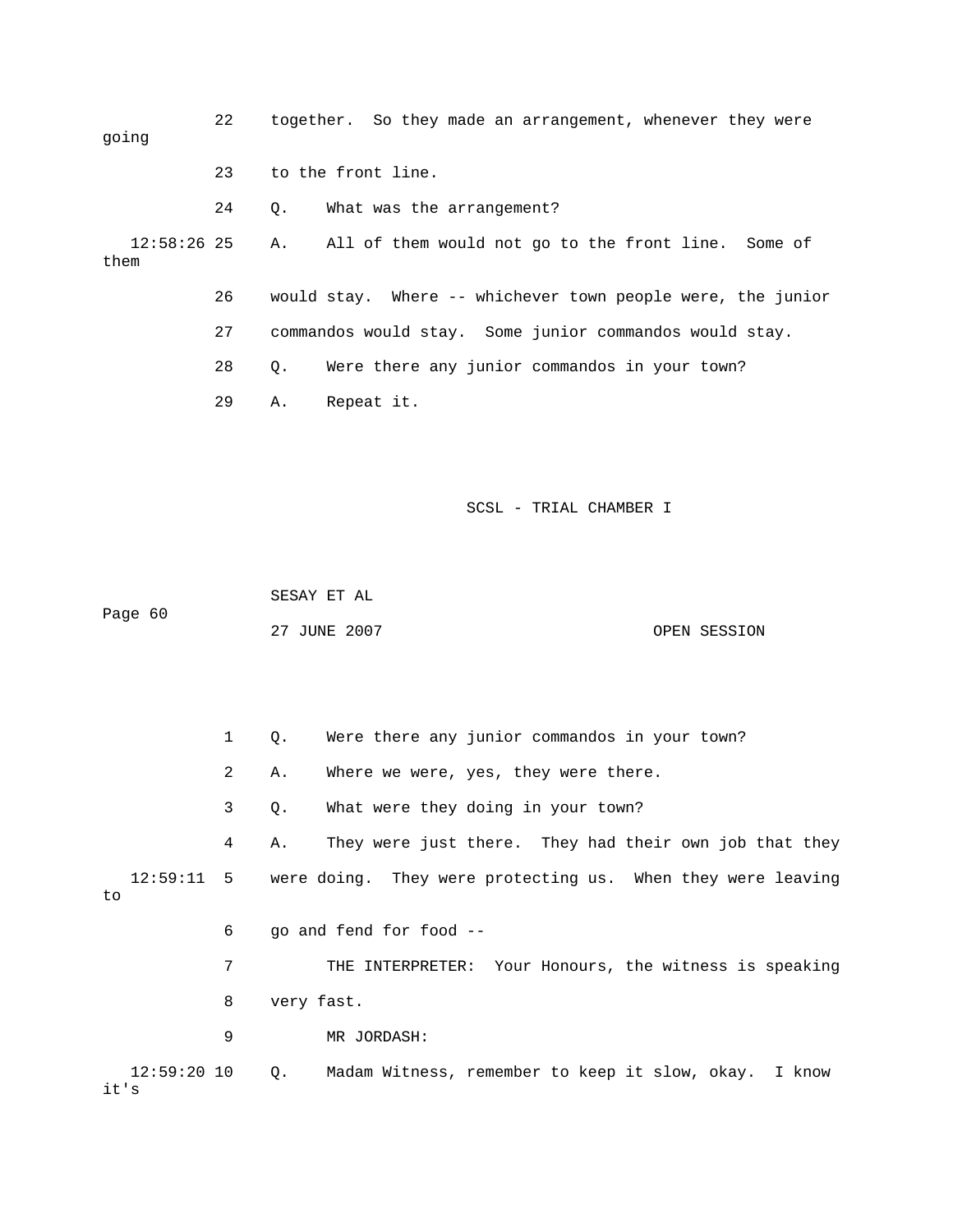|               | 11 | tricky to remember sometimes. |                                                             |  |
|---------------|----|-------------------------------|-------------------------------------------------------------|--|
|               | 12 | Α.                            | Okay.                                                       |  |
|               | 13 | Q.                            | Just give us that answer again, please.                     |  |
|               | 14 | Α.                            | Okay.                                                       |  |
| $12:59:42$ 15 |    | Q.                            | You said that the junior commandos were there protecting    |  |
| What          | 16 |                               | you and when you would go for food, something would happen. |  |
|               | 17 |                               | would happen when you went for food?                        |  |
| go            | 18 | Α.                            | When you are going to fend for food, sometimes you would    |  |
| them.         | 19 |                               | together, you would have to take a pass, then you'd go with |  |
| $13:00:06$ 20 |    | Q.                            | You said that they were protecting you. Can you explain     |  |
|               | 21 |                               | more what you mean by that?                                 |  |
|               | 22 | Α.                            | Yes.                                                        |  |
|               | 23 | Q.                            | Go ahead, please.                                           |  |
| search        | 24 | Α.                            | The way they were protecting us, if you are going to        |  |
| $13:00:32$ 25 |    | for food.                     |                                                             |  |
|               | 26 | Q.                            | Is there any other way they were protecting you?            |  |
|               | 27 | Α.                            | Yes.                                                        |  |
|               | 28 | Q.                            | Can you give us some examples?                              |  |
|               | 29 | Α.                            | Yes.                                                        |  |
|               |    |                               |                                                             |  |
|               |    |                               |                                                             |  |

 SESAY ET AL Page 61

27 JUNE 2007 CPEN SESSION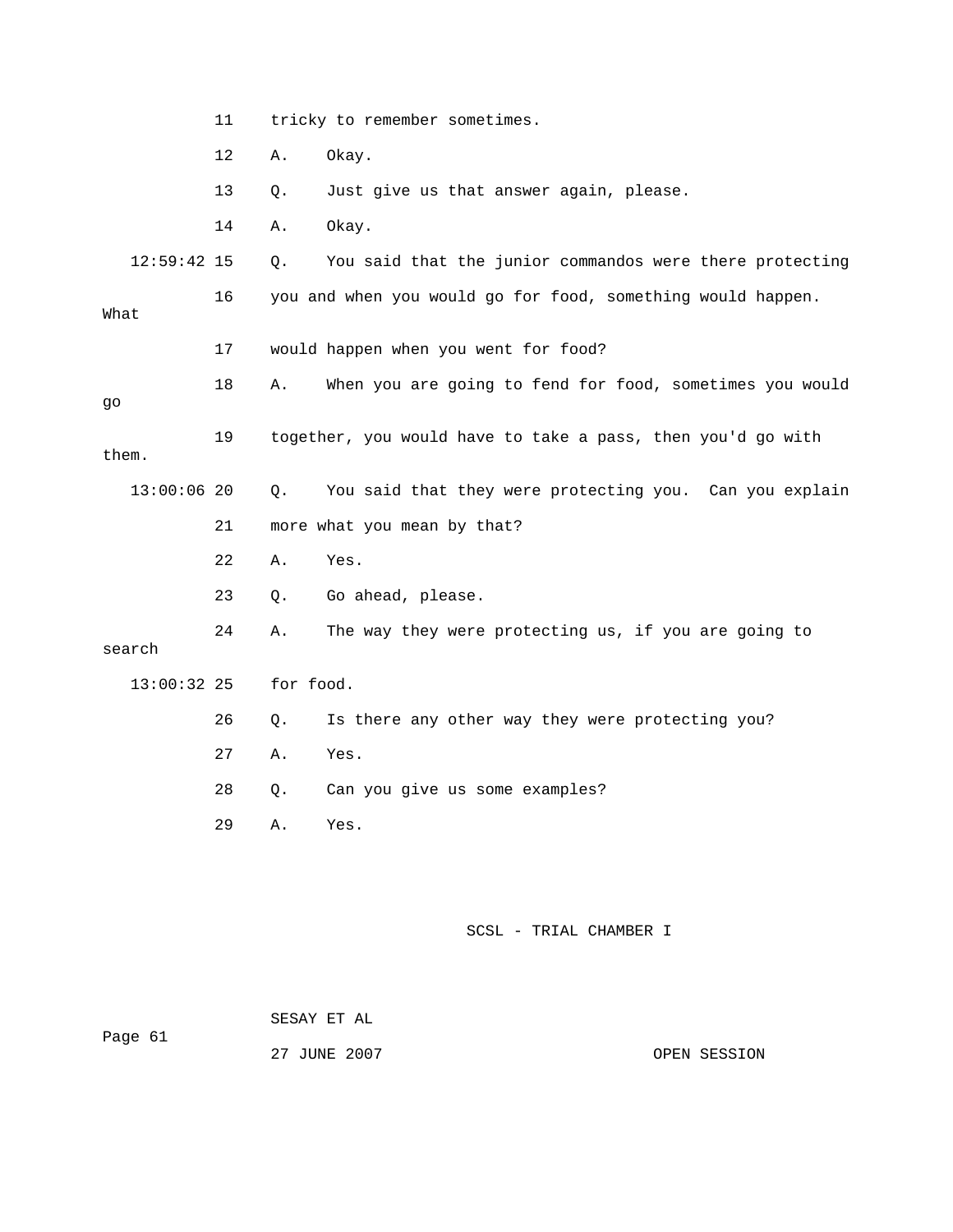1 Q. Go ahead.

| who       |               | 2  | Α.    | If enemies were coming towards us, they were the people       |
|-----------|---------------|----|-------|---------------------------------------------------------------|
|           |               | 3  |       | would accompany us. They would accompany us to a place where  |
| by        |               | 4  |       | they would settle us and they'd return. They would leave some |
|           | 13:01:16      | 5  |       | us, to look after us.                                         |
| commandos |               | 6  | $Q$ . | What was the relationship like between the junior             |
|           |               | 7  |       | and the civilians where you lived?                            |
|           |               | 8  | Α.    | We had the G5s between us and the town commander.             |
|           |               | 9  |       | MR JORDASH:<br>I note the time. I'm happy to continue.        |
| 1.15,     | $13:02:04$ 10 |    |       | PRESIDING JUDGE: It's our disposition to go on till           |
|           |               | 11 |       | if that can add to some useful extra work.                    |
|           |               | 12 |       | Certainly.<br>MR JORDASH:                                     |
|           |               | 13 | Q.    | Tell us what you know then about the G5 in your town?         |
|           |               | 14 | Α.    | What I knew about the G5 is that the G5 --                    |
|           | $13:02:45$ 15 |    | Q.    | What did the G5 do?                                           |
|           |               | 16 | Α.    | They were the ones who prepared -- who settled disputes       |
|           |               | 17 |       | between us and the soldiers, and wherever we went.            |
|           |               | 18 | Q.    | Did you see that yourself, this happening?                    |
|           |               | 19 | Α.    | Yes.                                                          |
|           | $13:03:09$ 20 |    | Q.    | How did they go about $-$ -                                   |
| just      |               | 21 |       | THE INTERPRETER: Your Honours, the interpreters have          |
|           |               | 22 |       | confirmed the witness used an expression which actually meant |
| not       |               | 23 |       | that the G5 prepared a paper between them and the soldiers,   |
|           |               | 24 |       | settled disputes between them and the soldiers.               |
|           | $13:03:31$ 25 |    |       | So that's an amendment?<br>PRESIDING JUDGE:                   |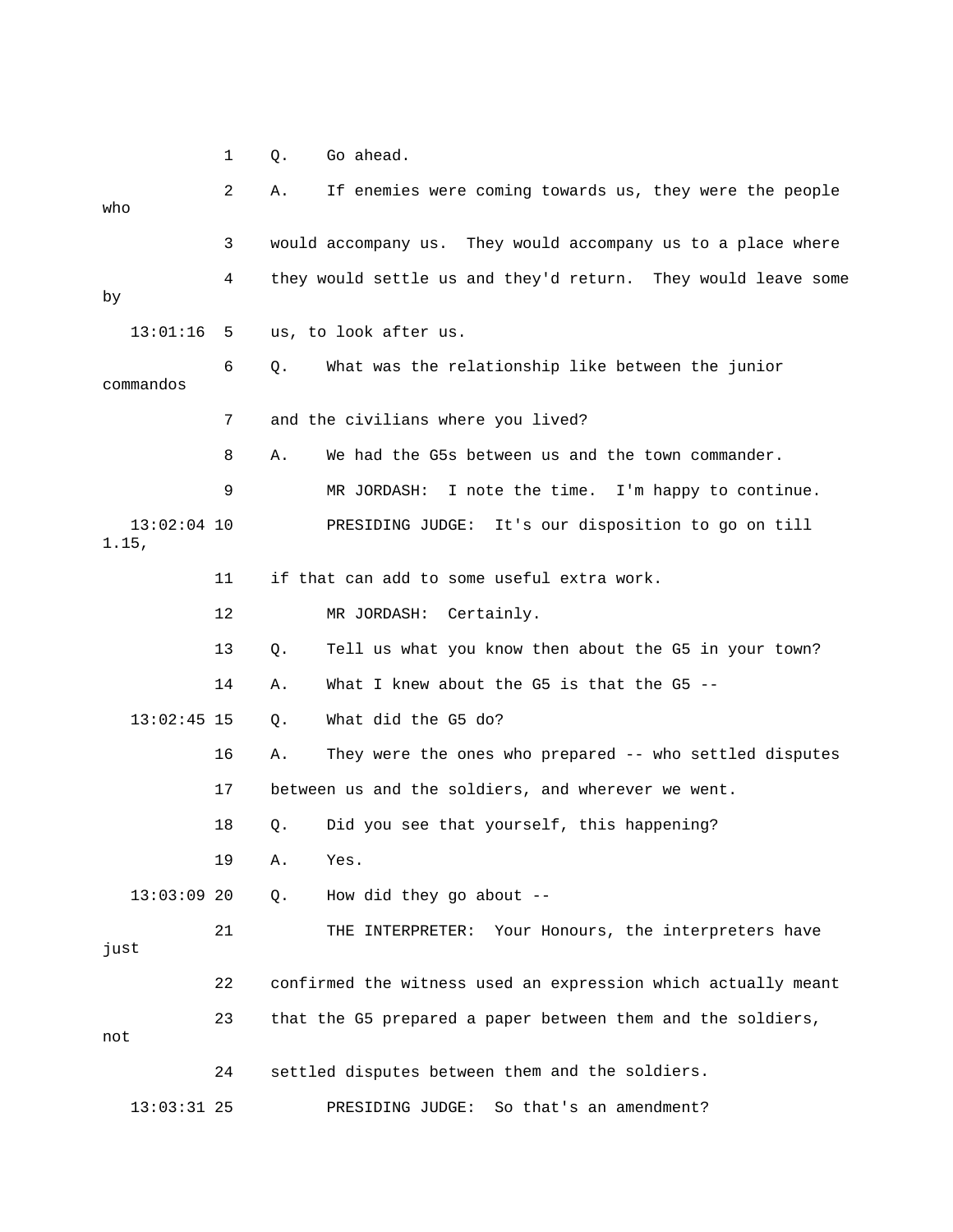26 THE INTERPRETER: Yes, Your Honour.

27 MR JORDASH:

 28 Q. Madam Witness, you said that the G5 prepared a paper. 29 Could you describe what you mean by preparing a paper?

|         | SESAY ET AL  |              |
|---------|--------------|--------------|
| Page 62 |              |              |
|         | 27 JUNE 2007 | OPEN SESSION |

| to            | 1                                                         | If you were staying in Giehun and you wanted to go<br>Α.<br>Yes. |
|---------------|-----------------------------------------------------------|------------------------------------------------------------------|
|               | 2                                                         | Kailahun, they would prepare a pass and give it to you. So       |
| Giehun.       | wherever you went, they would know that you had come from |                                                                  |
|               | 4                                                         | Q.<br>Do you recall if the G5 did anything else in your town?    |
| 13:04:16      | -5                                                        | Yes.<br>Α.                                                       |
|               | 6                                                         | What else did they do?<br>Q.                                     |
| captured      | 7                                                         | If they captured people and brought them, if they<br>Α.          |
| them          | 8                                                         | people from the front line and brought them, they would hand     |
|               | 9                                                         | over to the MP, and they would send for the MP --                |
| $13:04:34$ 10 |                                                           | THE INTERPRETER: They would send for the G5.<br>Sorry.           |
|               | 11                                                        | MR JORDASH:                                                      |
|               | 12                                                        | Q.<br>What would the G5 do?                                      |
|               | 13                                                        | They would send for the town commanders as well.<br>Α.           |
|               | 14                                                        | And what did the G5 and the town commander do?<br>Q.             |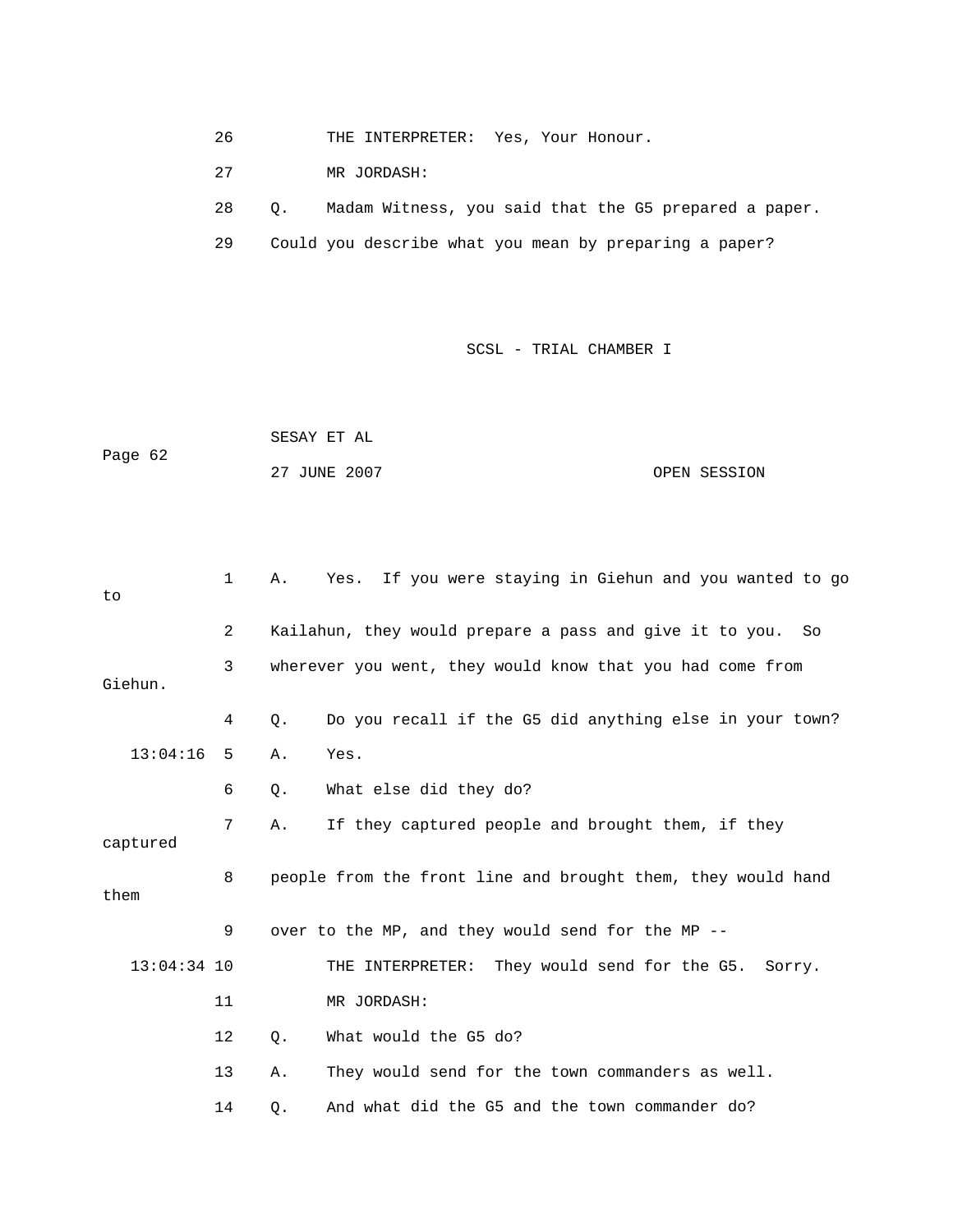| $13:04:52$ 15<br>them, |    | Α. | When they came, they would hand over those people to         |
|------------------------|----|----|--------------------------------------------------------------|
|                        | 16 |    | if they were civilians.                                      |
|                        | 17 | Q. | And what would happen to those civilians?                    |
| would                  | 18 | Α. | When they would have been handed over to them, they          |
|                        | 19 |    | be at MP, and they will be feeding them there. If you wanted |
| $13:05:12$ 20          |    |    | them, you'd go there.                                        |
|                        | 21 | Q. | Did you see civilians coming from the front line?            |
|                        | 22 | Α. | Yes.                                                         |
|                        | 23 | Q. | Did you see why they were coming from the front line?        |
|                        | 24 | Α. | The civilians?                                               |
| $13:05:42$ 25          |    | Q. | Yes.                                                         |
|                        | 26 | Α. | Yes.                                                         |
|                        | 27 | Q. | Can you explain, please?                                     |
|                        | 28 | Α. | Yes.                                                         |
|                        | 29 | Q. | Go ahead.                                                    |

| Page 63 | SESAY ET AL  |              |
|---------|--------------|--------------|
|         | 27 JUNE 2007 | OPEN SESSION |

 1 A. The civilians, when they went to the war front, they 2 wouldn't leave them there to suffer in the bushes, they would 3 bring them. So whichever time they captured, if they found them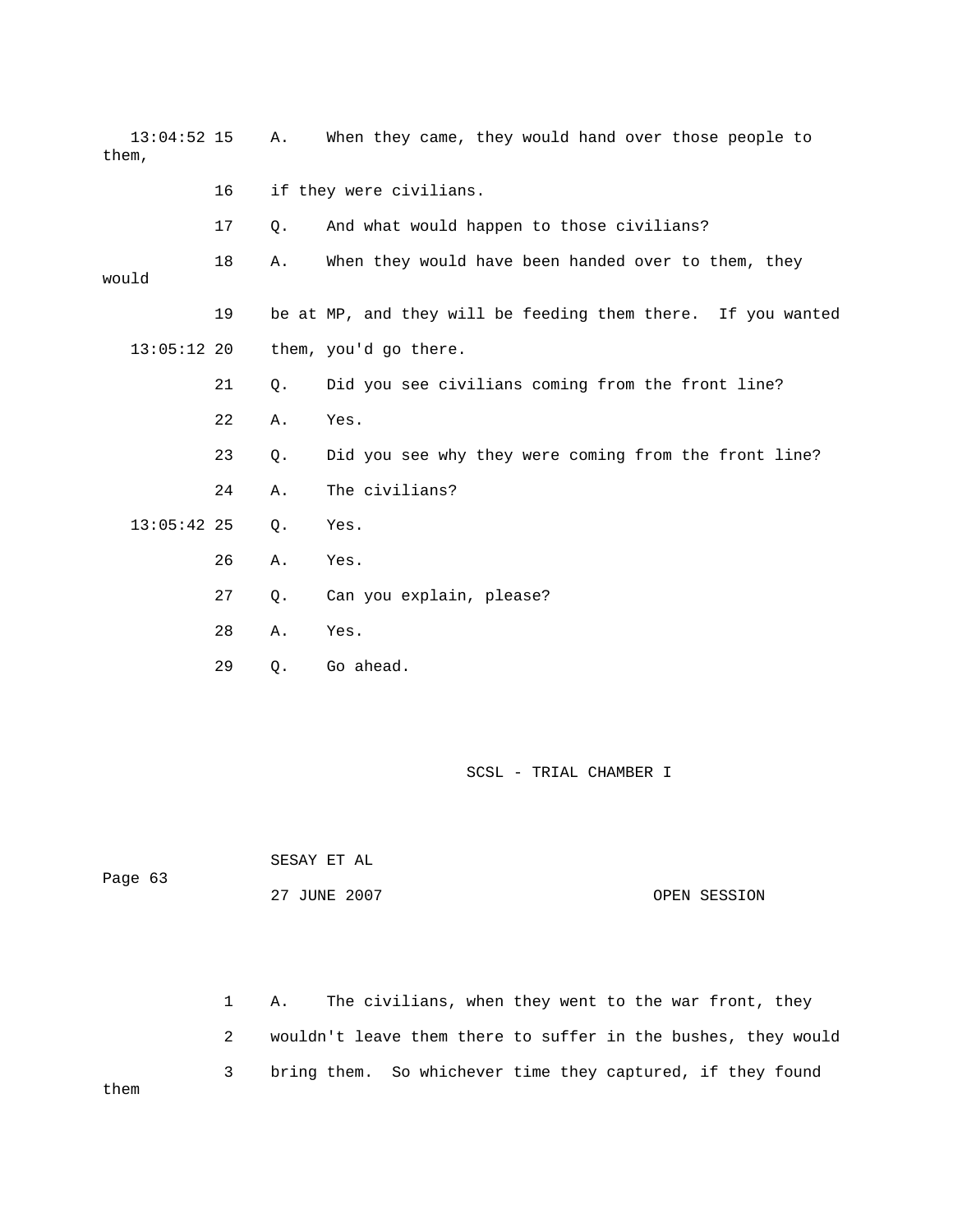4 there, they would bring them so they wouldn't stay there and 13:06:15 5 suffer. Because if other people met them there, they would kill d 6 them. They would say that they were bad people, so they woul 8 Q. Did you speak to any civilians who had been brought from 9 the war front so they weren't killed? 14 A. Where they would go to the fighting, if they found them, they would kill them, not to us. 17 would be brought to the town away from the war front; that's 18 you're saying, isn't it? 19 A. Yes. And what would happen with those civilians who were 21 captured at the war front and brought to town? 22 A. When they would have captured the town, if there were them. 24 They would remove them and bring them to where we were. Where 26 Q. And where you were -- 27 A. I was in my own village. 7 bring them. 13:06:33 10 A. Yes. 11 Q. Did you -- 12 A. What I mean is not what you're talking about. 13 Q. Sorry. Explain again.  $13:06:59$  15 16 Q. What you said, I think, is clear, madam. The civilians what  $13:07:20$  20 Q. 23 people there, those people who were there, they would bring we 13:07:51 25 were, they would bring them there. 28 Q. Was there any war in your village at that time? 29 A. At that time, the war had gone beyond a point.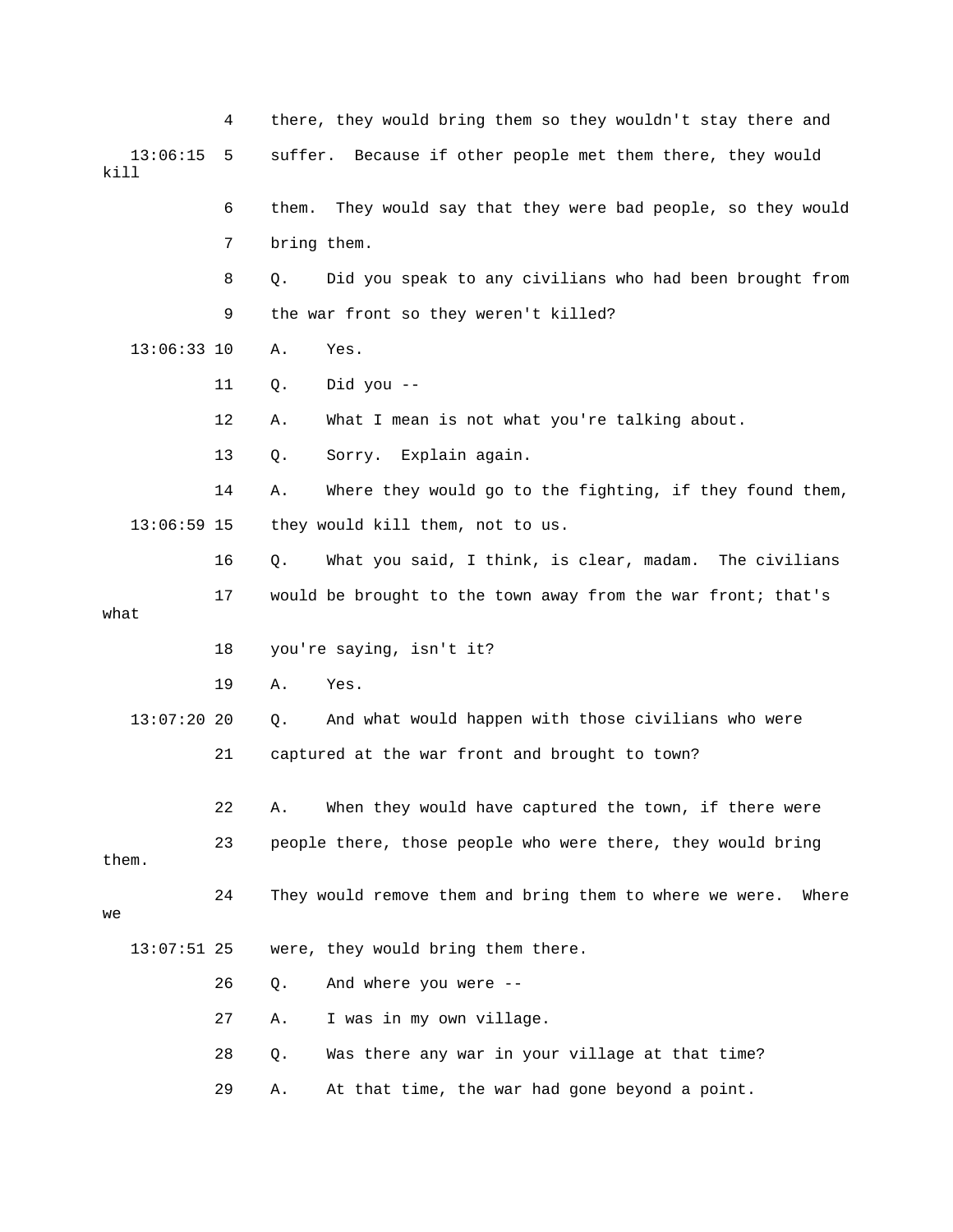| Page 64 |               |              |         | SESAY ET AL                                             |          |
|---------|---------------|--------------|---------|---------------------------------------------------------|----------|
|         |               | 27 JUNE 2007 |         | OPEN SESSION                                            |          |
|         |               |              |         |                                                         |          |
|         |               |              |         |                                                         |          |
|         |               | $\mathbf 1$  | Q.      | Were there -- besides the G5, what else were junior     |          |
|         |               | 2            |         | commandos doing in your town?                           |          |
|         |               | 3            | Α.      | The junior commandos, they were looking after us.       |          |
|         |               | 4            | Q.      | And -- sorry. Go on.                                    |          |
| us.     | 13:08:47      | 5            | Α.      | Whatever bad thing that was happening, they would tell  |          |
| tell    |               | 6            | Q.      | What do you mean? What kind of bad things would they    |          |
|         |               | 7            | you?    |                                                         |          |
|         |               | 8            | Α.      | If enemies were coming towards us, they would tell us.  |          |
| оf      |               | 9            |         | That's the bad thing. It's one of the bad things.       | It's one |
|         | $13:09:10$ 10 |              |         | the ways they looked after us.                          |          |
| where   |               | 11           | Q.      | The civilians who'd been brought from the war front,    |          |
|         |               | 12           |         | would they live when they came to the town?             |          |
| to      |               | 13           | Α.      | At first, when they brought them, they would take them  |          |
|         |               | 14           | the MP. |                                                         |          |
|         | $13:09:28$ 15 |              | Q.      | What happened when they were taken to the MP?           |          |
| ΜP      |               | 16           | Α.      | When they were taken to the MP, they would send for the |          |

17 there.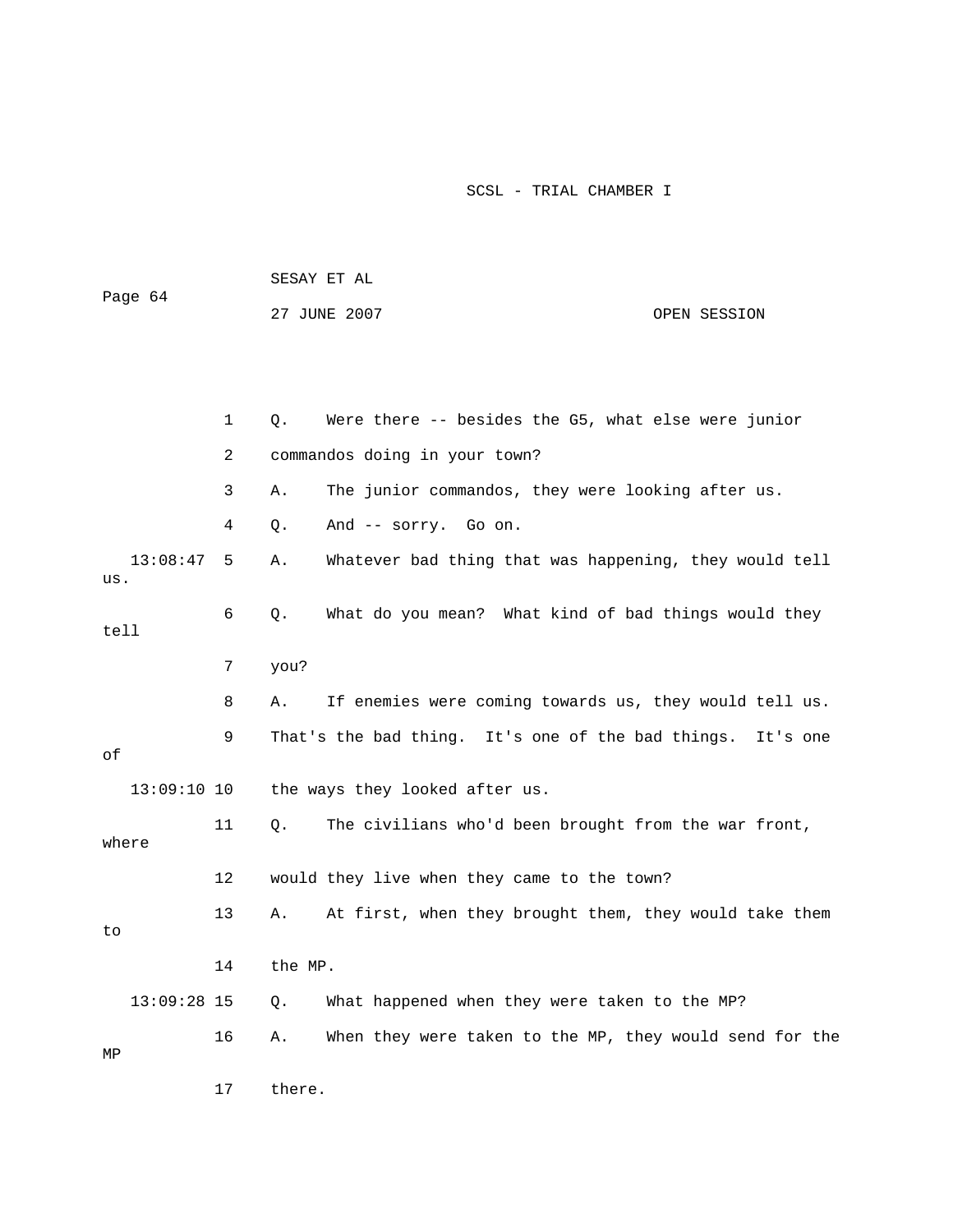| the           |               | 18 |             | THE INTERPRETER: Sorry, Your Honours. They would call       |
|---------------|---------------|----|-------------|-------------------------------------------------------------|
|               |               | 19 |             | G5 to come there.                                           |
|               | $13:09:50$ 20 |    |             | MR JORDASH:                                                 |
|               |               | 21 | 0.          | And what would happen then?                                 |
|               |               | 22 | Α.          | The G5, too, would call the town commander, and he too      |
|               |               | 23 | would come. |                                                             |
|               |               | 24 | 0.          | What would happen then?                                     |
|               | $13:10:01$ 25 |    | Α.          | Order the people to come there, in order that maybe they    |
| you           |               | 26 |             | would know that person. If you don't know him or her, maybe |
|               |               | 27 |             | would just look at the person and like him or her.          |
| instructions? |               | 28 |             | MR JORDASH: Could I just very briefly take                  |
|               |               | 29 |             | PRESIDING JUDGE: Leave granted.                             |

| Page 65 | SESAY ET AL  |              |
|---------|--------------|--------------|
|         | 27 JUNE 2007 | OPEN SESSION |

 1 MR JORDASH: Thank you. Could Mr Sesay use the 2 PRESIDING JUDGE: Leave granted. 3 MR JORDASH: Thank you. 4 Q. You just said if you didn't know that person, maybe you 13:11:29 5 would just like that person. Could you explain that a bit 6 further? bathroom?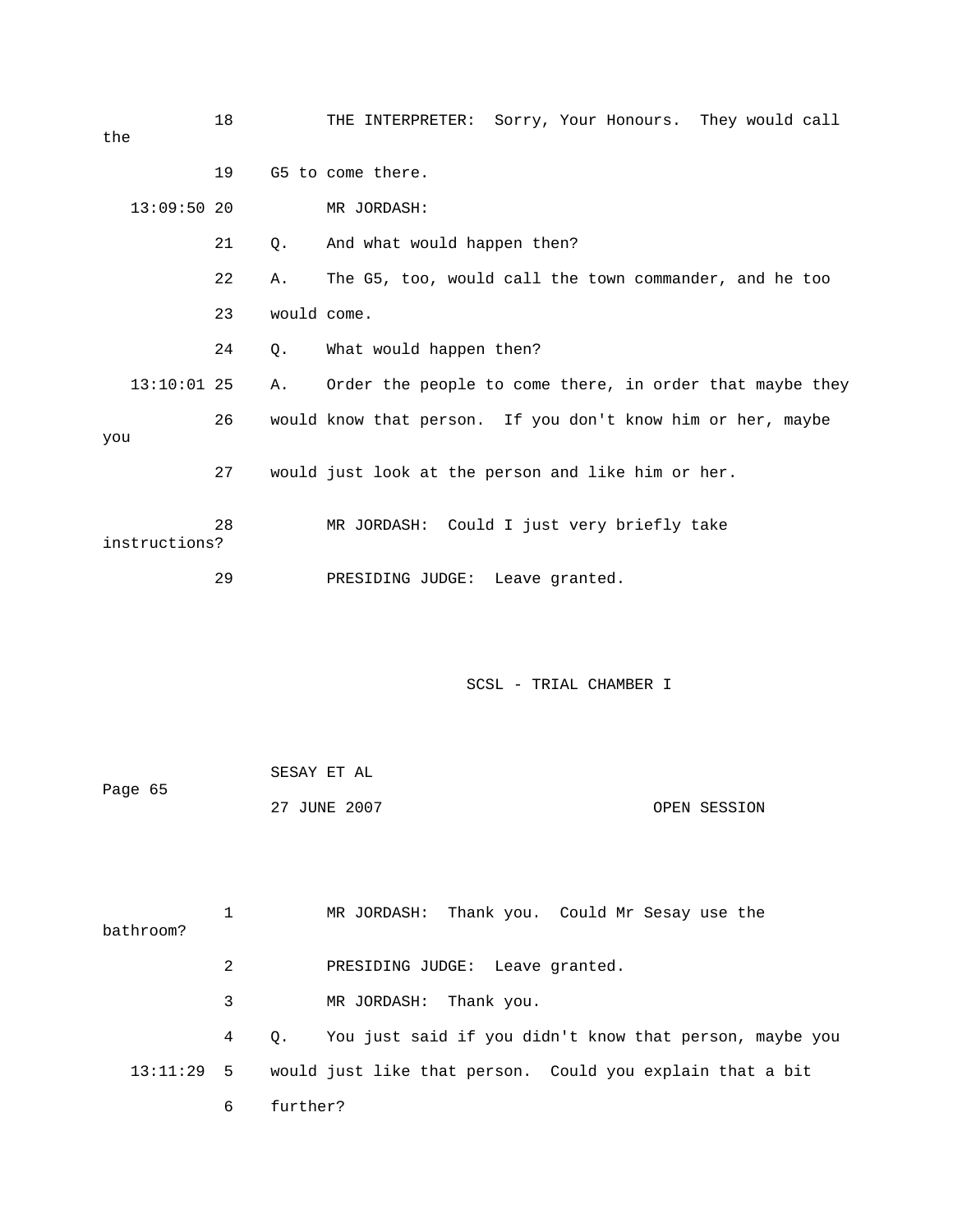| Can I continue? |
|-----------------|
|                 |

8 Q. Yes, please.

 9 A. You're not going there because you know that person and you 13:11:44 10 bring that person to the house. The person has come and you 12 Q. So what would you do when you pitied the person? 14 would be giving that food to the person for up to three days, 13:12:06 15 even. And you can go there and ask for the person. 16 Q. Where would these people then live? 17 A. When they were brought initially, they would be at the 18 Q. Would they live at the MP? 19 A. They were normally going together. They would give them 13:12:30 20 house. They would prepare a place and give it to them. 22 sleeping. They would give them a place to sleep. 23 Q. Were people working in your town, Madam Witness? 24 A. Repeat it. 26 A. The town where I was, if people were working there? The 27 town where I was, yes, I myself, I was working there. 29 A. I was working for myself. pity 11 that person. 13 A. If you have food, you would take it to him or her and you MP. a That's 21 where they would be staying. That's where they would be 13:12:53 25 Q. Were people working in your town? 28 Q. Why were you working, madam?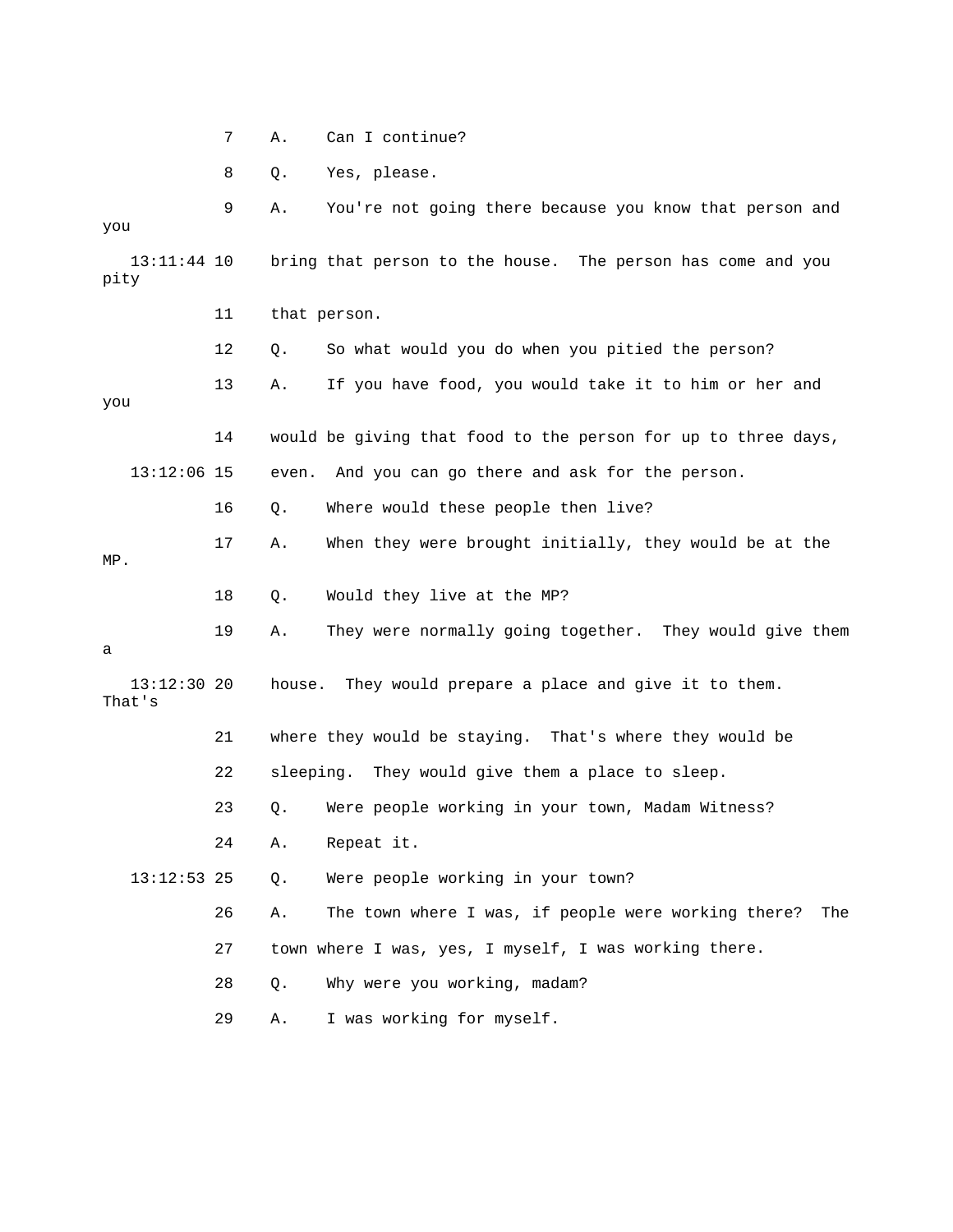| Page 66 |               |    | SESAY ET AL |                                                               |              |  |
|---------|---------------|----|-------------|---------------------------------------------------------------|--------------|--|
|         |               |    |             | 27 JUNE 2007                                                  | OPEN SESSION |  |
|         |               |    |             |                                                               |              |  |
|         |               |    |             |                                                               |              |  |
| were    |               | 1  | Q.          | The civilians who'd been brought from the war front,          |              |  |
|         |               | 2  |             | they working?                                                 |              |  |
|         |               | 3  | Α.          | All we had as work was to find food.<br>No.                   |              |  |
| you     |               | 4  | Q.          | Could you explain to the Court, please, how it was for        |              |  |
|         | 13:13:53      | 5  |             | to try to find food during this time? Talk us through what    |              |  |
|         |               | 6  |             | happened for you and other civilians.                         |              |  |
|         |               | 7  | Α.          | The junior commandos were the ones who led us. When we        |              |  |
| 90,     |               |    |             |                                                               |              |  |
|         |               | 8  |             | we would find yam and uproot them, because there was no other |              |  |
|         |               | 9  |             | food at that time. There was no food. We would go and uproot  |              |  |
|         | $13:14:31$ 10 |    |             | yam and we would bring them. And snails as well.              |              |  |
| I       |               | 11 | Q.          | Did you stay in [redacted] -- did you stay in your town?      |              |  |
|         |               | 12 |             | beg your pardon. Madam Witness?                               |              |  |
|         |               | 13 | Α.          | Yes.                                                          |              |  |
|         |               | 14 | Q.          | Did there come a time when you moved anywhere?                |              |  |
|         | $13:15:23$ 15 |    | Α.          | Yes.                                                          |              |  |
|         |               | 16 | Q.          | Do you know where you went?                                   |              |  |
|         |               | 17 | Α.          | Yes.                                                          |              |  |
|         |               | 18 | Q.          | Would you prefer if I wrote it down where you went?           |              |  |
|         | understand,   | 19 | Α.          | If you write it, it's not everything that I can               |              |  |
|         | $13:15:58$ 20 |    |             | but I'll look at it and see.<br>Yes.                          |              |  |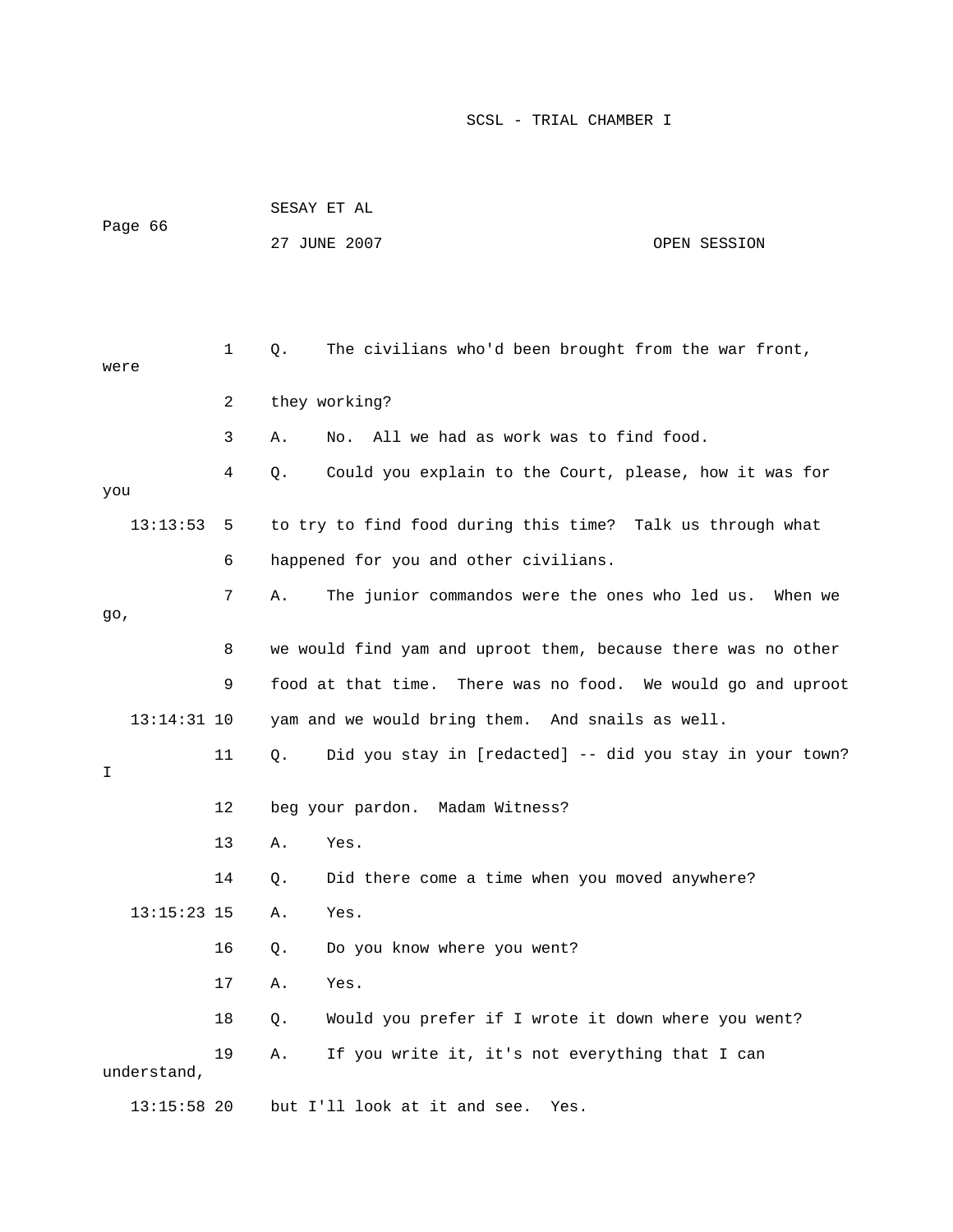21 Q. And do you remember what year it was you went to that 23 A. I can't recall. We just left suddenly that year. 24 Q. Why did you leave your town and go to this other place? The enemies were approaching. 27 A. Those of us civilians who were in that town. When the 22 place?  $13:17:48$  25 A. 26 Q. Who did you leave with? 28 enemies were approaching, all of us would go.

29 Q. Did anyone else besides the civilians go?

| Page 67 | SESAY ET AL  |              |
|---------|--------------|--------------|
|         | 27 JUNE 2007 | OPEN SESSION |

| paper?        | 1 | JUDGE ITOE: Mr Jordash, what are you doing with the     |
|---------------|---|---------------------------------------------------------|
|               | 2 | MR JORDASH: Could I exhibit it, please, under seal.     |
|               | 3 | PRESIDING JUDGE: Mr Touray, any objection?              |
|               | 4 | MR TOURAY: None, Your Honour.                           |
| $13:18:40$ 5  |   | PRESIDING JUDGE: Ms Kah-Jallow, any objection?          |
|               | 6 | MS KAH-JALLOW: None, Your Honour.                       |
|               | 7 | PRESIDING JUDGE: Prosecution, any objection?            |
|               | 8 | MR WAGONA: None, Your Honour.                           |
|               | 9 | PRESIDING JUDGE: Received into evidence and marked 229? |
| $13:18:52$ 10 |   | MR GEORGE: Yes, Your Honour.                            |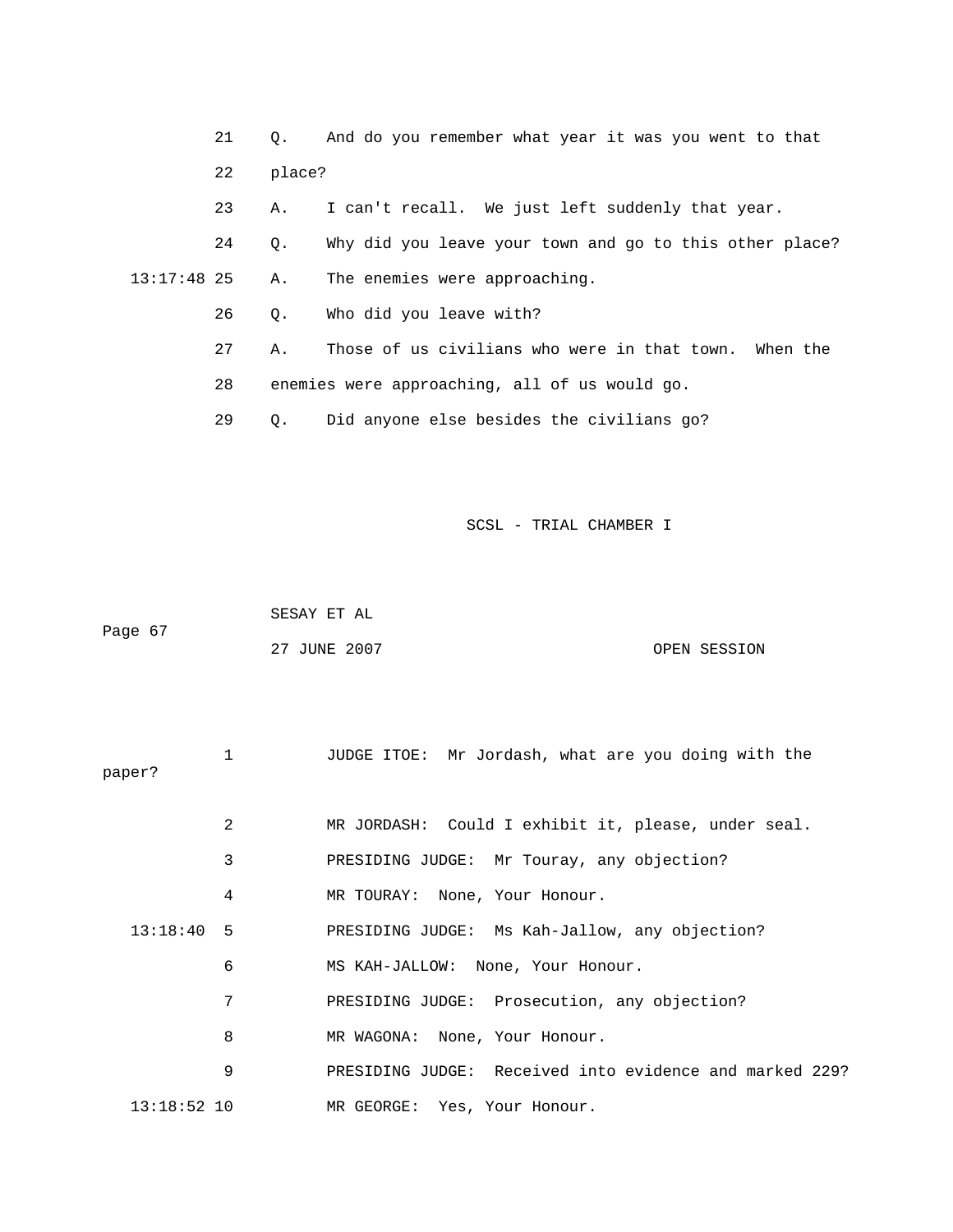|               | $11\,$ | [Exhibit No. 229 was admitted]                              |  |  |  |
|---------------|--------|-------------------------------------------------------------|--|--|--|
| convenient    | 12     | PRESIDING JUDGE: Mr Jordash, perhaps that's a               |  |  |  |
| close.        | 13     | point at which we should bring this trial for today to a    |  |  |  |
|               | 14     | We adjourn the trial to tomorrow, Thursday, 28 June 2007 at |  |  |  |
| $13:19:16$ 15 |        | $9.30 a.m.$ .                                               |  |  |  |
| p.m.          | 16     | [Whereupon the hearing adjourned at 1.19                    |  |  |  |
| $\circ f$     | 17     | to be reconvened on Thursday, the 28th day                  |  |  |  |
|               | 18     | June 2007, at 9.30 a.m.]                                    |  |  |  |
|               | 19     |                                                             |  |  |  |
|               | 20     |                                                             |  |  |  |
|               | 21     |                                                             |  |  |  |
|               | 22     |                                                             |  |  |  |
|               | 23     |                                                             |  |  |  |
|               | 24     |                                                             |  |  |  |
|               | 25     |                                                             |  |  |  |
|               | 26     |                                                             |  |  |  |
|               | 27     |                                                             |  |  |  |
|               | 28     |                                                             |  |  |  |
|               | 29     |                                                             |  |  |  |
|               |        |                                                             |  |  |  |